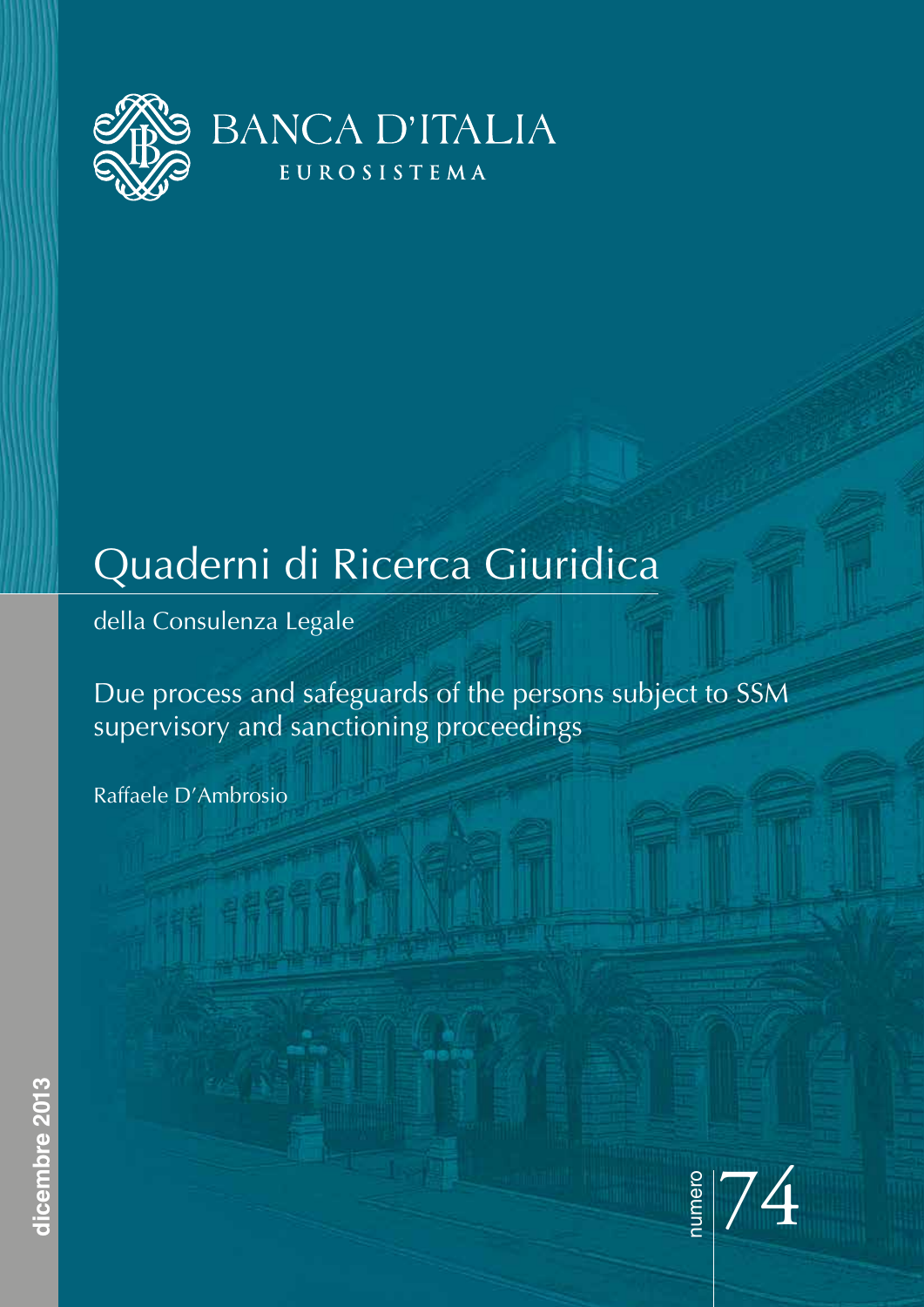

# Quaderni di Ricerca Giuridica

della Consulenza Legale

Due process and safeguards of the persons subject to SSM supervisory and sanctioning proceedings

Raffaele D'Ambrosio

Numero 74 – Dicembre 2013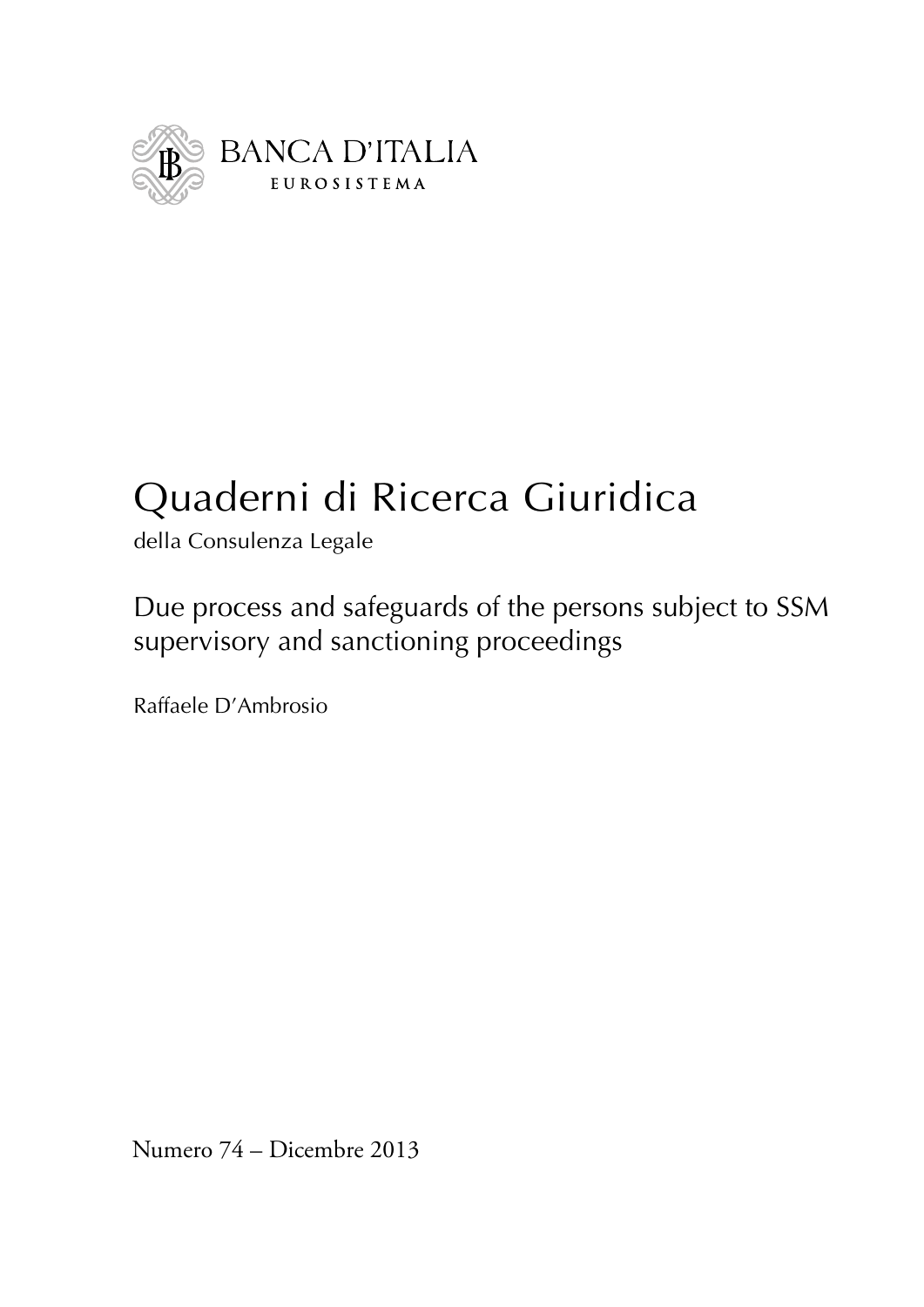*The economic and technical analysis that forms the basis of the Bank of Italy's central banking and supervisory activity is accompanied, with increasing attention, by legal research into credit and monetary phenomena and, more generally, into the institutional aspects of economic activity.* 

*Within the Bank, in addition to handling disputes and providing advice, the Legal Department is entrusted with the task of carrying out research into legal matters concerning banking.*

*The "Legal Research Papers" (*Quaderni di ricerca giuridica*) are intended to be an instrument for the dissemination within the Bank and the banking system of studies produced mainly by members of the Legal Department starting from research of specific interest to the Bank.* 

*The "Papers" give the opinions of the individual authors and therefore do not represent the official positions adopted by the Bank of Italy.*

#### *Editorial Board:*

Marino Perassi, Olina Capolino, Giuseppe Leonardo Carriero, Stefania Ceci, Marco Mancini, Enrico Galanti, Maria Patrizia De Troia

*Editorial Assistants:*

Roberta Pilo, Rosario Mendola

ISSN: 0394-3097 (print) ISSN: 2281-4779 (online)

*Printed by the Printing and Publishing Division of the Bank of Italy*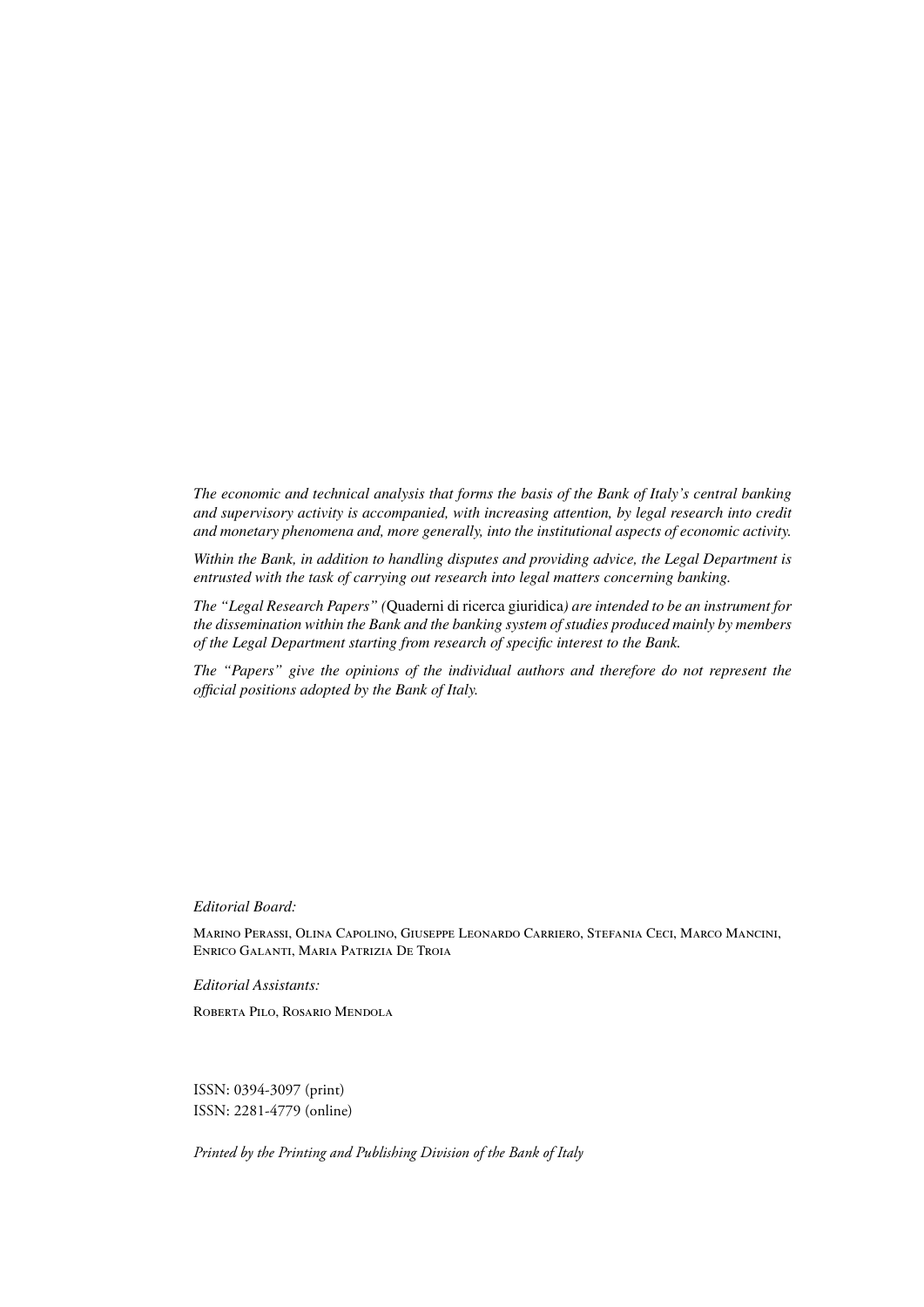## **Foreword**

The aim of the paper is to ascertain which procedural rules apply to the different kinds of decisions within the Single Supervisory Mechanism (SSM) and what safeguards are granted to the addressees of these decisions.

The starting point is a previous analysis of the different meanings, under the relevant EU law, of "supervisory decisions", "administrative measures" and "administrative penalties".

A description of the various rules applicable to the decisions above will follow.

Since the SSM does not have legal personality, supervisory decisions cannot be ascribed to it and are therefore imputed to the ECB or to the NCAs according to the general rules on competence contained in Council Regulation 1024/2013 (known as the "SSM Regulation"). These rules are based on the distinction between significant credit institutions, directly supervised by the ECB, and the less significant ones, supervised by the NCAs within a common framework.

As regards the rules on due process and the rights of defence, one has to refer to either the Union law or the relevant national law, depending basically on the authority (the ECB or the NCA) vested with the power to adopt the final decision.

The rules of procedure and due process laid down by national laws may differ partially from those in place at Union level and so impinge on the equal treatement of credit institutions within the SSM.

A question accordingly arises as to whether the ECB, in its capacity as authority vested with the power to adopt the final decision and, in any case, in its role of authority responsible for the smooth functioning of the SSM as a whole, has the duty of monitoring the conduct of the NCAs and, as the case may be, of forcing them to apply, within any SSM supervisory or sanctioning proceeding, the same safeguards of the defence as laid down by Union law.

Aside from the case where the NCAs simply assist the ECB with the preparation of ECB's decisions and so are compelled to follow its instructions, the role assigned to the ECB by the SSM Regulation does not go so far.

The adoption of the ECB legal framework under Articles 4(3) and 6(7) of the SSM Regulation will nonetheless represent a "benchmark" for the administrative procedures or phases of procedures which in accordance with the SSM Regulation fall under the national jurisdictions.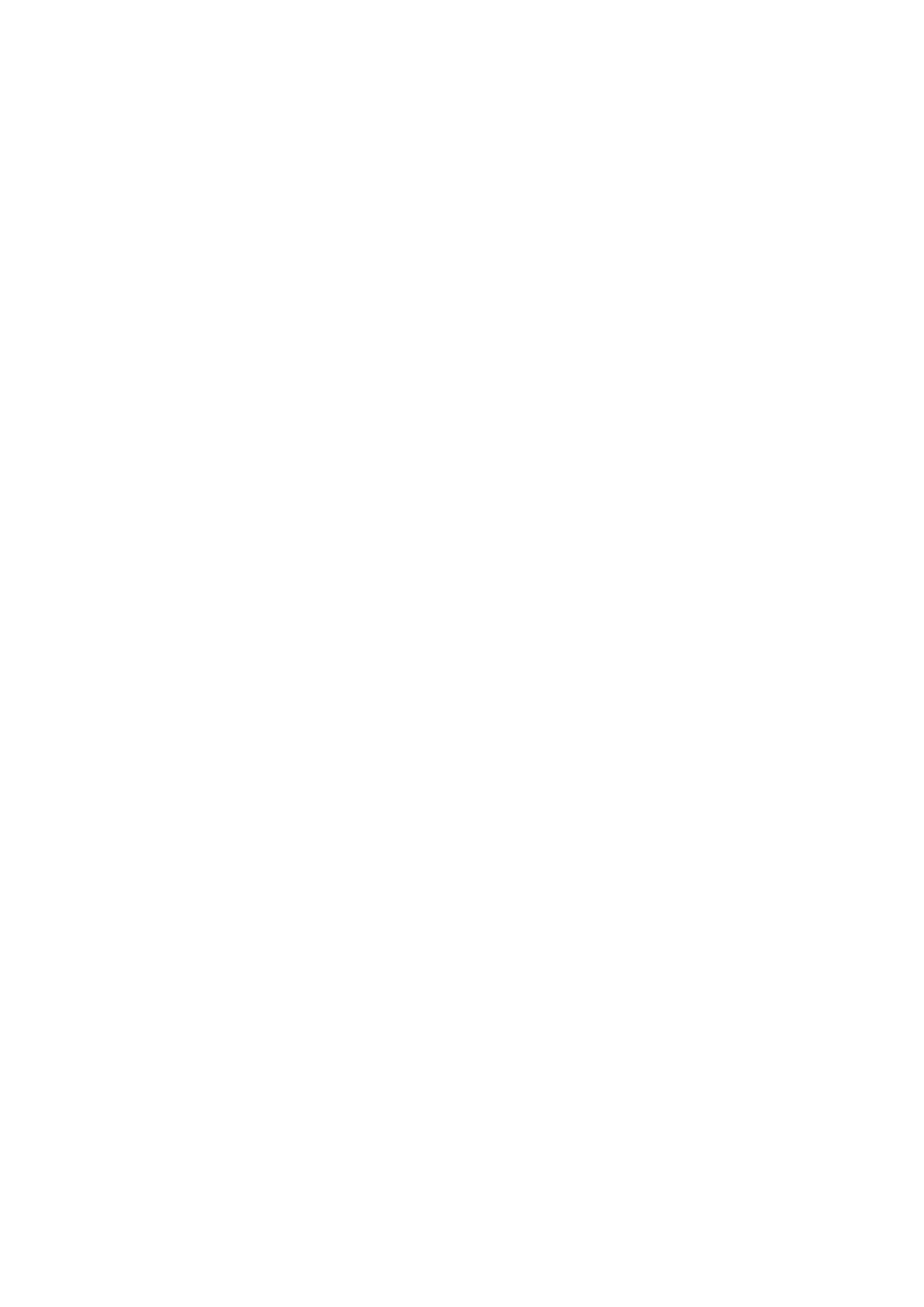# **SUMMARY**

| 1. | Introduction: what this paper intends to demonstrate                                                                                                                                                         | 9  |
|----|--------------------------------------------------------------------------------------------------------------------------------------------------------------------------------------------------------------|----|
| 2. | The distinction between "Supervisory decisions", "Administrative<br>measures", "Administrative penalties" and "Penalties having a<br>coloration pénale": criteria.                                           | 11 |
|    | 2.1. The need for an autonomous interpetation of EU provisions which<br>make no express reference to the law of the Member States                                                                            | 11 |
|    | 2.2. The lack of any criterion for drawing this distinction under SSM<br>Regulation                                                                                                                          | 14 |
|    | 2.3. The criterion to distinguish between supervisory decisions and<br>administrative measures and penalties laid down under Article 65<br>of the CR Directive: previous violation                           | 14 |
|    | 2.4. The need to distinguish between administrative measures and<br>administrative penalties                                                                                                                 | 16 |
|    | 2.4.1. The lack of any criterion under EU banking and financial law                                                                                                                                          | 16 |
|    | 2.4.2. The criterion established by the case law of the CJEU: the<br>aim of the decision                                                                                                                     | 17 |
|    | 2.5. The uncertain nature of periodic penalty payments                                                                                                                                                       | 18 |
|    | 2.6. The administrative penalties having a <i>coloration pénale</i> under the<br>case law of the ECtHR and the CJEU                                                                                          | 19 |
|    | 2.6.1. The Engel criteria                                                                                                                                                                                    | 19 |
|    | 2.6.2. The convergence of ECtHR and CJEU case law                                                                                                                                                            | 20 |
| 3. | The classification of decisions under the ssm as supervisory decisions,<br>administrative measures, administrative penalties, or administrative<br>penalties having a <i>coloration pénale</i>               | 22 |
|    | 3.1. Supervisory decisions: micro- and macro-prudential decisions                                                                                                                                            | 22 |
|    | 3.2. The instruments singled out by Articles 66 and 67 of the CR<br>Directive and their qualification as administrative penalties or<br>administrative measures                                              | 24 |
|    | 3.3. Whether and to what extent the administrative pecuniary penalties<br>under Article $18(1)$ and the sanctions under Article $18(7)$ of the<br>SSM Regulation may be deemed as having a coloration pénale | 26 |
| 4. | The allocation of competences to the ECB and the NCAs for the<br>adoption of the decisions under the SSM Regulation.                                                                                         | 27 |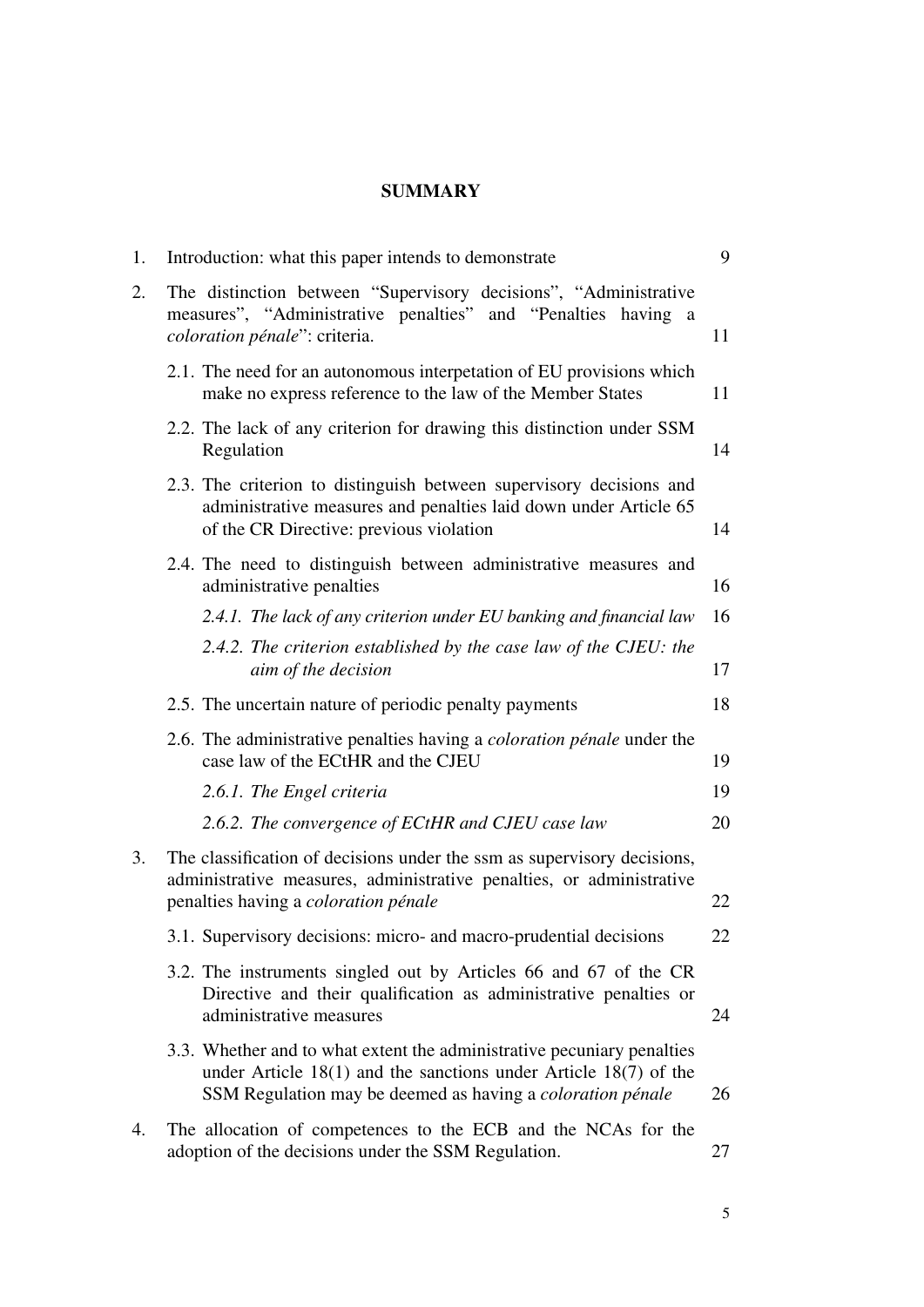|    | 4.1. The allocation of competences for supervisory decisions                                                                                                                                                                                                 | 27 |
|----|--------------------------------------------------------------------------------------------------------------------------------------------------------------------------------------------------------------------------------------------------------------|----|
|    | 4.1.1. The allocation of competences for micro-prudential<br>decisions under Article 6 of the SSM Regulation                                                                                                                                                 | 31 |
|    | 4.1.2. The allocation of competences for macro-prudential<br>decisions under Article 5 of the SSM Regulation                                                                                                                                                 | 33 |
|    | 4.1.3. The ECB competence to grant and withdraw banking<br>licences and to assess the acquisition and disposal of<br>qualifying holdings under Articles 14 and 15 of the SSM<br>Regulation                                                                   | 34 |
|    | 4.2. The allocation of competences for administrative measures                                                                                                                                                                                               | 35 |
|    | 4.2.1. Whether Article 18 of the SSM Regulation only refers to<br>the administrative penalties or also to the administrative<br>measures and whether the limitations to the ECB's powers<br>therein refer only to the former or also to the latter           | 35 |
|    | 4.2.2. The decision to withdraw the banking licence for unlawful<br>behaviour: an exclusive competence of the ECB?                                                                                                                                           | 37 |
|    | 4.2.3. Whether, in the case that Article 18 only refers to the<br>administrative penalties, the ECB is vested with the<br>power to apply the administrative measures in its capacity<br>as competent authority under Article $9(1)$ of the SSM<br>Regulation | 37 |
|    | 4.3. The allocation of the powers to impose administrative penalties                                                                                                                                                                                         | 38 |
|    | 4.3.1. The different possible interpretations of Article 18 of the<br><b>SSM</b> Regulation                                                                                                                                                                  | 38 |
|    | 4.3.1.1. The interpretation based on the nature both of the<br>rule violated and of the addressee of the penalties                                                                                                                                           | 39 |
|    | 4.3.1.2. The interpretation based on the nature of the bank<br>involved                                                                                                                                                                                      | 40 |
|    | 4.3.1.3. The application of the criterion based on the nature<br>of the bank adapted according to the nature of rule<br>violated and the person involved                                                                                                     | 41 |
|    | 4.3.2. The imposition of the administrative penalties for breaches<br>of requirements under directly applicable Union law                                                                                                                                    | 42 |
|    | 4.3.3. The imposition of sanctions for violations of ECB regulations<br>and decisions: the fines and the periodic penalty payments<br>provided for under Council Regulation 2532/98                                                                          | 45 |
|    | 4.3.4. The power of the ECB to require the NCAs to apply<br>administrative penalties in the remaining cases                                                                                                                                                  | 48 |
| 5. | The different regimes applicable to the proceedings for the adoption of<br>decisions under the SSM Regulation                                                                                                                                                | 49 |

6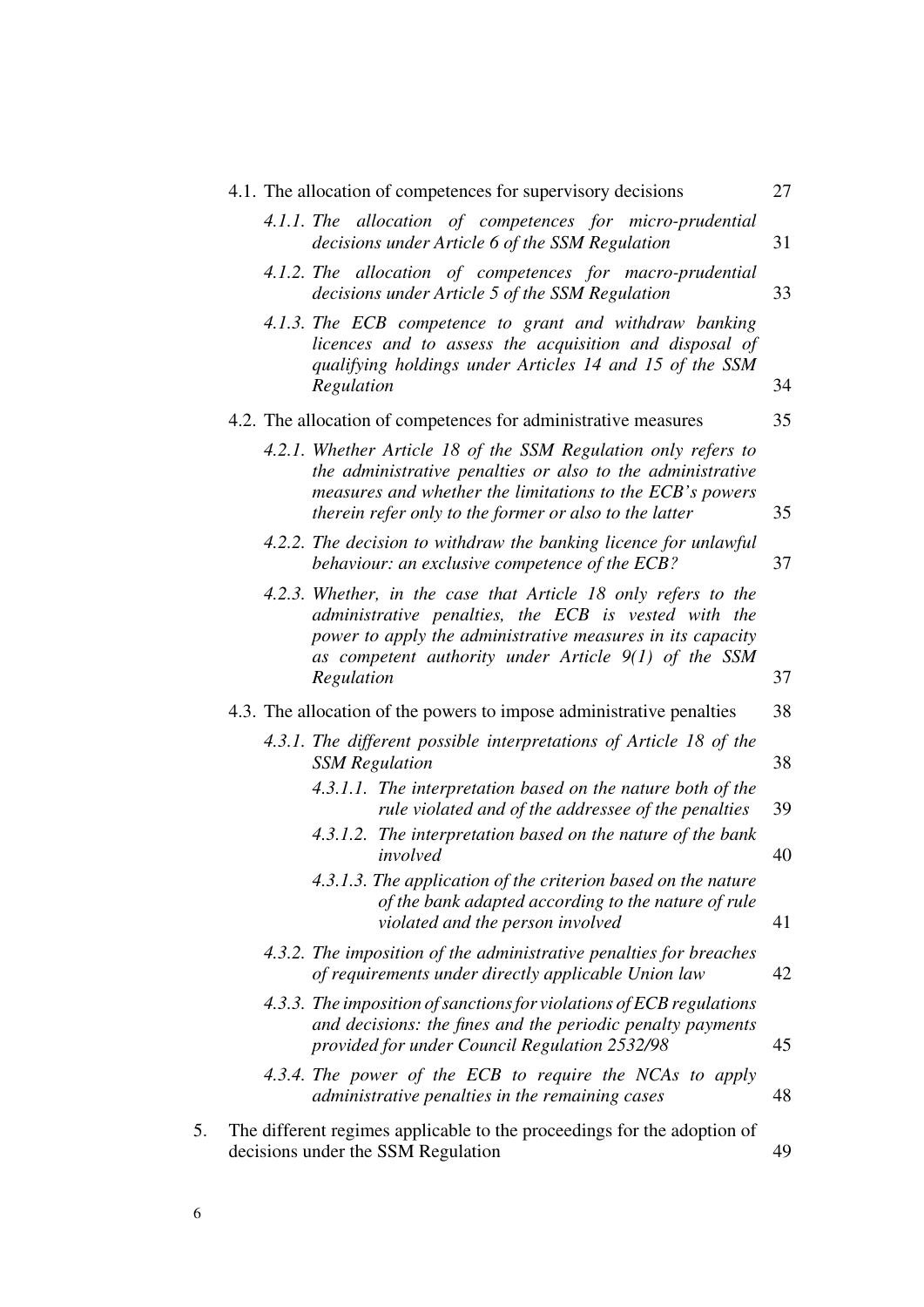|  | 5.1. The regime applicable to the proceedings for the adoption of<br>micro-prudential decisions                                                                                               | 49 |
|--|-----------------------------------------------------------------------------------------------------------------------------------------------------------------------------------------------|----|
|  | 5.1.1. The ECB's obligation to abide by the EU banking law and<br>to apply the national law transposing the banking directives<br>without prejudice to the principle of the primacy of EU law | 49 |
|  | 5.1.2. The ECB obligation to respect fundamental rights and to<br>abide by the general principles of EU law                                                                                   | 52 |
|  | 5.1.2.1. Protection against entering business premises                                                                                                                                        | 52 |
|  | 5.1.2.2. Time limits for the adoption of supervisory decisions                                                                                                                                | 54 |
|  | 5.1.2.3. Statement of reasons                                                                                                                                                                 | 54 |
|  | 5.1.2.4. Right to express one's view and its component aspects                                                                                                                                | 54 |
|  | 5.2. The regime applicable to the proceedings for the adoption of<br>macro-prudential decisions                                                                                               | 58 |
|  | 5.3. The regime applicable to the proceedings for decisions to grant<br>and withdraw the banking licences and to the proceedings for the<br>assessment of qualifying holdings                 | 59 |
|  | 5.4. A common regime applicable both to administrative measures and<br>to administrative penalties?                                                                                           | 61 |
|  | 5.4.1. The uncertain application of the principle of legality to<br><i>administrative measures</i>                                                                                            | 62 |
|  | 5.4.2. The need of an ad hoc provision for application to<br>administrative measures of the principle of separation<br>between investigative and decision-making powers                       | 63 |
|  | 5.5. The rules applicable to all administrative penalties                                                                                                                                     | 64 |
|  | 5.5.1. Publication of administrative penalties                                                                                                                                                | 64 |
|  | 5.5.2. The full jurisdiction of the CJEU where provided for by<br>a specific provision contained under the EU Regulations.<br>The absence of any such specific provision from the SSM         |    |
|  | Regulation                                                                                                                                                                                    | 67 |
|  | 5.6. The special regime applicable to the imposition of administrative<br>penalties having a <i>coloration pénale</i>                                                                         | 69 |
|  | 5.6.1. The principle of culpability                                                                                                                                                           | 69 |
|  | 5.6.2. The right to remain silent and obstruction of the supervisor's<br>investigative powers: where to strike the balance?                                                                   | 70 |
|  | 5.6.3. The full jurisdiction of the CJEU as an element of the right<br>to an effective judicial remedy                                                                                        | 73 |
|  | 5.6.4. The principle of separation as an element of the fair trial<br>under the case law of the ECtHR                                                                                         | 74 |

7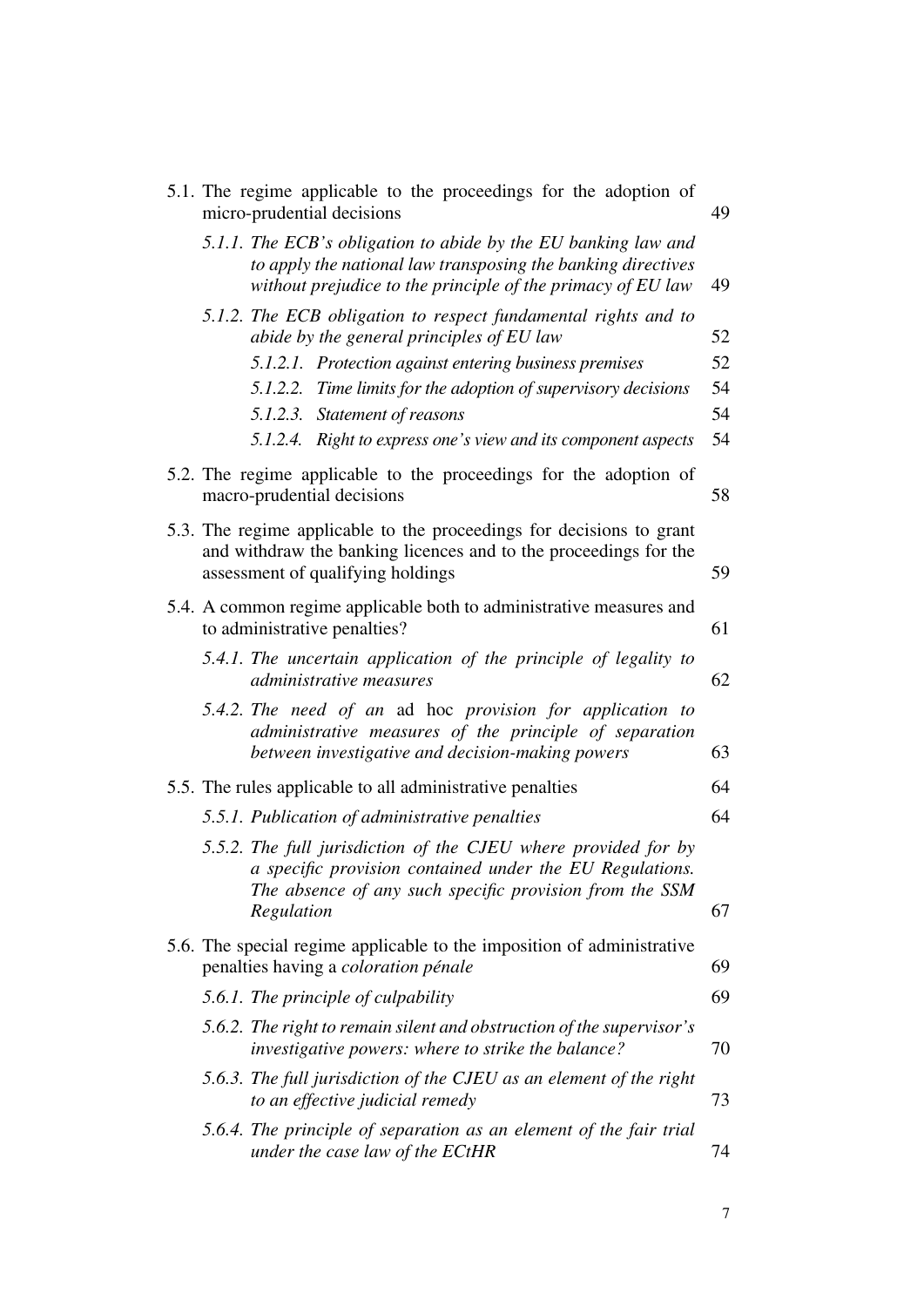|    | 5.6.5. Avoiding the accumulation of sanctions: ne bis in idem or<br><i>proportionality?</i>                                             |      |
|----|-----------------------------------------------------------------------------------------------------------------------------------------|------|
|    | 5.7. Which rules of procedures for the ECB sanctions under Article<br>18(1) and (7) of the SSM Regulation?                              | 82   |
|    | 5.8. Administrative internal review under Article 24 of the SSM<br>Regulation and its relationship with the judicial review of the CJEU | - 84 |
| 6. | Compliance with the rules on due process and the role of the ECB<br>within the SSM supervisory procedures.                              |      |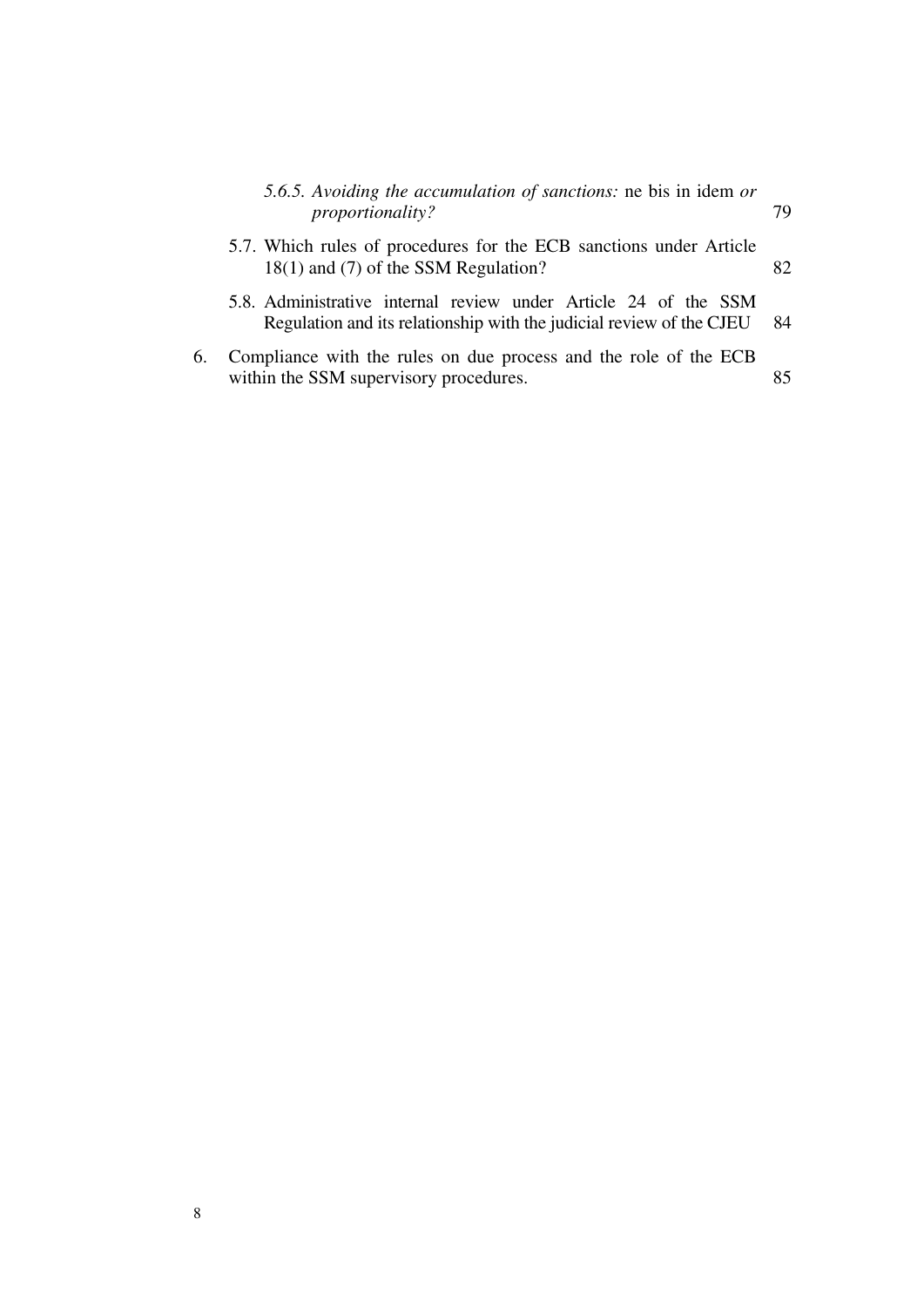#### **1. Introduction: what this paper intends to demonstrate (\*)**

The aim of this paper is to ascertain which procedural rules apply to the different kinds of decisions within the Single Supervisory Mechanism (SSM)<sup>1</sup> and what safeguards are granted to the addressees of these decisions.

The findings of this study should not be considered as conclusive, considering the novelty of the subject, the incomplete process of harmonisation and consolidation of the substantial EU banking law, and the still uncertain stance of the case law of the European Courts on some aspects of the due process principles and the rights of defence.

The starting point is a previous analysis of the different meanings, under the relevant EU law, of "supervisory decisions", "administrative measures" and "administrative penalties", including, among these latter, the "penalties having a *coloration pénale*", as defined under the case law of the European Court of Human Rights (ECtHR) and the Court of Justice of the European Union (CJEU).

A description of the various sets of rules contained in the SSM Regulation and applicable to the decisions above, from the rules on the allocation of competences between the European Central Bank (ECB) and the National Competent Authorities (NCAs) to those on due process and rights of defence, will follow.

Since the SSM does not have legal personality, supervisory decisions cannot be ascribed to it and are therefore imputed to the ECB or to the NCAs according to the general rules on competence, which are basically contained in Article 6 of Council Regulation 1024/2013 conferring specific tasks on the European Central Bank concerning policies relating to the prudential supervision of credit institution (known as the "SSM Regulation")<sup>2</sup>.

(\*) The author gratefully acknowledges comments from Jean-Christophe Cabotte.

<sup>1</sup> See in literature: LACKHOFF K., "How will the Single Supervisory Mechanism (SSM) Function? A Brief Overview", draft text to be published in the *J.I.B.L.R.*, 2014; Capolino, O., Donato, L. and Grasso, R., "Road map dell'unione bancaria europea. Il Single Supervisory Mechanism e le implicazioni per le banche", *Banche e ciclo economico: redditività, stabilità e nuova vigilanza*, Edibank, 2013; Ferran, E. and V. Babis, "The European Single Supervisory Mechanism", *Legal Studies Research Working Paper*, University of Cambridge, 2013; Mancini, M., *Dalla vigilanza nazionale armonizzata alla Banking Union*, *Quaderni di Ricerca Giuridica*, Banca d'Italia, 73, 2013; Visco, I., "Le banche italiane nella supervisione unica europea", XVIII *Rapporto sul sistema finanziario italiano*, Fondazione Rosselli, 2013; Visco, I., *The exit from the Euro Crisis: Opportunities and Challenges of The Banking Union*, Istituto Affari Internazionali and Council on Foreign Relations, 2013; Weissmann, "The Single Supervisory Mechanism (SSM): the Commission Proposal on reforming EU Banking Supervision", *J.I.B.L.R.*, 2013; Beck, T., "Banking Union for Europe. Risks and Challenge"s, *CEPR*, 2012; Elliot, D. J., "Key issues on European Banking Union. Trade-offs and some recommendations", *Global Economy and development Working Paper*, 2012; Napoletano G., "La risposta europea alla crisi del debito sovrano: il rafforzamento dell'Unione economica e monetaria. Verso l'Unione bancaria", *Banca, borsa e tit. cred.*, 2012, I, 747 ff.; SARCINELLI M., "L'Unione bancaria europea", *Banca Impresa Società*, 2012, 3, 333 ff.; Véron, N., "Europe's single supervisory mechanism and the long journey towards Banking Union", *Econstor Working Paper*, 2012; Wymeersch, E., "The European banking Union, a first analysis", *Financial Law Institute Working Paper*, 2012.

<sup>2</sup> OJ, L 287, 29.10.2013, p. 63.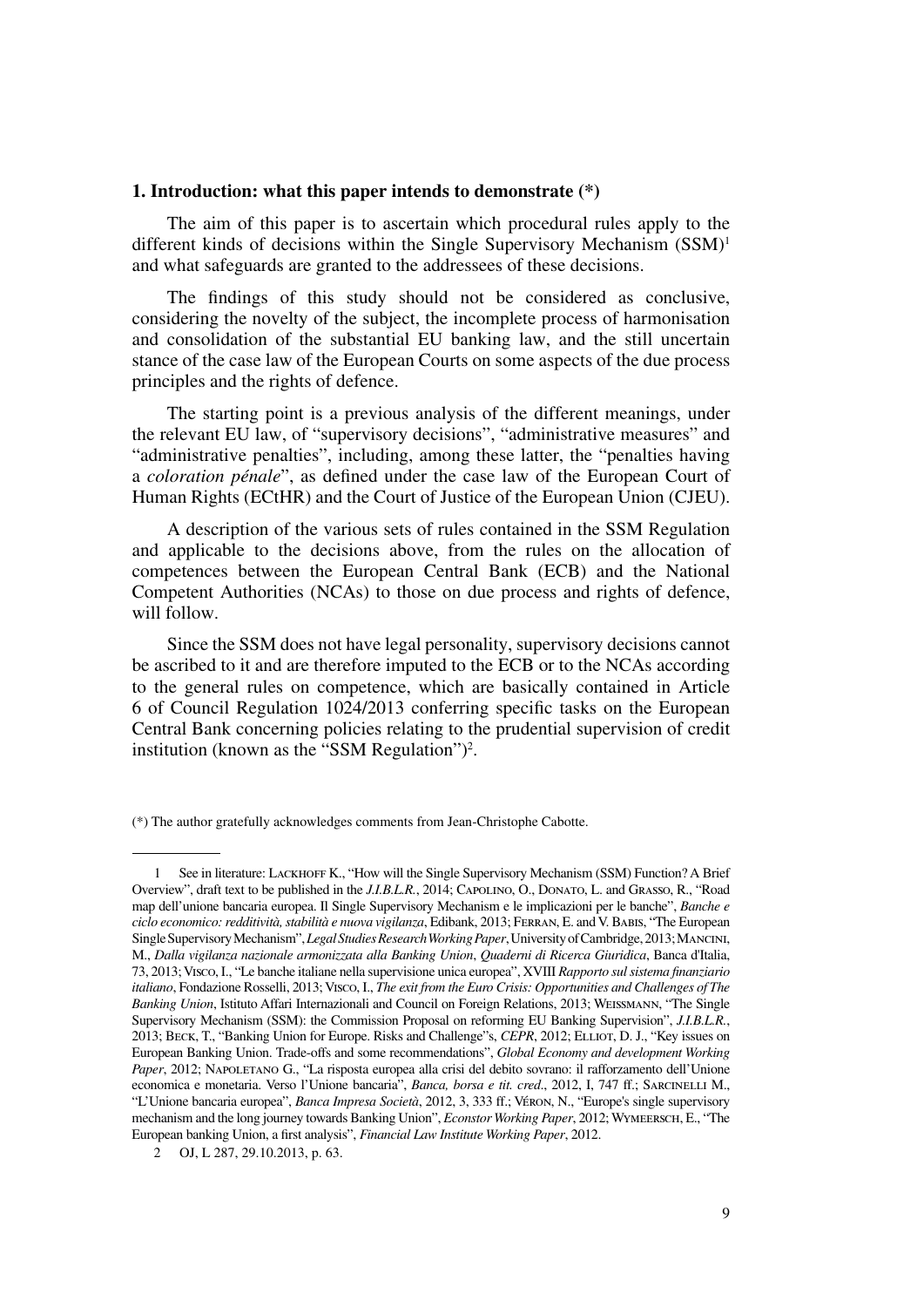These general rules are based on the distinction between significant credit institutions, directly supervised by the ECB, and the less significant ones, directly supervised by the NCAs.

This distinction has a general application, since it is related to all the tasks specified in Article 4 of the SSM Regulation, including that of ensuring compliance with the rules on the prudential supervision of credit institutions by applying administrative measures and penalties.

Therefore, the above criterion on the allocation of competences applies not only to supervisory decisions under Article 16 of the SSM Regulation but to administrative measures and, although the wording of Article 18 of the SSM Regulation is not crystal clear, also to the administrative penalties that the supervisory authority may apply for unlawful behaviour.

Exceptions to this criterion only pertain to (i) macro-prudential decisions (Article 5 of the SSM Regulation), (ii) the granting (and withdrawal) of the banking licence and (iii) the assessment of the good repute of the holders of qualifying stakes (Articles 14 and 15 of the SSM Regulation).

As regards the rules on due process and the rights of defence, one has to refer to either the Union law or the relevant national law, depending basically on the authority (the ECB or the NCA) vested with the power to adopt the final decision.

Despite the convergence of the general principles of law applicable across EU countries, the specific administrative rules of procedure laid down by national law may differ partially from those in place at Union level and so impinge on the equal treatement of credit institutions within the SSM3 .

The safeguards granted by Union law to the adressees of the ECB decisions gradually increase as we move from the general rules on due process for any supervisory decision adversely affecting the person concerned to the specific and more stringent rules aimed at the imposition of penalties having a *coloration pénale*.

The ECB is subject to Union law and must therefore abide by these rules when adopting its decisions. The same should be true for the NCAs of the participating Member States<sup>4</sup>. Some divergences may nonetheless occur in the application of Union law within the different national legal frameworks.

In this respect, compliance with the principle of separation between investigative and decision-making powers within the proceedings for the imposition of penalties having a *coloration pénale* may be regarded as the test of the application of the safeguards laid down under the EU law.

<sup>3</sup> Under Article 1 of the SSM Regulation this latter "confers on ECB specific tasks concerning policies relating to prudential supervision on credit institutions… with full regard and duty of care for the unity and integrity of the internal market based on equal treatement of credit institutions…".

<sup>4</sup> Under Article 2 of the SSM Regulation "participating Member States" are the Euro area Member States and the Member States which have established a close cooperation with the ECB.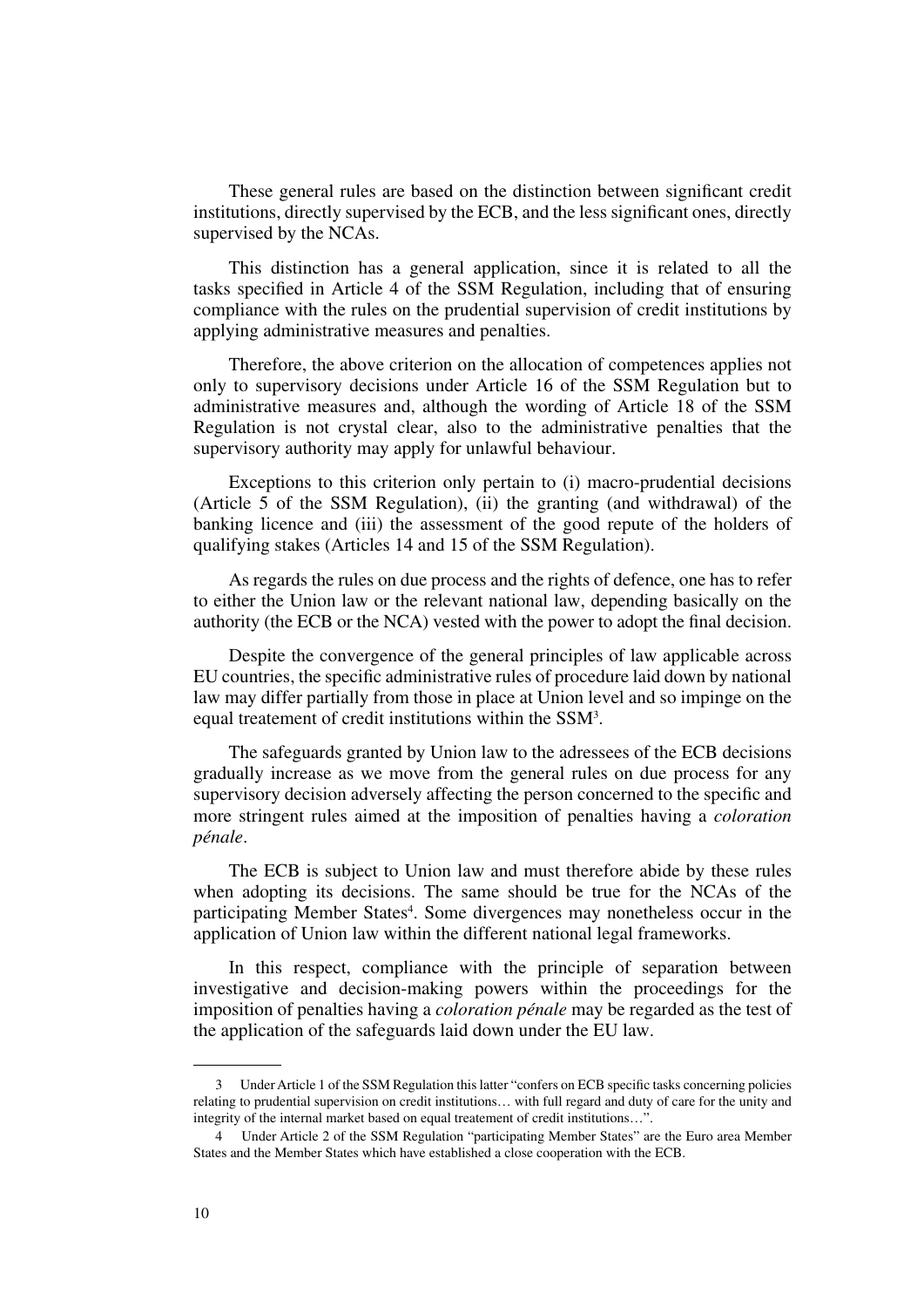Whilst some participating Member States, such as France and Italy, apply the principle of separation as from the administrative procedure by the relevant NCA, other participating Member States tend not to apply it, where the decision on the application of penalties is subject to an unlimited judicial review.

Though these differences may not be extremely serious, divergences between national and EU rules of procedures within the SSM should nevertheless be avoided.

As a result of the primacy of Union law, any action taken by the NCAs within the scope of the SSM should comply with the Union requirements safeguarding fundamental rights. This need is still more imperative where the acts adopted by the NCAs are considered within the SSM Regulation as necessary steps within the procedure for the adoption of a Union decision, particularly where the relevant EU institution has only limited discretion with regard to this decision.

A question accordingly arises as to whether the ECB, in its capacity as authority vested with the power to adopt the final decision and, in any case, in its role of authority responsible for the smooth functioning of the SSM as a whole, has the duty of monitoring the conduct of the NCAs responsible for the relevant acts and to compel them to apply the same safeguards to all the supervisory and sanctioning proceedings within the SSM.

Aside from the case where the NCAs simply assist the ECB with the preparation of ECB's decisions and so are forced to follow its instructions, the role assigned to the ECB by the SSM Regulation does not go so far.

The adoption of the ECB legal framework under Articles 4(3) and 6(7) of the SSM Regulation will certainly represent a step forward in the harmonisation process and a "benchmark" for the administrative procedures or phases of procedures which in accordance with the SSM Regulation fall under the national jurisdictions.

The complete harmonisation of supervisory and sanction procedures within the SSM has therefore not yet been achieved.

# **2. The distinction between "Supervisory decisions", "Administrative measures", "Administrative penalties" and "Penalties having a**  *coloration pénale***": criteria**

# **2.1. The need for an autonomous interpetation of EU provisions which make no express reference to the law of the Member States**

In order to establish which rules and safeguards apply to the procedures specifically devoted to the adoption of the SSM decisions one must first determine what is meant by: "supervisory decisions", "administrative measures", "administrative penalties" and "penalties having a *coloration pénale*".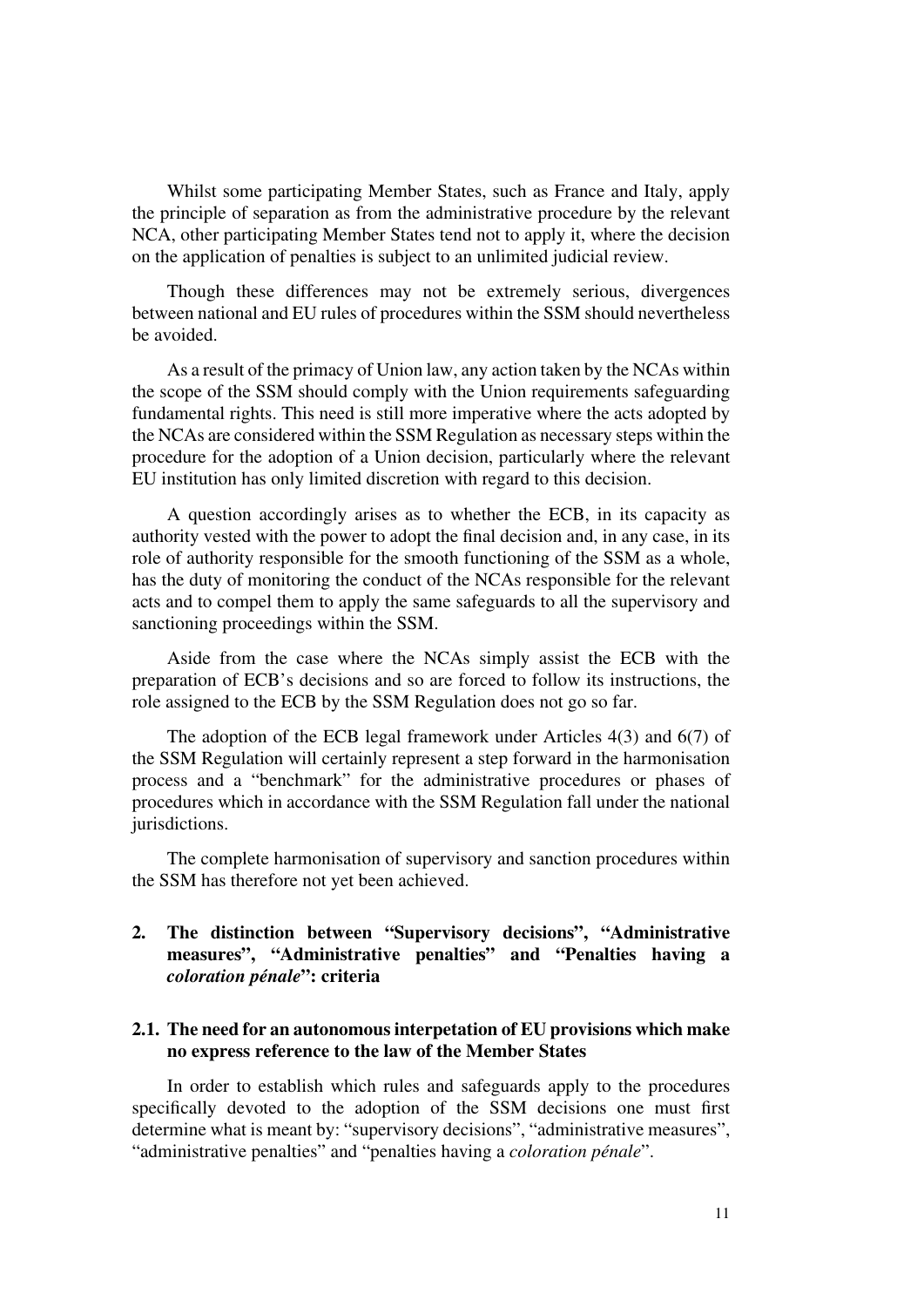In the view of the CJEU, EU legal provisions that make no express reference to the law of the Member States, including therefore those contained in the SSM Regulation, have to be interpreted autonomously<sup>5</sup>.

Consequently, under the SSM Regulation, the notion of "supervisory powers" (and therefore that of "supervisory decisions" in which these powers materialise), mentioned in Article 16<sup>6</sup>, as well as those of "administrative measures" and "administrative penalties", mentioned in Article 18, must be determined in the light of the *objectives* of the SSM Regulation and of its *context*, including the material banking legislation contained in the so-called CRD IV/CRR package: Directive 2013/36/EU (hereinafter: the CR Directive) and in Regulation (EU) 575/2013 (hereinafter: the CR Regulation) as well as in the light of the general definitions laid down in the case law of the EU courts.

On the contrary, the notions above cannot, for the sake of a harmonised application of the SSM Regulation, be determined according to the qualifications of each national law.

Even though the CR Directive is unbiased in respect of the distinction between "administrative measures" and "administrative penalties", considering this distinction to be a matter of national law, the principle of an autonomous interpretation of the provisions contained in the SSM Regulation obliges the interpreter to find uniform definitions.

In doing so, the interpreter needs to take the following *caveats* into account.

*(a).* Under both the CR Directive (Article 102) and the SSM Regulation (Article 16(1)) some decisions in which the supervisory powers materialise are qualified as "measures at an early stage". These decisions must not be confused with the "administrative measures" applied by the supervisory authority as a response to unlawful behaviour.

*(b).* Even though Article 18(5), second sub-paragraph, of the SSM Regulation only mentions the administrative measures addressed to the managers of the supervised entities and not also those addressed to the entities themselves, the criteria to identify the relevant notion of "administrative measures" are the same, since these measures do not change their features and their aim depending on the nature of their addressees as legal or natural persons. There is therefore a need to identify the "administrative measures" for the purposes of Article 18(5).

<sup>5</sup> See ECJ, C-66/08, *Kozlowski*, § 42: "it follows from the need for uniform application of Community law and from the principle of equality that the terms of a provision of Community law which makes no express reference to the law of the Member States for the purpose of determining its meaning and scope must normally be given an autonomous and uniform interpretation throughout the Union, having regard to the context of the provision and the objective pursued by the legislation in question". See also Case C-195/06 *Österreichischer Rundfunk* [2007] ECR I-8817, § 24 Case 327/82 *Ekro [*1984], §§ 10 to 11, Case C-287/98 *Linster* [2000], §§ 41 to 44, Case C-170/03 *Feron* [2005], §§ 23 to 28.

<sup>6</sup> Article 16 of the SSM Regulation is entitled "supervisory powers" and in paragraph 2 specifies a list of powers that the ECB may exercise towards the supervised entities. Each of these powers materialises in the relevant supervisory decision.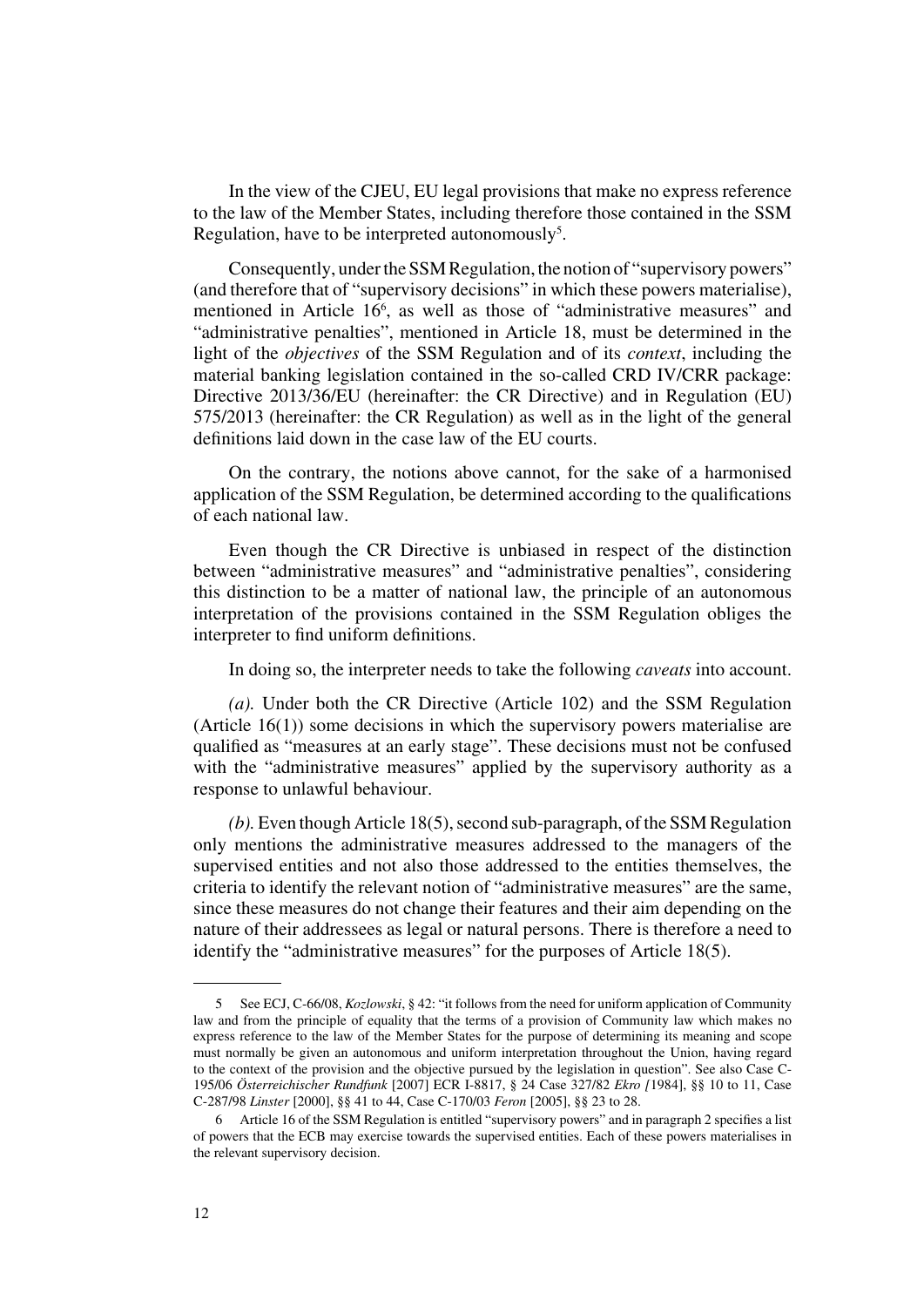*(c).* Article 18(7) of the SSM Regulation employs the word "sanctions" instead of "penalties," which is used in the other paragraphs of Article 18. The reason for this different wording is that Article 18(7) refers to Council Regulation 2532/98, which contains<sup>7</sup>, in turn, a definition of "sanction" and not a definition of "penalties". In any case, in EU legislative acts the words "penalties" and "sanctions" are basically equivalent<sup>8</sup>.

*(d).* Since the CRD IV/CRR package does not help the interpreter to formulate general and distinct notions of "supervisory decisions", "administrative measures" and "administrative penalties", one may refer to the EU legislative acts pertaining to the contiguous field of the financial market. The recent EU Regulations on the Credit Rating Agencies (hereinafter CRA)<sup>9</sup> and on OTC derivatives, central counterparties and trade repositories<sup>10</sup> provide two different sets of tools to react to unlawful behaviour and expressly qualify them as measures and as fines.

*(e)* However, the language adopted by the EU legislator in the fields of banking (CRD IV/CRR package) and financial market (CRA/trade repositories regulations) is ambiguous. EU legislative acts sometimes employ different words to refer to the same kind of instrument. Identical or similar tools are, for example, included among "administrative measures" under the CRD IV/CRR package and among "supervisory measures" under the the CRA/trade repositories regulations. Moreover, these Union laws only give examples and stop short of providing general definitions.

*(f)* Here the case law of the CJEU may help the interpreter. Even though this case law refers to fields other than banking and financial supervision, it gives general and clear definitions of "administrative measures" and "administrative penalties", based on their different aims: reparatory and punitive respectively.

*(g)* Furthermore, the case law of the ECtHR, which is followed by the CJEU, introduces, besides "administrative measures" and "administrative penalties", the further category of "penalties having a *coloration pénale*". Even though the EU legislative acts in the field of banking and financial supervision do not refer to "penalties having a *coloration pénale*", a definition of these penalties is still useful, since, for the purposes of Article 6 of the European Convention on Human Rights (the Convention) and of Article 47 of the Charter of Fundamental Rights of the European Union (the Charter), specific safeguards shall apply to them.

<sup>7</sup> See Article 1.

<sup>8</sup> Some scholars still employ the word "sanction" as an overall term to cover responses to an offence both of a reparatory and of a punitive nature but they are aware (a) that "Union law does not prefer the term 'sanctions'as an umbrella term for labelling the state's responses to unlawful behaviour" and (b) that even though in the English version of Union legislative acts the term 'penalty' is more common, this term "is translated in several language versions by an equivalent of the word sanction": see DE MOOR-VAN VUGT, A., "Administrative sanctions in EU law", in *REAL*, vol. 5, 2012, p. 12.

<sup>9</sup> Regulation 1060/2009 as amended by Regulation 513/2011 and by Regulation 462/2013.

<sup>10</sup> Regulation 648/2012 of 4 July 2012.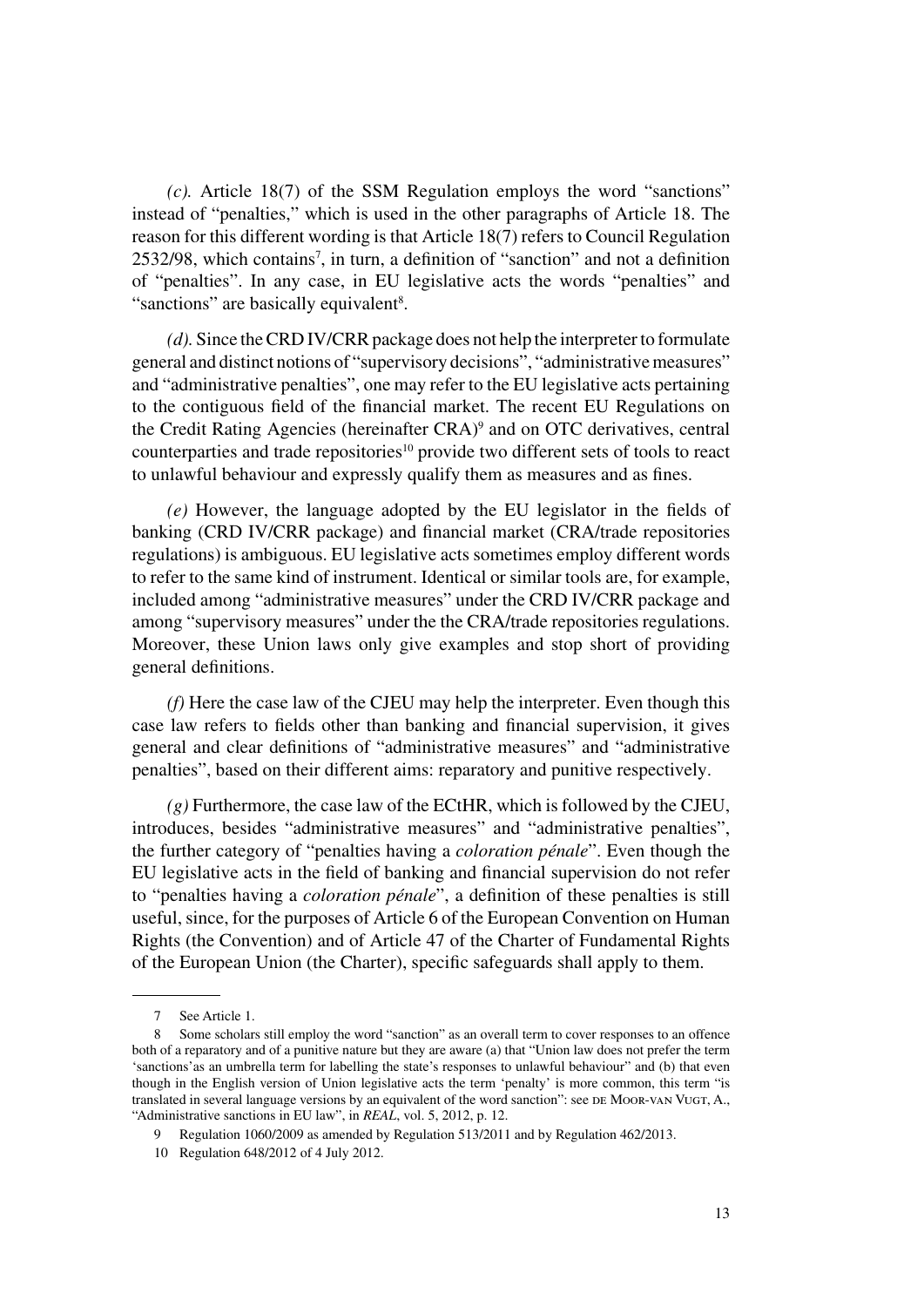## **2.2. The lack of any criterion for drawing this distinction under SSM Regulation**

Section 2 of Chapter III of the SSM Regulation is entitled "specific supervisory powers". Besides the traditional supervisory decisions in which these powers materialise (Articles 14, 15 and  $16$ )<sup>11</sup>, it deals with the administrative measures addressed to the management of the supervised entities and the administrative penalties addressed to both the natural and legal persons (Article 18).

This choice is in line with the 2012 Basel Core Principles for Effective Banking Supervision under which the supervisory authority needs to have a unique set of tools to address unsafe and unsound practices or activities that could pose risks to banks or to the banking system as a whole<sup>12</sup>.

It also reflects the practice of the supervisory authorities, which are prone to consider both the supervisory decisions and the administrative measures and penalties as means of enforcement.

Not surprisingly, the SSM Regulation establishes no criteria to distinguish between "supervisory decisions", "administrative measures" and "administrative penalties"<sup>13</sup>.

## **2.3. The criterion to distinguish between supervisory decisions and administrative measures and penalties laid down under Article 65 of the CR Directive: previous violation**

The CR Directive confirms first of all, like the SSM Regulation, the inclusion within the field of prudential supervision of both supervisory powers and the power to impose administrative measures and administrative penalties<sup>14</sup>.

<sup>11</sup> These provisions pertain respectively to: the authorisation to take up the business of a credit institution and the withdrawal of the authorisation (Article 14); the assessment of acquisitions of qualifying holdings in a bank and the decision to oppose the acquisition (Article 15); some specific supervisory powers (Article 16).

<sup>12</sup> See Principle 11 "Corrective and sanctioning powers of supervisors" under which "the supervisor acts at an early stage to address unsafe and unsound practices or activities that could pose risks to banks or to the banking system. The supervisor has at its disposal an adequate range of supervisory tools to bring about timely corrective actions. This includes the ability to revoke the banking licence or to recommend its revocation".

<sup>13</sup> The only element one may refer to is in recital 36, where it says that "penalties" should "*ensure that that supervisory rules and decisions are applied*" by the supervised entities. But this is too less, since the goal of ensuring compliance with the supervisory rules and decisions is common to both the administrative penaltiers and measures and the supervisory decisions.

<sup>14</sup> Title VII on "prudential supervision" includes section IV (Articles 64 and ff.) on "supervisory powers, powers to impose penalties and right of appeal". Moreover, Article 64(2) of the CR Directive gives a general regime applicable to all the supervisory powers including those to impose penalties. It stipulates that "competent authorities shall exercise their supervisory powers and their powers to impose penalties in accordance with this Directive and with national law, in any of the following ways: (a) directly; (b) in collaboration with other authorities; (c) under their responsibility by delegation to such authorities; (d) by application to the competent judicial authorities".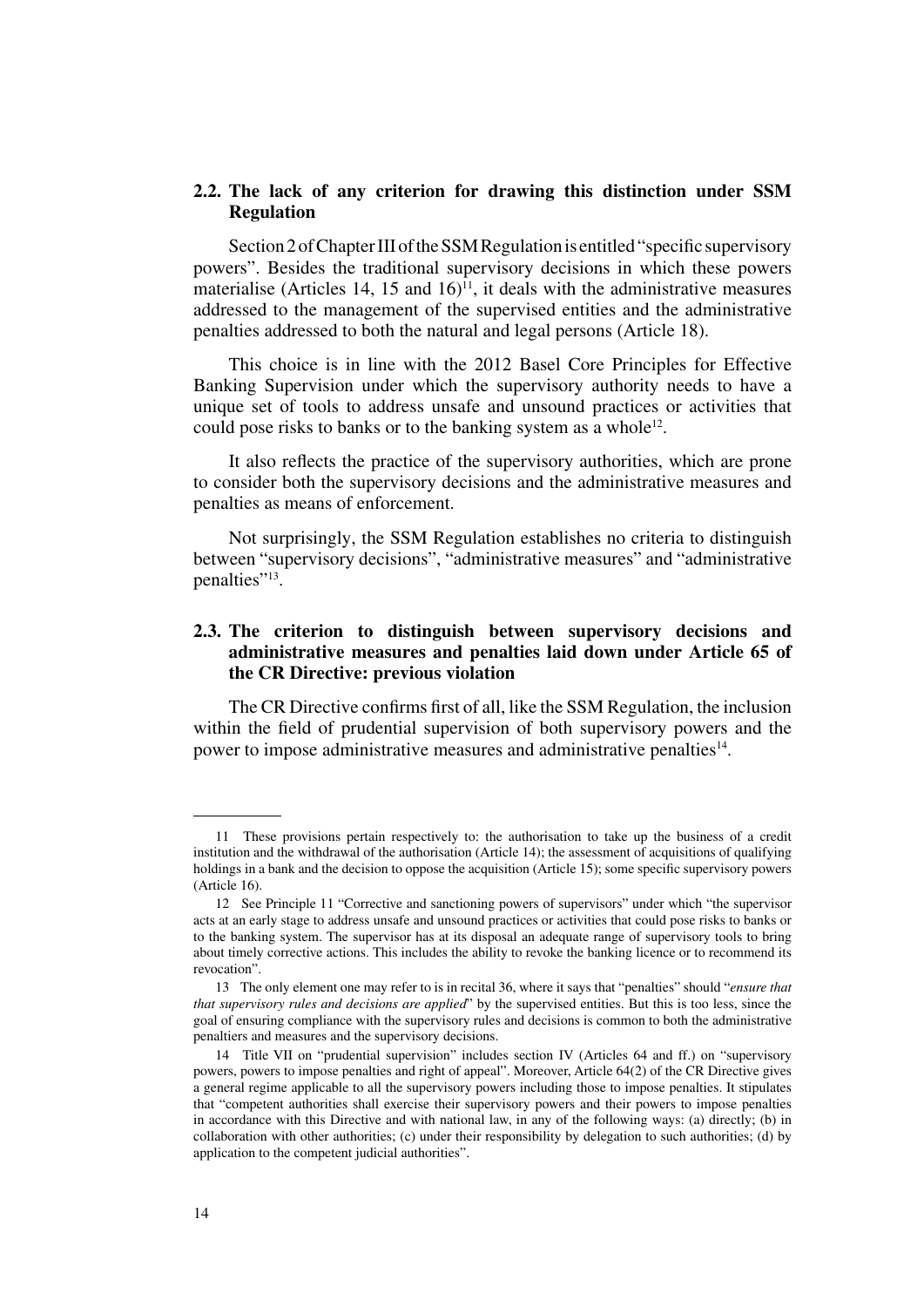At the same time, and unlike the SSM Regulation, the CR Directive gives a criterion on the basis of which it is possible to distinguish between supervisory decisions<sup>15</sup> on the one hand and decisions to impose administrative measures or administrative penalties on the other hand.

Article 64(1) of the CR Directive stipulates that "competent authorities shall be given all supervisory powers to intervene in the activity of institutions that are necessary for the exercise of their function, including in particular the right to withdraw an authorisation in accordance with Article 18, the powers required in accordance with Article 102 and the powers set out in Articles 104 and 105".

Article 65(1) clarifies, in turn, that "without prejudice to the supervisory powers of competent authorities referred to in Article 64 and the right of Member States to provide for and impose criminal penalties, Member States shall lay down rules on administrative penalties and other administrative measures in respect of breaches of national provisions transposing this Directive and of Regulation (EU) No 575/2013 and shall take all measures necessary to ensure that they are implemented. Where Member States decide not to lay down rules for administrative penalties for breaches which are subject to national criminal law they shall communicate to the Commission the relevant criminal law provisions. The administrative penalties and other administrative measures shall be effective, proportionate and dissuasive"<sup>16</sup>.

In the light of the above it is clear that both administrative measures and penalties may be distinguished from supervisory decisions and that: (i) they are applicable only in case of breaches of the CR Regulation and of national provisions transposing the CR Directive; (ii) they are not only effective and proportionate, like the supervisory decisions, but also dissuasive since they are intended to prevent further violations<sup>17</sup>.

<sup>15</sup> To be exact the CR Directive distinguishes supervisory powers from administrative measures and penalties, but the criterion can clearly also be used with regard the acts adopted in the exercise of the supervisory powers.

<sup>16</sup> See also Recital 35, under which "in order to ensure compliance with the obligations deriving from this Directive and from Regulation... by institutions… Member States should be required to provide for administrative sanctions and measures which are effective, proportionate and dissuasive".

<sup>17</sup> See Recital 41 of the CR Directive: "this Directive should provide for administrative penalties and other administrative measures in order to ensure the greatest possible scope for action following a breach and to help prevent further infringments, irrespective of their qualification as an administrative penalty or other administrative measure under the relevant national law". Both penalties and measures are therefore not only "effective" and "proportionate", like any supervisory decision, but also "dissuasive". Penalties and measures "can be considered effective when they are capable of ensuring compliance with EU law, proportionate when they adequately reflect the gravity of the violation and do not go beyond what is necessary for the objectives pursued, and dissuasive when they are sufficiently serious to deter the authors of violations from repeating the same offence, and other potential offenders from committing such violations": Communication from the Commission of 8 December 2010 (Reinforcing sanctioning regimes in the financial services sector), paragraph 2.1.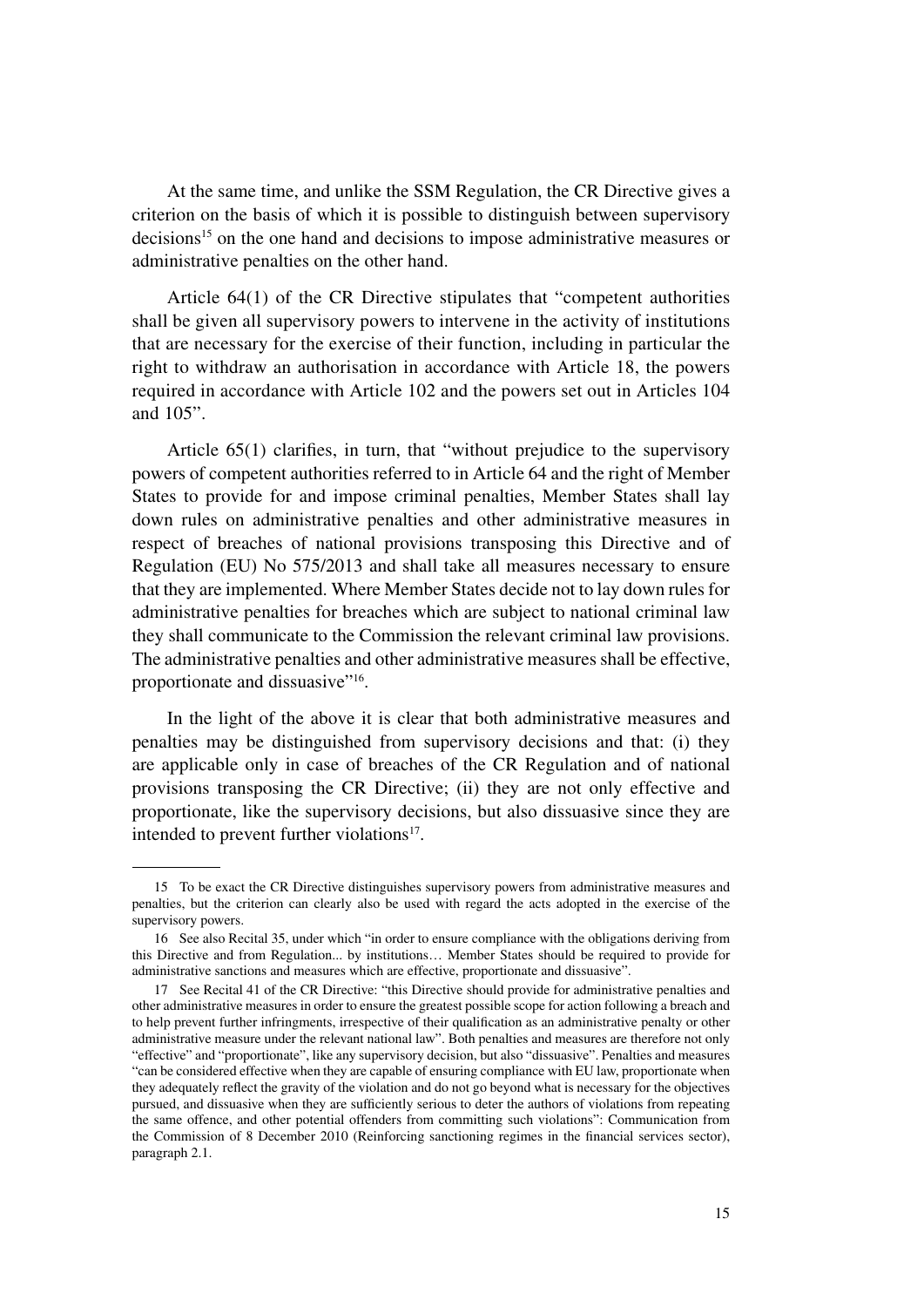## **2.4. The need to distinguish between administrative measures and administrative penalties**

#### *2.4.1. The lack of any criterion under EU banking and financial law*

The above-mentioned features - the necessary link to a previous violation and the aim to prevent further ones – clearly differentiate both administrative measures and administrative penalties from supervisory decisions<sup>18</sup>, but they do not help the interpreter to distinguish between the administrative measures and the administrative penalties.

Furthermore, the CR Directive is unbiased towards this distinction. It refers to both administrative penalties and measures in order to cover all actions applied after a violation is committed, and which are intended to prevent further infringements, irrespective of their qualification as a sanction or as a measure under national law<sup>19</sup>.

In the absence of any criterion under the CR Directive for distinguishing between "administrative measures" and "administrative penalties" one may refer to the EU law in the contiguous field of the financial supervision, basically to the Regulations on CRA and on OTC, central counterparties and trade repositories.

However, these Regulations distinguish between "fines", which are strictly "pecuniary penalties", and "measures" but not between "penalties" in general (i.e. including non-pecuniary penalties) and "measures"20.

Thus they cannot be used to distinguish between administrative measures and administrative penalties.

Moreover, the wording used by these Regulations with regard to the measures is deceptive. In lieu of the expression "*administrative* measures" they use "*supervisory* measures," which evokes the common prudential decisions of the CRDIV/CRR package<sup>21</sup>.

<sup>18</sup> Article 65 of the CR Directive clarifies that both penalties and measures are provided for and applied "without prejudice to the supervisory powers of competent authorities in accordance with Article 64 and the right of Member States to provide for and impose criminal sanctions".

<sup>19</sup> See Recital 41. This approach is also confirmed by the Communication from the Commission of 8 December 2010, where (in paragraph 2.1) it explains that "EU financial services rules often refer to both 'administrative sanctions' and 'administrative measures'" and that "the distinction between measures and sanctions is not clear-cut", since "some administrative actions - such as the withdrawal of authorisation may be considered to be an administrative sanction in some Member States and an administrative measure in others".

<sup>20</sup> See Articles 23e (5), 24 and 36a of Regulation 1060/2009 as amended by Regulation 513/2011 and by Regulation 462/2013 on credit rating agencies as well as Articles 64 ff. of Regulation 648/2012 of 4 July 2012 on OTC derivatives, central counterparties and trade repositories.

<sup>21</sup> Article 24 of the Regulation 1060/2009 is entitled "supervisory measures by ESMA". Its first paragraph stipulates that: "where, in accordance with Article 23e(5), ESMA's Board of Supervisors finds that a credit rating agency has committed one of the infringements listed in Annex III, it shall take one or more of the following decisions: (a) withdraw the registration of the credit rating agency; (b) temporarily prohibit the credit rating agency from issuing credit ratings with effect throughout the Union, until the infringement has been brought to an end; (c) suspend the use, for regulatory purposes, of the credit ratings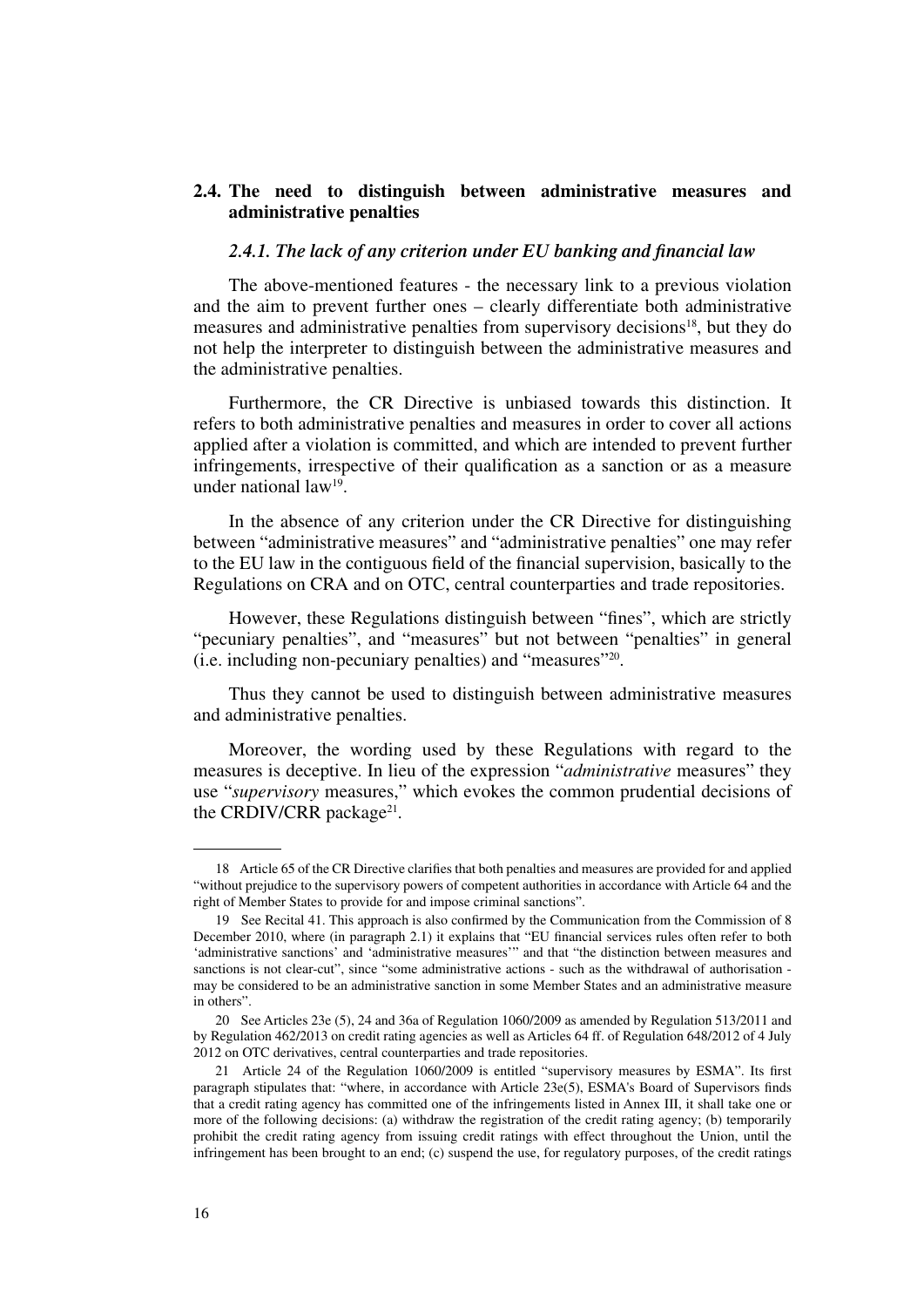## *2.4.2. The criterion established by the case law of the CJEU: the aim of the decision*

Unlike the above-mentioned Regulations, Regulation 2988/95 on the protection of the European Communities' financial interests correctly distinguishes between "administrative penalties" and "administrative measures", assuming that only the latter have a reparatory nature, since they are limited to the withdrawal of a wrongly obtained advantage<sup>22</sup>.

This view is confirmed and better clarified by the CJEU in the *Kaserei Champignon Hofmeister case*<sup>23</sup> and, more clearly, in the *Bonda* case<sup>24</sup>.

Both the judgments refer to the rules contained under Regulation 2988/95 but establish a general criterion applicable to all administrative measures and penalties.

In the CJEU view, the character of "administrative measures" and that of "administrative penalties" shall be defined on the basis of their respective purposes: (i) the aim of administrative measures is to repair the interest harmed by the offender; (ii) the aim of administrative penalties is to punish the latter.

23 Case C-210/00, § 41: "in the context of a Community aid scheme, in which the granting of the aid is necessarily subject to the condition that the beneficiary offers all guarantees of probity and trustworthiness, the penalty imposed in the event of non-compliance with those requirements constitutes a specific administrative instrument forming an integral part of the scheme of aid and intended to ensure the sound financial management of Community public funds".

issued by the credit rating agency with effect throughout the Union, until the infringement has been brought to an end; (d) require the credit rating agency to bring the infringement to an end; (e) issue public notices".

<sup>22</sup> See Articles 4 and 5 of the Regulation. Article 4 provides: "1. As a general rule, any irregularity shall involve withdrawal of the wrongly obtained advantage: – by an obligation to pay or repay the amounts due or wrongly received, – by the total or partial loss of the security provided in support of the request for an advantage granted or at the time of the receipt of an advance. 2. Application of the measures referred to in paragraph 1 shall be limited to the withdrawal of the advantage obtained plus, where so provided for, interest which may be determined on a flat-rate basis. 3. Acts which are established to have as their purpose the obtaining of an advantage contrary to the objectives of the Community law applicable in the case by artificially creating the conditions required for obtaining that advantage shall result, as the case shall be, either in failure to obtain the advantage or in its withdrawal. 4. The measures provided for in this Article shall not be regarded as penalties". Article 5 (1) of the regulation reads as follows: "1. Intentional irregularities or those caused by negligence may lead to the following administrative penalties: (a) payment of an administrative fine; (b) payment of an amount greater than the amounts wrongly received or evaded, plus interest where appropriate; this additional sum shall be determined in accordance with a percentage to be set in the specific rules, and may not exceed the level strictly necessary to constitute a deterrent; (c) total or partial removal of an advantage granted by Community rules, even if the operator wrongly benefited from only a part of that advantage; (d) exclusion from, or withdrawal of, the advantage for a period subsequent to that of the irregularity; (e) temporary withdrawal of the approval or recognition necessary for participation in a Community aid scheme; (f) the loss of a security or deposit provided for the purpose of complying with the conditions laid down by rules or the replenishment of the amount of a security wrongly released; (g) other penalties of a purely economic type, equivalent in nature and scope, provided for in the sectorial rules adopted by the Council in the light of the specific requirements of the sectors concerned and in compliance with the implementing powers conferred on the Commission by the Council".

<sup>24</sup> In the case C-489/10, *Bonda*, § 40, the ECJ found not punitive a penalty applied to economic operators who had recours to the aid scheme set up by the Regulation 1973/2004, since its purpose was that of protecting the management of the EU funds by temporarily excluding a recipient who made incorrect statements in his application for aid.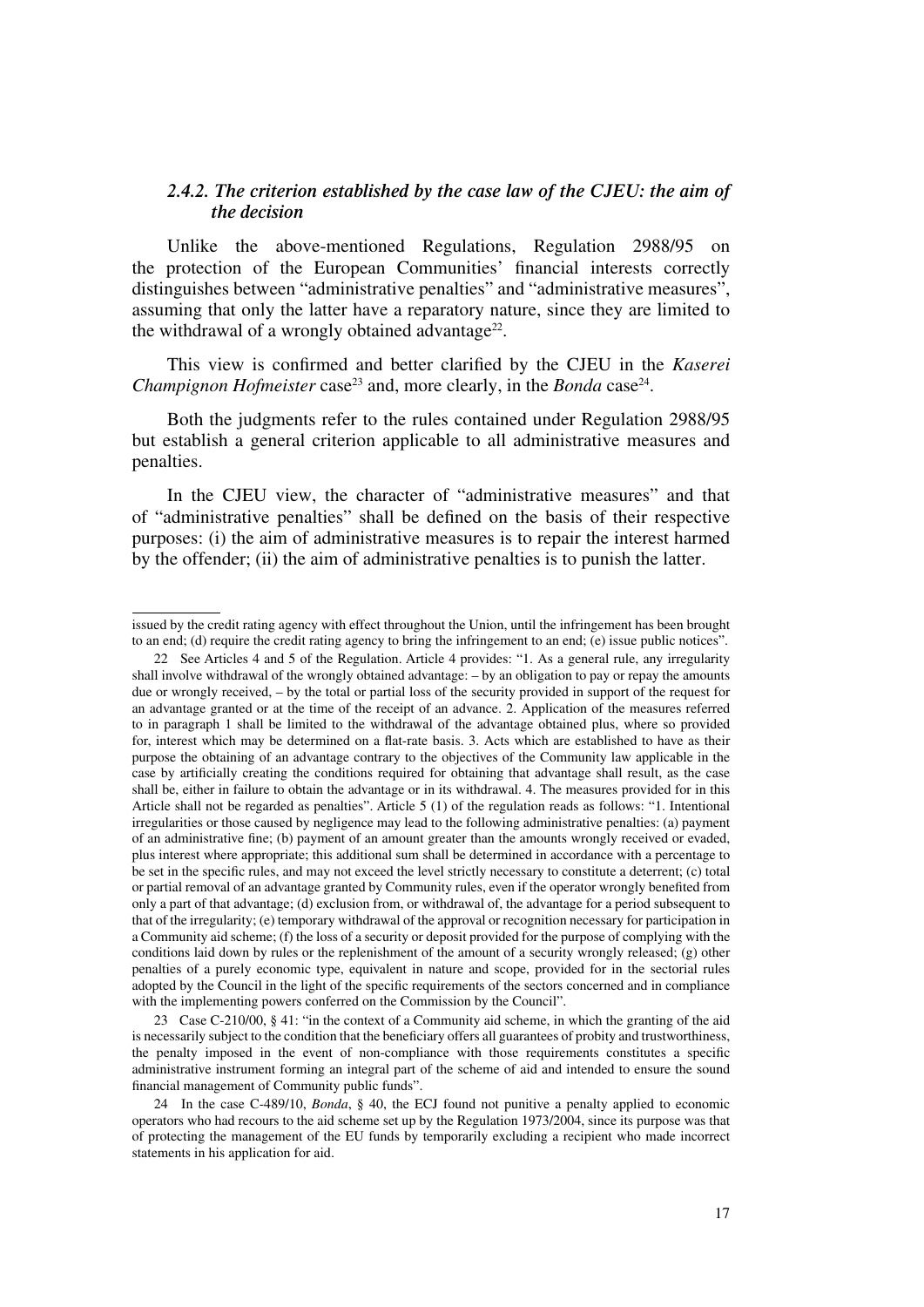Thus, where the instrument adopted by the competent authority goes further than the mere aim of restoring the interest protected by the law, it may be considered as having a punitive aim and therefore as a penalty<sup>25</sup>.

#### **2.5. The uncertain nature of periodic penalty payments**

Some EU regulations include within the category of "penalties"<sup>26</sup>, besides "fines", also "periodic penalty payments"<sup>27</sup>.

The latter are of an uncertain nature.

They may be applied in order to punish a continued infringement. In this case they should be considered as penalties. This occurs under the provisions of Regulation 2532/98, where periodic penalty payments are defined as the amounts of money which, in the case of a continued infringement, an undertaking is obliged to pay as a sanction following the notification of a decision to initiate an infringement procedure<sup>28</sup>.

A different case arises where periodic penalty payments are applied in order to compel compliance with a decision, whose subject may also be the assessment of a violation29. In this case they are tantamount to the administrative "*astreintes*" well known in the French legal system<sup>30</sup>.

Whether "periodic penalty payments" are defined as "fines" or as *"astreintes"* carries somewhat different implications for the regime applicable.

Whilst both are subject to the full jurisdiction of the CJEU, the culpability principle applies to the fines but not to the *astreintes*; moreover, unlike fines, *astreintes* cannot be applied after the infringement has been terminated; both *astreintes* and fines can be applied to the same infringement without violating the *ne bis in idem* principle31.

<sup>25</sup> Even though the criterion adopted by the CJEU refers specifically to instruments having a pecuniary nature (like both administrative measures and penalties under the regulation above), it could easily be extended to the non-pecuniary ones.

<sup>26</sup> Regulation 2532/98 refers to sanctions rather than penalties, but, as already mentioned, there is no difference between them.

<sup>27</sup> See Regulation 1/2003, chapter VI, and Regulation 2532/1998, Article 1.

<sup>28</sup> See Articles 1and 6 of Regulation 2532/98.

<sup>29</sup> See Article 24 of the Regulation 1/2003.

<sup>30</sup> See Article L 612-39 of the COMOFI : « La commission des sanctions peut assortir la sanction d'une astreinte, dont elle fixe le montant et la date d'effet. Un décret en Conseil d'Etat fixe la procédure applicable, le montant journalier maximum de l'astreinte et les modalités selon lesquelles, en cas d'inexécution totale ou partielle ou de retard d'exécution, il est procédé à la liquidation de l'astreinte ».

<sup>31</sup> For all these aspects, see Schwarze, J., *Droit administratif européen*, Bruxelles, 2009, p. 400: "conformément à leurs objets distinct, les astreintes et les amendes obéissent à des règles différentes. Alor qu'une astreint ne peut plus être prononcé lorsque l'infraction a cessé ou qu'il n'existe pas de risque de récidive, une amende peut être infligée même lorsque l'infraction a pris fin. L'amende suppose une action coupable, tandis qu'il suffit pur l'astreint d'une violation objective de droit. Toutefois, la culpabilité peut jouer un rôle dans la fixation du montant de l'astreint. Il découle de leur différence de nature que les amendes et les astreintes peuvent être prononcées sans pour autant violer le principe *ne bis in idem* ».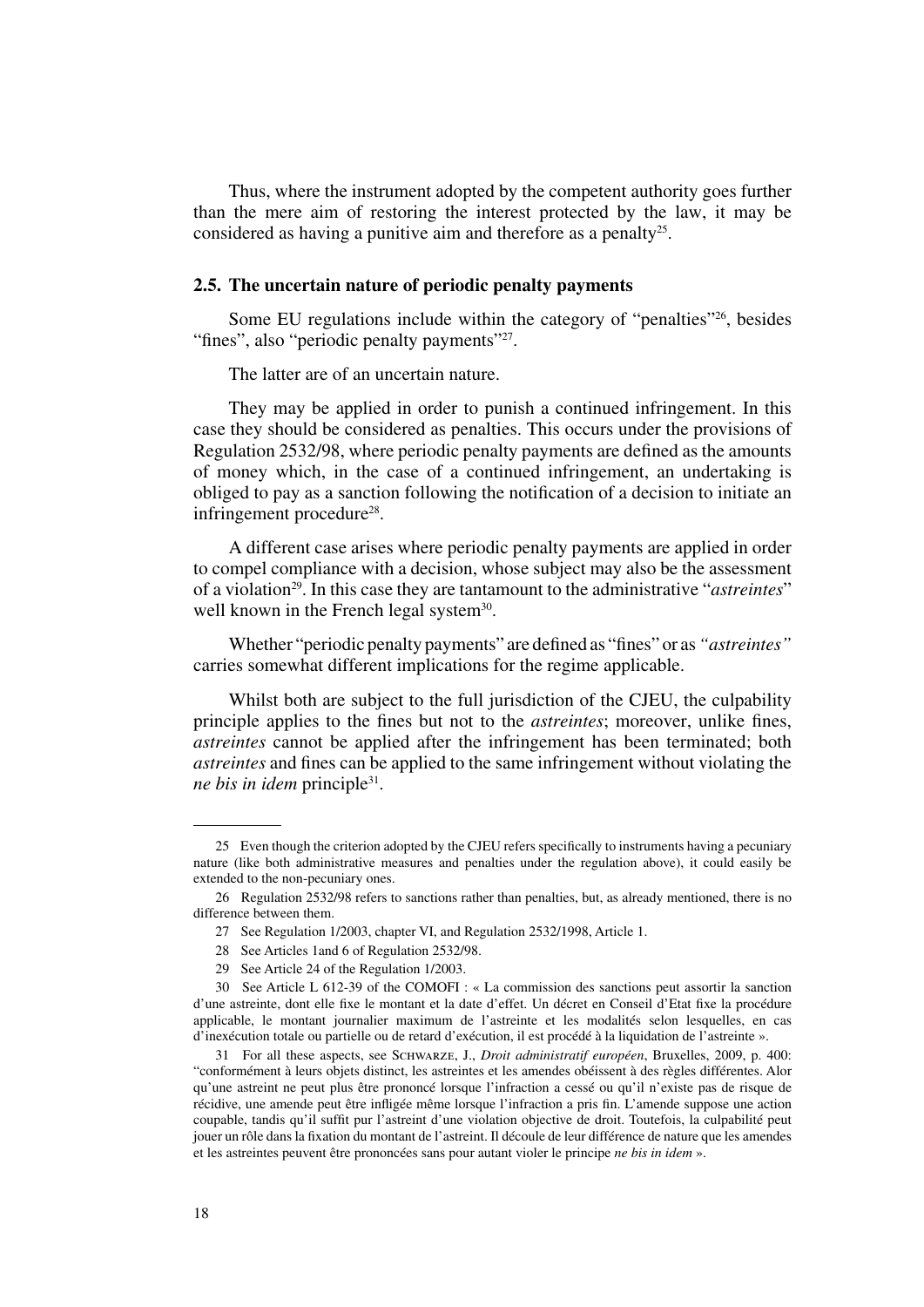## **2.6. The administrative penalties having a** *coloration pénale* **under the case law of the ECtHR and the CJEU**

#### *2.6.1. The Engel criteria*

In the case law of the ECtHR and the CJEU, the concept of a "criminal charge" carries an "autonomous" meaning, independently of the categorisations employed by the legal systems of the Member States<sup>32</sup>, which are based essentially just on the qualification adopted by the national legislator<sup>33</sup>.

The starting point for the assessment of the applicability of the criminal aspect of Article 6 of the Human Rights Convention is based on the following criteria outlined in the *Engel* judgment<sup>34</sup>:

- (i) the domestic classification;
- (ii) the nature of the offence;
- (iii) the severity of the potential penalty.

The first criterion is of only relative importance and serves only as starting point. If the domestic law classifies an offence as criminal, then this will be

<sup>32</sup> ECtHR *Adolf v. Austria* (App. 8269/78), § 30.

<sup>33</sup> Some scholars nonetheless take a different view based upon the nature of the interest harmed by the offender. In the light of the above, criminal offences are tantamount to limitations of constitutional rights (right to liberty and right to property) and therefore occur only where other constitutional rights are seriously harmed: see Bricola, F., "Teoria generale del reato", *Novissimo Digesto Italiano, XIX,* Torino, 1977, p. 14 ff.. See also Rosenfeld E., Veil. J., "*Sanctions administratives*, sanctions pénales", Pouvoirs n°128 - La pénalisation, January, 2009, pp. 62-63: "Les sanctions administratives ne sont, dans leur principe même, ni un scandale ni même un sujet de débat. Leur existence a toujours été considérée comme légitime [*United States ex rel. Marcus v. Hess*, 317 U.S. 537, 549 (1943)]. Seule se pose la question de la différence de nature et de régime entre les deux catégories de sanctions. Les Cours suprêmes se sont efforcées de tracer les lignesfrontières. L'exercice était indispensable pour déclencher ou dénier l'application, soit de la règle *non bis in idem* interdisant de punir deux fois à raison des mêmes faits, soit du corps de garanties propres à la matière pénale. Le droit français a adopté un critère organique: est une sanction administrative celle qui est prononcée par une autorité administrative. La jurisprudence américaine et la Cour européenne des droits de l'Homme (Cedh) penchent pour un critère matériel. Aux États-Unis, quel qu'en soit l'auteur, le juge se livre à un examen de la sanction, l'autorité sanctionnatrice ou la volonté du législateur n'étant que deux critères parmi d'autres, pour déterminer sa nature. La Cedh admet elle aussi que la matière pénale déborde de beaucoup les juridictions pénales. Cette analyse est plus réaliste mais le système français parvient néanmoins à un résultat comparable par l'intégration de la sanction administrative à la catégorie plus ample du droit répressif qui justifie alors, sans le détour de la requalification, l'application des principes communs de ce droit. Reste une différence: le formalisme du critère retenu par notre droit remet au législateur le soin de rendre les peines cumulables ou non: du seul fait qu'il qualifie une sanction administrative il en autorise le cumul avec une sanction pénale. Cette différence est cependant plus théorique que réelle puisque aux États-Unis les requalifications sont rares et que, d'autre part, le Conseil constitutionnel a édicté une règle de plafonnement global (voir *infra*). En définitive les critères d'identification de la sanction et de l'infraction administratives sont peu ou prou identiques partout. Les sanctions administratives se distinguent des fautes pénales par: la nature de la transgression qui ne requiert en général pas d'élément intentionnel alors qu'en matière pénale le juge doit, sauf exception, caractériser la mauvaise foi; la norme violée, qui peut être réglementaire et non législative (ce qui, en matière pénale, n'est vrai que des contraventions); l'exclusion des peines privatives de liberté que seul le juge judiciaire peut pronunce [Cons. const., nº 89-260 DC, 28 juillet 1989; *Rec*., p. 71; *RJC*, p. I -370; *JO*, 1er août 1989, p. 9679] (de même au stade normatif que seul le législateur peut édicter)".

<sup>34</sup> ECtHR, *Engels and others v. the Netherlands* (App. 5100/71; 5101/71; 5102/71; 5354/72; 5370/72), § 82. See also ECtHR, *Zolotukhin v. Russia* (App. 14939/03), § 53 ff..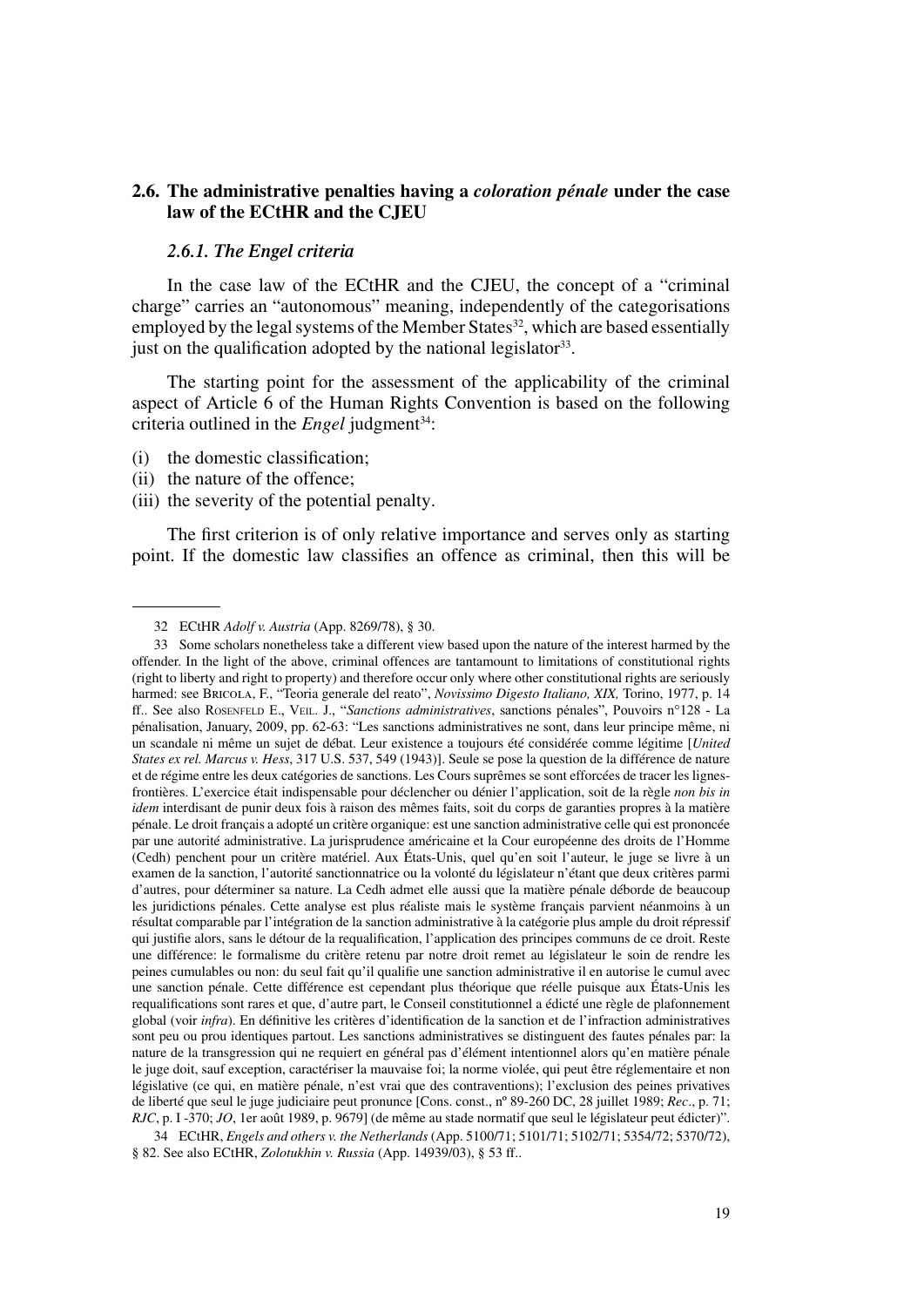decisive; otherwise the Court will look behind the national classification and examine the substantive nature (administrative or criminal) of the procedure in question $35$ .

In evaluating the second criterion, which is considered more important<sup>36</sup>, the following factors have to be taken into account by the ECtHR: (i) whether the legal rule in question is addressed exclusively to a specific group, or is of a generally binding character<sup>37</sup>; (ii) whether the proceedings are instituted by a public body with statutory powers of enforcement<sup>38</sup>; (iii) whether the purpose of the legal rule is punitive or deterrent<sup>39</sup>; (iv) whether the imposition of any penalty is dependent upon a finding of guilt<sup>40</sup>; (v) how comparable procedures are classified in other Contracting Member States $4$ ; (vi) the fact that an offence does not give rise to a criminal record may be relevant, but is not decisive<sup>42</sup>.

The third criterion is determined by reference to the maximum potential penalty that the relevant law provides for<sup>43</sup>.

The second and third criteria laid down in the *Engel* judgment are alternative and not necessarily cumulative.

For Article 6 of the Convention to be held applicable, it therefore suffices that the offence in question is, by its nature, to be regarded as "criminal" from that point of view, or that the offence makes the person liable to a sanction which, by its nature and degree of severity, belongs in general to the "criminal" sphere<sup>44</sup>.

However, a cumulative approach may be adopted where separate analysis of each criterion does not make it possible to reach a clear and definitive conclusion as to the existence of a criminal charge<sup>45</sup>.

## *2.6.2. The convergence of ECtHR and CJEU case law*

The criteria above are laid down in the case law of the ECtHR.

<sup>35</sup> See ECtHR, *Engels and others v. the Netherlands*, § 82: "it is first necessary to know whether the provision(s) defining the offence charged belong, according to the legal system of the respondent State, to criminal law, disciplinary law or both concurrently. This however provides no more than a starting point. The indications so afforded have only a formal and relative value and must be examined in the light of the common denominator of the respective legislation of the various Contracting States".

<sup>36</sup> See ECtHR, *Jussila v. Finland* (App. 73053/01), § 38.

<sup>37</sup> See, for example, *Bendenoun v. France* (App. 12547/86), § 47.

<sup>38</sup> See ECtHR, *Benham v. the United Kingdom* (App. 19380/92), § 56.

<sup>39</sup> See ECtHR, *Öztürk v. Germany*, cited above, § 53; *Bendenoun v. France*, cited above, § 47.

<sup>40</sup> See ECtHR, *Benham v. the United Kingdom*, cited above, § 56.

<sup>41</sup> See ECtHR, *Öztürk v. Germany*, cited above, § 53.

<sup>42</sup> See, for example, ECtHR, *Ravnsborg v. Sweden* (App. 14220/88), §§ 31 ff..

<sup>43</sup> See ECtHR, *Campbell and Fell v. the United Kingdom* (App. 7819/77), § 72; ECtHR, *Demicoli v. Malta* (App. 13057/87), § 34.

<sup>44</sup> See ECtHR, *Öztürk v. Germany*, cited above, p. 21, § 54, and ECtHR, *Lutz v. Germany* (App. 9912/82), § 55.

<sup>45</sup> See ECtHR, *Bendenoun v. France*, cited above, p. 20, § 47.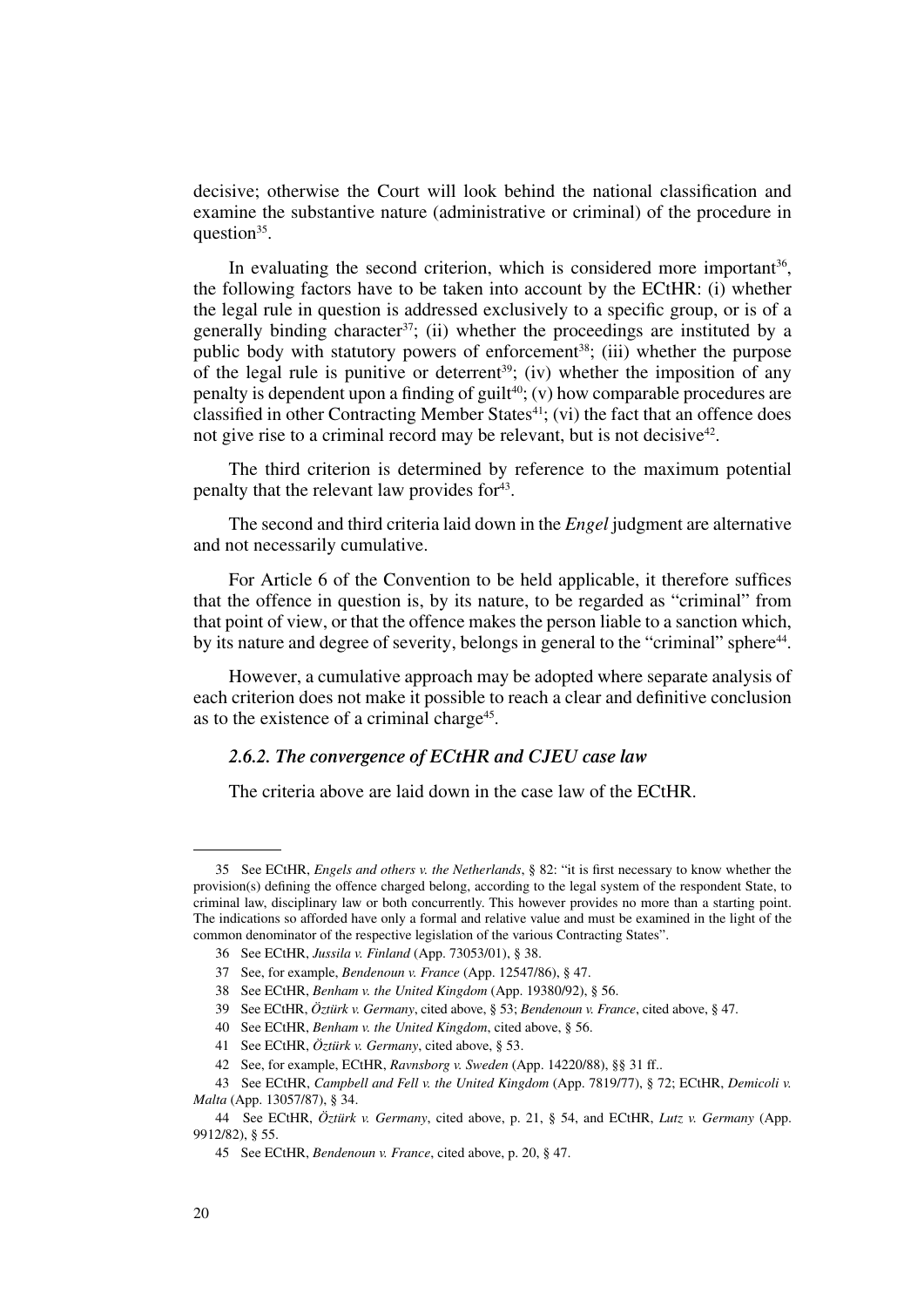One may therefore conclude that they may be relevant with regard to the penalties applied by the NCAs but that they are meaningless for the purpose of ascertaining whether and to what extent the ECB pecuniary administrative penalties can be criminal in nature.

Since the respect of fundamental rights by the EU institutions and bodies is assessed by the CJEU, one should refer to the case law of this Court rather than to that of the ECtHR.

Nevertheless, although in the past the CJEU adopted its own approach in the interpretation of the human rights, this has changed in recent years.

Especially since the entry into force of the Charter, the case law of the CJEU has followed the interpretation of the ECtHR more closely.

Article 52(3) of the Charter stipulates that "in so far as this Charter contains human rights which correspond to rights guaranteed by the Convention for the Protection of Human Rights and Fundamental Freedoms, the meaning and scope of those rights shall be the same as those laid down by the said Convention. This provision shall not prevent Union law providing more extensive protection".

The consequence of this Article would appear to be that the CJEU shall interpret the Charter rights in accordance with the Convention (ECHR)<sup>46</sup>.

Not surprisingly, the views of the two Courts are now converging, particularly in relation to the procedural guarantees.

In the *Spector*<sup>47</sup> and more clearly in the *Bonda* case<sup>48</sup> the CJEU took the same view as that taken by the ECtHR in the *Engel* case.

Even though the CJEU ruled that in this case the characteristics of the penalties examined in the specific case were not such as to allow them to be considered as having a "*coloration pénale*", it accepted the general criteria laid down in the case law of the ECtHR.

In the light of the above one may therefore conclude that administrative penalties have a "*coloration pénale*" where they can be considered "penal in substance" or where they are "particularly severe", considering the maximum potential penalty under the relevant law.

In accordance with these criteria, it will be assessed below<sup>49</sup> whether and to what extent the "pecuniary administrative penalties" provided for under Article 18(1) and the "sanctions" provided for under Article 18(7) of the SSM Regulation and Regulation 2532/98 may be considered as having a "*coloration pénale*".

<sup>46</sup> See ECJ, *Roquette*, 22 October 2002, C-94/00, § 29.

<sup>47</sup> See ECJ, *Spector Photo Group*, 23 December 2009, C-45/08, § 42.

<sup>48</sup> See ECJ, *Bonda*, C-489/10, 5 June 2012, §§ 36 and ff.

<sup>49</sup> See § 3.3.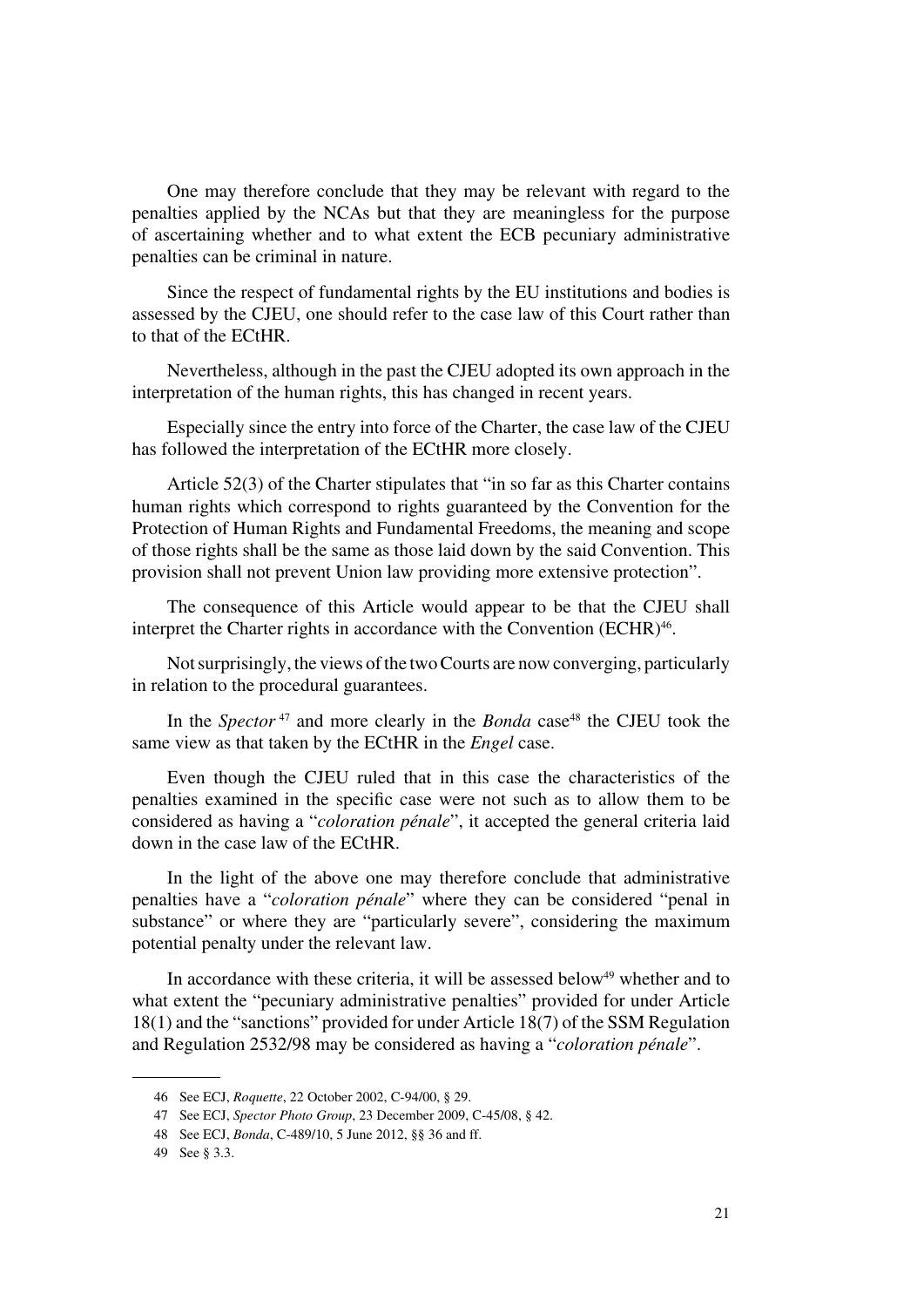**3. The classification of decisions under the SSM as supervisory decisions, administrative measures, administrative penalties, or administrative penalties having a** *coloration pénale*

## **3.1. Supervisory decisions: micro- and macro-prudential decisions**

The ECB supervisory powers (and the supervisory decisions in which these powers materialise) are laid down in Article 16 of the SSM Regulation, which deals both with *measures at an early stage* (paragraph 1) and with *ordinary supervisory powers* (paragraph 2).

Nevertheless, the tools the ECB may use under both paragraphs 1 and 2 of Article 16 are identical. Under paragraph 1 the ECB may employ as measures at an early stage the same ordinary supervisory decisions laid down in paragraph 250.

The tools under Article 16(2) basically reproduce those specified in Article 104 of the CR Directive, the only difference being that Article 16 gives the ECB the further power to "remove at any time members from the management body of credit institutions who do not fulfil the requirements set out in the acts referred to in the first subparagraph of Article  $4(3)$ <sup>"51</sup>.

Even though they refer to the same decisions, some differences between measures at an early stage and ordinary supervisory decisions are worth noting.

The measures at an early stage may be applied only for micro-prudential  $t$ asks<sup>52</sup>, whilst the ordinary supervisory decisions may be applied for both microand macro-prudential tasks<sup>53</sup>.

This point needs to be better clarified.

The array of tools specifically devoted to macro-prudential purposes is confined to the capital buffers and to the measures referred to in Article 5(1) of the SSM Regulation, and therefore includes, besides the countercyclical buffer rates, only the other requirements for capital buffers and measures aimed at addressing systemic or macro-prudential risks expressly provided for under the CR Directive and the CR Regulation<sup>54</sup>.

<sup>50</sup> Under Article 16(1) of the SSM Regulation "for the purpose of carrying out its tasks referred to in Article 4(1) and without prejudice to other powers conferred on the ECB, the ECB shall have the powers set out in paragraph 2 of this Article…".

<sup>51</sup> See recital 46: "the ECB should have the supervisory power to remove a member of a management body in accordance with this Regulation".

<sup>52</sup> This emerges from the wording of the first line of Article 16(1) which refers to "the purpose of carrying out the tasks referred to in Article 4 (1)" and thus the micro-prudential tasks.

<sup>53</sup> This emerges from the wording of the first line of paragraph 2 which refers to "the purposes of Article 9(1)". This latter refers, in turn, both to Article 4 (1) (micro-prudential tasks) and Article 5(2) (macroprudential tasks).

<sup>54</sup> The requirements for capital buffers and the measures referred to in Article 5 SSM Regulation are basically provided for in Title VII, Chapter 4 of the CR Directive and are: (i) the capital conservation buffer, the countercyclical capital buffer rates and the Global and other systemically important institutions buffer;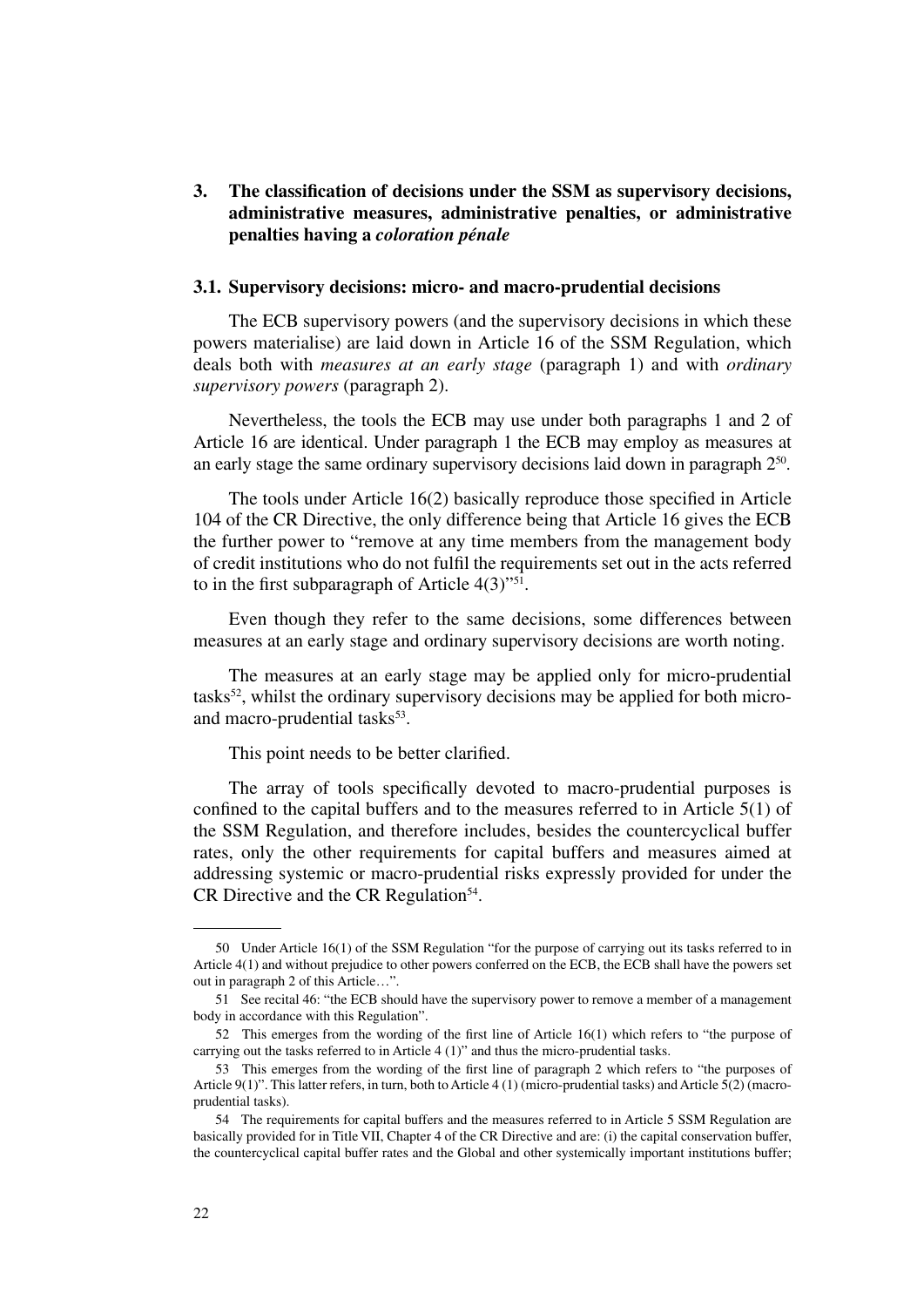Decisions under Article 16(2) of the SSM Regulation are not by themselves macro-prudential tools like those specifically referred to in Article 5 of the SSM Regulation, but may be adopted by the ECB also to ensure compliance with its macro-prudential decisions.

Measures at an early stage are adopted only "in… the following circumstances: (i) the credit institution does not meet the requirements of the acts referred to in the first paragraph of Article 4(3); (ii) the ECB has evidence that the credit institution is likely to breach the requirements of the acts referred to in the first subparagraph of Article 4(3) within the next 12 months; (iii) based on a determination, in the framework of a supervisory review in accordance with point (f) of Article 4(1), that the arrangements, strategies, processes and mechanisms implemented by the credit institutions and the own funds and liquidity held by it do not ensure the sound management and coverage of its risks<sup>355</sup>. The ordinary supervisory powers are not subject to particular circumstances.

The addressees of the ECB powers under Article 16(1) are credit institutions, financial holding companies and mixed financial holding companies, whilst those of the ECB powers under Article 16(2) are "institutions" only.

It is not entirely clear which entities the term "institutions" refers to.

A first option would be that of interpreting the term "institutions" as referring to all the entities supervised by the ECB, including financial holding companies and mixed financial holding companies<sup>56</sup>.

A second and legally sounder option would be to interpret the term "institutions" in accordance with the EU banking law and thus referring to the definition in Article 3(1) point (3) of the CR Directive. Under this Article "institution" means "institution as defined in point (3) of Article 4(1) of Regulation (EU) No 575/2013" and therefore "a credit institution or an investment firm"57.

<sup>(</sup>ii) the restriction on distributions and the capital conservation plan. Article 458 of the CR Regulation in turn provides for stricter national measures addressing specific macro-prudential or systemic risk concerns.

<sup>55</sup> The circumstances under (i) and (ii) reproduce those already provided for under Article 102 of the CR Directive; that under (iii) is provided for only by Article 16(1) of the SSM Regulation and not also by Article 102 of the Directive.

<sup>56</sup> This would interpret the word "institutions" independently from the relvant EU banking law; the interpretation is based on Article 2 of the SSM Regulation, which only mentions credit institutions, financial holding and mixed financial holding companies and "for the purposes of" the SSM Regulation refers to the specific definitions contained in the EU banking law. Since Article 2 above does not mention "institutions", the interpreter is free to read this word independently from the CR Directive and the CR Regulation.

<sup>57</sup> The same reference to "institutions" is made in Articles 102 and 104 of the CR Directive, which basically (the only exception is the power of removal) specify the same supervisory powers mentioned in Article 16, first and second paragraph, of the SSM Regulation.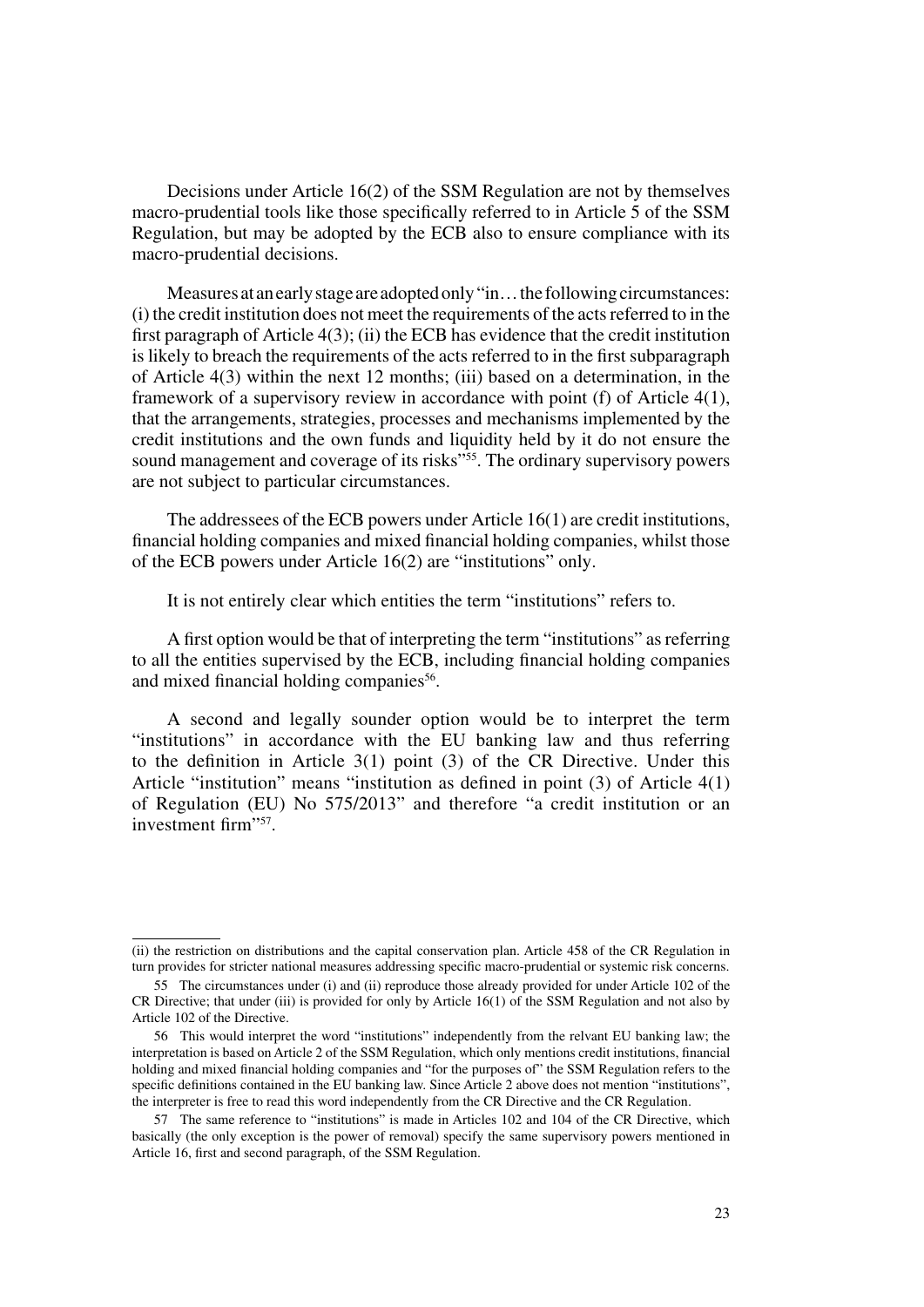Excluding that ECB can make use of its Article 16(2) powers on investment firms58, a problem arises as to whether it may adopt similar supervisory decisions with respect to financial holding companies and mixed financial holding companies.

Article 9(1), second subparagraph, of the SSM Regulation stipulates that, for the purpose of carrying out its tasks, the "ECB… shall also have all the powers and obligations, which competent and designated authorities shall have under the relevant Union law", hence including the CR Directive.

Nevertheless, it is unclear to what extent the relevant Union law allows the competent and designated authorities to use the supervisory powers provided for under Article 104 of the CR Directive<sup>59</sup> (which, as noted, are basically the same as those under Article 16 of the SSM Regulation) against the financial holding companies and the mixed financial holding companies.

# **3.2. The instruments singled out by Articles 66 and 67 of the CR Directive and their qualification as administrative penalties or administrative measures**

Whilst the "pecuniary administrative penalties" provided for in Articles 66 (2) and 67 (2) of the CR Directive<sup>60</sup> are obviously penalties, all the other instruments specified in the Articles above are of uncertain qualification.

These other instruments are:

- (i) the public statement<sup>61</sup>;
- (ii) the "cease and desist order" $62$ ;
- (iii) the withdrawal of an institution's authorisation $63$ ;
- (iv) the temporary ban $64$ ;
- (v) the suspension of the voting rights<sup>65</sup>.

In the light of the criteria laid down in the case law of the CJEU, based on the different purposes of the penalties and the measures respectively<sup>66</sup>, one may try to qualify each of the instruments above as a penalty or as a measure.

<sup>58</sup> Investment firms are clearly excluded from the scope of the ECB supervisory powers: see Article 1 of the SSM Regulation.

<sup>59</sup> Which basically correspond to those under Article 16(2) of the SSM Regulation, the only relevant exeption being the removal.

<sup>60</sup> Namely, the penalties applied: to legal persons, of up to 10% of the total annual turnover of the undertaking in the preceding business year (see Article 66 (2) (c) and Article 67 (2) (e)); to natural persons, of up to EUR 5.000.000 (see Article 66 (2) (d) and Article 67 (2) (f)); to both legal and natural persons, of up to twice the amount of the benefit derived from the breach where that benefit can be determined (see Article 66 (2) (e) and Article 67 (2) (g)).

<sup>61</sup> See Article 66 (2) (a) and Article 67 (2) (a).

<sup>62</sup> See Article 66 (2) (b) and Article 67 (2) (b).

<sup>63</sup> See Article 67 (2) (c).

<sup>64</sup> See Article 67 (2) (d).

<sup>65</sup> See Article 66 (2) (f).

<sup>66</sup> See 2.4.2 above.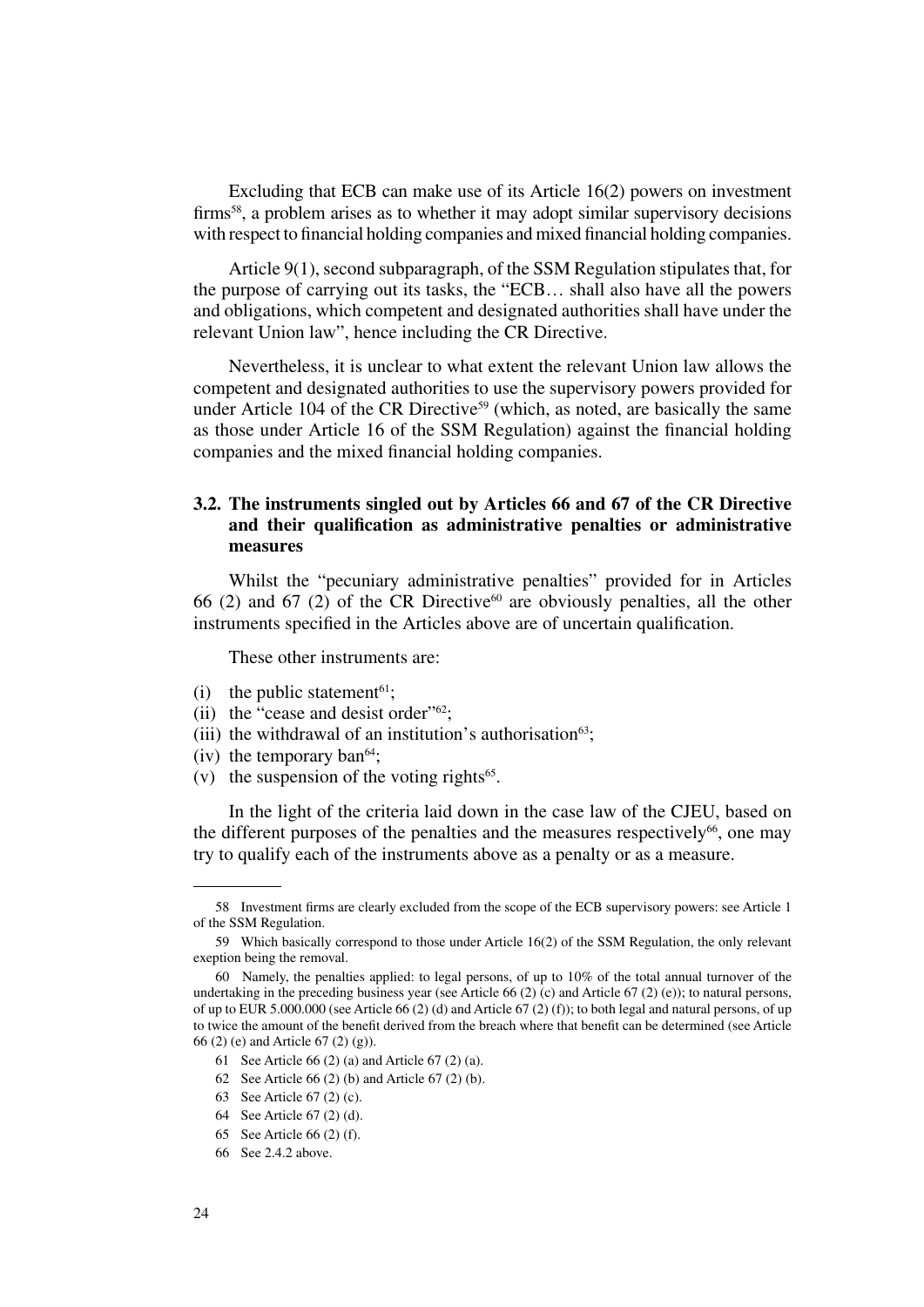#### *Public statement*

The public statement, which indicates the natural or the legal person responsible and the nature of the breach, has basically, in the field of the prudential supervision of credit institutions<sup>67</sup>, a negative reputational effect on the offender.

It has therefore a punitive rather than a restoring aim and should be considered as a penalty.

#### *Cease and desist order*

The order requiring natural or legal persons to cease their present conduct and to desist from repetition in the future seems to have the sole purpose of restoring the public interest harmed by the offender.

It should therefore be qualified as a measure.

#### *Withdrawal of authorisation*

The withdrawal of the banking licence is a reaction to unlawful behaviour too severe to be considered as having only a reparatory aim.

It should therefore be considered as a penalty.

#### *Temporary ban*

The temporary ban, against any member of the institution's management body or any other natural person who is held responsible, on the exercise of 'functions' for the period of time deemed adequate to restore governance arrangements and to prevent other violations from being committed is designed fundamentally to restore the interest violated by the offender.

Thus it should be considered as a measure.

#### *Suspension of voting rights*

The suspension of the voting rights of banks' shareholders may have a reparatory or a punitive aim depending on the circumstances of the case.

Under Article 66(2), letter f), of the CR Directive, the suspension of voting rights is conceived as applicable to all the breaches referred to in Article 66(1). Nevertheless, it is reasonable to assume that it only applies to those under letters c) and d).

In fact, only these latter refer to the acquisition/increasing and to the disposal/ reduction of qualifying holding.

<sup>67</sup> In other fields, such as the markets in financial instruments, the public statement may also have a reparatory aim, since the publication of the breach of a transparency rule by itself restores the public interest harmed by the offender. The task in the field of markets in financial instruments is not expressely conferred on the ECB but remains nonetheless with the NCAs: see Recital 28 and Article 1 of the SSM Regulation.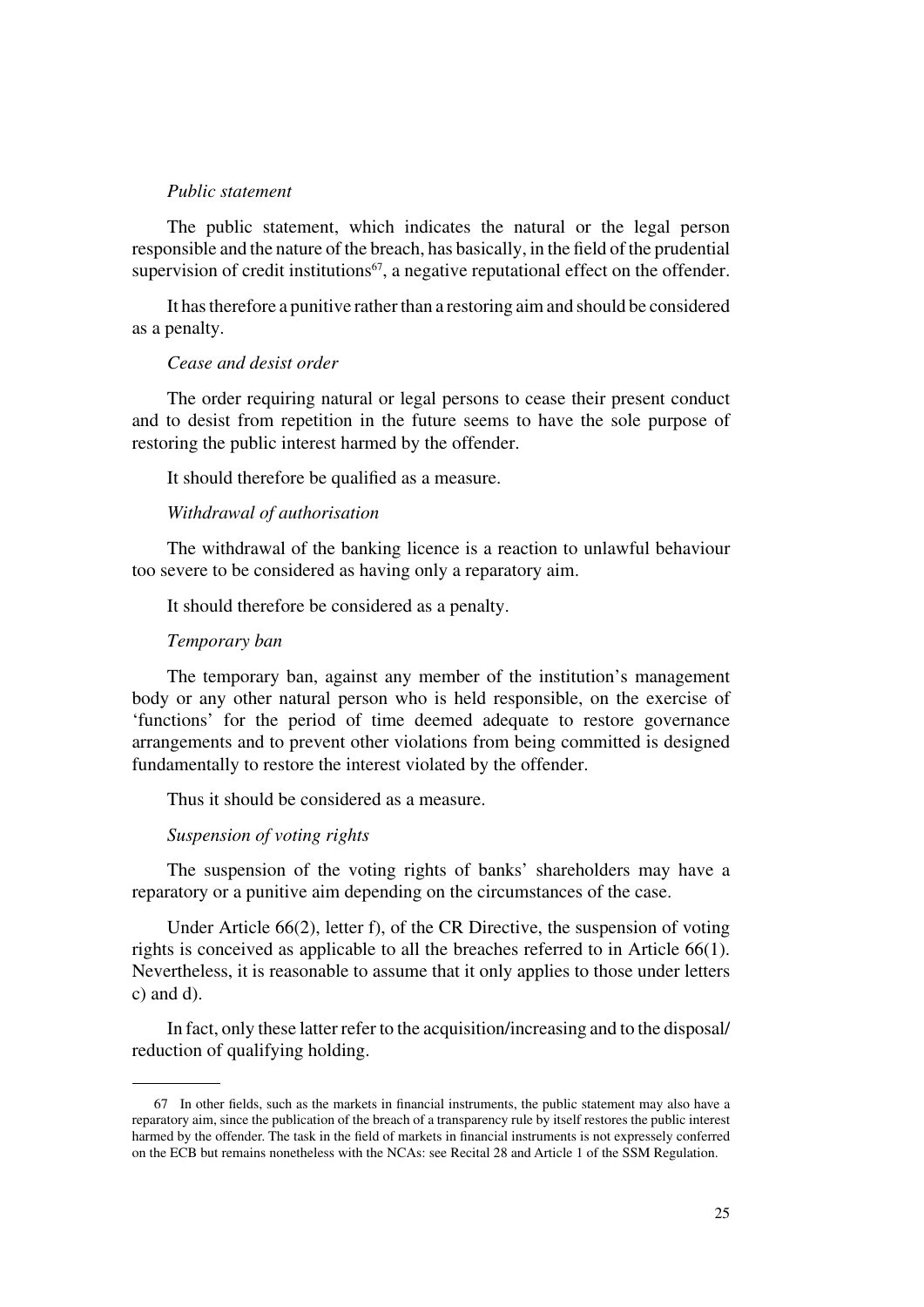In the first case (provided for under letter c) of Article  $66(1)$ ) the qualifying shareholder acquires/increases its stake without notifying in writing the competent authority during the assessment period or acquires/increases its stake against the opposition of this authority. The "suspension" here is only aimed at impeding the exercise of the voting rights by a shareholder that the supervisory authority had no the opportunity to scrutinise or that it considered as not fit and proper. Thus the purpose is that of restoring the public interest harmed by the offender. It should therefore be considered as a measure.

In the second case (provided for under letter d) of Article  $66(1)$ ) the qualifying shareholder disposes of/reduces its stake without notifying in writing the competent authority. In the event of a partial disposal not notified to the authority the suspension is only aimed at punishing the offender for non-compliance with the rules on notification. Thus it should be considered as a penalty.

# **3.3. Whether and to what extent the administrative pecuniary penalties under Article 18(1) and the sanctions under Article 18(7) of the SSM Regulation may be deemed as having a** *coloration pénale*

Administrative pecuniary penalties under Article 18(1) of the SSM Regulation (applicable to the violation of a requirement provided for by the directly applicable Union law) are: (i) of up to twice the amount of the profit gained or losses avoided because of the breach, where these can be determined; or (ii) of up to  $10\%$  of the total annual turnover, as defined in relevant Union law (Article 305 of the CR Regulation), of a legal person in the preceding business year.

Sanctions under Article 18(7) of the SSM Regulation (applicable to violations of ECB regulations or decisions) are those provided for under Article 2 of Council Regulation 2532/98. According to this Article, the ECB may apply: (i) fines of up to the amount of  $\epsilon$ 500,000; (ii) periodic penalty payments of up to  $€10,000$  per day of infringement in respect of a maximum period of six months following the notification of the decision to initiate an infringement procedure.

It is worth remembering that the periodic penalty payments are considered by Council Regulation  $2532/98$  as sanctions<sup>68</sup>, since they may be applied only with the aim of punishing a continued infringement.

The problem arises here as to whether the level of these penalties and sanctions may be considered as relevant under the *Engel* criteria.

<sup>68</sup> Article 1, paras. 5, 6, and 7: "5. 'Fine' shall mean a single amount of money which an undertaking is obliged to pay as a sanction; 6. 'periodic penalty payments' shall mean amounts of money which, in the case of a continued infringement, an undertaking is obliged to pay as a sanction, which shall be calculated for each day of continued infringement following the notification of the undertaking of a decision, in accordance with the second subparagraph of Article 3(1), requiring the termination of such an infringement; 7. 'Sanctions' shall mean fines and periodic penalty payments imposed as a consequence of an infringement".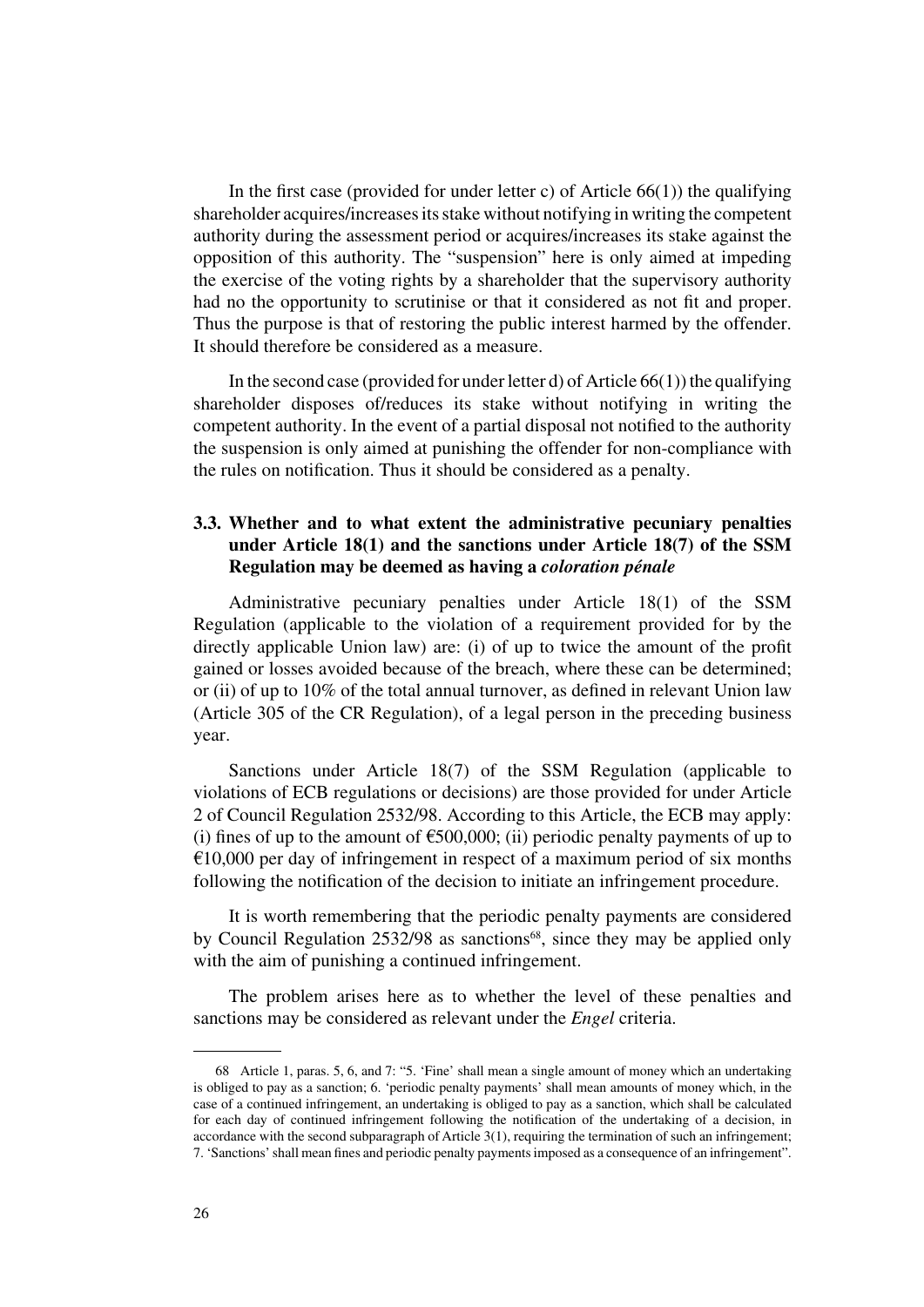As already explained, the severity of the penalty which the person concerned risks incurring is determined by reference to the maximum amount provided for by the relevant law.

The potential administrative penalties under Article 18(1) of the SSM Regulation seem to be sufficiently severe to meet the *Engel* criteria. So they can be considered as having a *coloration pénale*.

Doubts may be raised with regard to the sanctions under Article 18(7) of the SSM Regulation and Article 2 of Council Regulation 2532/98<sup>69</sup>.

The maximum amount of  $\epsilon$ 500,000 could be considered as not sufficiently severe to meet the *Engel* criteria, when compared to the total value of assets of a significant credit institutions.

As will be later clarified<sup>70</sup>, the fines provided for under Article 2 of Council Regulation 2532/1998 apply to the less significant credit institutions too. With respect to these latter the maximum amount of  $\epsilon$ 500,000 can be considered as sufficiently severe when compared to the total value of their assets.

Doubts may also be raised on the nature (administrative or criminal) of the periodic penalty payments. The highest amount of the periodic penalty payments provided for under Article 2 of Council Regulation 2532/98 is €10,000 per day for a maximum period of six months. Again, the maximum amount here – more or less  $\epsilon$ 1,800,000 - can be considered to be or not to be sufficiently severe and thus to meet the *Engel* criteria, depending on the nature, as significant or less significant, of the bank concerned.

# **4. The allocation of competences to the ECB and the NCAs for the adoption of the decisions under the SSM Regulation**

#### **4.1. The allocation of competences for supervisory decisions**

Like the European System of Financial Supervision  $(ESFS)^{71}$ , the Single Supervisory Mechanism (SSM) does not have legal personality.

<sup>69</sup> Various doubts on the very nature of the sanctions under the Council Regulation 2532/98 have been raised by Teixieira, P.G. and Fernandez Martin, J.M.F., "The imposition of regulatory sanctions by the European Central bank", *European Law Review*, 2000, p. 395: "Even though from the reference of the Treaty and ESCB Statute to 'fines and periodic penalty payments' one must conclude that Bank sanctions are punitive in character, it should be noted that the traditional aim of sanctions by central banks should in principle be not so much to punish or deter future conducts but rather to ensure the effectiveness of the systems under its control and generally to re-establish technical normality. This is mainly because the strict field of central banking does not involve choices about market organisation or behaviour, which need to be enforced vis-à-vis market participants. In this sense, the purpose of the sanctions imposed by the Bank will lean towards reparation of damages and prevention of unjust enrichment rather than punishment or deterrence, although this latter feature is certainly intrinsic to any sanction".

<sup>70</sup> See § 4.3.3.

<sup>71</sup> See, for example, Article 2 of Regulation 1093/2010 establishing a European Supervisory Authority (European Banking Authority).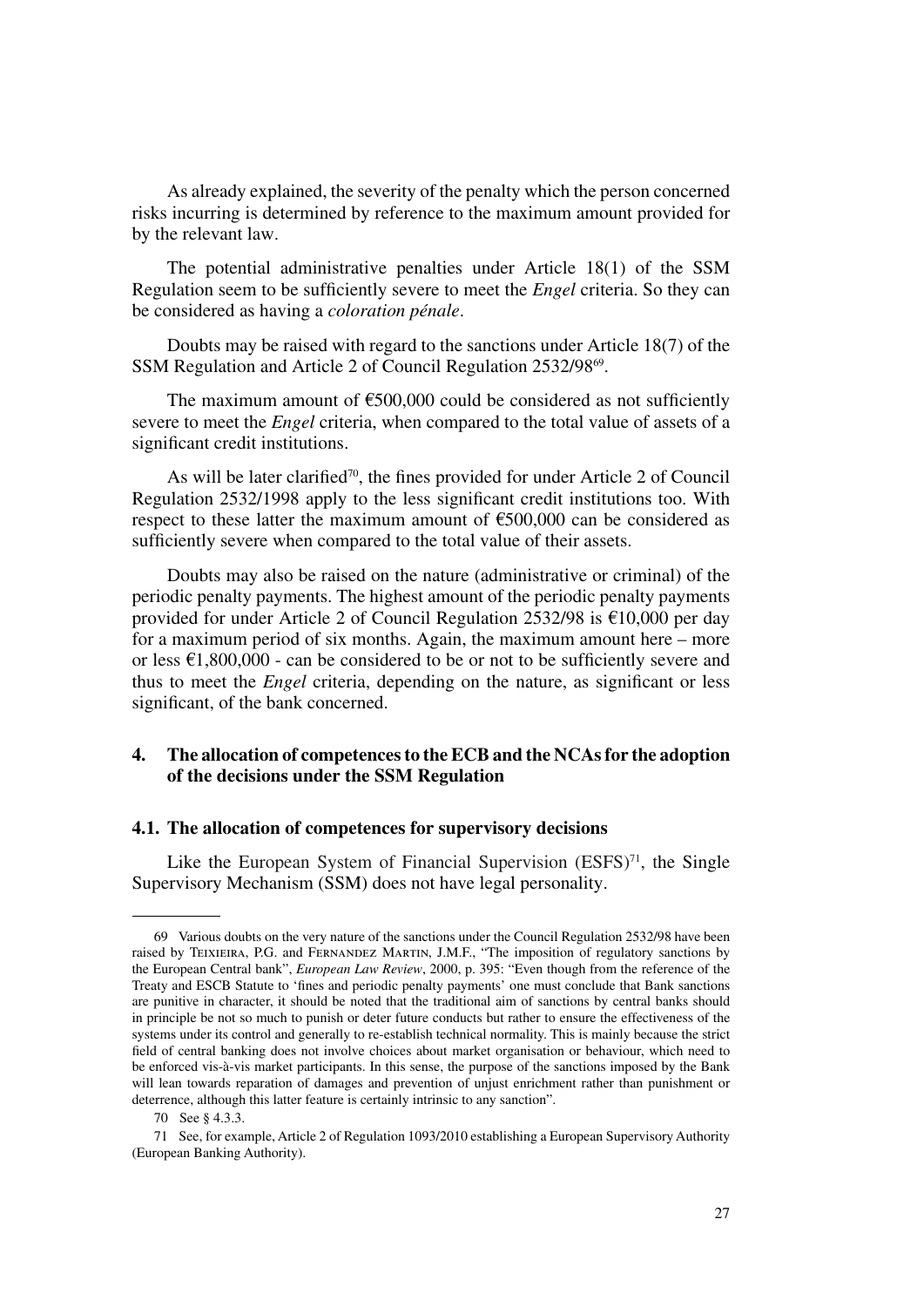This is expressly conferred by the Treaties on the Union<sup>72</sup>, the ECB and the EIB73 and by EU secondary law on some EU bodies, including the recently formed EU supervisory authorities (EBA, ESMA and EIOPA)<sup>74</sup>.

Under Article 2, point 9, of the SSM Regulation "'Single supervisory mechanism' (SSM) means the system of financial supervision composed by the ECB and national competent authorities of participating Member States as described in Article 6 of this Regulation"; this latter only stipulates, in turn, that "the ECB shall carry out its tasks within a single supervisory mechanism composed of the ECB and national competent authorities".

Nor is legal personality mentioned in the Recitals of the SSM Regulation referring to the Single Supervisory Mechanism<sup>75</sup>.

The SSM is rather conceived, like the ESFS, as an integrated network of both national and Union supervisory authorities<sup>76</sup>.

The choice of not creating a separate body and conferring on the ECB some supervisory powers under Article  $127(6)$  of the TFEU<sup>77</sup>, was also aimed at avoiding a delegation of powers to a new EU agency, subject to the strict limits of the *Meroni* doctrine<sup>78</sup>, and an unnecessary complication of the supervisory system<sup>79</sup>.

76 See Recital 9 of the Regulation establishing the EBA.In the literature see Capolino, O., Donato, L. and Grasso, R., "Road map dell'unione bancaria europea. Il Single Supervisory Mechanism e le implicazioni per le banche", p. 11: "Il SSM non ha soggettività giuridica, né la proposta di Regolamento sembra riconoscere a esso dignità di autonoma struttura organizzativa: la proposta distribuisce i compiti di vigilanza e le responsabilità fra la BCE e le Autorità nazionali competenti e individua i principi ai quali tali Autorità devono attenersi nello svolgimento delle rispettive attività senza attribuire alcuna autonomia al Meccanismo di Vigilanza Unico nel suo complesso. Sembra quindi ragionevole ritenere che l'espressione SSM si limiti a riassumere il complessivo assetto di poteri, responsabilità e flussi informativi fra le Autorità di vigilanza nel settore dell'Eurozona; che la formula prescelta, cioè, consenta unicamente di esprimere in maniera sintetica il complesso schema di relazioni intercorrenti tra le diverse Autorità interessate".

77 Under Article 127(6) of the TFEU "the Council, acting by means of regulations in accordance with a special legislative procedure, may unanimously, and after consulting the European Parliament and the European Central Bank, confer specific tasks upon the European Central Bank concerning policies relating to the prudential supervision of credit institutions and other financial institutions with the exeption of insurance undertakings".

78 Under the Meroni doctrine a delegation involving "discretionary power implying a wide margin of discretion which may, according to the use which is made of it, make possible the execution of actual economic policy" would imply an illegal transfer of responsibility by replacing the choices of the delegator with those of the delegate and by altering the balance of powers thus doing away with the guarantee granted by the Treaty to undertakings. See CJEU, judgments *Meroni*, C-9/56, *Romano*, C-98/80, *Alliance for Natural Health*, joined cases C-154/04 and C-155/04. The *Meroni* judgment was issued in the context of the European Coal and Steel Community (ECSC) Treaty (not in force any more) and concerned the validity of decisions of bodies established under Belgian private law adopted on the basis of a conferral of powers by the ECSC High Authority.

79 See Wymeersch, E., "The European Banking Union, a First analysis", 2012, note 22.

<sup>72</sup> See Article 47 of the TEU.

<sup>73</sup> See Articles 282(3) and 308 of the TFEU.

<sup>74</sup> See, for example, Article 5(1) of Regulation 1093/2010 which stipulates that "the Authority [EBA] shall be a Union body with legal personality". See also Recital 14 according to which "in order to fulfil its objectives, the Authority should have legal personality as well as administrative and financial autonomy".

<sup>75</sup> See Recitals 10 and 12.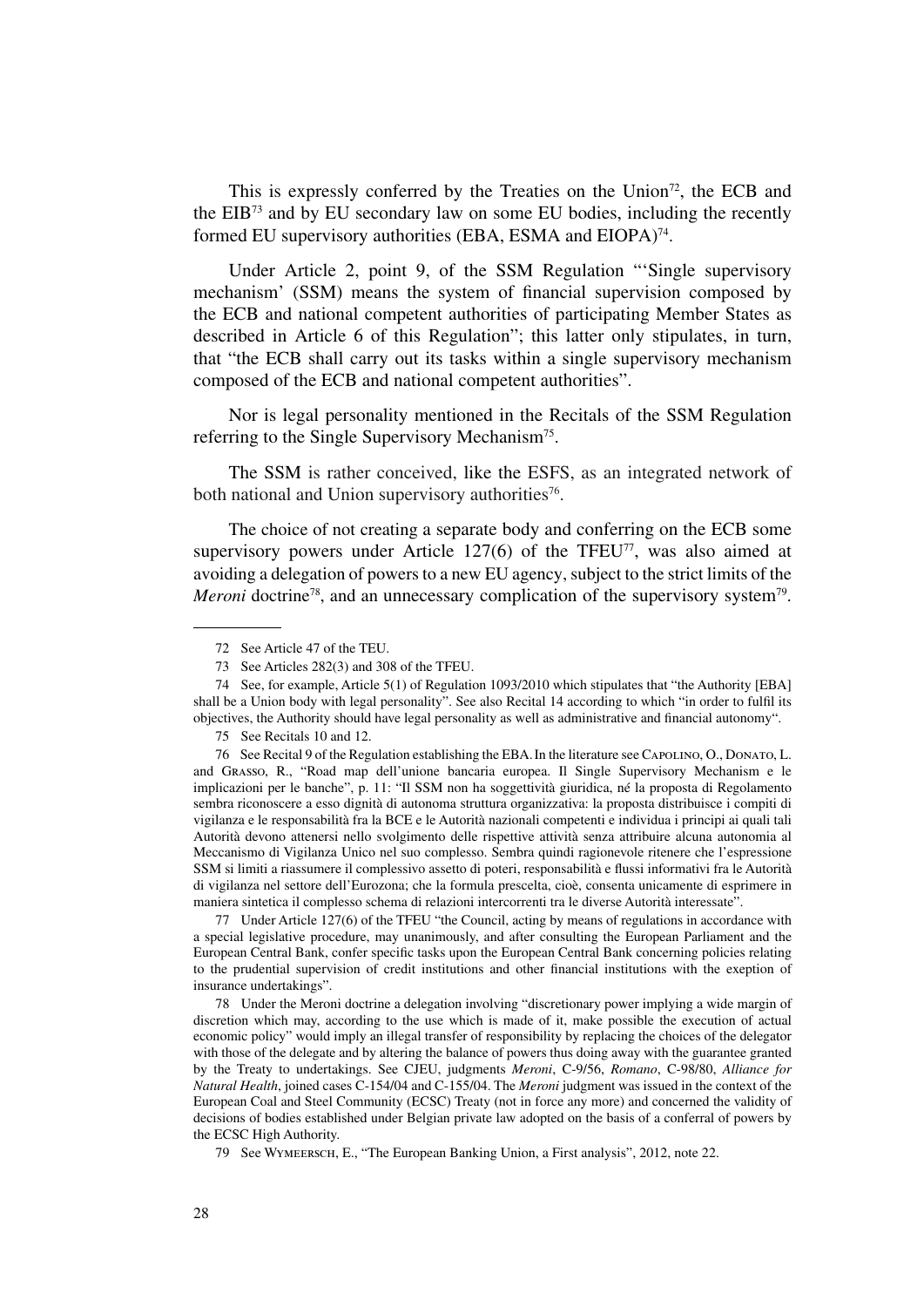Moreover, the conferral of specific supervisory powers based on a different Treaty source such as Article 114<sup>80</sup> of TFEU would have been uncertain<sup>81</sup>.

In the light of the above, the supervisory decisions cannot be ascribed to the SSM but have to be imputed to the ECB or to the NCAs according to the rules on the distribution of competences contained in the SSM Regulation.

As a consequence of the allocation of powers within the SSM:

- (i) the procedural rules may differ depending on the authority, the ECB or the relevant NCA, competent for the adoption of the decision;
- (ii) the extent of judicial scrutiny may also differ, particularly in the field of administrative penalties, where the review of ECB decisions by the CJEU seems to be exeptionally limited to mere legality, whilst the review of the NCAs' decisions by the national courts often extends to the merit;
- (iii) finally, liability regimes may diverge since, in contrast to most Member States' provisions on supervisors' liability, the ECB is subject to the general liability rule under Article 340 of the TFEU82.

<sup>80</sup> Under Article 114(1) of the TFEU "the European Parliament and the Council shall, acting in accordance with ordinary legislative procedure and after consulting the Economic and Social Committee, adopt the measures for the approximation of the provisions laid down by law, regulation or administrative action in Member States which have as their object the establishment and functioning of the internal market".

<sup>81</sup> See the Advocate General's Opinion of 12 september 2013 in Case C-270/12, *United Kingdom v. Council and Parliement*, § 54: "A centralised emergency decision-making process that replaces the decisions of the competent Member State's authority, without its consent, or which provides a substitution for the absence of one, cannot be considered to be encompassed by the concept of 'approximation of the provisions laid down by law, regulation or administration action in Member States' under Article 114 TFEU".

<sup>82</sup> Recital 61 of the SSM Regulation clarifies that "In accordance with Article 340 TFEU, the ECB should, in accordance with the general principles common to the laws of the Member States, make good any damage caused by it or by its servants in the performance of their duties. This should be without prejudice to the liability of national competent authorities to make good any damage caused by them or by their servants in the performance of their duties in accordance with national legislation". Under Article 340 of the TFEU "the European Central Bank shall, in accordance with the general principles common to the laws of the Member States, make good any damage caused by it or by its servants in the performance of their duties". Thus the liability of the ECB follows the same criteria laid down in the Treaty for the Union, which are reiterated in the relevant recent regulations for the ESAs, not only in the exercise of its monetary tasks but also in its capacity as supervisor. According to Article 67 of the EBA regulation (but identical rules are provided for in the ESMA and EIOPA regulations) "in the case of non-contractual liability, the Authority shall, in accordance with the general principles common to the laws of the Member States, make good any damages caused by it or by its staff in the performance of their duties". Differently from the common liability regimes provided for with regard to the ECB and the ESAs, there is a clear trend towards the limitation of supervisors' liability within the participating Member States (on limitations of supervisors' liability within Member States see: Athanassiou, P., *Financial Sector Supervisors' Accountability: A European Perspective*, *ECB Legal Working Paper series*, 12, August 2011; D'Ambrosio, R., "La responsabilità delle autorità di vigilanza: disciplina nazionale e analisi comparatistica", *Diritto delle banche e degli intermediari finanziari* edited by Galanti E., Padova, 2008, pp. 249 ff.; ANDENAS, M., "Depositor Protection, European Law and Compensation from Regulators", *Diritto bancario comuniatario* edited by Alpa G. and Capriglione F., Turin, 2002, pp. 411 ff.; Andenas, M. and Fairgrieve D., "Sufficiently serious? Judicial Restraint in Tortious Liability for Public Authorities", *English Public Law and the Common Law of Europe*, edited by Andenas M., London, 1998, 285 ff.). In Germany the supervisor enjoys total immunity vis-à-vis investors but not vis-à-vis the persons that are directly affected by an unlawful administrative act, such as banks and other financial intermediaries. In Ireland the supervisor is liable only in cases of bad faith. In France and Italy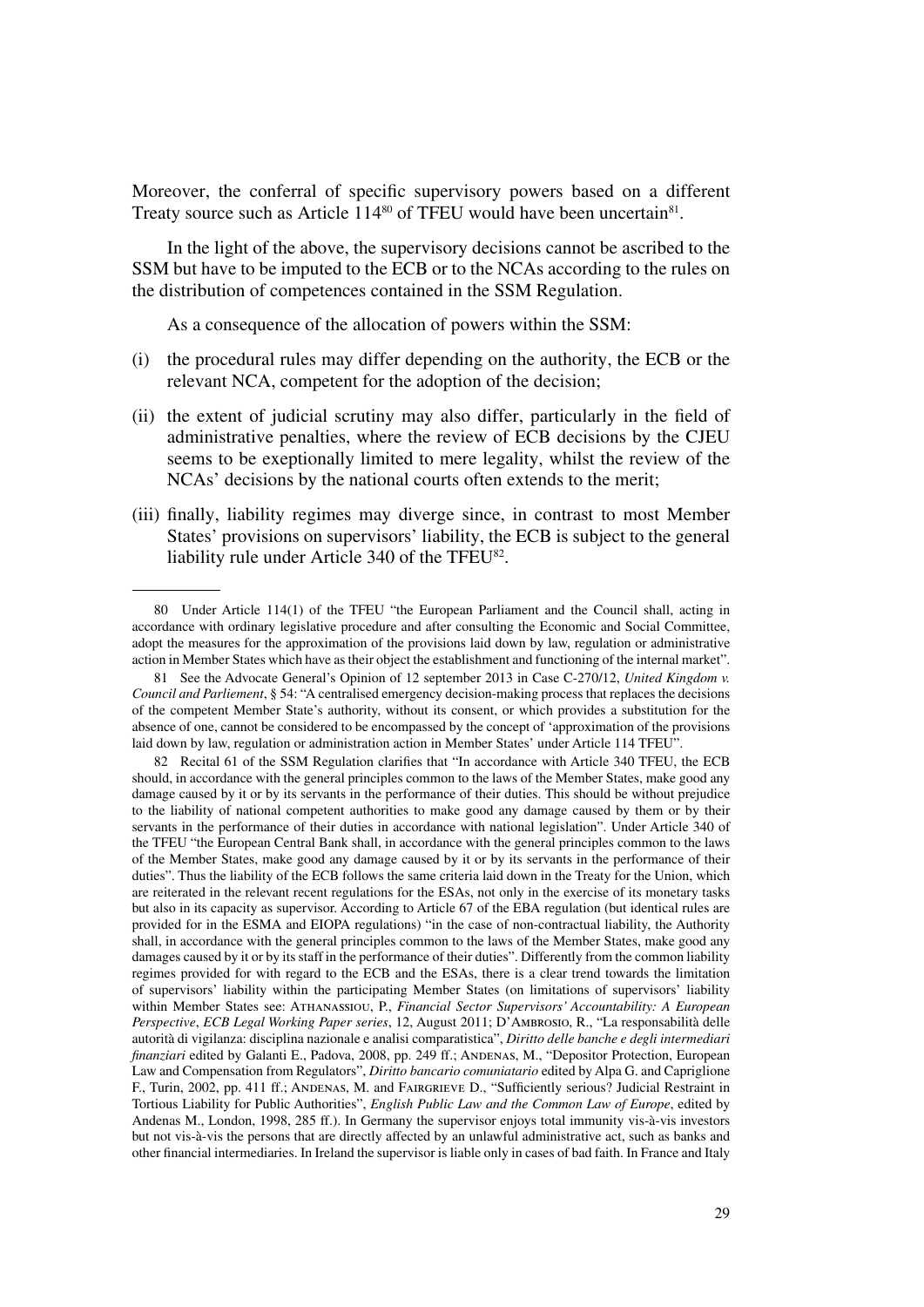Even though liability issues are not dealt with in this paper, it is worth noting that there should be cases where the allocation of liability between the ECB and NCAs is not clear-cut.

Under the case law of the CJEU, where Union law empowers the Commission to give mandatory instructions to a national authority and the national authority complies with the Commission's instructions, it is the Commission and not the national authority that is liable for damages.

This principle is laid down in the *Krohn* judgment<sup>83</sup> and confirmed in other  $cases<sup>84</sup>$ .

Thus a problem arises as to whether the ECB is empowered to give mandatory instructions to the NCAs.

Under Article 9(1) sub-paragraph 3 of the SSM Regulation, "to the extent necessary to carry out the tasks conferred on it by this Regulation, the ECB may require, by way of instructions, … national authorities to make use of their powers, under and in accordance with the conditions set out in national law, where this Regulation does not confer such powers on the ECB".

Moreover, under Article 18(5) first sub-paragraph, "in the cases not covered by paragraph 1…, where necessary for the purpose of carrying out the tasks conferred upon it by this Regulation, the ECB may require national competent authorities to open proceedings with a view to taking action in order to ensure that appropriate sanctions are imposed in accordance with the acts referred to in the first subparagraph of Article 4(3) and any relevant national legislation which confers specific powers which are currently not required by Union Law".

liability is confined to gross negligence (but the same is true in Belgium, Luxembourg and Netherlands). Only in Austria are supervisors liable also for simple negligence. Even though the ECB does not enjoy any limitation of liability, the application to EU administrative acts of the "sufficiently serious breach" rule (see CJEU, case C-352/98 P, *Laboratoires Pharmaceutiques Bergaderm SA*) may lead to the same outcomes. A sufficiently serious breach occurs when the supervisor manifestly and gravely disregards the limits of its discretionary powers. Against this background the circumstance that the rules embodied in the EU banking directives protect a multiplicity of interests could have an influence on the assessment of the "sufficiently serious breach" assessment: see Tison, M., "Who's Afraid of Peter Paul? The European Court of Justice to Rule on Banking Supervisory Liability", *The Financial Regulator*, vol. 9, No. 1 [2004], p. 62-71. Another way to limit the ECB liability is to consider the limitation of supervisory liability as a *general principle common to the laws of the Member States*. Against this background, the CJEU may refer to the recent convergent approaches in the House of Lords and the *Conseil d'Etat*'s case law. The reckless indifference to the illegality of the act and to the consequences of it, requested by the House of Lords in the BCCI case as the mental element of the Bank of England's liability (see *Three River District Council and others v. Governor and Company of the Bank of England*, 2000, 2, *WLR*, 1220, and *Three River*, 2001, *UKHL*, 16) nears the strict requirement of *faute lourde* (gross negligence) as applied by the French *Conseil d'Etat* with regard to the liability of the *Commission Bancaire* (see *Conseil d'Etat* 24 January 1964, *Achard*, *Juris-Classeur Périodique*, 1965, *édition Générale*, II, 14416).

<sup>83</sup> See ECJ, case C-175/84 *Krohn&Co Import–Export Gmbh & Co KG*, § 23.

<sup>84</sup> See, *inter alia*, ECJ, Case C-126/76 *Dietz*, § 5; ECJ, Joined Cases C-104/89 and C-37/90, *Mulder and Others*, § 9; CFI, Joined Cases T-481/93 and T-484/93 *Exporteurs in Levende Varkens and Others*, § 71; T-18/99 *Cordis*, § 26; and.T-30/99 *Bocchi Food Trade International*, § 31.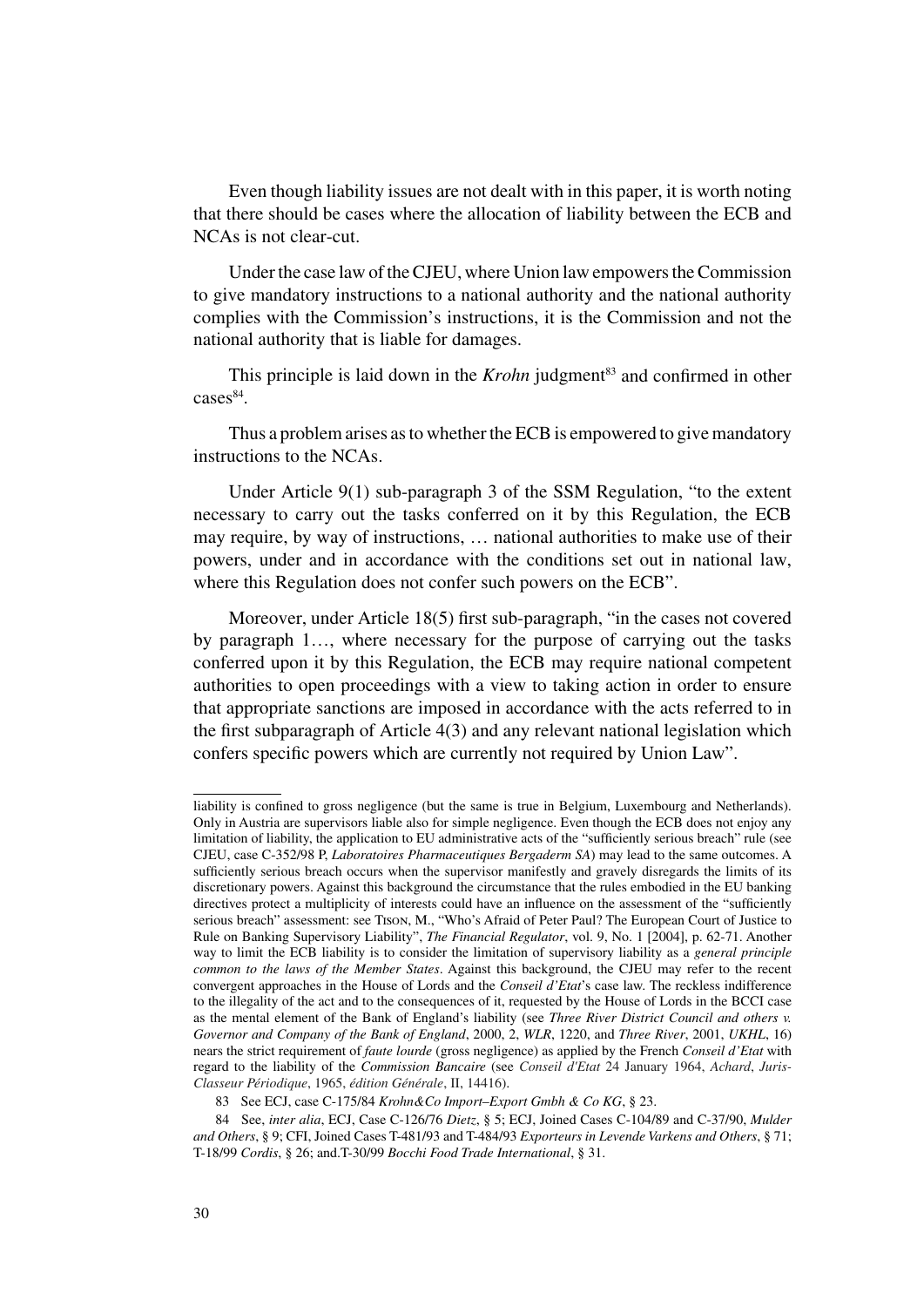Whilst under Article 9(1) the ECB seems to be entitled to oblige NCAs to use a certain specific power, under Article 18(5), the ECB may only refer the matter to the  $NCAs<sup>85</sup>$ , the latter remaining free to choose any action they deem appropriate.

Compliance with ECB instructions will not necessarily trigger ECB liability where the NCAs enjoy a certain discretion on how these instructions should be followed or implemented.

# *4.1.1. The allocation of competences for micro-prudential decisions under Article 6 of the SSM Regulation*

According to Article 4(1) of the SSM Regulation, "within the framework of Article 6, the ECB shall, in accordance with paragraph 3 of this Article, be exclusively competent to carry out, for prudential supervisory purposes, the following tasks in relation to all credit institutions established in the participating Member States".

Three paramount ideas are contained in that sentence:

- (i) the ECB is competent to carry out supervisory tasks "in relation to all credit institutions established in participating Member States";
- (ii) these tasks have to be performed "within the framework of Article 6" and;
- (iii) they have to be carried out "for prudential supervisory purposes".

It follows that prudential supervision as defined by the CR Directive and the CR Regulation of all credit institutions is assigned to the ECB, but that some credit institutions will be directly supervised by the ECB, whereas others could continue to be directly supervised by the NCAs under the oversight of the ECB.

In this regard, Recital 16 of the SSM Regulation clearly states that "the safety and soundness of large credit institutions is essential to ensure the stability of the financial system. However, recent experience shows that smaller credit institutions can also pose a threat to financial stability. Therefore, the ECB should be able to exercise supervisory tasks in relation to all credit institutions authorised in, and branches established in, participating Member States."

Article 6 therefore specifies the criteria according to which the ECB is competent to supervise credit institutions directly<sup>86</sup>.

The ECB will be competent to supervise the most significant credit institutions directly on the basis of three criteria: their size, their importance for the economy (of the EU or any participating Member State) and the significance of their cross-border activities. These three criteria are to be examined "on a

<sup>85</sup> See Recital 36 of the SSM Regulation.

<sup>86</sup> For these aspects see LACKHOFF, K., "Which Credit Institutions will be Supervised by the Single Supervisory Mechanism?", in *Journal of International Banking Law and Regulation*, 2013, 454 ff.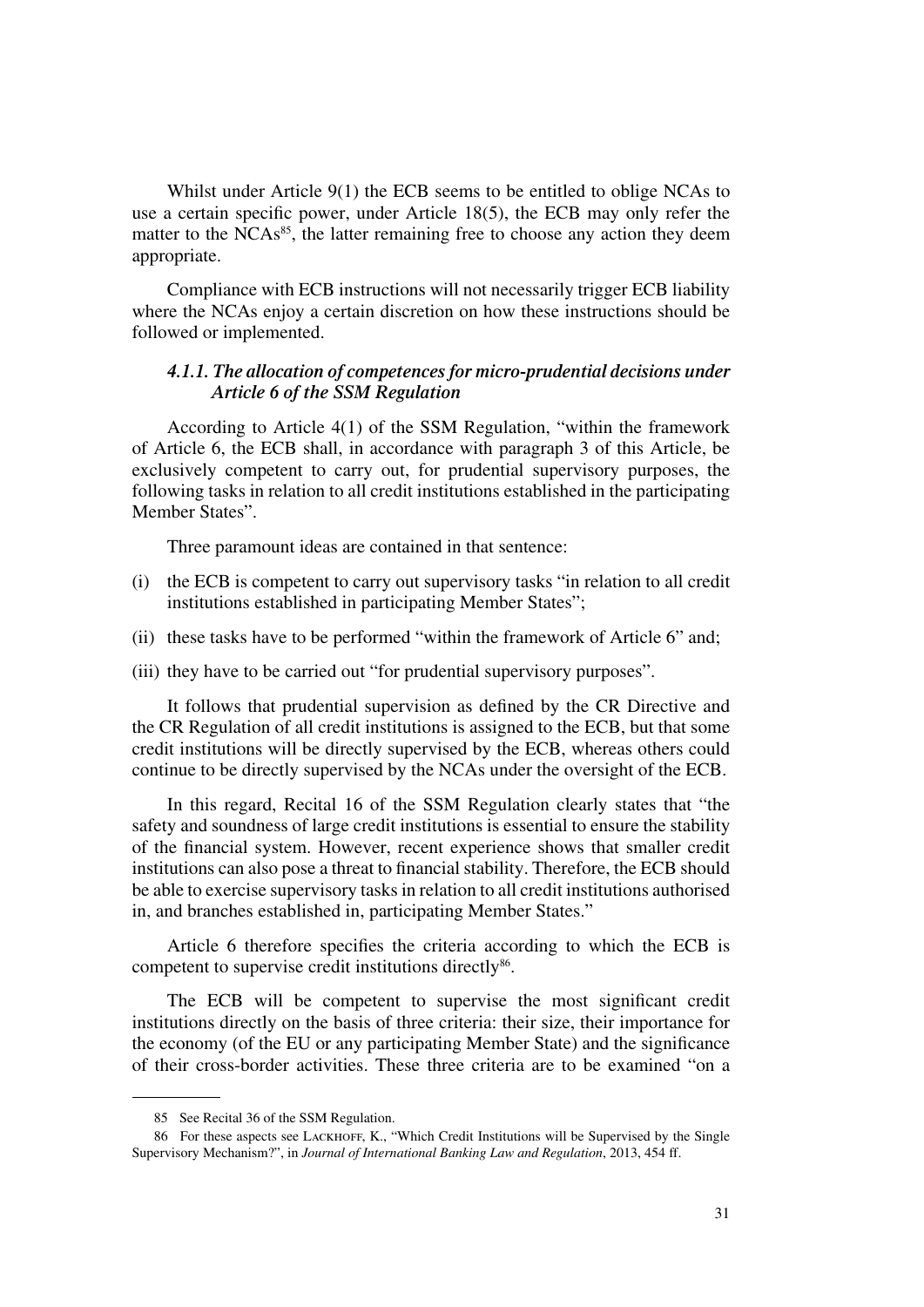consolidated basis, at the highest level of consolidation within the participating Member States" and are alternatives.

Regarding size, the parameter chosen is total assets. The ECB will be competent for direct supervision of credit institutions or groups whose total assets are above 30 billion euro.

Regarding importance for the economy, two different possibilities arise: (i) the ratio of total assests to the GDP of the Member State of establishment must meet simultaneously two criteria - it is higher than 20% and the total value of the assets is above 5 billion euro; or (ii) the NCA notifies the ECB that it considers this credit institution as significant with regard to the domestic economy and the ECB, taking into account all relevant circumstances, including level-playingfield considerations<sup>87</sup>, decides to supervise this institution or group directly.

Regarding the criteria of the significance of cross-border activities, it is up to the ECB to decide whether a credit institution that has established banking subsidiaries in more than one participating Member State and whose cross-border assets or liabilities represent a significant part of its total assets or liabilities<sup>88</sup> has to be directly supervised.

A fourth criterion regarding the significance of a credit institution, at least with regard to domestic activity, specifies that the ECB will be the direct supervisor of the three most significant credit institutions in each of the participating Member States.

In addition to these criteria on the significance of the credit institution, there is another group of credit institutions that are supervised directly by the ECB: "those for which public financial assistance has been requested or received *directly* from the EFSF or the ESM<sup>"89</sup>. It is to be noted that direct supervision by the ECB is the necessary precondition for eligibility for direct recapitalisation of a bank<sup>90</sup>.

Beyond these criteria, the ECB may also decide to take over the direct supervision of credit institutions that are less significant in two circumstances: (i) "when necessary to ensure consistent application of high supervisory standards"; (ii) "in the case where financial assitance has been requested or received indirectly from the EFSF or the ESM"91.

Moreover, the ECB maintains the responsibility for the entire SSM. It exercises oversight on the functioning of the system, may make direct use of the

<sup>87</sup> Recital 41 SSM Regulation.

<sup>88</sup> The ECB will publish a methodology to specify these criteria.

<sup>89</sup> See Article 6(4) SSM Regulation.

<sup>90</sup> The EU summit of 29 June 2012 stated: "We affirm that it is imperative to break the vicious circle between banks and sovereigns. (…) When an effective single supervisory mechanism is established, involving the ECB, for banks in the euro area the ESM could, following a regular decision, have the possibility to recapitalize banks directly".

<sup>91</sup> See Article 6(5)(b), SSM Regulation.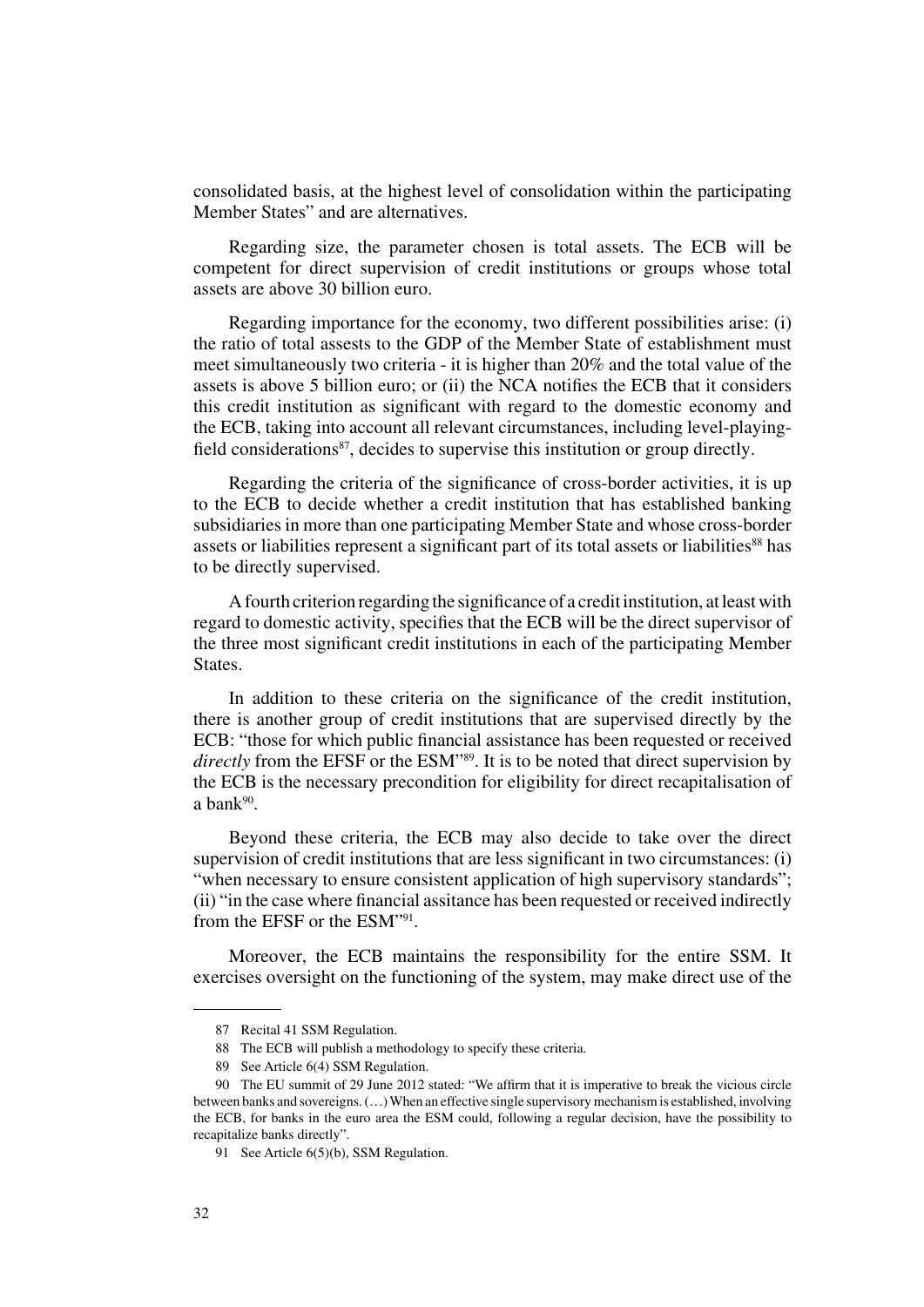powers under Articles 10 to 13 of the SSM Regulation and may request, on *ad hoc* or continuous basis, information from the NCAs on the performance of the tasks assigned to them $92$ .

The ECB carries out direct supervision of the credit institutions or groups mentioned above, involving almost all the supervisory tasks specified in the CR Directive and the CR Regulation.

The ECB is not competent to supervise the provision of investment services or payment services or the issuance of electronic money<sup>93</sup>.

According to Article  $4(1)$  of the SSM Regulation, direct supervision<sup>94</sup> by the ECB will encompass: the tasks of the home authority, the supervision of the requirements on own funds, securitisation, large exposures, liquidity, leverage, internal governance including fit and proper requirements, risk management, internal control, remuneration policies, internal capital, the conduct of stress tests to assess the soundness of the management, supervision on a consolidated basis, supplementary supervision of financial conglomerates<sup>95</sup>, and supervisory tasks regarding recovery plans and early intervention.

# *4.1.2.The allocation of competences for macro-prudential decisions under Article 5 of the SSM Regulation*

A different criterion than the one laid down under Article 6 with regard to micro-prudential tasks is provided for under Article 5 of the SSM Regulation for the allocation of macro-prudential tools.

The macro-prudential supervisory tasks are therefore not influenced by the division indicated in Article 6 of the SSM Regulation.

<sup>92</sup> See Article 6(5)(c) to (e), SSM Regulation.

<sup>93</sup> Article 1 of the SSM Regulation simply stipulates that "This Regulation is without prejudice to the responsibilities and related powers of the competent authorities of the participating Member States to carry out supervisory tasks not conferred on the ECB by this Regulation". The more precise Recital 28 clarifies that "Supervisory tasks not conferred on the ECB should remain with national authorities. Those tasks should include the power to receive notifications from credit institutions in relation to the right of establishment and the free provision of services, to supervise bodies which are not covered by the definition of credit institutions under Union law but which are supervised as credit institutions under national law, to supervise credit institutions from third countries establishing a branch or providing cross-border services in the Union, to supervise payment services, to carry out day-to-day verifications of credit institutions, to carry out the function of competent authorities over credit institutions in relation to markets in financial instruments, the prevention of the use of the financial system for the purpose of money laundering and terrorist financing and consumer protection".

<sup>94 &</sup>quot;Direct supervision" will concern the Significant credit institutions and the credit institutions for which the ECB decides to perform the supervisory tasks directly.

<sup>95</sup> The ECB will become the coordinator of the supervision of a financial conglomerate when the parent undertaking is a significant credit institution. As recalled in Recital 26 of the SSM Regulation, "in addition to supervision of individual credit institutions, the ECB's tasks should include supervision at the consolidated level, supplementary supervision, supervision of financial holding companies and supervision of mixed financial holding companies, excluding the supervision of insurance undertakings".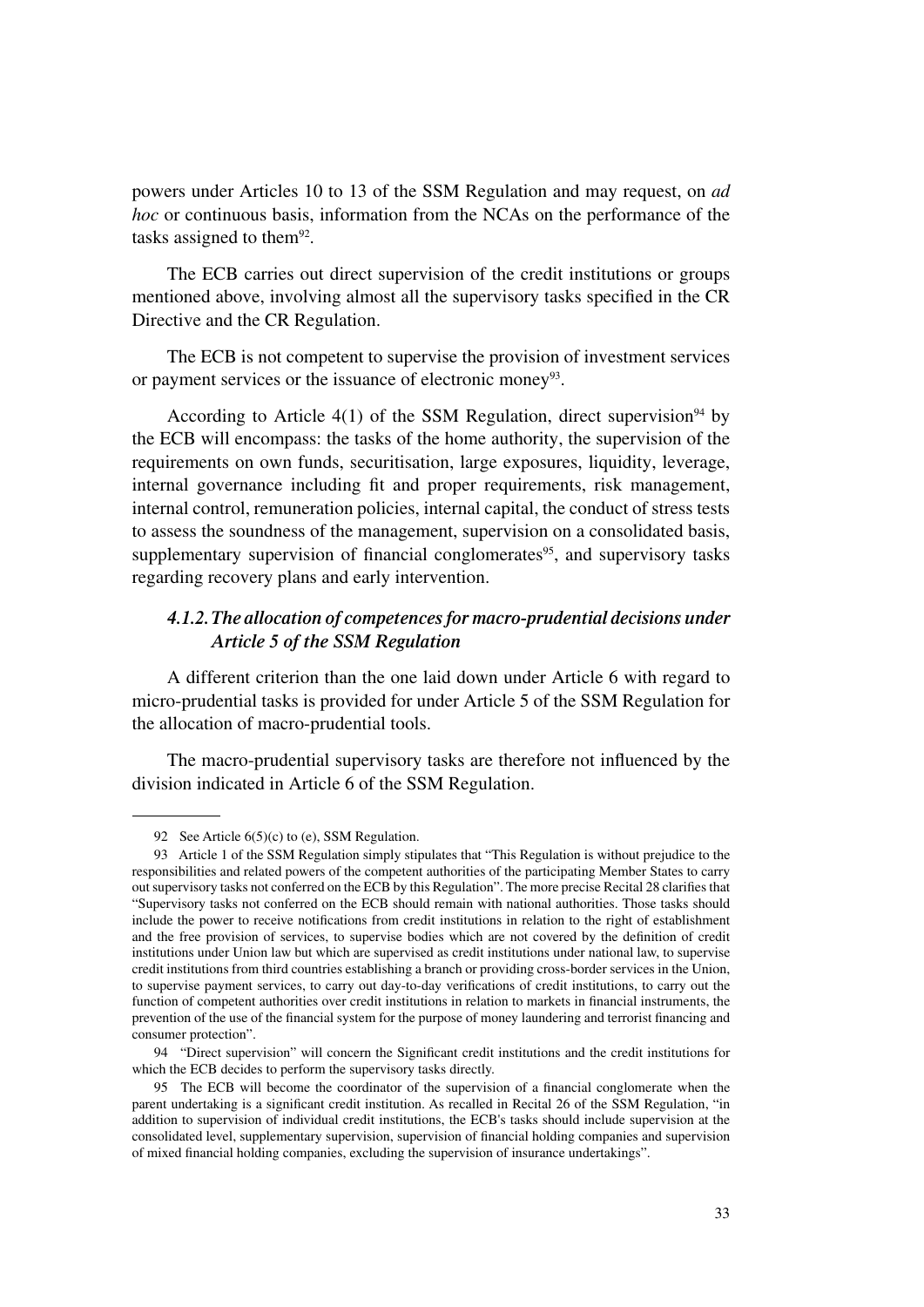First of all, the national competent or designated authorities shall continue to be vested with the powers to apply any macro-prudential tool which is not provided for under the relevant acts of Union law<sup>96</sup>.

Secondly, both the national authorities and the ECB may apply the macroprudential tools provided for under the CR Directive and the CR Regulation in relation to all credit institutions and thus irrespective of their qualification as significant or not.

The initiative in applying the tools is taken by the national authorities. The ECB may nonetheless apply higher buffers or take stricter measures in place of the national authorities. Despite the less than perfectly clear wording of Article 5(2), the ECB should apply these tools even where the national authories did not apply them at all.

This notwithstanding, compliance with macro-prudential instruments should be supervised by the relevant competent authority, the ECB for significant credit institutions and the NCAs for the less significant ones. The same should be true for the adoption of corrective measures other than those referred to in Article 5 of the SSM Regulation and mentioned in Article 16(2). These latter may in fact be applied also for macro-prudential purposes.

As is clarified by recital 24, the provisions of the SSM Regulation "on measures aimed at addressing systemic or macro-prudential risk are without prejudice to any coordination procedures provided for in other acts of Union law". The recital seems to refer to the ESRB Regulation and to the multilateral coordination procedures therein for the adoption of macro-prudential tools, whilst coordination procedures under Article 5 of the SSM Regulation are on a bilateral basis between the national authority and the ECB.

# *4.1.3.The ECB competence to grant and withdraw banking licences and to assess the acquisition and disposal of qualifying holdings under Articles 14 and 15 of the SSM Regulation*

Two other exceptions to the allocation of supervisory powers laid down in Article 6 of the SSM Regulation are in Articles 14 and 15.

These Articles regulate the power to grant and to withdraw authorisations and the power to assess the acquisition and disposal of qualifying holdings.

For these purposes the ECB is the only competent authority within the SSM.

The rationale of these provisions seems to be that of preserving both the unity and the integrity of the internal banking market, expressly mentioned in Article 1(1) of the SSM Regulation. In the light of the above, then, there was

<sup>96</sup> See Article 1(1), sixth sub-paragraph of the SSM Regulation: "This Regulation is without prejudice to the respnsibilities and related powers of the competent or designated authorities of the participating Member States to apply macroprudential tools not provided for in relevant acts of Union law".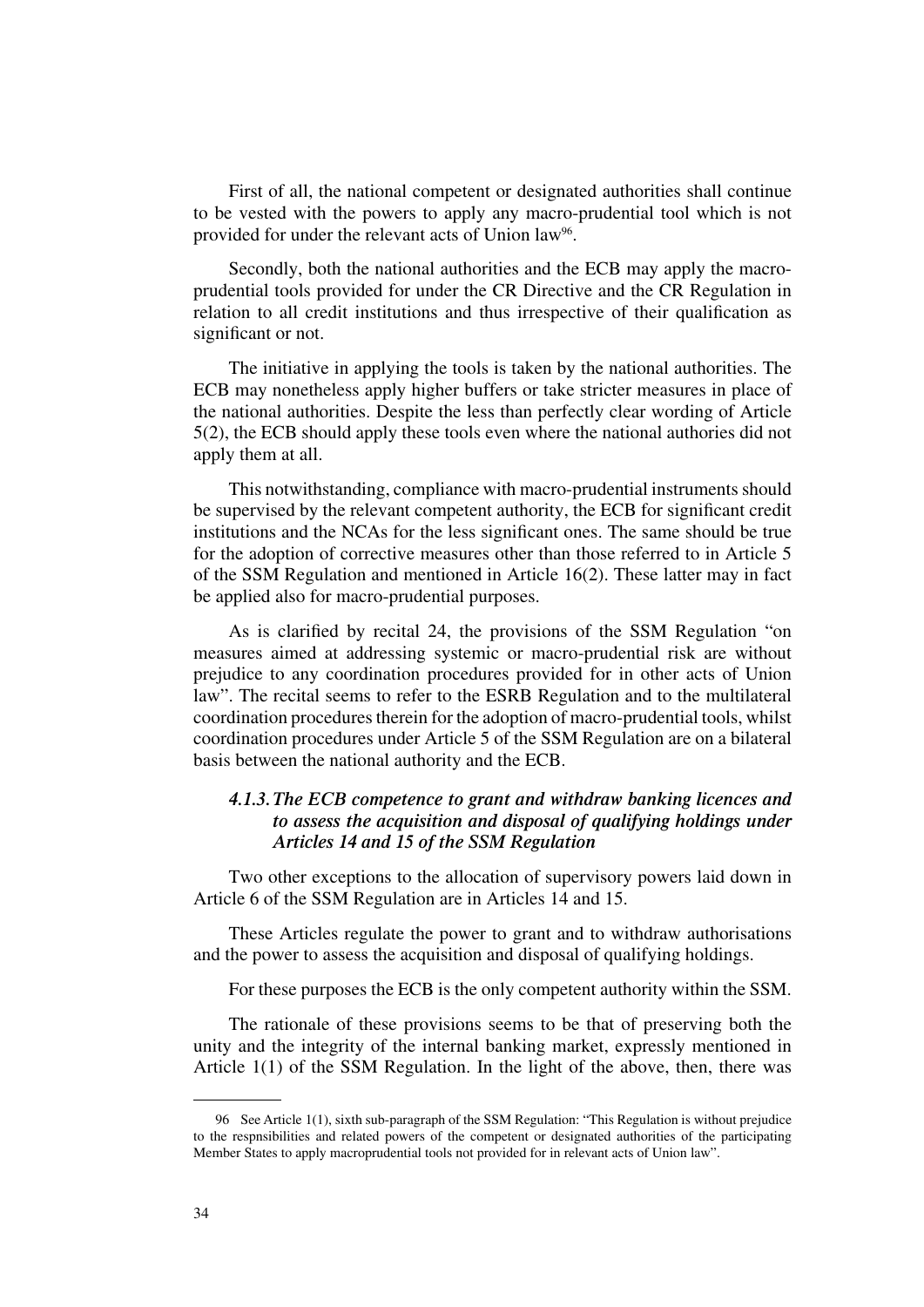a need to give to the same authority the powers to assess the requisites both for entering the banking market and for acquiring ownership stakes in credit institutions, irrespective of the institutions' qualification as significant or less significant.

This view is confirmed by Recital 20 of the SSM Regulation, according to which "prior authorisation for taking up the business of credit institutions is a key prudential technique to ensure that only operators with a sound economic basis, an organisation capable of dealing with the specific risks inherent to deposit taking and credit provision, and suitable directors carry out those activities. The ECB should therefore have the task of authorising credit institutions that are to be established in a participating Member State and should be responsible for the withdrawal of authorisations…".

In turn Recital 22 states that "an assessment of the suitability of any new owner prior to the purchase of a significant stake in a credit institution is an indispensable tool for ensuring the continuous suitability and financial soundness of credit institutions' owners. The ECB as a Union institution is well placed to carry out such an assessment without imposing undue restrictions on the internal market".

## **4.2. The allocation of competences for administrative measures**

# *4.2.1.Whether Article 18 of the SSM Regulation only refers to the administrative penalties or also to the administrative measures and whether the limitations to the ECB's powers therein refer only to the former or also to the latter*

Article 18 of the SSM Regulation is entitled "administrative penalties" but its scope also includes the administrative measures addressed to natural persons, since they are mentioned in the second sub-paragraph of paragraph 5.

However, the Article is silent as to the administrative measures that under the relevant provisions of the CR Directive may be addressed to the legal persons subject to the ECB's supervisory powers.

In the light of the above one may interpret Article 18 as regulating (and limiting):

- (i) all the ECB's powers to react to a previous violation committed by an entity supervised by the ECB; or
- (ii) only the power to apply administrative penalties and administrative measures addressed to the members of the institution's management body or to any other natural person who is held responsible for the exercise of "functions" in an entity supervised by the ECB.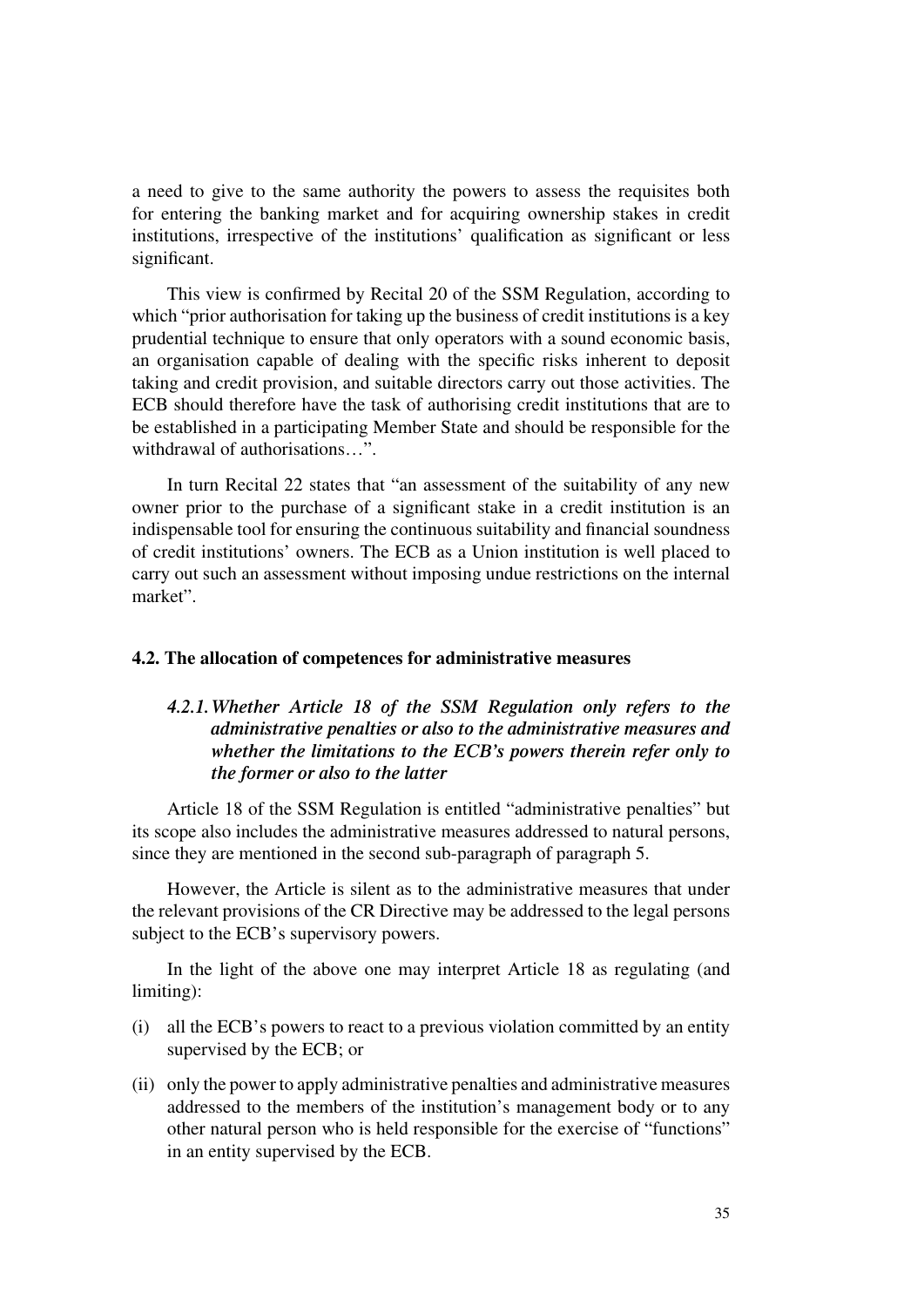The first view is supported by the second sub-paragraph of paragraph 5, which refers to administrative penalties and to some measures.

The second view is supported by: (i) the title of Article 18 ("administrative penalties"); (ii) the wording of all the other paragraphs of Article 18, which refer only to administrative penalties (and to the sanctions under the Council Regulation 2532/98); (iii) an interpretation of Article 18 in accordance with the other provisions of the SSM Regulation.

This last point deserves further explanation. Since both the ECB and the NCAs have the power to enforce compliance with the material banking legislation within the framework under Article 6, and therefore according to the nature of the bank as significant or less significant, different criteria on the allocation of powers should be considered as exceptions and should be interpreted strictly.

Under this view, therefore, it would be consistent with the SSM Regulation's objectives to vest the ECB and the NCAs, within the scope of their tasks, with all the instruments necessary for the purpose of ensuring compliance by the significant or less significant banks with the material banking legislation.

It follows that the exceptions to the ECB's powers to directly react to a previous violation are solely those provided for under Article 18(5) of the SSM Regulation.

Thus ECB can only request NCAs to take action in order to apply one of the following:

- (i) the *public statement*, since it is a non-pecuniary penalty;
- (ii) the *temporary ban*, since it is an administrative measure addressed to the members of the institution's management body or to any other natural person who is held responsible on exercising "functions" in an entity supervised by the ECB;
- (iii) the *cease and desist order* where it is addressed to the natural persons above;
- (iv) the *suspension of voting rights* where it is considered as a non-pecuniary administrative penalty<sup>97</sup> or where, even though it is considered as a measure, it is addressed to natural persons or to a legal person not supervised by the  $ECB<sup>98</sup>$ :

<sup>97</sup> See § 3.2.

<sup>98</sup> See Recital 53 of the SSM Regulation, under which: "nothing in this Regulation should be understood as conferring on the ECB the power to impose penalties on natural or legal persons other than credit institutions, financial holding companies or mixed financial holding companies, without prejudice to the ECB's power to require national competent authorities to act in order to ensure that appropriate penalties are imposed".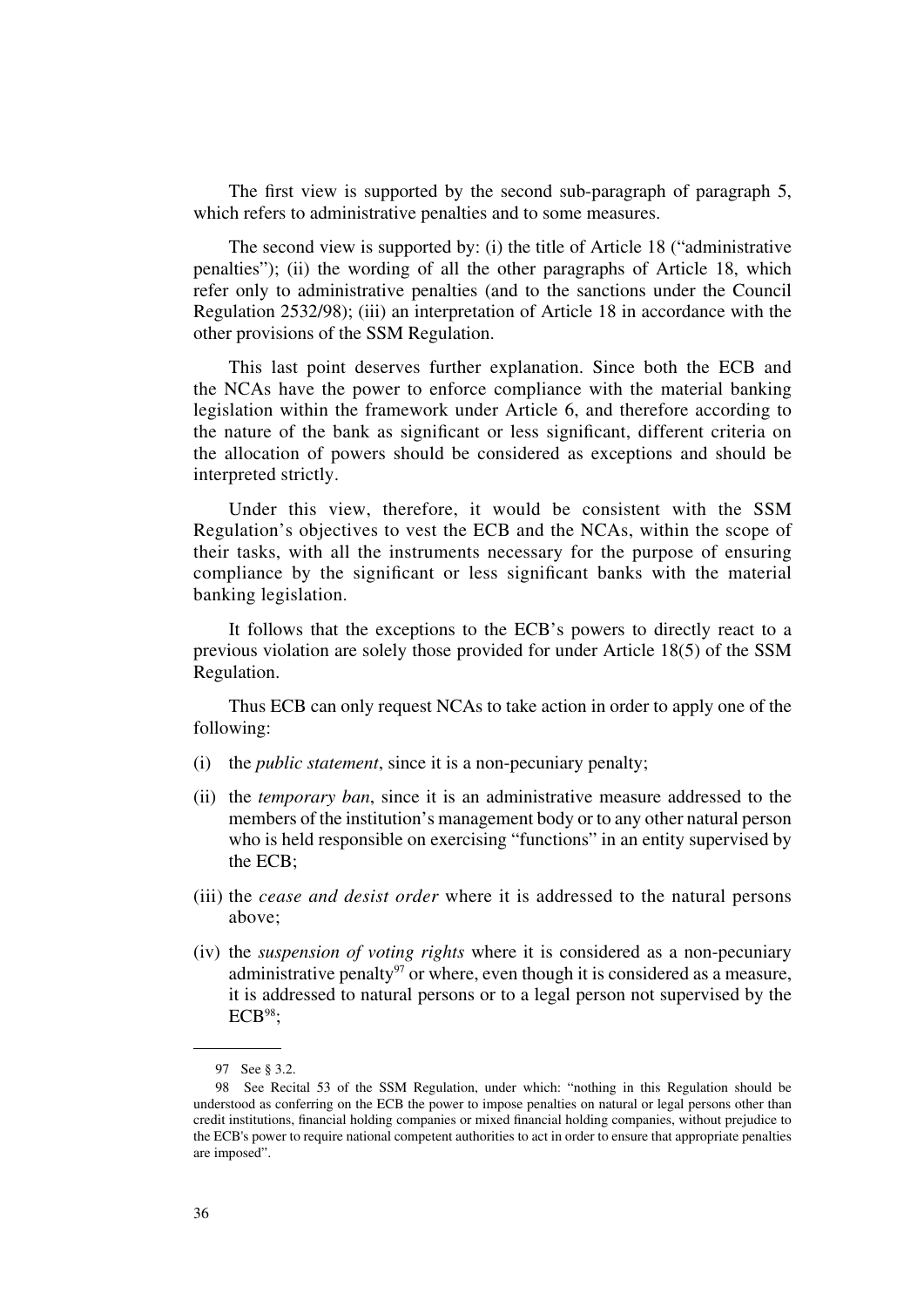On the contrary, the ECB may directly apply:

- (i) the *cease and desist order* where it is addressed to a legal entity supervised by the ECB*;*
- (ii) the *suspension of voting rights* to the extent that it is considered as an administrative measure and is addressed to an entity supervised by the ECB.

## *4.2.2.The decision to withdraw the banking licence for unlawful behaviour: an exclusive competence of the ECB?*

The *withdrawal of authorisation* deserves more careful analysis.

On the one hand, this may be considered as a non-pecuniary administrative penalty and be as such, under Article 18(5) of the SSM Regulation, applied only by the NCAs.

On the other hand, and in the light of Article 14(5) of the SSM Regulation, it may be applied by the ECB "in the cases set out in the relevant Union law".

Under the first point of view, Article 18(5) prevails over Article 14(5). Thus, where the withdrawal of authorisation is adopted as a non-pecuniary sanction, the competence lies with the NCAs, at the request of the ECB for the significant banks and at their own initiative for the less significant ones.

Under the second point of view, Article 14(5) prevails over Article 18(5). Since "the cases set out in the relevant Union law" include the breaches referred to under Article 67(1) of the CR Directive, the ECB is entiteld to withdraw the authorisation also for "sanctioning purposes".

The rationale of the withdrawal supports this second view. As is clarified by Recital 20, the purpose of the ECB's power to grant and to withdraw the banking licence is that of ensuring "that only operators with a sound economic basis, an organisation capable of dealing with the specific risks inherent to deposit taking and credit provisions, and suitable directors carry out those activities".

In the light of the above, it seems that the ECB should be competent to withdraw the authorisation in all cases where the conditions established for granting it are not maintained. Since most of the violations under Article 67(1) of the CR Directive can be encompassed under these circumstances, it follows that the competence to withdraw the authorisation should be basically given to the ECB even for sanctioning purposes $99$ .

<sup>99</sup> There are nonetheless a few cases which seem to respond to a different aim. These cases are in fact not linked to a breach of a requirement provided for by the EU legislation for the banking licence to be granted and occur where: (i) "an institution has obtained the authorisation through false statements or any other irregular means" (Article 67(1) (a) of the CR Directive); (ii) an institution "is found liable for a serious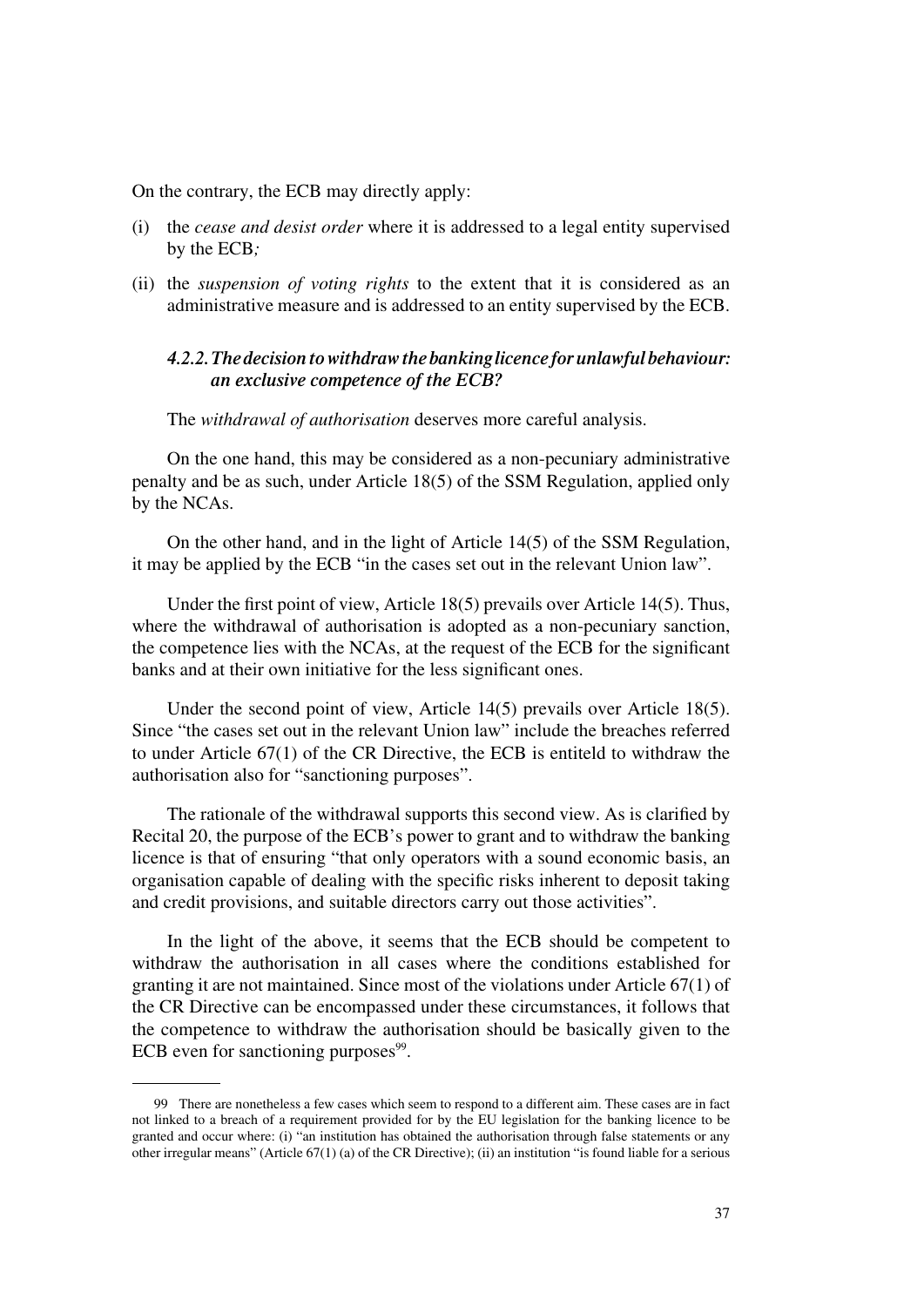# *4.2.3.Whether, in the case that Article 18 only refers to the administrative penalties, the ECB is vested with the power to apply the administrative measures in its capacity as competent authority under Article 9(1) of the SSM Regulation*

The cease-and-desist order and the suspension of voting rights<sup>100</sup> have been considered as administrative measures<sup>101</sup>.

To the extent that they are addressed to legal entities supervised by the ECB, the problem arises of which provision of the SSM Regulation would empower the ECB to adopt such measures.

Since no specific provision of the SSM Regulation expressly entitles the ECB to apply the "cease-and-desist order" or the "suspension of voting rights", one may refer to the general rule set forth in Article 9(1), second sub-paragraph, of the SSM Regulation.

Under this rule, "for the exclusive purpose of carrying out the tasks conferred upon it by Article  $4(1)$ ,  $(2)$  and  $5(2)$ ", which include that of ensuring compliance with rules under Article 4(3) (see Article 4(1) letters (c) and (f)), the ECB shall have not only the specific "powers listed in Sections 1 and 2 of" Chapter III (including those under Article 18), but also "all the powers and obligations, which competent and designated authorities shall have under the relevant union law, unless otherwise provided for by" the SSM Regulation<sup>102</sup>.

### **4.3. The allocation of the powers to impose administrative penalties**

# *4.3.1.The different possible interpretations of Article 18 of the SSM Regulation*

The allocation of the sanctioning powers under the SSM Regulation is not entirely clear. Article 18 is not expressly aligned with the general provisions contained in Article 6 on the allocation of supervisory powers and seems to follow different criteria.

Not surprisingly, Article 18 of the SSM Regulation has been interpreted in two different, opposing ways.

breach of the national provision adopted pursuant to Directive 2005/60/EC" (Article 67(1), let. (o) of the CR Directive).

<sup>100</sup> The latter where it is taken in the event of the acquisition of a qualifying holding without informing the supervisory authority or in spite of the opposition of the authority.

<sup>101</sup> See § 3.2.

<sup>102</sup> An SSM Regulation rule *otherwise providing* is that contained in Article 18(5), which does not refer to the measures addressed to the legal entities supervised by the ECB.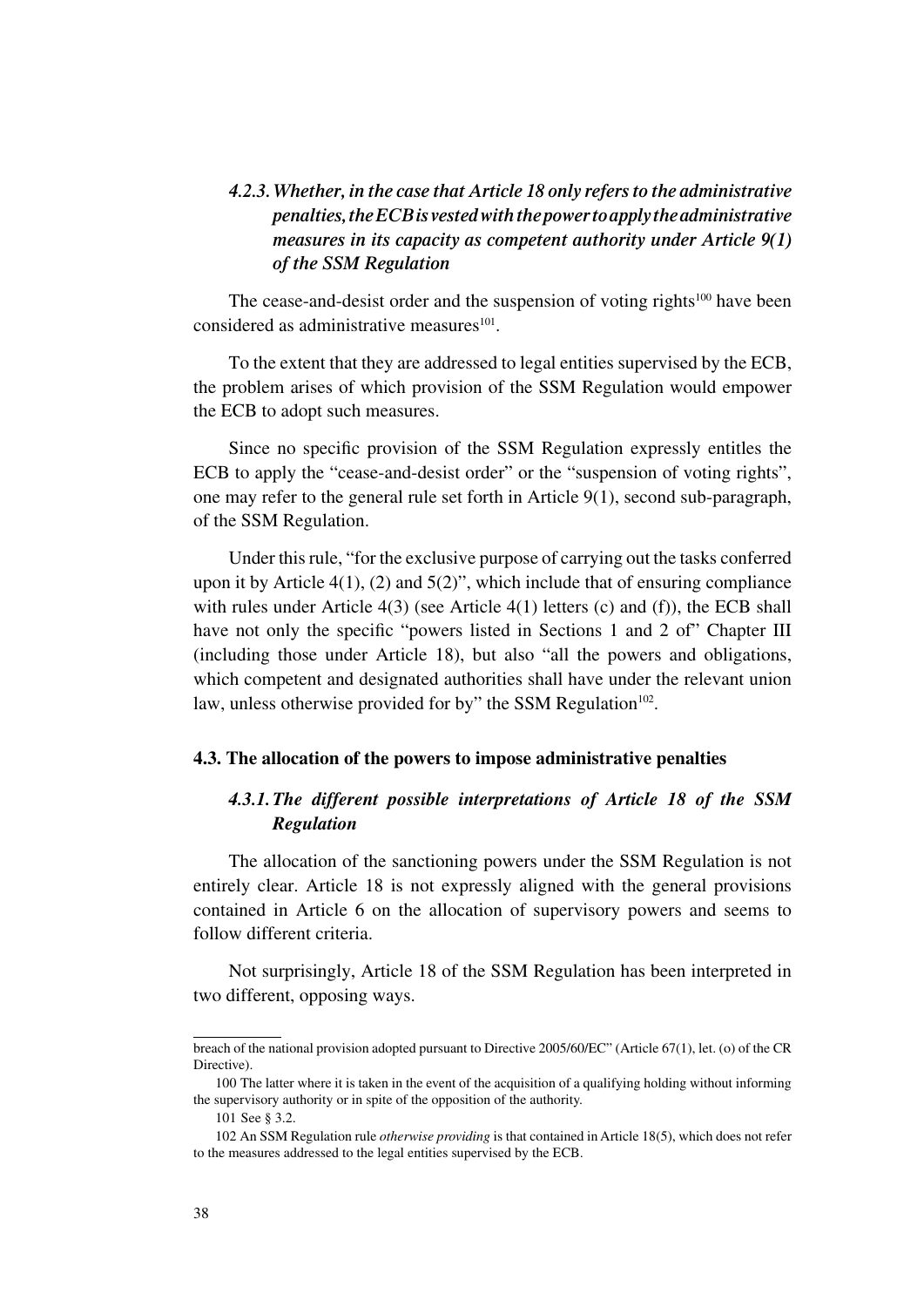According to one interpretation, the ECB has the exclusive competence to apply administrative pecuniary penalties and sanctions<sup>103</sup> to both the significant and the less significant credit institutions in the case of violations of requirements under the directly applicable Union  $law<sup>104</sup>$  and in the case of violation of ECB regulations or decisions<sup>105</sup>.

According to a second, opposite, interpretation, in the event of one of the above violations the ECB has exclusive competence only vis-à-vis the significant credit institutions, whilst the NCAs are exclusively competent vis-à-vis the less significant ones.

Under both of the interpretations: (i) ECB has the power to require NCAs to act in the case of violations of national laws transposing directives, the case of violations committed by natural persons and the case that non-pecuniary penalties should be applied<sup>106</sup>; and (ii) NCAs remain competent to employ their sanctioning powers in the case of violations of national law<sup>107</sup>.

Both interpretations are compliant with the 2012 Basel Core Principles 1 and 11 for effective banking supervision and with the link therein between sanctioning and supervisory powers<sup>108</sup>.

## *4.3.1.1. The interpretation based on the nature both of the rule violated and of the addressee of the penalties*

The first interpretation (based on the nature of the rule violated and of the addressee of the penalties) seems more in line with the text and the aim of Article 18, when this is read in connection with Recital 36 and Article 4 of the SSM Regulation.

Despite its importance under Article 6, Article 18 makes no reference to the distinction between significant and less significant credit institutions<sup>109</sup>. Instead, it

<sup>103</sup> Administrative pecuniary penalties are those under Article 18(1), whilst administrative pecuniary sanctions are referred to under Article 18(7) of the SSM Regulation.

<sup>104</sup> See Article 18 (1) of the SSM Regulation.

<sup>105</sup> See Article 18 (7) of the SSM Regulation.

<sup>106</sup> See Article 18 (5) of the SSM Regulation.

<sup>107</sup> See Recital 36 of the SSM Regulation, under which "National authorities should remain able to apply sanctions in case of failure to comply with obligations stemming from national law transposing Union Directives. Where the ECB considers it appropriate for the fulfilment of its tasks that a sanction is applied for such breaches, it should be able to refer the matter to national authorities for those purposes".

<sup>108</sup> Under the first interpretation, the link between the ECB as sanctioning authority for less significant banks can also be considered as established by reference to the SSM as a whole and the ECB's direct and indirect supervisory prerogatives. Under the second, this link is established insofar as the ECB would be the sanctioning authority for significant and the NCAs for less significant banks.

<sup>109</sup> See Mancini, M., Dalla vigilanza nazionale armonizzata alla Banking Union, p. 28: "Tanto per le competenze sanzionatorie riconosciute alla BCE quanto per quelle lasciate alle Autorità nazionali, la norma non sembra operare alcuna distinzione legata alla rilevanza o meno dei soggetti vigilati, limitandosi ad aggiungere che 'laddove necessario allo svolgimento dei compiti attribuitile dal presente regolamento, la BCE può chiedere alle Autorità nazionali competenti di avviare procedimenti volti a intervenire per assicurare che siano imposte sanzioni appropriate in virtù degli atti di cui all'articolo 4, paragrafo 3, primo comma, e di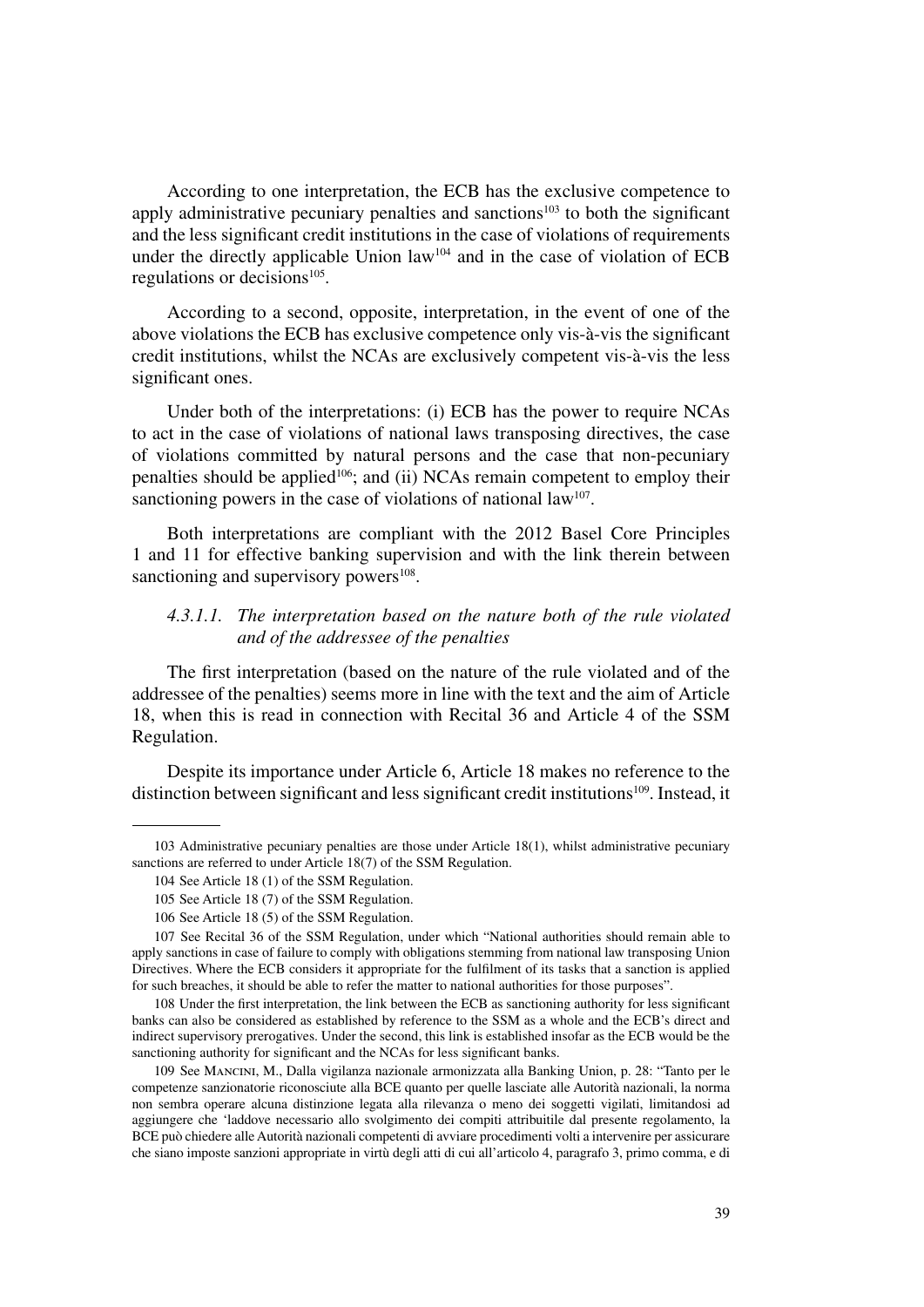implements a different distinction, contained also in Recital 36, between the legal and the natural persons as well as between the directly applicable Union law/ ECB regulations and decisions *versus* the national law transposing directives.

Moreover, the wording of the first line of Article 18(1) and Article 18(5) refers to the purpose of carrying out the tasks conferred upon the ECB by the SSM Regulation. For these tasks the ECB is exclusively competent under Article  $4(1)^{110}$ .

This interpretation ensures uniformity in the enforcement of directly applicable Union law (penalties for violations of this law are applied only by the ECB and are reviewed only by the CJEU) and coherent application of paragraphs 1 and 7 of Article 18 (which both refer to violations of directly applicable Union acts).

Nevertheless, under this interpretation the ECB probably cannot, itself, assess violations of directly applicable Union law by the less significant credit institutions, with the risk that no sanction will be inflicted.

#### *4.3.1.2. The interpretation based on the nature of the bank involved*

The second interpretation (based on the nature of the credit institution involved) seems more in line with a reading of Article 18 in connection with Articles 9 and 6 of the SSM Regulation.

Under these latter, sanctioning powers are assigned to the ECB for the purpose of carrying out the tasks conferred upon it by the Regulation. The ECB is exclusively competent for these tasks, but within the framework of Article 6 and thus only with regard to significant credit institutions.

It could therefore be argued that despite the lack in Article 18 of any reference to Article 6, this alternative interpretation makes Article 18 consistent with Article 6 and its allocation of direct supervisory powers between the ECB and the NCAs.

The application of penalties under this interpretation is more efficient and effective than under the interpretation based on the nature of both the rule and the offender, since the authority competent to supervise a credit institution is in the best position to ascertain whether it has committed a violation.

qualsiasi pertinente disposizione legislativa nazionale che conferisca specifici poteri attualmente non previsti dal diritto dell'Unione' (art. 18, paragrafo 5, primo comma) e che questo vale, in particolare, per le ipotesi di violazione delle normative nazionali di recepimento di direttive dell'Unione Europea e per le 'misure e sanzioni amministrative' da imporre 'nei confronti dei membri dell'organo di amministrazione […]' o di 'ogni altro soggetto responsabile, ai sensi del diritto nazionale, di una violazione da parte di un ente creditizio, di una società di partecipazione finanziaria o di una società di partecipazione finanziaria mista'".

<sup>110</sup> This is also confirmed by the Recital 36 where it expressly cites the ECB "tasks relating to the enforcement of supervisory rules set out in directly applicable Union law".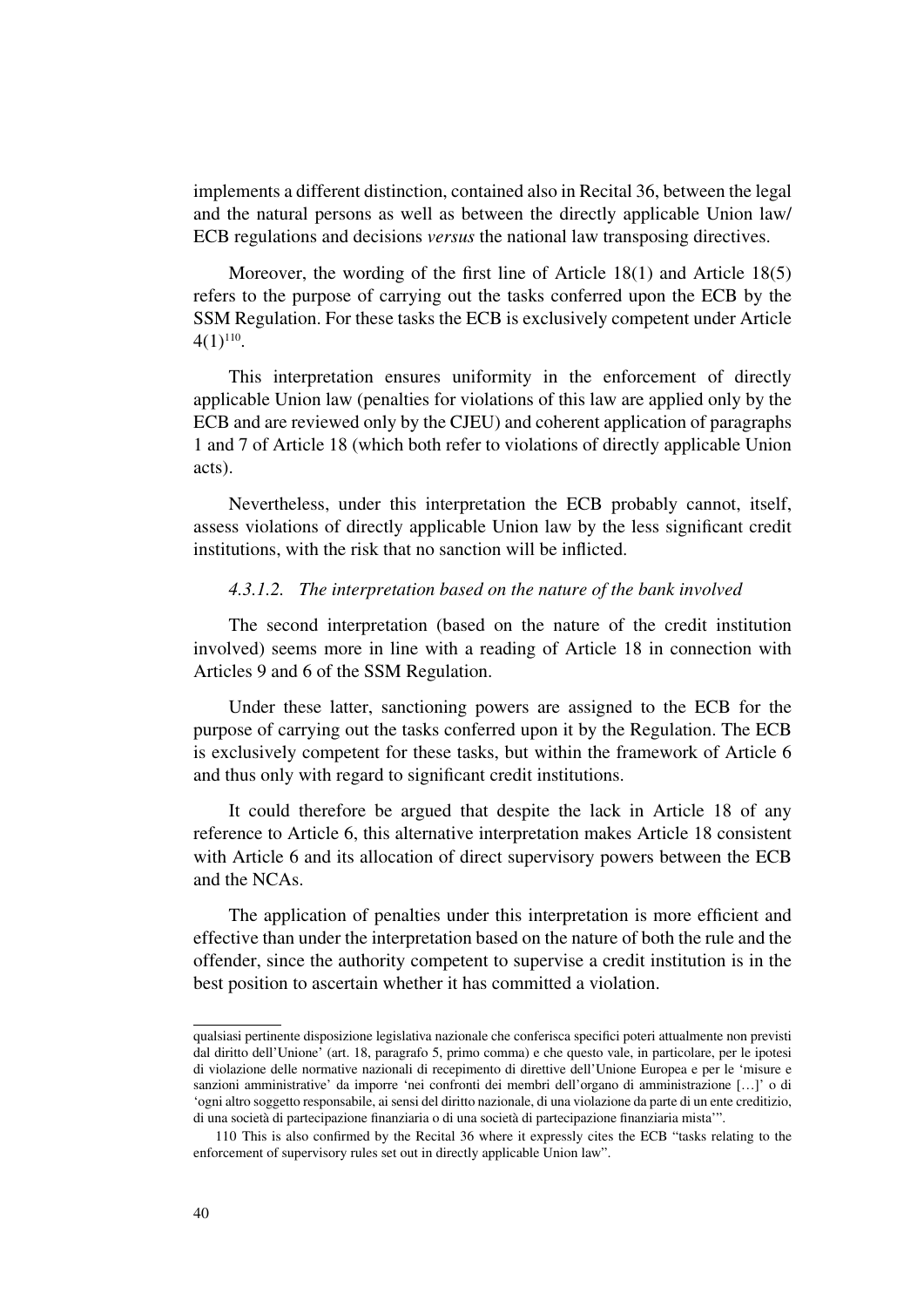Furthermore, ECB penalties must be effective, proportionate and  $disquasiive<sup>111</sup>$ . Whether penalties meet these requirements depends on a number of factors, including the "effective detection of the infringement"112, which is under the exclusive responsibility of the supervisory authority. Penalties are considered *proportionate* "when they adequately reflect the gravity of the violation and do not go beyond what is necessary for the objectives pursued"113. But the "gravity of the violation" and the consistence of the penalty with the "objective pursued" may be assessed only by the supervisory authority.

Nevertheless, in the text of Article 18 there is no direct or indirect reference to the allocation of powers under Article 6, which is a difference with Article 9 related to supervisory and investigative powers<sup>114</sup>.

Moreover, the SSM Regulation includes other provisions, like Article 14 on authorisations and withdrawals and Article 15 on qualifying holdings, which do not distinguish between significant and less significant banks and confer exclusive powers for both categories of credit institutions on the ECB<sup>115</sup>.

Furthermore, under this interpretation there is a risk to uniform application of penalties in case of violations of directly applicable Union law, which will be imposed by different supervisory authorities and will be reviewed by different judges with jurisdictions of different extent $116$ .

116 Even though the CR Directive is intended to reduce differences in sanctioning regimes among Member States, there remains a risk of divergence in the application of these harmonised rules. General national laws under which sanctions in the specific field of bank are applied are not harmonised.

<sup>111</sup> See paragraph 3 of Article 18 of the SSM Regulation.

<sup>112</sup> See Communication from the Commission of 8 December 2010, *"Reinforcing sanctioning regimes in the financial services sector"*, § 2.1.

<sup>113</sup> See Communication from the Commission of 8 December 2010, § 2.1.

<sup>114</sup> It is worth noting that Article 9 refers to Article 4(1), which in turn refers expressly to action "within the framework of Article 6".

<sup>115</sup> The interpretation of Article 18 in connection with Article 6 of the SSM Regulation is criticised by Mancini, M., *Dalla vigilanza nazionale armonizzata alla Banking Union***,** p. 29-30. The author observes that: "La tesi rappresenta un lodevole tentativo di ovviare a un'infelice formulazione della norma, ma, a mio giudizio, pur essendo suggestiva, non vale a consentire il superamento del disposto letterale dell'art. 18 che, oltre a non contenere alcun richiamo espresso agli artt. 4 e 6 o ai criteri di riparto in essi riportati, non individua affatto nel solo affidamento di compiti di vigilanza diretta il presupposto indefettibile del conferimento del potere sanzionatorio. A fronte del chiaro tenore testuale della norma e in difetto di un'espressa affermazione della necessaria coincidenza fra la titolarità di compiti di vigilanza diretta e del potere sanzionatorio, l'incipit del primo paragrafo appare troppo generico per poterne ricavare una linea di confine netta, come quella che si vorrebbe tracciare, atteso che… il riparto dei compiti fra le Autorità che compongono lo SSM è tutt'altro che semplice e lineare, posto che anche nelle materie affidate alla competenza delle Autorità nazionali si rinvengono molteplici indici, che inducono a ipotizzare una responsabilità concorrente della BCE, il che non sembra incompatibile ictu oculi con il conferimento alla stessa di poteri sanzionatori. In ragione di ciò, considerato che in materia sanzionatoria è doverosa l'applicazione del canone ermeneutico della stretta interpretazione, mi sembra che il tenore letterale dell'art. 18 renda insidiosa ogni tesi interpretativa che se ne discosti apertamente e che sia, quindi, auspicabile una rivisitazione della norma, che riconnetta esplicitamente il conferimento del potere sanzionatorio all'esercizio della sola vigilanza diretta, evitando così ogni possibile equivoco interpretativo".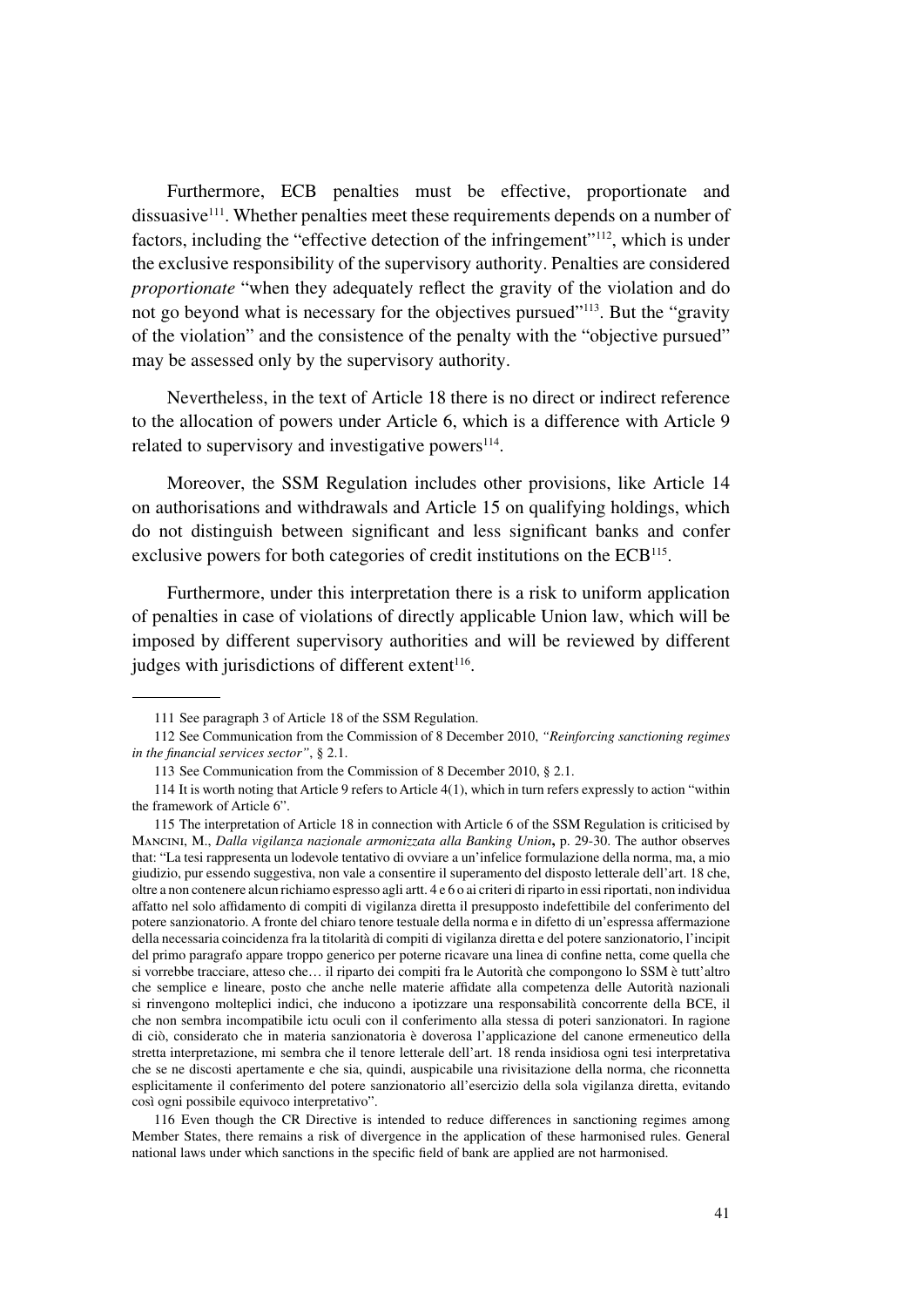### *4.3.1.3. The application of the criterion based on the nature of the bank adapted according to the nature of rule violated and the person involved*

The prevailing view seems to be that of applying the criterion based on the nature of the credit institution involved, but adapted according to the nature of the rule violated and of the addressee $117$ .

Article 18, according to this new view, should be read in accordance with Article 6 and its allocation of supervisory powers but this reading should also consider the nature both of the rule violated and of the addressee.

As a consequence, the ECB may apply its sanctioning powers basically against the significant credit institutions, following the general rule contained in Article 6.

Moreover, the limitations to the ECB's sanctioning powers under Article 18 and Recital 36 also apply, since the ECB cannot impose penalties on natural persons or apply them for violations of national law.

Under this interpretation:

- (i) the allocation of sanctioning powers between the ECB and the NCAs depending on the qualification of the credit institution concerned as significant or as less significant applies to violations of requirements under directly applicable Union law;
- (ii) the ECB's power to require NCAs to open sanction proceedings in case of violations of national law transposing banking directives is intended to be limited to the significant credit institutions;
- (iii) sanctions for violations of ECB regulations and decisions are applied by the ECB not only to significant credit institutions but also to the less significant, to the extent that these regulations and decisions create obligations upon these latter.

<sup>117</sup> See in the literature LOOSVELD, S., "The ECB's Investigatory and Sanctioning Powers under the Future Single Suprvisory Mechanism", in *Journal of International banking Law and Regulation*, 2013, p. 423: *"*If an institution supervised by the ECB breaches, intentionally or negligently, a requirement under directly applicable EU law for which administrative sanctions are made available, then the ECB will, according to the proposed SSM Regulation, have the right to start a sanctioning procedure and impose administrative pecuniary sanctions. The same right will exist in case of breaches of regulations or decisions adopted by the ECB in the exercise of its supervisory tasks. In other cases – particularly breaches of national legislation that transposes EU directives – the ECB will only have the possibility to require the national supervisory authorities to open a sanctioning procedure with a view to taking action in order to ensure that appropriate sanctions are imposed by the national authorities. Such action by the national authorities instead of by the ECB will also be necessary when administrative sanctions or measures need to be imposed on natural persons, such as members of the management of credit institutions supervised by the ECB, or other individuals who under relevant national legislation are responsible for regulatory breaches. The reason is that, as is currently envisaged, the ECB will only be empowered to impose sanctions on legal persons and not on individuals".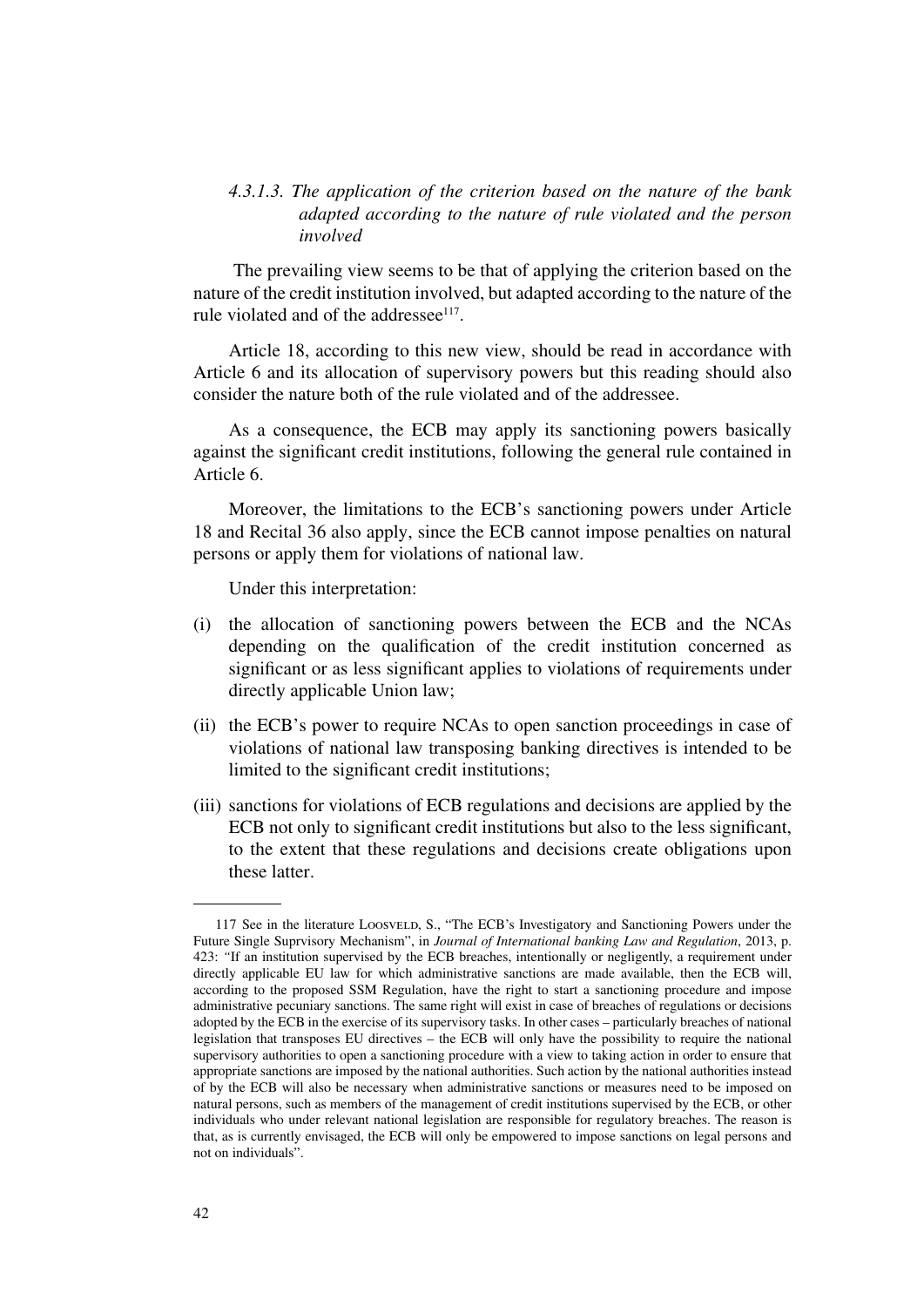## *4.3.2.The imposition of the administrative penalties for breaches of requirements under directly applicable Union law*

Under Article 18(1) of the SSM Regulation the ECB is competent to apply administrative pecuniary penalties for violations of requirements provided for under the directly applicable Union law only with regard to the significant supervised entities.

This provision does not mean that the ECB may apply pecuniary administrative penalties for the breach of any requirement provided for by the CR Regulation.

Article 18(1) also requires that in relation to such a breach, administrative pecuniary penalties shall be "made available to competent authorities under the relevant Union law".

Thus the power of the ECB to apply the penalties under Article 18(1) for violations of directly applicable Union law has the same scope as that allowed to NCAs under the relevant Union law.

Nevertheless, the expression "under the relevant Union law" needs to be better clarified.

According to the relevant provisions of the CR Directive, penalties under Article 67(2) apply "*at least*" in the circumstances laid down in Article 67(1). Thus Member States may provide for other cases warranting the application of administrative pecuniary penalties.

But in these latter cases Article 18(5) prevents the ECB for directly applying administrative penalties; it can only require NCAs to open procedures to ensure that appropriate penalties for violations of national law transposing directives are applied.

In the light of the above, as the ECB assumes the tasks conferred on it by the SSM Regulation<sup>118</sup>, it may apply the pecuniary administrative penalties provided for under Article 18(1) only where:

- (i) a violation of a requirement under the directly applicable Union law has been committed; and
- (ii) for this violation a penalty "shall *be made available*" to the NCAs under the Union law, either because it is provided for under the CR Regulation or because it is already mentioned under Article 67(2) of the CR Directive.

A further problem here arises, namely whether in order to apply the sanctioning powers under Article 67 of the CR Directive, the ECB must wait until the transposition of the Directive into the relevant national law.

<sup>118</sup> See Article 33(2) and (3) of the SSM Regulation.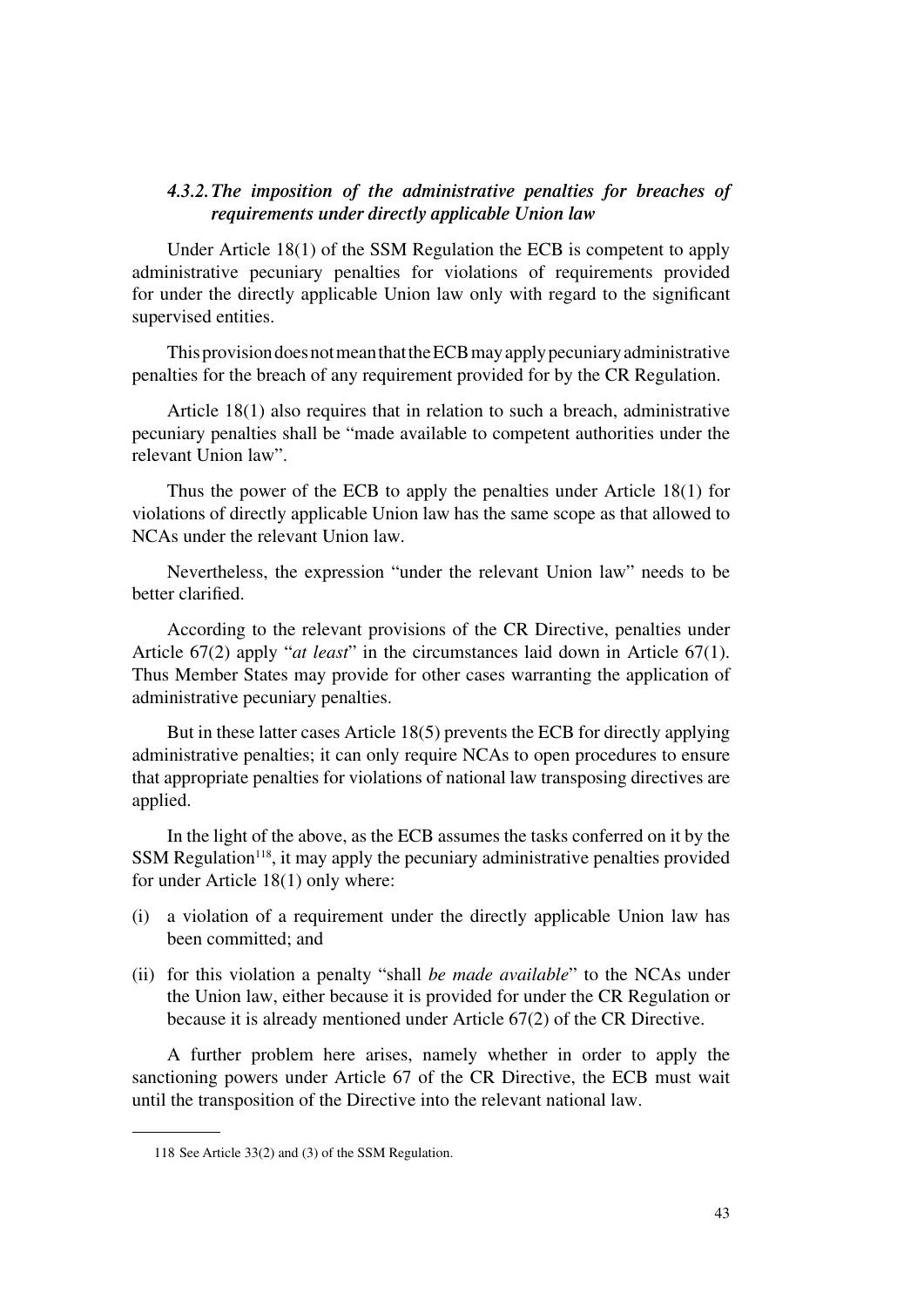Two interpretations of Article 18(1) of the SSM Regulation are possible here.

By one, in order for the principle of legality to be respected the CR Directive needs to be transposed into the national law.

A directive cannot, by itself and independently of the national legislation for its implementation, have the effect of determining or increasing the criminal liability of the persons accused<sup>119</sup>.

This principle also applies to the imposition of administrative penalties and thus to Article 18(1).

Under the second interpretation, there is no need to wait for the implementation of the CR Directive. The rule that empowers the ECB to apply the penalties for the violation of requirements provided for under the directly applicable Union law is Article 18(1) itself.

The only condition established by Article 18(1) for the penalties to be applied is that the violations sanctioned be only those that are made available under the CR Directive, irrespective of its transposition into the relevant national law.

A different issue under Article 18(1) is that concerning the ECB's discretion in the exercise of its sanctioning powers.

Where a requirement provided for under the directly applicable Union law has been breached, the ECB "may" (not "shall") apply the administrative penalties under Article 18(1) of the SSM Regulation.

Thus, in keeping with the CJEU's position as regards the Commission's sanctioning powers<sup>120</sup> and in contrast to the express provisions of the EU

<sup>119</sup> In a 2011 judgment the ECJ held that the general principles of EU law, and in particular the principle of the legality of criminal offences and penalties, preclude national authorities from applying, to a customs offence, a penalty for which no express provision was made under the national legislation. See Case C-546/09, *Aurubis Balgaria*, §§ 40 to 43: "40. By its third question, the national court is essentially asking whether EU law precludes national authorities from applying, for a customs offence, a penalty for which no express provision is made under the national legislation. 41. In that regard, it should be borne in mind that, as regards customs offences, the Court has pointed out that, in the absence of harmonisation of EU legislation in that field, the Member States are competent to choose the penalties which seem appropriate to them. They must, however, exercise that competence in accordance with EU law and its general principles (see Case C-213/99 de Andrade [2000] ECR I-11083, paragraph 20, and Hannl-Hofstetter, paragraph 18). 42. Those principles include the principle of the legality of criminal offences and penalties (see Case C-303/05 Advocaten voor de Wereld [2007] ECR I-3633, paragraph 46). That principle implies that legislation must define clearly offences and the penalties which they attract. That requirement is satisfied where the individual concerned is able, on the basis of the wording of the relevant provision and, if need be, with the help of the interpretative guidance given by the courts, to know which acts or omissions will make him criminally liable (see Advocaten voor de Wereld, paragraph 50, and judgment of 22 May 2008 in Case C-266/06 P *Evonik Degussa v Commission* [2008], not published in the ECR, paragraph 39). 43. In the light of the foregoing, the answer to the third question is that the general principles of EU law and, in particular, the principle of the legality of criminal offences and penalties preclude national authorities from applying, to a customs offence, a penalty for which no express provision is made under the national legislation".

<sup>120</sup> See ECJ, Joined Cases C-189/02 P, C-202/02 P, C-205/02 to C-208/02 and C-213/02, § 172.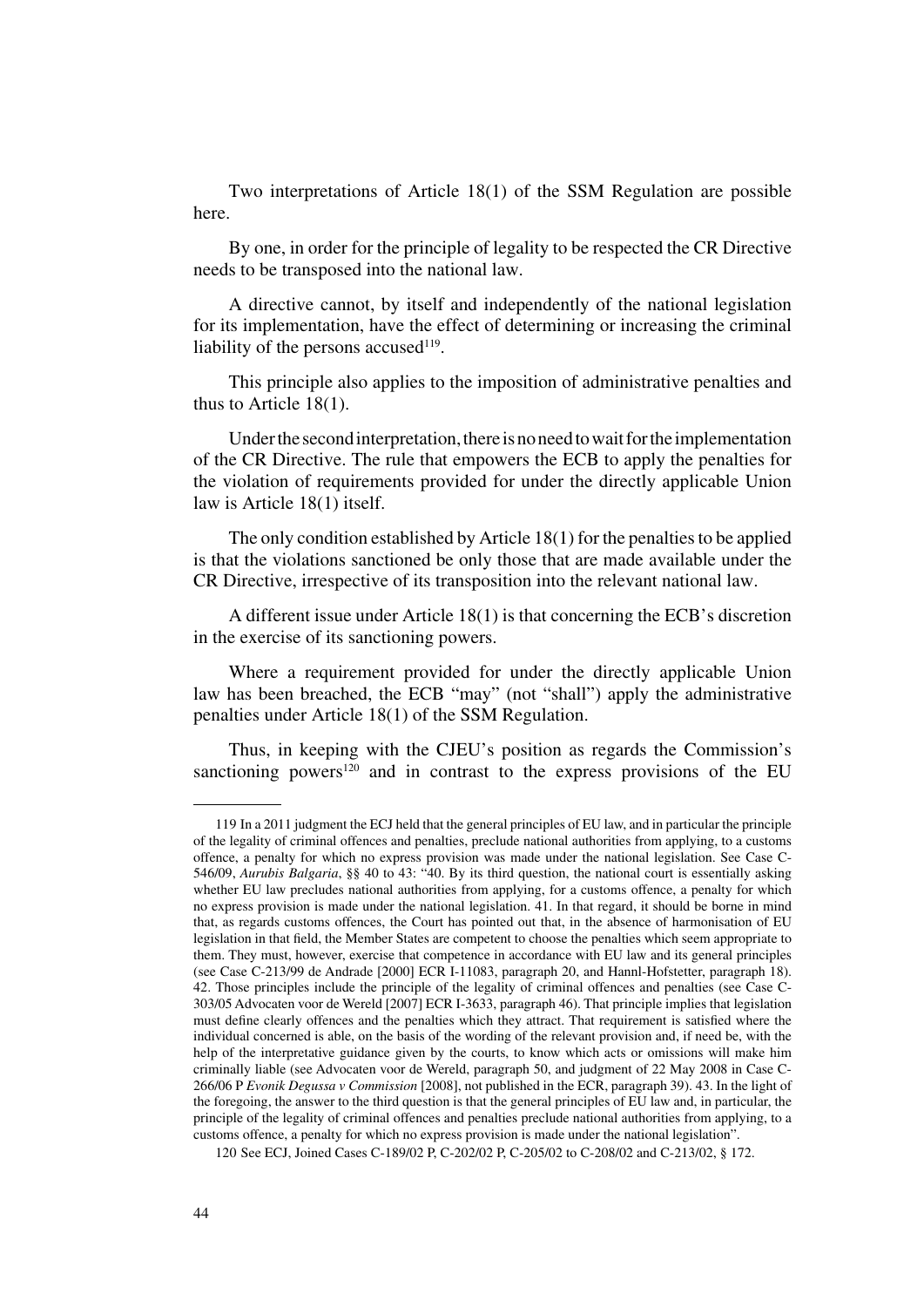Regulations on CRA and on trade repositories with regard to the ESMA's sanctioning powers<sup>121</sup>, the ECB enjoys a certain margin of maneouvre in the imposition of the foregoing penalties.

A limit to the ECB's discretion is constituted by the relevant Union law or, when this Union law consists of Directives, by the national law transposing these Directives.

Article 18(3) clarifies that "in determining whether to impose a penalty and in determining the appropriate penalty, the ECB shall act in accordance with Article 9(2)", which, in turn, refers to the acts mentioned in Article 4(3) and thus to both the Union law and the national law transposing it.

The criteria for determining the level of the pecuniary administrative penalties are those provided for under Article 70122 of the CR Directive and under the national law transposing this Article.

# *4.3.3.The imposition of sanctions for violations of ECB regulations and decisions: the fines and the periodic penalty payments provided for under Council Regulation 2532/98*

Under Article 18(7) of the SSM Regulation the ECB may apply sanctions (the fines and the periodic penalty payments provided for by Council Regulation 2532/98) in the case of violation of ECB regulations or decisions.

Similarly, Recital 36 of the SSM Regulation stipulates that the ECB is "entitled to impose fines or periodic penalty payments on undertakings for failure to comply with obligations under its regulations and decisions", in accordance with Article 132(3) of the TFEU<sup>123</sup> and with Council Regulation 2532/98.

Even though Article 18(7) does not reproduce the wording of Recital  $36^{124}$ , there is no doubt that the ECB may apply a sanction only where a credit institution fails to comply with an obligation stemming from an ECB regulation or decision.

<sup>121</sup> The reason why the ESMA does not have a margin of maneouvre in the imposition of penalties and measures lies in the Meroni doctrine, which prevents EU agencies from being vested with discretionary powers.

<sup>122</sup> Under Article 70 of the CR Directive these criteria are the following: "(a) the gravity and the duration of the breach; (b) the degree of responsibility of the natural or legal person responsible for the breach; (c) the financial strength of the natural or legal person responsible for the breach, as indicated, for example, by the total turnover of a legal person or the annual income of a natural person; (d) the importance of profits gained or losses avoided by the natural or legal person responsible for the breach, insofar as they can be determined; (e) the losses for third parties caused by the breach, insofar as they can be determined; (f) the level of cooperation of the natural or legal person responsible for the breach with the competent authority; (g) previous breaches by the natural or legal person responsible for the breach; (h) any potential systemic consequences of the breach".

<sup>123</sup> Article 132(3) of the TFEU and Article 34(3) of the ESCB and ECB Statute both stipulate that "the ECB shall be entitled to impose fines or periodic penalty payments on undertakings for failure to comply with *obligation* under its regulations and decisions".

<sup>124</sup> Under Article 18(7) ECB may impose sanctions "for breaches of ECB regulations and decisions".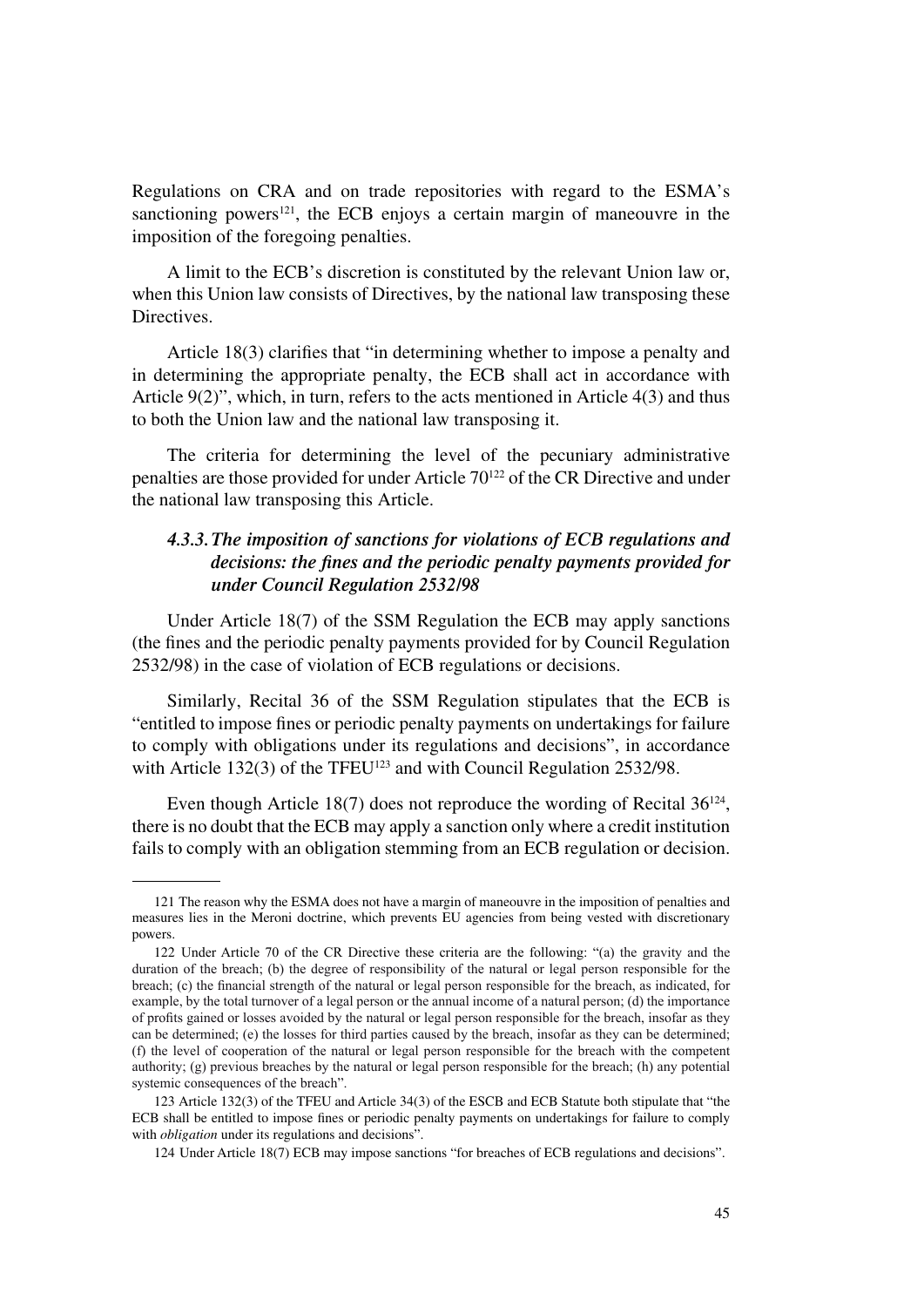Under the wording of Article 18(7), such sanctions may be applied to both the significant and the less significant supervised entities.

Since these latter are supervised by the NCAs and not by the ECB, the question arises whether the ECB has the power to issue regulations and decisions which may create obligations on the less significant credit institutions whose violation may be sanctioned under Article 18(7).

ECB regulations under Article  $6(5)(a)$  of the SSM Regulation refer to the supervision of less significant credit institutions but they create obligations on the NCAs rather than on the less significant credit institutions<sup>125</sup>.

Nor may obligations upon the less significant credit institutions arise from the ECB regulations under Article 4(3), since these regulations can be issued "only to the extent necessary to organise or specify the modalities for the carrying out" of the tasks conferred on the ECB by the SSM Regulation.

Of general application and thus applicable also to the less significant credit institutions are, rather, the ECB provisions on supervisory fees under Article 30 of the SSM Regulation.

Under Article 30(1) these fees are calculated in relation to the tasks conferred on the ECB under Articles 4 to 6. Since the responsibilities related to the tasks under Article 4 are, for the less significant credit institutions, shared by the ECB and the NCAs, the ECB is entitled to apply the fees also to these credit institutions.

Even more so the ECB is entitled to apply the fees to the less significant credit institutions in relation to its micro-prudential tasks, which are not affected by the division of responsabilities, under Article 6 of the SSM Regulation.

The rule imposing fees may therefore create an obligation on the less significant credit institutions whose violation may be sanctioned under Article 18(7).

ECB decisions may be addressed to the less significant credit institutions in the specific cases provided for under Article  $6(5)(b)$  and  $6(5)(d)$ , i.e.: (i) where the ECB decides to exercise directly all the relevant powers for one or more less significant credit institutions; (ii) where the ECB decides to use the supervisory powers referred to in Articles 10 to 13 vis-à-vis these credit institutions.

Besides the fines, in the case of violation of its regulations and decisions the ECB may also impose the periodic penalty payments provided for under the Council Regulation 2532/98.

<sup>125</sup> Under Article 6(5)(a) of the SSM Regulation the ECB "shall issue regulations…, according to which the tasks defined in Article 4… are performed and supervisory decisions are adopted by national comepetent authorities".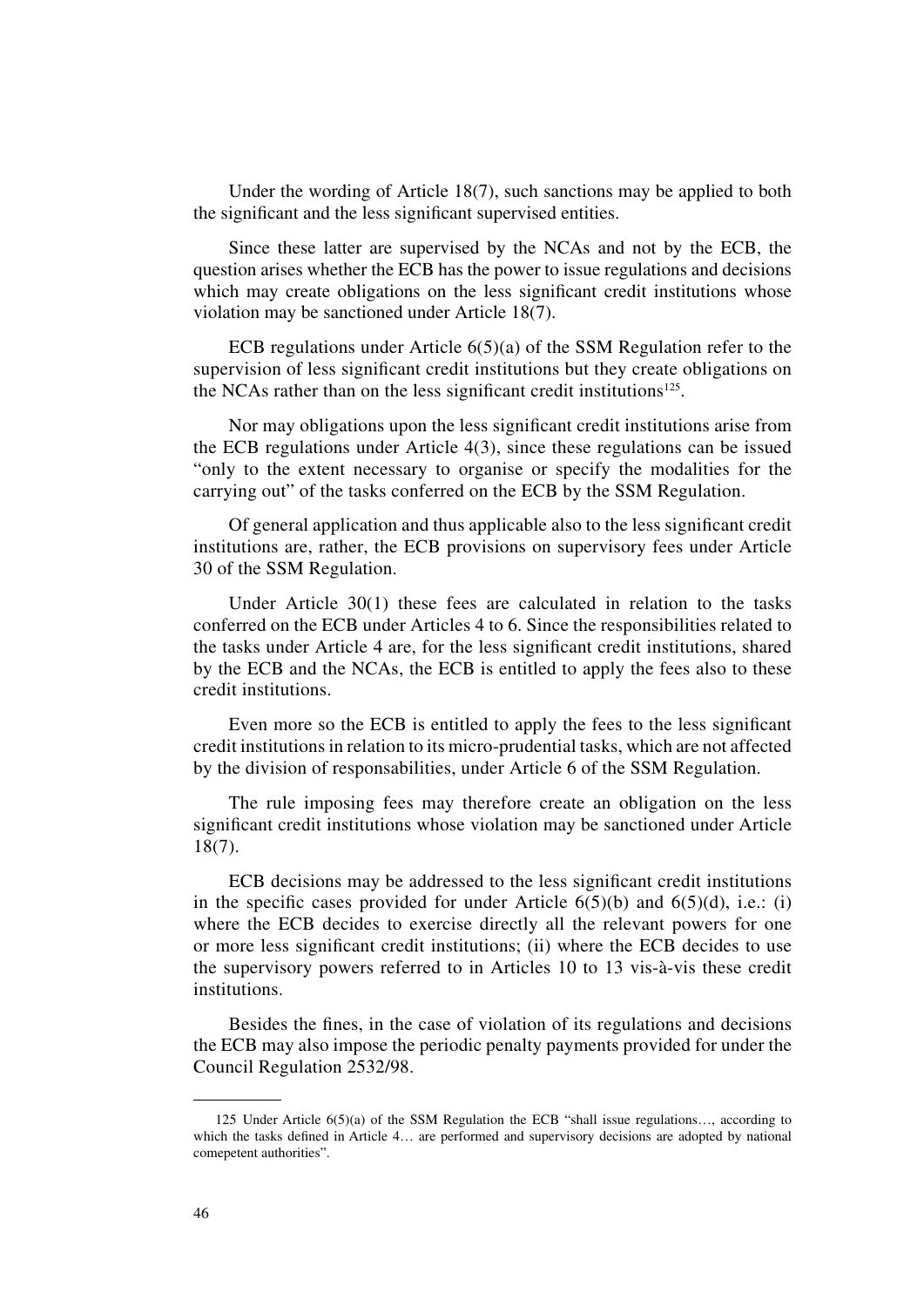Under Article 1, point 6, of the Regulation above "'periodic penalty payments' shall mean amounts of money which, in the case of a continued infringement, an undertaking is obliged to pay as a sanction, which shall be calculated for each day of continued infringement following the notification of the undertaking of a decision, in accordance with the second subparagraph of Article 3(1), requiring the termination of such an infringement".

So at the end of the sanctioning procedure the ECB will apply, if appropriate, a periodic penalty payment calculated for each day of continued infringement following the notification of the bank of a decision to initiate the procedure.

The periodic penalty payment is therefore applied to the continued infringement at the end of the procedure, but for a period preceding the adoption of the decision itself. So, as already noted<sup>126</sup>, it is not an *astreinte* but is tantamount to a penalty.

For the principle of legality, periodic penalty payments may only apply to violations of ECB regulations and decisions, according to Article 18(7) of the SSM Regulation $127$ .

In the case of violation of a requirement under directly applicable Union law, Article 18(1) of the SSM Regulation does not refer to Council Regulation 2532/98, but directly stipulates which pecuniary administrative penalties can be applied.

Periodic penalty payments are not included within the pecuniary administrative penalties provided for under Article 18(1). Thus they are not applicable to the violations referred to under this latter $128$ .

128 Nevertheless where a violation of a requirement under directly applicable Union law has been committed, the ECB, instead of applying one of the administrative pecuniary penalties provided for by Article 18(1), may adopt a decision to oblige the bank to comply with that requirement. The violation of

<sup>126</sup> See § 2.5.

<sup>127</sup> Article 6(2) of ECB Regulation 2157/1999 provides for that the obstruction, non-compliance or non-performance by the undertaking concerned of duties imposed by the ECB in the exercise of its powers under the infringement procedure may provide sufficient grounds to initiate an infringement procedure under the terms of the Regulation itself and give rise to the imposition of periodic penalty payments. Against this background, a question arises as to whether ECB may apply this provision also within the sanctioning procedure under Article 18(7) of the SSM Regulation. Article 18(7) only refers to the Council Regulation 2532/98 and not also to the ECB Regulation 2157/99. For the principle of legality there would be a doubt that Article 6(2) of the ECB Regulation 2157/99 also applies to the procedure for the application of sanctions under Article 18(7) of the SSM Regulation. Moreover, Article 6(2) of the ECB Regulation 2157/99 seems not in line with Article 6(2) of the Council Regulation 2532/98 on the basis of which the ECB Regulation was adopted. Article 6 (2) of the Council Regulation stipulates that "subject to the limits and conditions laid down in this Regulation, the ECB may adopt Regulations to specify further the arrangements whereby sanctions may be imposed in accordance with this Regulation as well as guidelines to coordinate and harmonise the procedures in relation to the conduct of the infringement procedure". The provision of a new case to which apply the periodic penalty payments could be not allowed by Article 6(2) of the Council Regulation of 1998. Last but not least, the provision under Article 6(2) of ECB Regulation 2157/1999 seems to violate the right to remain silent under a sanctioning procedure which is now recognise by the case law of the ECtHR; the respect of right to remain silent requires that the authority vested with sanctioning powers cannot compel an undertaking to provide it with answers, which the authority should prove.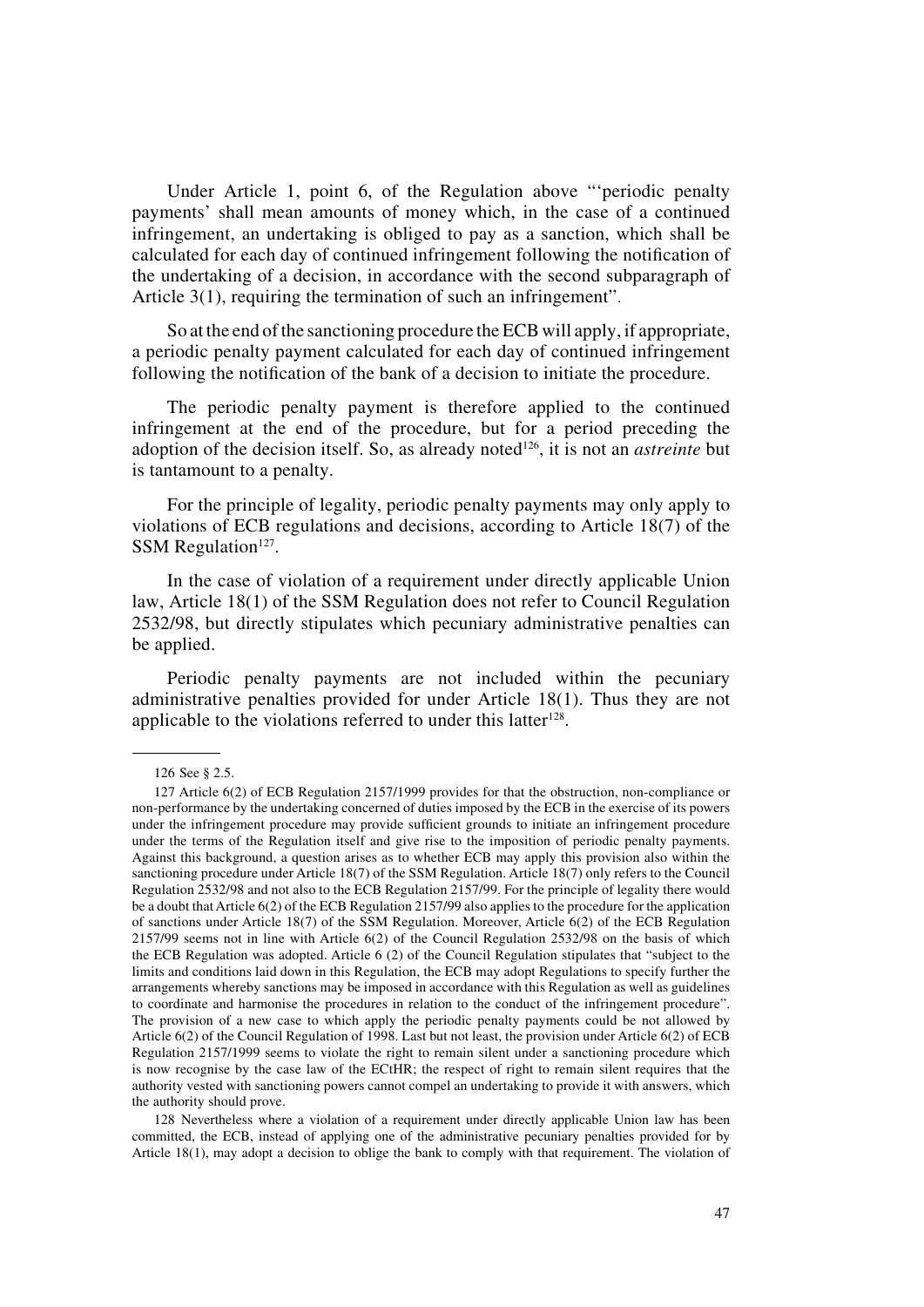Moreover, periodic penalty payments may be applied only to entities and not to natural persons $129$ .

As noted with regard to the penalties under Article 18(1), also for sanctions under Article 18(7) ECB enjoys a certain margin of discretion, since it "may" (not "shall") apply them.

The criteria for determining the level of sanctions to be applied are nonetheless those provided for under Article 2(3) of Council Regulation 2532/98 rather than those mentioned under Article 70 of the CR Directive<sup>130</sup>.

### *4.3.4.The power of the ECB to require the NCAs to apply administrative penalties in the remaining cases*

The interpretation of Article 18(5) follows the same reasoning as for Article 18(1), since in both the ECB's powers are limited to the "purpose of carrying out the tasks conferred upon it" by the SSM Regulation.

Thus the ECB's power under Article 18(5) to require NCAs to open proceedings aimed at ensuring that appropriate penalties are imposed needs to be read as limited to the significant credit institutions only.

NCAs should not be empowered to open these procedures against the significant credit institutions without an ECB initiative<sup>131</sup>.

Within these constraints, Article 18(5) of the SSM Regulation refers to cases not covered by paragraph 1.

Since the latter only applies to the administrative pecuniary penalties that the ECB may impose for violations of directly applicable Union law by credit

that decision may be sanctioned by a periodic penalty payment, as provided for by Article 18(7) of the SSM Regulation and Regulation 2532/98.

<sup>129</sup> See Recital 53 of the SSM Regulation.

<sup>130</sup> Under Article 2(3) of Council Regulation 2532/98: "The ECB shall take into consideration, where relevant, the circumstances of the specific case, such as: (a) on the one hand, the good faith and the degree of openness of the undertaking in the interpretation and fulfilment of the obligation arising from an ECB regulation or decision as well as the degree of diligence and cooperation shown by the undertaking or, on the other, any evidence of wilful deceit on the part of officials of the undertaking; (b) the seriousness of the effects of the infringement; (c) the repetition, frequency or duration of the infringement by that undertaking; (d) the profits obtained by the undertaking by reason of the infringement; (e) the economic size of the undertaking; and (f) prior sanctions imposed by other authorities on the same undertaking and based on the same facts".

<sup>131</sup> As is correctly observed in the literature - see Mancini, M., *Dalla vigilanza nazionale armonizzata alla Banking Union***,** p. 31 – "in realtà, parrebbe poco ragionevole configurare in capo alle Autorità nazionali l'autonoma titolarità di un potere/dovere di irrogare sanzioni nei confronti di soggetti sottoposti alla vigilanza altrui, a prescindere da un atto di impulso proveniente dal titolare della funzione, ove si consideri che le prime, pur dovendo assistere la BCE nella preparazione e nell'attuazione degli atti di sua competenza, non hanno ovviamente una visione completa del soggetto vigilato e non si trovano, quindi, nella miglior posizione per avere piena consapevolezza delle violazioni commesse dallo stesso. Seguendo tale ordine di idee e ritenendo quindi la richiesta imprescindibile ai fini dell'avvio del procedimento sanzionatorio da parte delle Autorità nazionali, l'atto di impulso della BCE sarebbe sostanzialmente qualificabile come una condizione di procedibilità dell'azione sanzionatoria nazionale".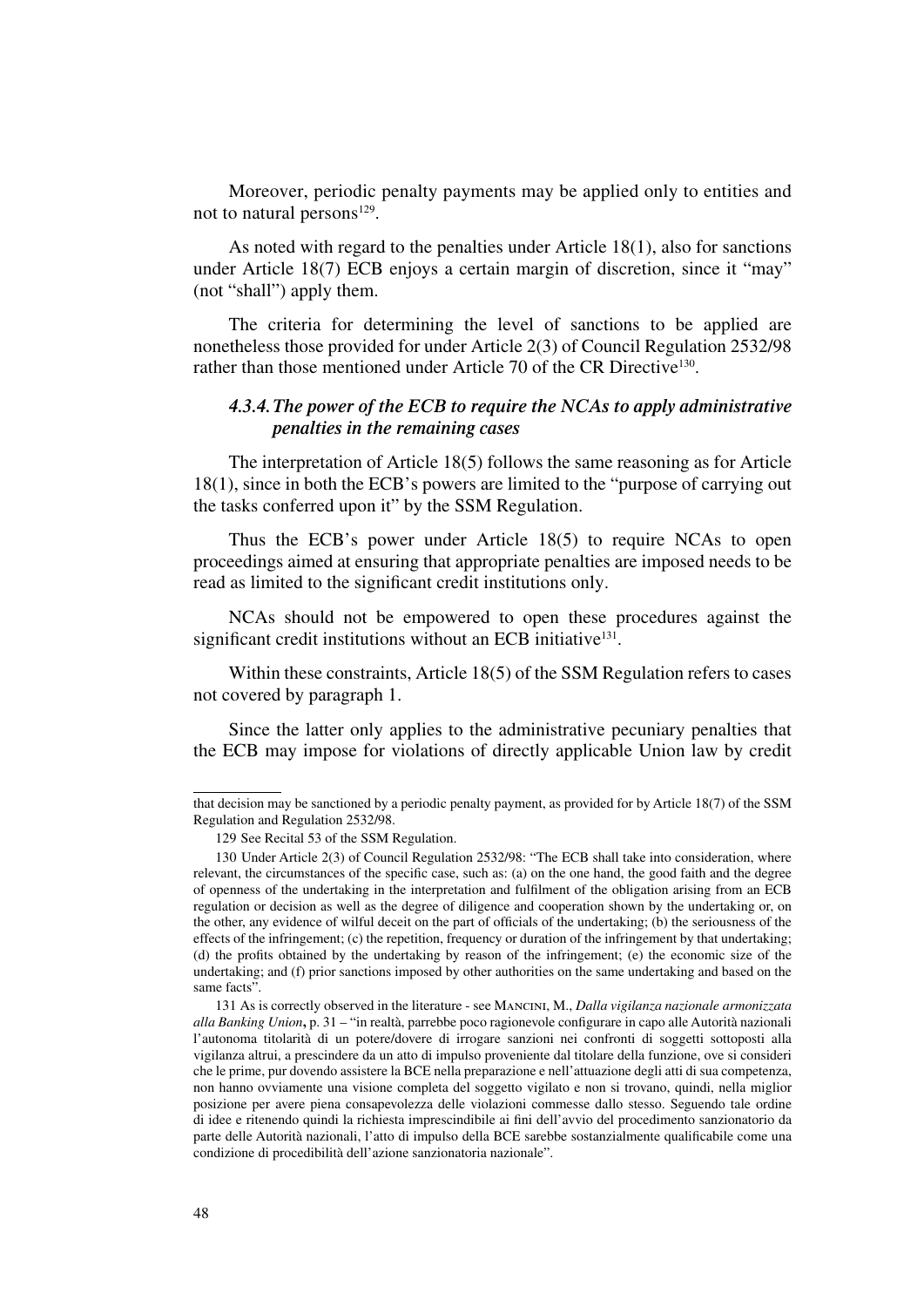institutions, financial holding companies and mixed financial holding companies, paragraph 5 consequently refers to:

- (i) the application of any penalties to natural persons, irrespective of the nature of the rule violated;
- (ii) the application of any penalties in the case of violations of national law transposing directives or of violations of national law conferring on NCAs powers not required by the Union law;
- (iii) the application of any non-pecuniary penalties, including those which may be imposed in the case of violations of directly applicable Union law.

A problem arises of the extent to which NCAs are obliged to comply with the ECB request.

As mentioned, the wording of Article 18(5) of the SSM Regulation suggests that NCAs are only obliged to open a proceeding and retain a margin of manoeuvre on the conclusion of this proceeding and on the specific penalty to be applied.

Paragraph 5 of Article 18 stipulates, in fact, that "in the cases not covered by paragraph 1 of this Article… the ECB may require national competent authorities to open proceedings with a view to taking action in order to ensure that appropriate sanctions are imposed…". Recital 36 confirms this view since it clarifies that "where the ECB considers it appropriate for the fulfilment of its tasks that a sanction is applied for [violations of national law transposing directives], it should be able to refer the matter to national authorities for those purposes".

# **5 The different regimes applicable to the proceedings for the adoption of decisions under the SSM Regulation**

### **5.1. The regime applicable to the proceedings for the adoption of microprudential decisions**

## *5.1.1.The ECB's obligation to abide by the EU banking law and to apply the national law transposing the banking directives without prejudice to the principle of the primacy of EU law*

Pursuant to Article 4(3) of the SSM Regulation the ECB must apply all relevant Union Law (basically the CR Regulation) and, where this Union law is composed of directives, also the national laws transposing those directives. Moreover, where the CR Regulation explicitly grants an option for Member States, the ECB must apply the national law implementing this option.

Recital 34 of the SSM Regulation clarifies that "for the carrying out of its tasks and the exercise of its supervisory powers, the ECB should apply the material rules relating to the prudential supervision of credit institutions. Those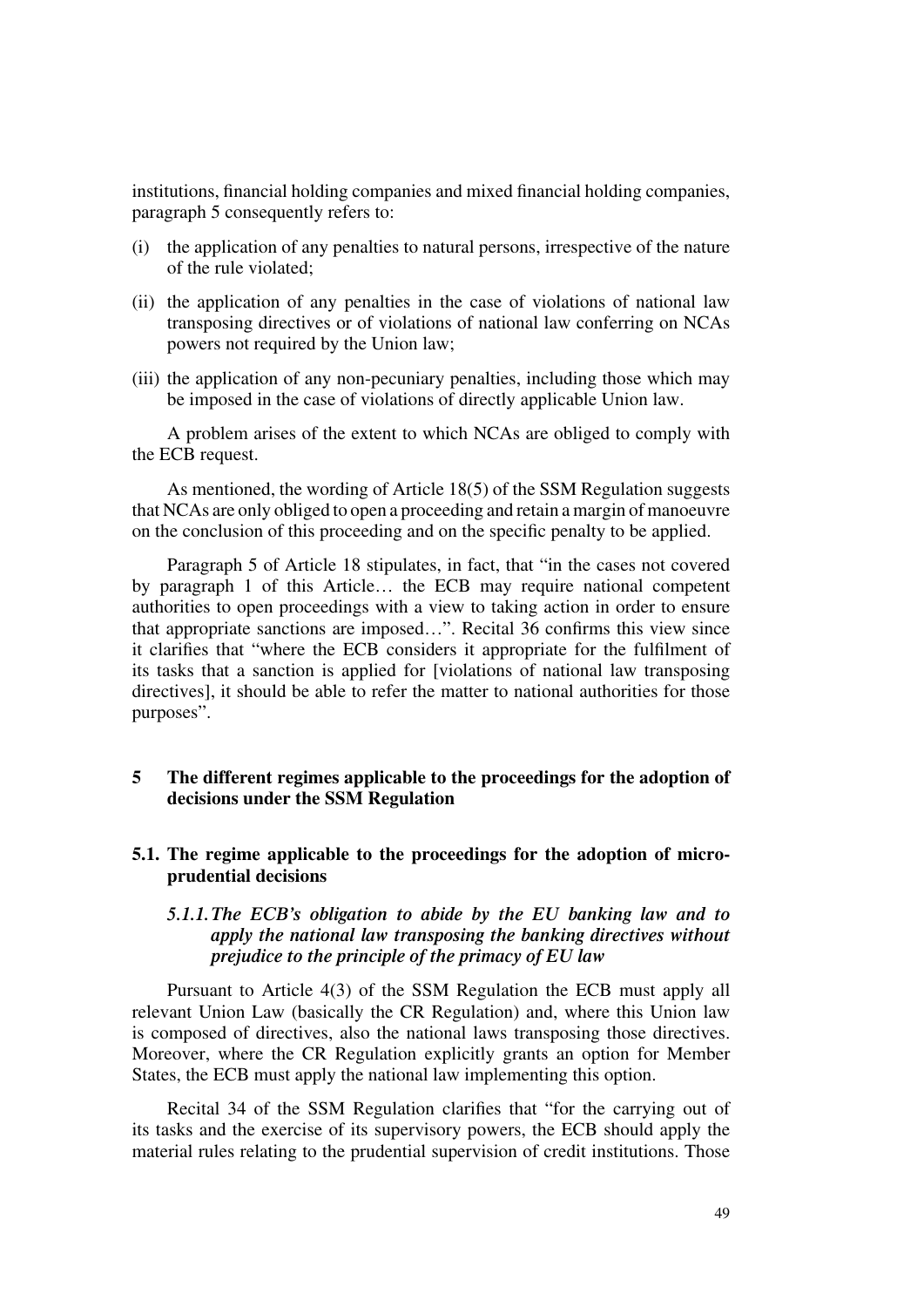rules are composed of the relevant Union law, in particular directly applicable Regulations or Directives, such as those on capital requirements for banks and on financial conglomerates. Where the material rules relating to the prudential supervision of credit institutions are laid down in Directives, the ECB should apply the national legislation transposing those Directives. Where the relevant Union law is composed of Regulations and in areas where, on the date of entry into force of this Regulation, those Regulations explicitly grants options for member States, the ECB should also apply the national legislations exercising such options. Such options should be construed as excluding options available only to competent and designated authorities…".

Nevertheless, national law transposing directives or exercising options granted in regulations may lead to the adoption of diverging legal frameworks and therefore to a non-uniform supervisory policy.

Since the framework within which the ECB may act in performing its supervisory tasks is set by the relevant Union law, Recital 34 adds that "this is without prejudice to the principle of the primacy of EU law. It follows that the ECB should, when adopting guidelines or recommendations or when taking decisions, base itself on, and act in accordance with, the relevant binding Union  $law"^{132}.$ 

Thus where the national law has failed to respect the wording or the aim of the CR Directive or the CR Regulation granting options for Member States, the ECB is empowered to apply this national law in conformity with the EU law.

The ECB cannot, however, apply national law not transposing EU legislation on banking.

In such cases ECB has only the power to require NCAs "by way of instructions… to make use of their powers, under and in accordance with the conditions set out in national law" where the SSM Regulation "does not confer such powers on the ECB" (art. 9, paragraph 1, sub-paragraph 3, of the SSM Regulation)<sup>133</sup>.

<sup>132</sup> As is correctly noted in the literature "it will be the first time that a European institution - the ECB as the SSM - will apply such a multilayered body of law, including European laws, national laws, as well as the non-legally binding acts of a European agency such as the EBA: Teixeira, P.G., "The Single Supervisory Mechanism: Legal and Institutional Foundations", draft text prepared for the conference *Dal Testo Unico Bancario all'Unione bancaria: tecniche normative e allocazione dei poteri*, Rome, Banca d'Italia, 16 September 2013, p. 16.

<sup>133</sup> See Recital 35: "Within the scope of the tasks conferred on the ECB, national law confers on national competent authorities certain powers which are currently not required by Union law, including certain early intervention and precautionary powers. The ECB should be able to require national authorities in the participating Member States to make use of those powers in order to ensure the performance of full and effective supervision within the SSM". A similar rule to that povided for under Article 9, paragraph 1, sub-paragraph 3, is provided for under Article 18(5) of the SSM Regulation. Under this latter the ECB may require NCAs to open proceedings in order to ensure that appropriate penalties are imposed in accordance not only with the national law transposing directives but also with "any relevant national legislation which confers specific powers which are currently not required by Union law".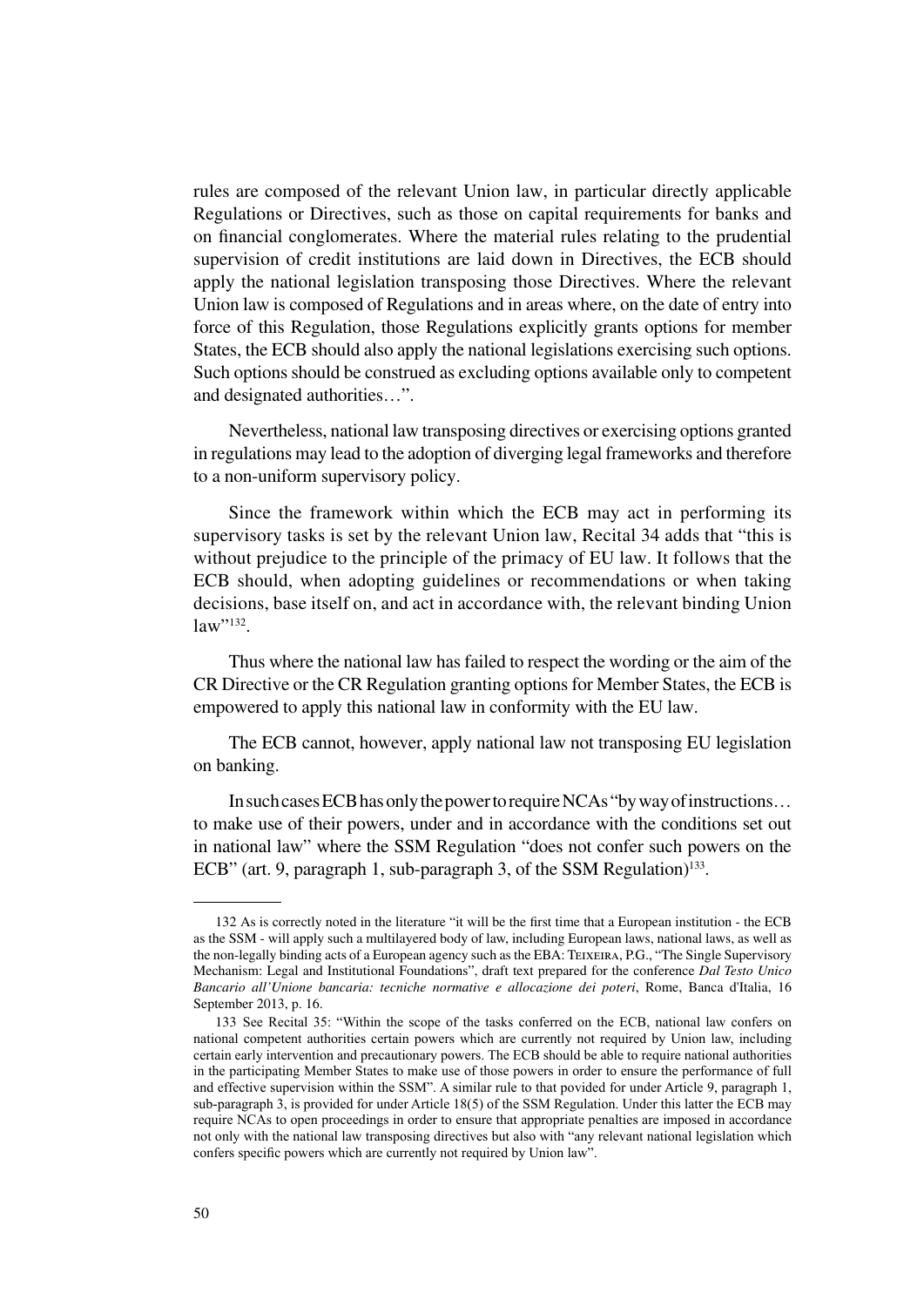This rule assumes that there are powers provided for under the national law that may impinge on the sound and prudent management of a credit institution but that are not conferred on the ECB by the SSM Regulation<sup>134</sup>.

A different issue is that pertaining to the discretionary administrative powers that ECB may enjoy as competent or designated authority in one participating Member State, under the provision of Article 9(1) of the SSM Regulation.

As noted above, ECB is obliged to interpret the national law transposing banking Directives in conformity with the EU law, but where this national law does not exceed the margin of manoeuvre allowed by these Directives ECB is obliged to respect the legislative options exercised by the Member States.

This is confirmed by Article 53(1) TFEU which, for the harmonisation of the rules relating to the taking-up and pursuit of activities as self-employed persons, only allows for the use of Directives.

Under Article 288 TFEU, "a directive shall be binding, as to the result to be achieved, upon each Member State to which it is addressed, but shall leave to the national authorities the choice of form and methods".

According to the interpretation of the CJEU, this Article entails that Member States have both an obligation to transpose and a right to choose the form and methods to do  $\text{so}^{135}$ .

Consequently, the body of material law to be applied by the ECB in its supervisory tasks will, under the current Treaty provisions, be composed partly, but significantly, of acts taking the form of Directives, which Member States will be bound to transpose.

But what happens where Union law grants the options above not to the national legislators but to the NCAs?

Since the ECB has all the powers which competent authorities have under the relevant Union law 136, the ECB should be allowed to make use of these options.

A further problem arises in the cases where the exercise of these options implies the use of regulatory powers.

<sup>134</sup> Under Italy's Consolidated Law on Banking this is the case of the power conferred on the Bank of Italy by Article 56(1) to "verify that amendements to the by-laws of banks do not conflict with their sound and prudent management", which may impinge on the ECB power under Article 16(2) (a) of the SSM Regulation to "require credit institutions to hold own funds in excess of the capital requirements" laid down in the Union law.

<sup>135</sup> See ECJ, Case C-343/08 *Commission v Czech Republic*, at §§ 40 and 42: the "principle of legal certainty and the need to secure the full implementation of directives in law and not only in fact require that all Member States reproduce the rules of the directive concerned within a clear, precise and transparent framework providing for mandatory legal provisions" and "it is only where transposition of a directive is pointless for reasons of geography that it is not mandatory".

<sup>136</sup> See Article 9(1), subparagraph 2, of the SSM Regulation.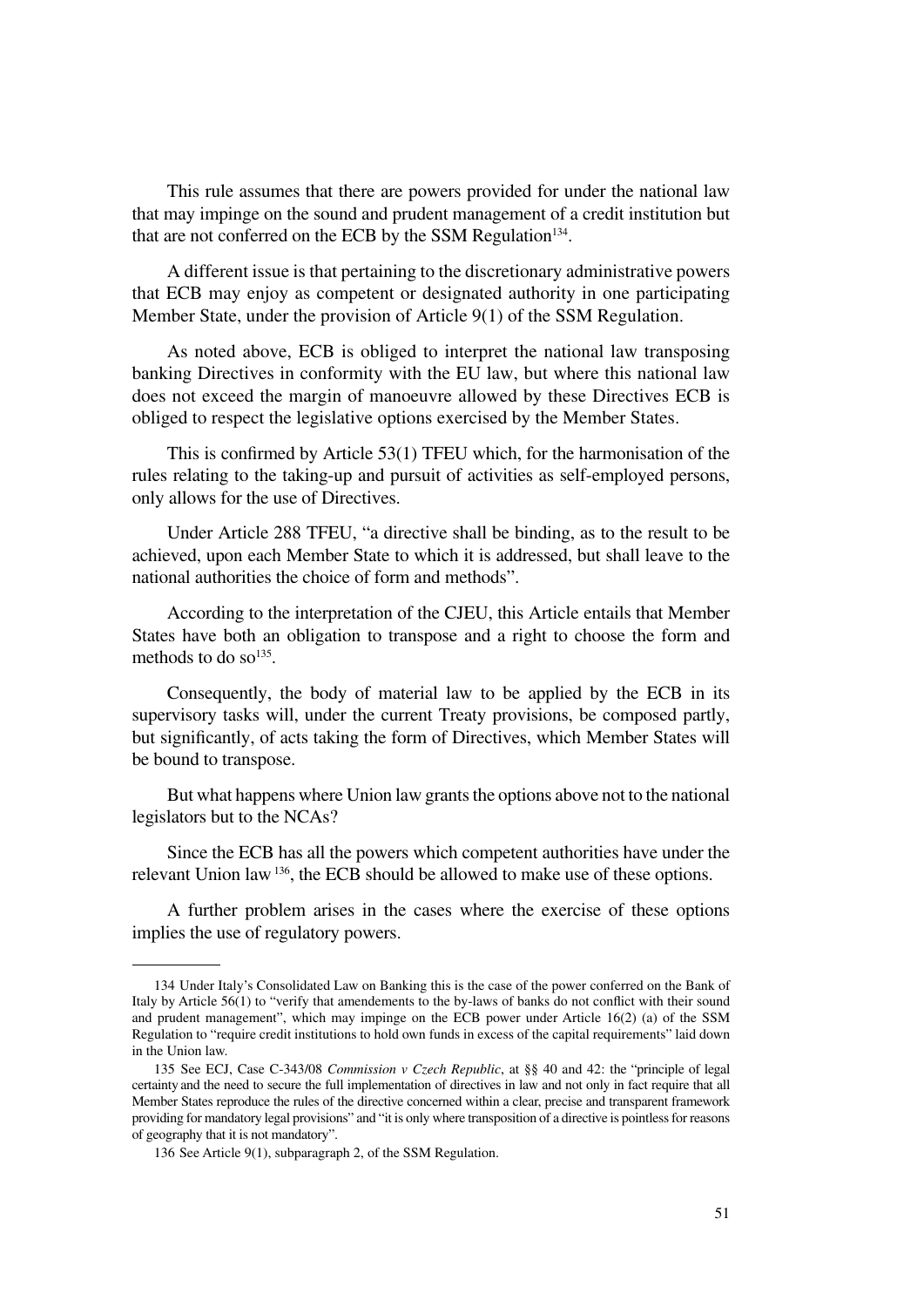On the one hand, one could argue that in the light of Article 4(3), second subparagraph, of the SSM Regulation the ECB is entitled to adopt regulations "only to the extent necessary to organise or specify the arrangements for the carrying out of the tasks conferred upon it" by the Regulation itself.

On the other hand, one could maintain that the rule empowering the ECB to enjoy the same powers granted to the NCAs should prevail over the rule contained in Article 4(3) of the SSM Regulation.

Even supposing that for the purpose of exercising the options granted to the supervisory authority the ECB may avail itself of regulatory powers, these latter can be employed at the national level only, hence taking national peculiarities into account.

# *5.1.2. The ECB obligation to respect fundamental rights and to abide by the general principles of EU law*

When applying Union law, the ECB is obliged to respect its fundamental rights and general principles.

These rights and principles apply to all ECB supervisory procedures, even though, as we will better explain later, the safeguards granted to the addressee of the ECB decisions gradually increase as we move from supervisory decisions to penalties with a *coloration pénale*.

Compliance with the fundamental rights and general principles of the EU law must be guaranteed not only by the ECB but also by the NCAs when assisting the ECB with the preparation of its final decisions.

Under Article 6(3) of the SSM Regulation "national competent authorities shall be responsible for assisting the ECB… with the preparation and implementation of any act relating to the tasks referred to under Article 4" and "follow the instructions given by the ECB" when performing these tasks. The framework under Article 6(7) (b) of the Regulation itself shall regulate the procedures for the adoption of the ECB decisions addressed to the significant credit institutions "including the possibility" for the NCAs "to prepare draft decisions to be sent to the ECB for consideration".

#### *5.1.2.1. Protection against entering business premises*

The privacy of the home is protected by Article 7 of the Charter as well as by Article 8(2) of the Human Rights Convention and it is applied by the European Courts to both natural and legal persons.

In the *Chapelle* case the ECtHR held that undertakings are protected when authorities wish to enter their business premises<sup>137</sup>. In the *DEB* case the CJEU

<sup>137</sup> See ECtHR, *Chapelle* case, 30 March 1989, Appl. 1461/83.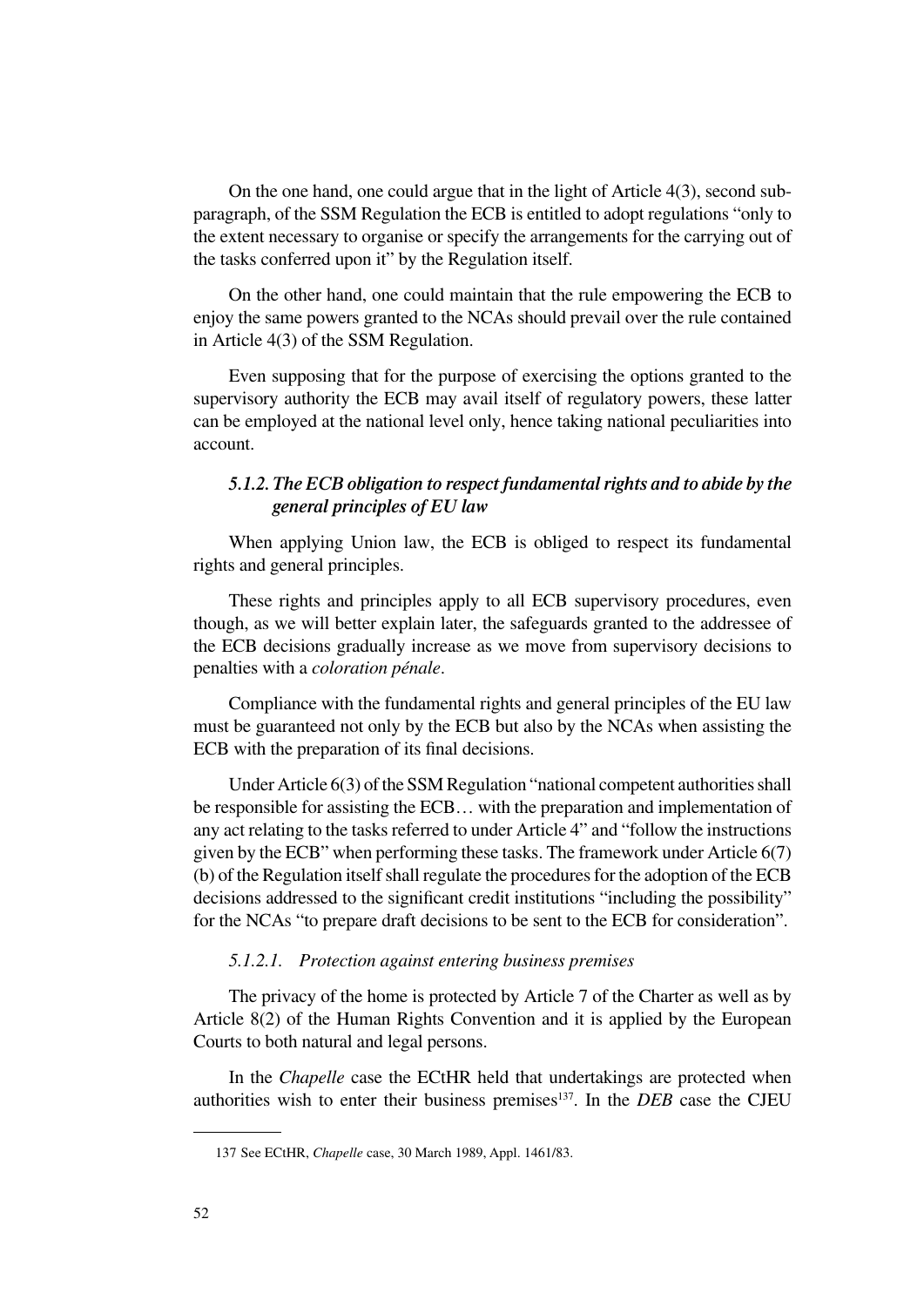clarified that legal persons too are protected by the fundamental rights of the  $Charter<sup>138</sup>$ .

Moreover, under the *Cola Est* case the ECtHR laid down the conditions for interference in the right of privacy of home, requiring some form of previous judicial control in order to prevent possible arbitrary actions where the authority's investigative powers are very broad<sup>139</sup>.

The same reasoning was followed by the CJEU in the *Roquette* case.

In this judgment the Court also clarified the standard of the information that should be furnished to the national courts in order to decide on the legality of the investigation, explaining that the Commission should provide "detailed explanations showing that the Commission possesses solid factual information and evidence providing grounds for suspecting such infringement on the part of the undertaking concerned"140.

The rules laid down in the case law above were incorporated to some extent in Article 20 of Regulation 1/2003 and, as far as this paper is concerned, in Article 13 of the SSM Regulation.

Under paragraph 1 of this latter "if an on-site inspection provided for in Article 12(1) and (2) or the assistance provided for in Article 12(5) requires authorisation by a judicial authority according to national rules, such authorisation shall be applied for" by the ECB.

Paragraph 2 explains, in turn, that *"*where authorisation as referred to in paragraph 1 of this Article is applied for, the national judicial authority shall control that the decision of the ECB is authentic and that the coercive measures envisaged are neither arbitrary nor excessive having regard to the subject matter of the inspection. In its control of the proportionality of the coercive measures, the national judicial authority may ask the ECB for detailed explanations, in particular relating to the grounds the ECB has for suspecting that an infringement of the acts referred to in the first subparagraph of Article 4(3) has taken place and the seriousness of the suspected infringement and the nature of the involvement of the person subject to the coercive measures. However, the national judicial authority shall not review the necessity for the inspection or demand to be provided with the information on the ECB's file. The lawfulness of the ECB's decision shall be subject to review only by the CJEU".

A problem arises here as to whether the above provision is fully compliant with the case law of the ECtHR, since it requires the Court's previous judicial control only where it is provided for by the national law, whilst under the *Cola Est* rule such a control should be made available in any case.

<sup>138</sup> See ECJ, Case C-279/09, *DEB Deutsche Energiehandels- und Beratungsgesellschaft mbH v. Bundesrepublik Deutschland*.

<sup>139</sup> See ECrtHR, 16 April 2002, 37971/97, *Société Colas Est and others*, §§ 45-50. 140 See ECJ, Case C-94/00, *Roquette*, § 99.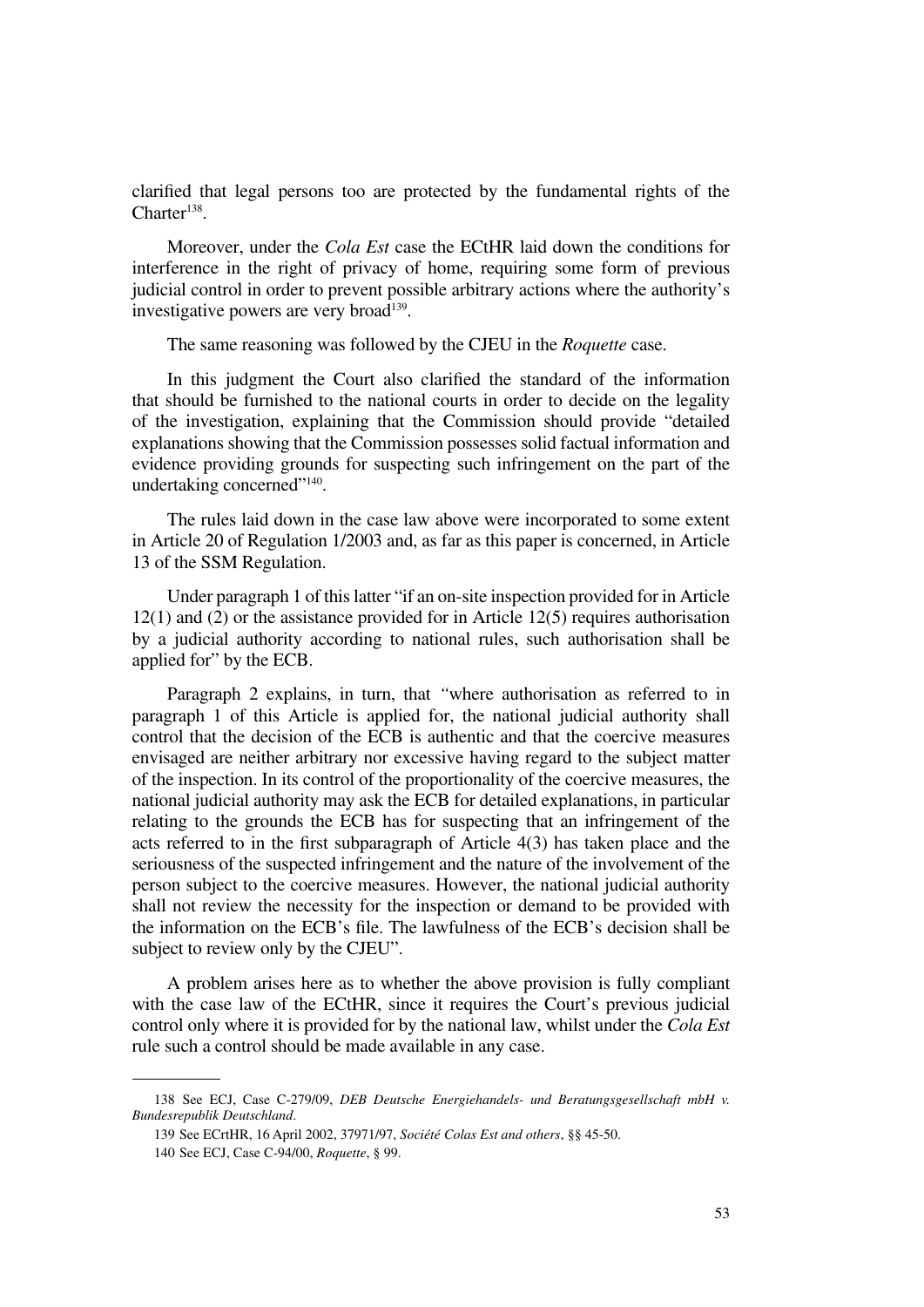This notwithstanding, the solution under Article 13(2) of the SSM Regulation seems to represent a fair compromise between the values involved, since it preserves the effectiveness of the ECB's supervisory powers without prejudice to the protection of business premises to the extent that it is recognised in the relevant national law.

### *5.1.2.2. Time limits for the adoption of supervisory decisions*

In the light of the principle of sound administration $141$  and in order to preserve the rights of defence<sup> $142$ </sup>, a certain time frame is requested for the adoption of the ECB supervisory decisions $143$ .

Nevertheless, in the Court's view there is no need for strict time limits. The assessment of the required time frame is rather based on the principle of proportionality and depends on the circumstances of the case.

Specific time limits are provided for under Article 4 of Council Regulation 2532/98 on the ECB's sanctioning powers, but they are inadequate to the complexity of the supervisory subjects.

#### *5.1.2.3. Statement of reasons*

The ECB must respect the requirement for acts to state the reasons on which they are based. Article 22(2), second sub-paragraph, of the SSM Regulation requires that "the decisions of the ECB shall state the reasons on which they are based".

The obligation to state the reasons is functional to judicial control called for under Article 263 of the TFEU<sup>144</sup> and is of even more fundamental importance where the autority, as in the case of the ECB's supevisory powers, enjoys broad power of appraisal $145$ .

#### *5.1.2.4. Right to express one's view and its component aspects*

The core aspect of the right to a fair trial is the right to express one's view on the proceeding<sup>146</sup>.

<sup>141</sup> See ECJ, Case *Guérin Automobiles,* C-282/95, § 37: "the Commission's definitive decision must, in accordance with the principles of good administration, be adopted within a reasonable time after it has received the complainant's observations".

<sup>142</sup> See ECJ, Case C-105/04, *Nederlandse Federatieve Vereniging voor de Groothandel op Elektrotechnisch Gebied*, § 49: "the excessive duration of the first phase of the administrative procedure may have an effect on the future ability of the undertakings concerned to defend themselves, in particular by reducing the effectiveness of the rights of the defence in the second phase of the procedure".

<sup>143</sup> See also ECJ, Case C-238/99, *Limburgse Vinyl Maatschappij NV (LVM)*, §§ 167-171.

<sup>144</sup> If the Court finds the statement inadequate, it will annul the contested act: see ECJ, Case C-18/57, *Nold v. High Authority*, §§ 51-52.

<sup>145</sup> See ECJ, Case C-269/90, *Technische Universität München*, §§ 14 and 27.

<sup>146</sup> See Tridimas, T, *The General Principles of EU Law*, Oxford, 2009, pp. 378 ff.. The author notes that "the Community judicature views the right to a hearing as a functional rather than as an objective requirment. Infringement of the right leads to the annulment of the act in question only if it can be shown that the outcome of the procedure might have been different had the right to a hearing been respected… It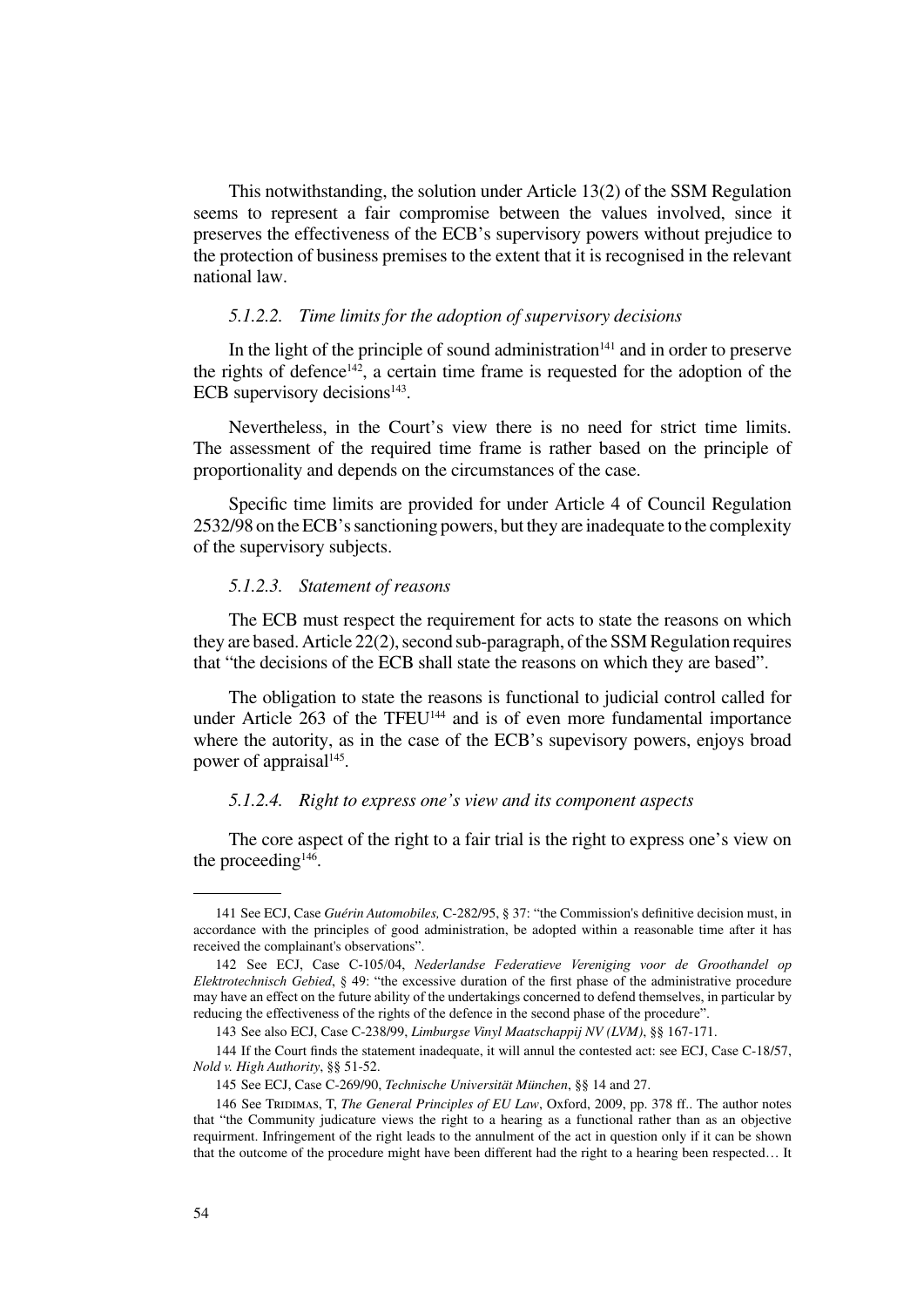As is clearly pointed out by the CJEU in the *Lisretal* case<sup>147</sup>, this right is recognised in all proceedings which are initiated against a person and are liable to culminate in a decision adversely affecting that person.

Developed in the contest of competition law, the right to express one's view is now recognised, in its several aspects, under the Charter<sup>148</sup> and, within the SSM Regulation, is provided for by Article 22(1).

Article 41(2) of the Charter expressly provides for "the right of every person to be heard, before any individual measure which would affect him or her adversely is taken".

Article 22 of the SSM Regulation, in turn, stipulates that "before taking supervisory decisions in accordance with Article 4 and Section 2 of Chapter III [including therefore the decision to adopt an administrative measure or to apply an administrative penalty], the ECB shall give the persons who are the subject of the proceedings the opportunity to be heard" and that "the ECB shall base its decisions only on the objections on which the parties concerned have been able to comment".

Under Article 22(1), second sub-paragraph, of the SSM Regulation the addressee's right to express his view can be suspended "if urgent action is needed in order to prevent significant damage to the financial system. In such a case, the ECB may adopt a provisional decision and shall give the persons concerned the opportunity to be heard as soon as possible after taking its decision".

Since this provision represents an exception to a fundamental right, it should be interpreted strictly and should therefore not apply outside the circumstance expressly provided for in Article 22(2).

may be objected that the right to a hearing is a requirement of form, not one of substance, and that whether the hearing might have made a difference to the outcome should be irrelevant. The courts should not attempt to step *ex post facto* into the shoes of the administration. *Belgium v. Commission* [Case C-142/87, para 48] however does not suggest that the Court attempt to second guess what would have been the outcome of the procedure had the right of a hearing been respected. It merely exercises a residual control based on the criterion of reasonableness. It is conceivable that the outcome *might* have been different if a hearing had been given? Only if that question is answered in the affirmative, may breach of the rights of defence be sanctioned by annulment... The approach of the Community courts can best be described as pragmatic. It seeks to balance two conflicting principles: on the one hand, to uphold the right of the defence as procedural safeguards for the protection of the individual and, on the other hand, to avoid undue formalism which might encourage abusive reliance on procedural principles. The undertaking concerned must prove that the results might be different if the documents in issue had been disclosed. It seems that, overall, the burden imposed on the undertaking is not a difficult one to discharge": pp. 391-392.

<sup>147</sup> ECJ, Case C-32/95 P, § 21: "observance of the right to be heard is, in all proceedings initiated against a person which are liable to culminate in a measure adversely affecting that person, a fundamental principle of Community law which must be guaranteed even in the absence of any rules governing the proceedings in question (see, inter alia, Case C-135/92 *Fiskano v Commission* [1994] ECR I-2885, paragraph 39, and Joined Cases C-48/90 and C-66/90 *Netherlands and Others v Commission* [1992] ECR I-565, paragraph 44). That principle requires that the addressees of decisions which significantly affect their interests should be placed in a position in which they may effectively make known their views".

<sup>148</sup> See, in the literature, Rabinovici, I., "The Right to Be Heard in the Charter of Fundamental Rights of the European Union", *European Public Law* No. 1 (2012): 149-173.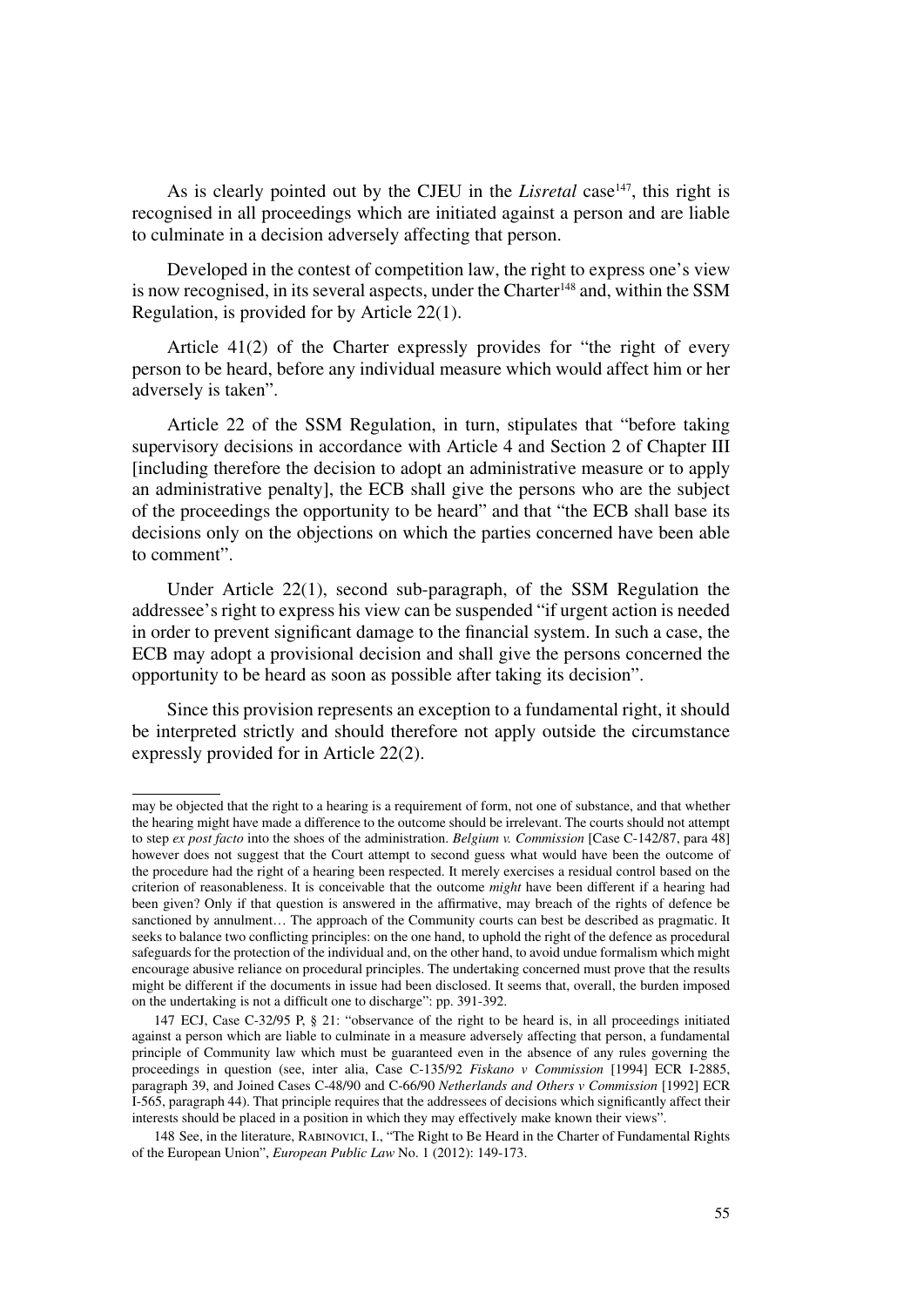As clarified in both the case law and the literature, the right to express one's view depends on several conditions<sup>149</sup>. More to the point the party involved must:

- (i) be informed in timely fashion about the investigation and about the allegation;
- (ii) have access to the files of the authority and have sufficient time to prepare the defence;
- (iii) have the right to express its view<sup>150</sup>.
- *(i) The right to be informed in timely fashion about the investigation and about the allegation*

The right to be informed in timely fashion about the investigation is an essential precondition of the right to express one's view.

Information must be timely; otherwise the right to be heard can be irreparably harmed in the preparatory phase of the decisions. The party concerned must be informed about all the allegations.

In the case of administrative measures and penalties the party concerned should be informed about the facts and the rules allegedly broken.

*(ii) The right to have access to the files*

The right to have access to the files is now expressly recognised in point (b) of Article 41(2) of the Charter and, within the SSM Regulation, under Article 22(2).

This latter stipulates that the persons concerned "shall be entitled to have access to ECB's files".

The right to such access has been generally seen, both in case law and in the literature, as an essential precondition of the right to be heard.

In the *Solvay*<sup>151</sup> and *ICI*<sup>152</sup> cases the Court observed that "the purpose of providing access to the file in competition cases is to enable the addressees of statements of objections to examine evidence in the Commission's file so that they are in a position effectively to express their views on the conclusion reached by the Commission in its statement of objections on the basis of that evidence. Access to

<sup>149</sup> See Tridimas, T, *The General Principles of EU Law*, pp. 385 ff.

<sup>150</sup> In the case *Hoffmann-La Roche & Co v. Commission* (case 85/76, § 9) the ECJ held that observance of the right to be heard is, in all proceedings in which sanctions, in particular fines and periodic payments, may be imposed, a fundamental principle of law which must be respected even if the proceedings in question are administrative proceedings. The right to a hearing does not necessitate a formal hearing if the relevant legislation does not provide for it (CFI, cases *OMPI II*, T- 256/07, § 99, and *Common market Fertilisers v. Commission*, T-134-5/03, § 108).

<sup>151</sup> CFI, T-30/91, § 59.

<sup>152</sup> CFI, T-36 and 37/91, §§ 69 and 49 respectively.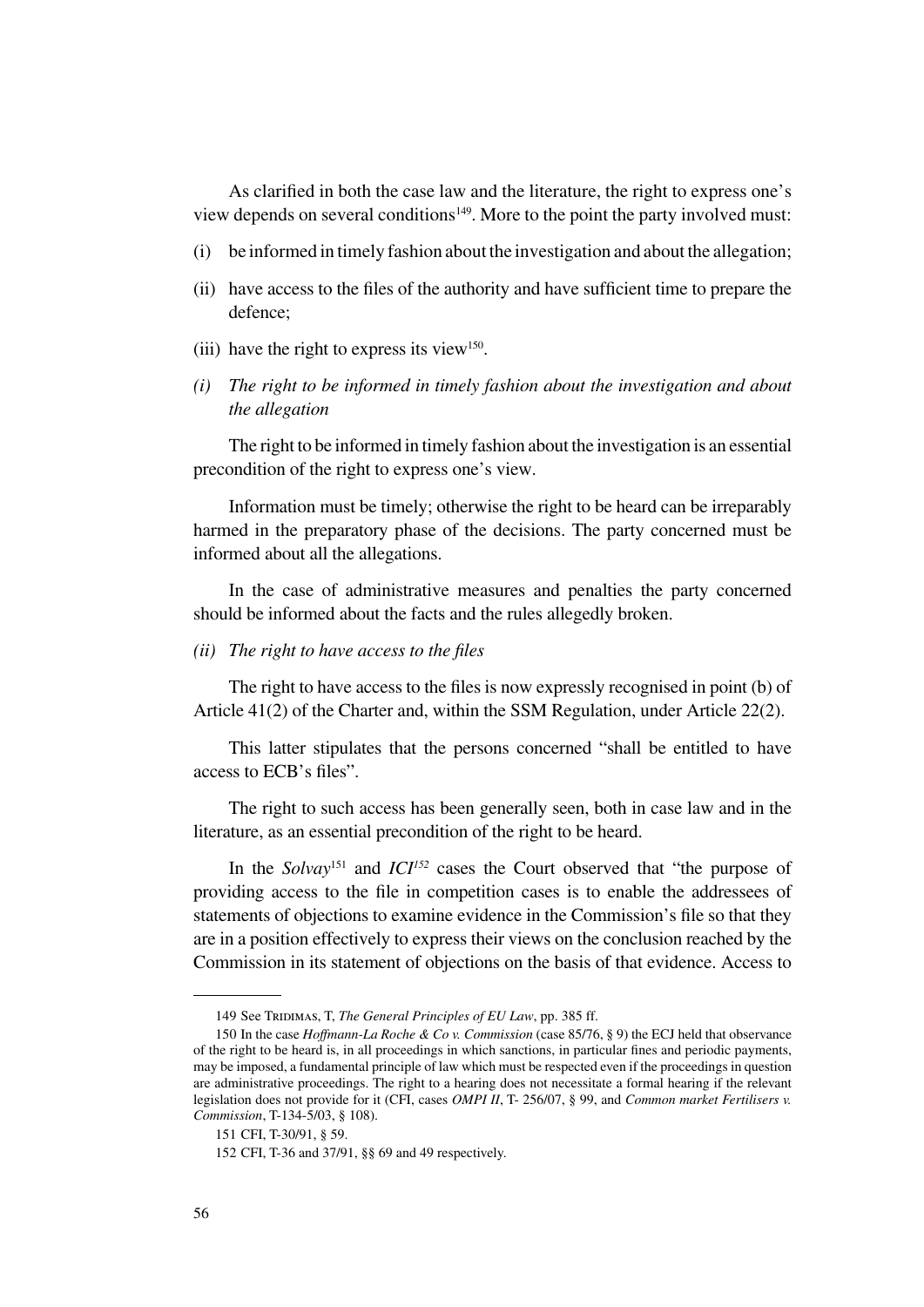file is thus one of the procedural safeguards intended to protect the rights of the defence"<sup>153</sup>.

This is the SSM Regulation's perspective too. Recital 63 clarifies that "when determining whether the right of access to the file by persons concerned should be limited, the ECB should respect the fundamental rights and observe the principles recognised in the Charter of Fundamental Rights of the European Union, notably the right to an effective remedy and to a fair trial", making the relationship between the right of access to files and the rights of defence clear.

It is worth noting that the right of access to files under Article 41(2) (b) of the Charter is distinct from the general right of access to documents under Article 42.

The former is an aspect of the right of defence and is subject to the two conditions that: (i) a specific administrative proceeding is initiated against a person; (ii) this proceeding is liable to culminate in a measure adversely affecting that person.

The latter pursues the general interest of any citizen of the Union in the transparency of Union's institutions and bodies<sup>154</sup>.

Against this background a person requesting access to documents under Article 42 of the Charter does not need to demonstrate any specific interest in such access<sup>155</sup>. The person concerned can ask for the precise contents of the documents if he thinks they are essential for the exercise of its defence.

Some restrictions on access to files are provided for in some EU legal acts in order to protect business secrets or other confidential information<sup>156</sup>.

The same is true under Article 22(2) of the SSM Regulation, according to which access to files is "subject to legitimate interest of other persons in the protection of their business secrets". Moreover, under the same provision, "the right of access to files shall not extend to confidential information".

It is worth noting that, as is correctly observed in literature, "the Court is very precise in its examination of the necessity of confidentiality, because as the ECHR shows it is a fundamental aspect of the right to a fair trial that proceedings leading to a penalty should be adversarial and that there should be equality of arms between the authorities and the defence. The right to an adversarial trial means that both

<sup>153</sup> See also, in the literature, Lenaerts, K. and Vanhamme, J., "Procedural rights of parties in the Community administrative process", in *CMLR*, 1997, 541.

<sup>154</sup> The general rules on access to ECB documents are determined by the regulation referred to in Article 15(3) of the TFEU. See Recital 59 of the SSM Regulation.

<sup>155</sup> See CFI, Case T-2/03, *Verein fur Konsumenteninformation*, 2005, § 109.

<sup>156</sup> A set of detailed rules governing access to files within antitrust proceedings is contained in the *Commission Notice on the rules for access to the Commission files in cases pursuant to Articles 81 and 82 of the EC treaty, Articles 53, 54 and 57 of the EEA Agreement and Council Regulation* (EC) 139/2004. For non-accessible documents see paragraph 3 of the *Notice*. See also, in the literature, LEVITT, M., "Access to the file: the Commission's Administrative Procedures in Cases under Articles 85 and 86", 1997, *Com. Mark. L. Rev.*, 1997, 1424.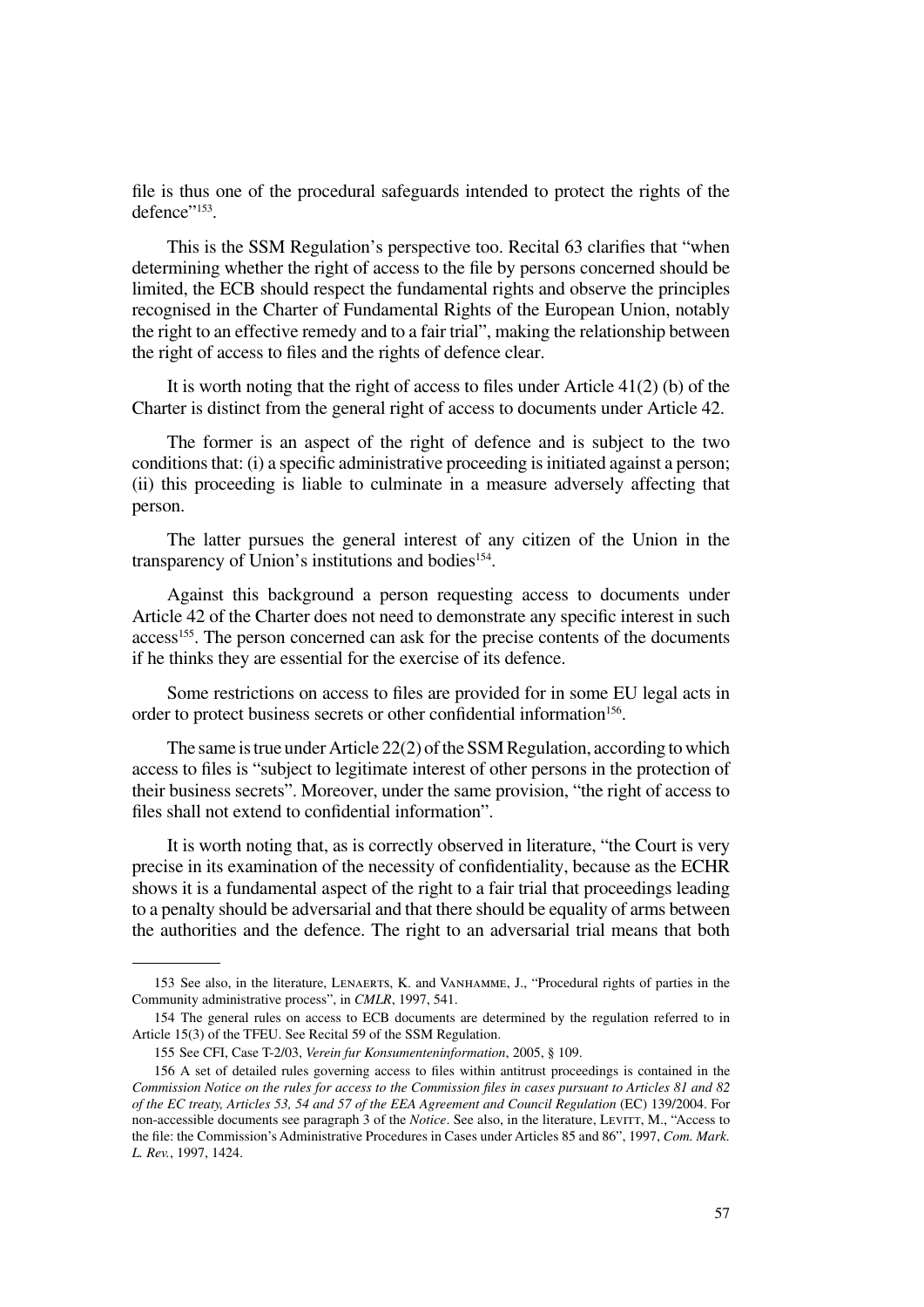sides must be given the opportunity to have knowledge of and to comment on the observations filed and the evidence adduced by the other party. Article 6 § 1 ECHR requires that the authorities disclose to the defence all material evidence in their possession for or against the accused"157.

*(iii) The right to express one's view*

The CJEU has shown on several occasions the importance of the right to be heard.

This right is all the more important where the EU authority enjoys broad discretionary powers<sup>158</sup>, as may be the case in the field of the prudential supervision.

The person concerned should have sufficient time to prepare the defence, in proportion to the complexity of the case.

Nevertheless, if an undertaking, as may be the case of credit institutions, is a professional on the market, even a short period of time can be justified<sup>159</sup>.

The party concerned expresses its view in a written opinion.

There is therefore no need of a hearing, even in the field of administrative measures and penalties<sup>160</sup>.

## **5.2. The regime applicable to the proceedings for the adoption of macroprudential decisions**

Article 22 of the SSM Regulation only applies to micro-prudential decisions, since it refers to the decisions taken under Article 4 and not also to those under Article 5.

Macro-prudential decisions are therefore not subject to the rules of due process under Article 22.

Here the problem arises of whether these decisions are subject to Article 41(2) of the Charter.

Under the provisions of Article 41(2), every person has a right to be heard "before an individual measure which would affect him or her adversely is taken" and a right to have access to files as an essential precondition of the right to be heard.

<sup>157</sup> de Moor-van Vugt, A., "Administrative sanctions in EU law", p. 21.

<sup>158</sup> ECJ, Case C-19/70, *Almini*, § 11: "the exercise of discretionary powers which are so widely defined nevertheless requires that the official concerning whom such a measure is contemplated should first have an opportunity of effectively defending his interests".

<sup>159</sup> ECJ, Case C-349/07, *Sopropé*, § 41.

<sup>160</sup> See, for example, the Commission delegated Regulation 946/2012 of 12 July 2012 on ESMA sanctions regarding CRAs. Under Articles 2(4) and 3(5) of the delegated regulation, the party concerned may be invited or not to attend an oral hearing. Moreover, oral hearings shall not be held in public.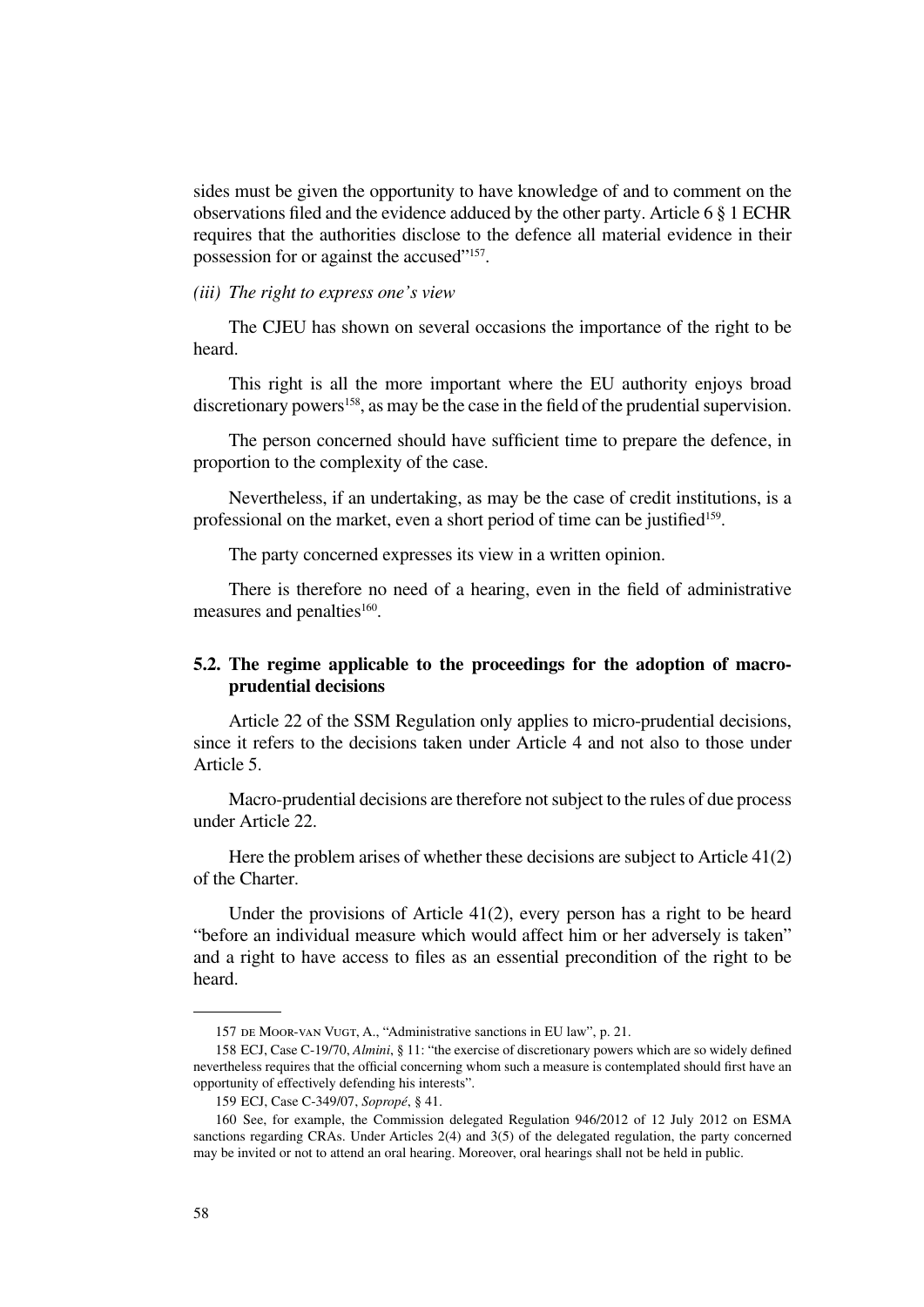Thus for these rights to be guaranteed to the addressees of a decision adversely affecting them, the decision has to be an individual decision.

Since macro-prudential decisions are basically general and not individual decisions, their addressees do not have the right to be heard (and to have access to files) before the decision is adopted.

Nevertheless it cannot be excluded that a macro-prudential decision could be addressed to a single credit institution, as is the case of the capital conservation measures provided for under the CR Directive. In these cases the right to be heard and the right to access to files do apply as fundamental rights provided for within the Charter.

The right to be heard and the right to access to files also apply where the supervisory measures under Article 16(2) of the SSM Regulation are adopted in order to ensure compliance with macro-prudential decisions.

Unlike the right to be heard and to have access to files, the obligation of the administration to give reasons for its decisions provided for under Article 42(2) of the Charter applies to both individual and general decisions. In the case of measures of general application the statement of reasons may nonetheless be limited to indicating the general objectives which it is intended to achieve, as results form the case law of the CJEU<sup>161</sup>.

Thus even though macro-prudential decisions are not encompassed within the scope of Article 22 of the SSM Regulation, the ECB must nevertheless state the reasons on which such decisions are based in the light of the Charter provision.

# **5.3. The regime applicable to the proceedings for decisions to grant and withdraw the banking licences and to the proceedings for the assessment of qualifying holdings**

The procedure for the adoption of the decsion to grant or withdraw banking licences is regulated under Article 14 of the SSM Regulation.

Applications for authorisation are submitted to the NCA of the Member State where the credit institution is to be established in accordance with the requirements set out in relevant national law.

If the applicant complies with all the conditions for the authorisation set out in the relevant national law of that Member State, the NCA takes, within the period provided for by relevant national law, a draft decision to propose that the ECB grant the authorisation.

<sup>161</sup> ECJ, Case C-168/98, *Luxembourg v. European Parliament and Council*, §§ 62-68. See in the literature Lenaerts, K. and Van Nuffel, P., *European Union Law*, London, 2011, p. 889 and Lenearts, K., Arts, D. and Maselis, I., *Procedural Law of the European Union*, London 2006, 303. On the relationship between the right to a hearing and the requirement to give reasons see TRIDIMAS, T, *The General Principles of EU Law*, pp. 408-410.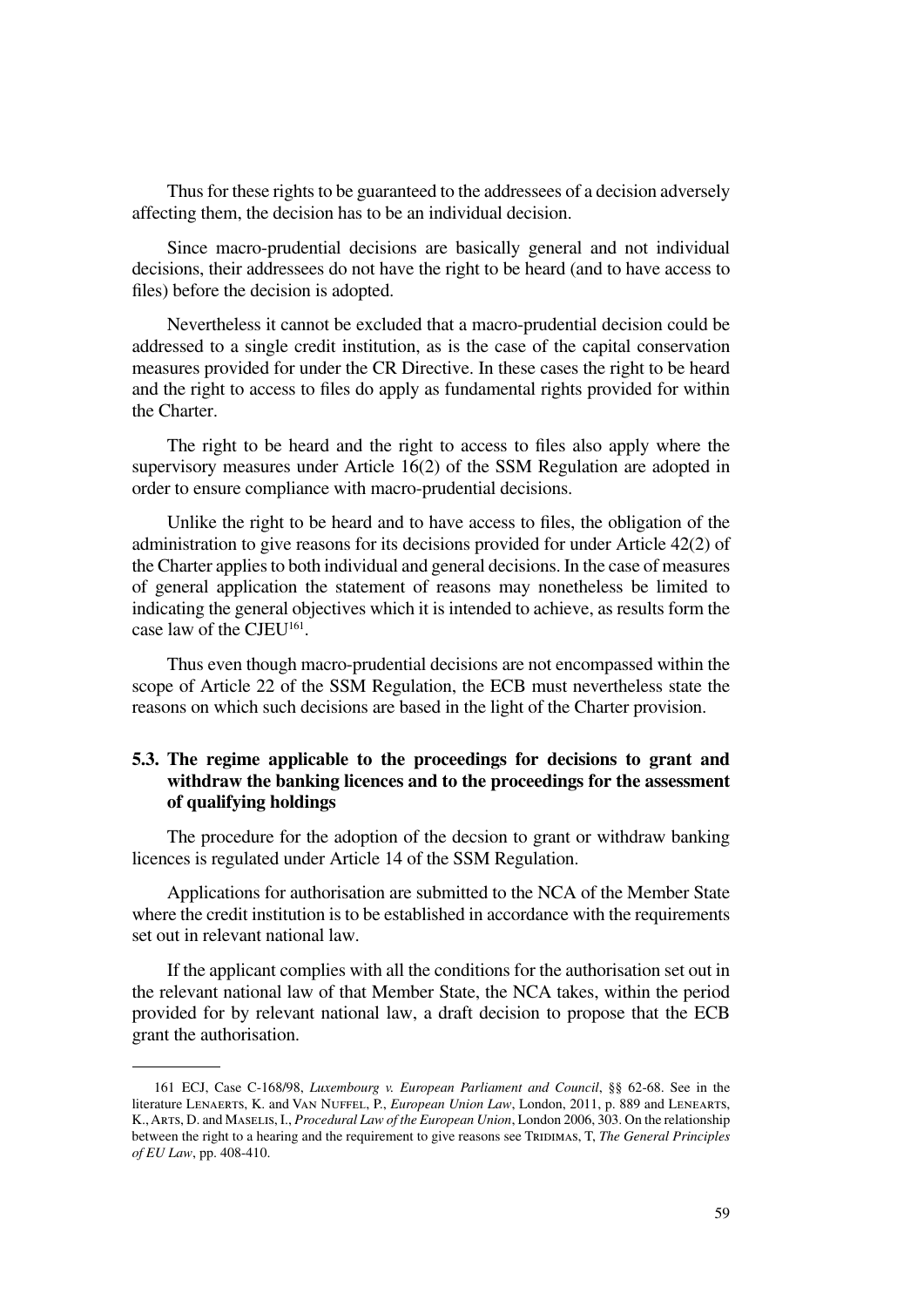The draft decision is notified to the ECB as well as to the applicant and it is deemed to be adopted by the ECB unless this latter objects within a maximum period of ten working days, extendable once for the same period in duly justified cases.

The ECB can object to the draft decision only where the conditions for authorisation set out in relevant Union law are not met, stating the reasons for the rejection in writing.

In other cases, the national competent authority must reject the application for authorisation.

If the authorisation is rejected the procedure ends at the national stage.

The procedure ending with the granting of the authorisation, on the contrary, is a composite administrative procedure, since the relevant acts are adopted by both the NCA and the ECB<sup>162</sup>.

The ECB may withdraw the authorisation in the cases set out in relevant Union law on its own initiative or at the proposal of the relavant NCA.

In the first case the ECB must consult the NCA of the participating Member State where the credit institution is established.

Consultations here are only aimed at ensuring that before taking any decision regarding the withdrawal the ECB allows sufficient time for the national authorities to decide on the necessary remedial actions, including possible resolution measures, and takes these into account<sup>163</sup>.

That is to say, there is no real national phase within which there should be a need for the addressee to be heard.

In the second case, where the NCA which has proposed the authorisation considers that the authorisation must be withdrawn in accordance with the relevant national law, it submits a proposal to the ECB.

In this case the ECB adopts the decision on the proposed withdrawal, taking full account of the justification for withdrawal put forward by the NCA. The NCA

<sup>162</sup> On composite administrative procedures see Della Cananea, G., "The European Union's mixed administrative procedures", in *Law and contemporary problems*, 2004, 197 ff., and in *Il procedimento amministrativo nel diritto europeo*, edited by Bignami F. and Cassese S., Milano, 2004, 307 ff.

<sup>163</sup> Under Article 14(6) of the SSM Regulation "as long as national authorities remain competent to resolve credit institutions, in cases where they consider that the withdrawal of the authorisation would prejudice the adequate implementation of or actions necessary for resolution or to maintain financial stability, they will duly notify their objection to the ECB explaining in detail the prejudice that a withdrawal would cause. In those cases, the ECB shall abstain from proceeding to the withdrawal for a period mutually agreed with the national authorities. The ECB can choose to extend that period if it is of the opinion that sufficient progress has been made. If, however, the ECB determines in a reasoned decision that proper actions necessary to maintain financial stability have not been implemented by the national authorities, the withdrawal of the authorisations shall apply immediately".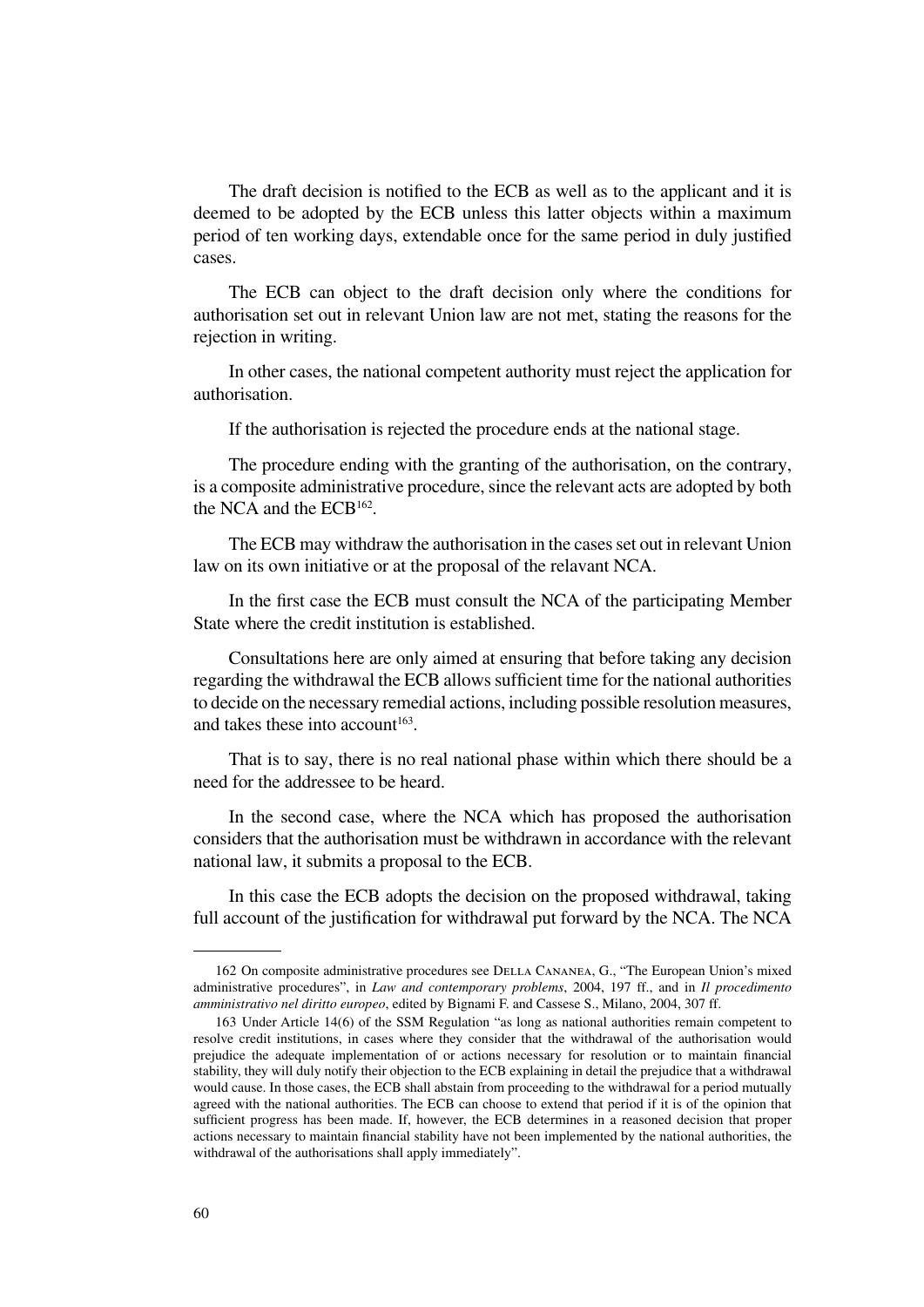phase here is relevant for the addressee, since it is in that phase that the conditions for the withdrawal are assessed.

The safaguards of defence must therefore be granted as from this phase.

Thus, unlike the withdrawal procedure at the ECB's own initiative, this is a true composite administrative procedure.

A composite administrative procedure is also provided for under Article 15 of the SSM Regulation with regard to the assessment of qualifying holdings in a credit institution.

Notifications of acquisitions of qualifying holdings are introduced with the NCAs. The latter assess the proposed acquisition and forward the notification and a proposal for a decision to oppose or not to oppose the acquisition, based on the relevant Union law and the national law transposing this Union law.

Unlike the authorisation to take up the business of a credit institution, qualifying holdings do not entail the need to assess the applicant's compliance with the relevant national law, since Union law regulates in a sufficiently detailed manner both the criteria and the procedural rules for the assessment of the acquisition.

The ECB decides whether or not to oppose the acquisition on the basis of the assessment criteria set out in the relevant Union law as well as in accordance with the procedure and within the assessment periods set out in this law.

Since the previous assessment is carried out by the NCA, the safeguards of the defence have to be granted to the addressees as from the national phase of the procedure.

There is no doubt that, as a result of the primacy of Union law, actions taken by the NCAs within all the composite adminstrative procedures above (granting of the authorisation, withdrawal of it on a proposal of NCA, assessment of qualifying holding) have to comply with the Union requirements on the safeguard of fundamental rights.

This conclusion is grounded on the following arguments: (i) the acts adopted by the NCA are in fact necessary steps in the procedure for the adoption of the relevant ECB decision; moreover (ii) the ECB does not enjoy a broad margin of maneouvre since it has to take into account the previous national assessement and/ or the proposal of the NCA.

### **5.4. A common regime applicable both to administrative measures and to administrative penalties?**

As is pointed out in the literature "the adoption of the Charter as part of the Lisbon Treaty has stimulated the further clarification and specification of safeguards in administrative sanctioning procedures for both measures (of a reparatory nature) and penalties (of a punishing nature). The difference in approach" between the two types of sanctions "is gradual, which makes the reluctance of the CJ to qualify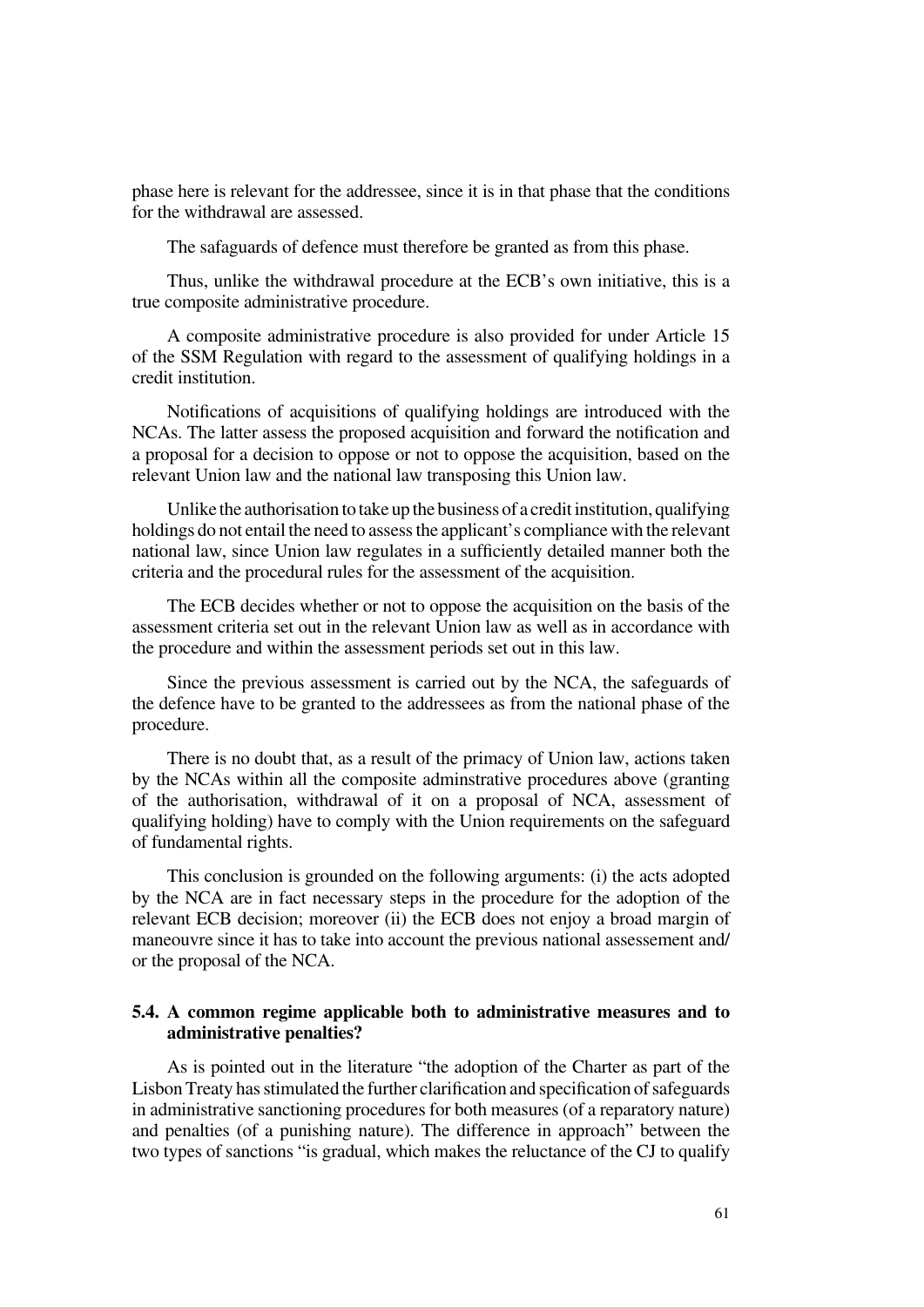a sanction as criminal even more questionable. Most procedural safeguards that have been implemented apply to both categories. The penalties demand a more restrictive approach in the sense that the authorities need to respect the guarantees that have been set by the ECHR and the Charter, when it comes to a criminal charge"<sup>164</sup>.

Safeguards applied by the EU Courts to both the administrative measures and penalties are those applicable also to the supervisory decisions and pertaining to the rights of defence, basically to the right to be heard and to the right to have access to files $165$ .

These rights must be ensured also by the national authorities when imposing administrative measures or penalties<sup>166</sup>.

Safeguards applied by the EU Courts only to the administrative penalties that are criminal in substance are, as will better clarified later<sup>167</sup>: the principle of culpability168, the right to remain silent, the principle of separation, the *ne bis in idem* and the full jurisdiction of the severity of the penalty<sup>169</sup>.

For all the other safeguards (basically for the principle of legality and for the principle of separation) the question is still open.

# *5.4.1. The uncertain application of the principle of legality to administrative measures*

It is, first of all, questionable whether the principle of legality and, as the case may be, the connected rule of the *lex mitior,* apply both to administrative penalties and to administrative measures or only to the former.

<sup>164</sup> de Moor-van Vugt, A., "Administrative sanctions in EU law", p. 40-41.

<sup>165</sup> ECJ, Case C-32/95P, *Listrestal*.

<sup>166</sup> See ECJ, Case C-28/05, *Docter*, § 74: "it is equally settled case-law that respect for the rights of the defence is, in all proceedings initiated against a person which are liable to culminate in a measure adversely affecting that person, a fundamental principle of Community law which must be guaranteed even in the absence of any rules governing the proceedings in question. That principle requires that the addressees of decisions which significantly affect their interests should be placed in a position in which they may effectively make known their views on the evidence on which the contested decision is based (see, inter alia, Case C-32/95 P *Commission v Lisrestal and Others* [1996] ECR I-5373, paragraph 21; Case C-462/98 P *Mediocurso v Commission* [2000] ECR I-7183, paragraph 36; and Case C-287/02 *Spain v Commission* [2005] ECR I-5093, paragraph 37). Given the important consequences for breeders flowing from decisions taken on the basis of Article 5 of Directive 85/511, Article 2 of Decision 2001/246 and Article 10(1) of Directive 90/425, that principle requires, in connection with the control of foot-and-mouth disease, that the addressees of such decisions be, in principle, placed in a position in which they may effectively make known their views on the evidence on which the contested measure is based".

<sup>167</sup> See § 5.6.

<sup>168</sup> See ECJ, Case C-137/85, *Maizena*, § 14.

<sup>169</sup> The residual category of penalties not having a criminal nature did not capture the Courts attention. Some EU regulations apply to these penalties the principle of the full jurisdiction of the Court, but, as clarified in § 5.5.2, this is probably not the case for the ECB penalties under the SSM Regulation.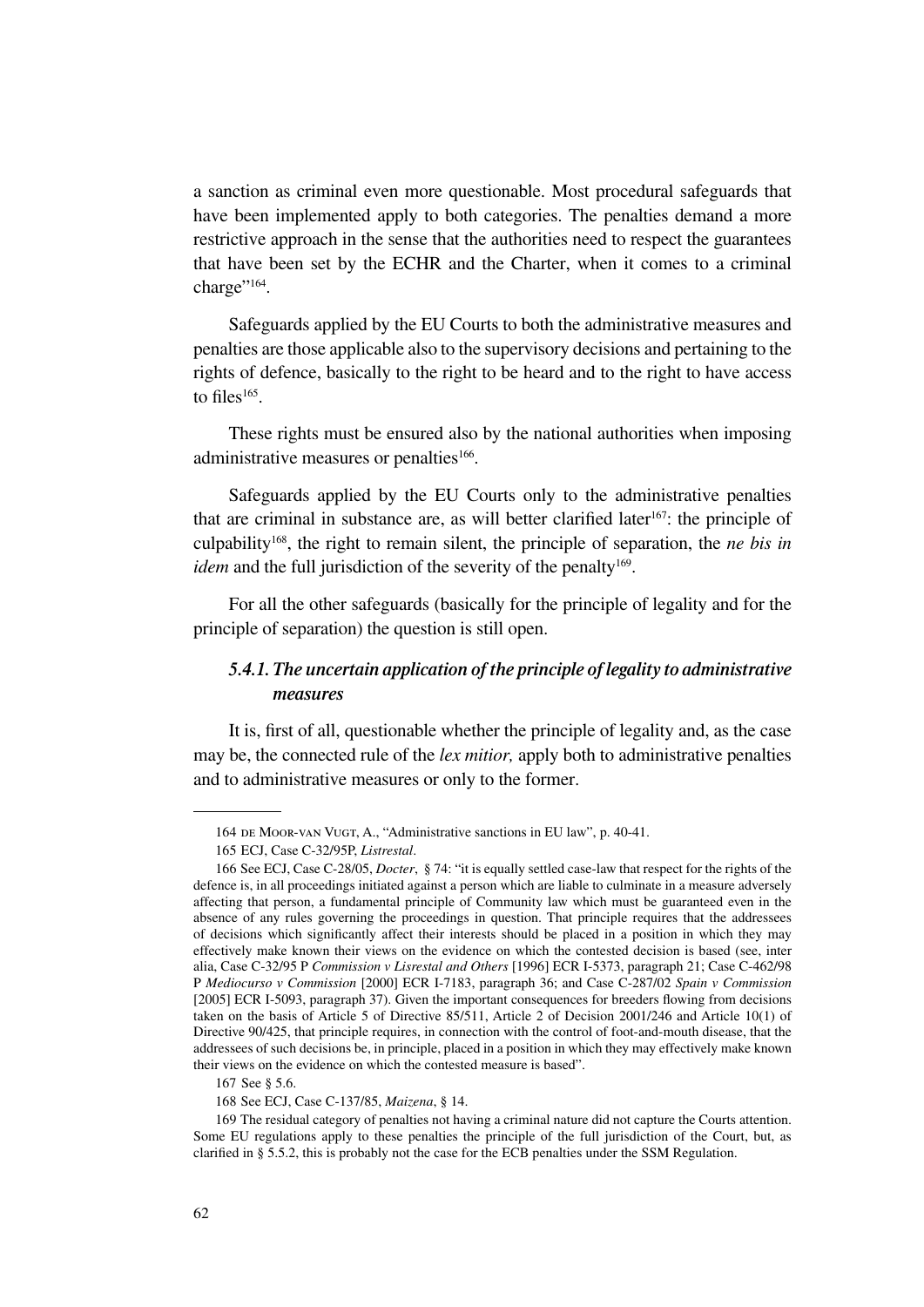As mentioned, where the EU law is composed of directives, compliance with the principle of legality implies the implementation of the directives through the relevant national law.

Should the principle of legality not apply to the administrative measures, ECB would not wait for the approval of the national law for the adoption of these measures.

Nevertheless, both the EU legislation and the case law are ambiguous on this point.

Article 2(2) of Regulation 2988/1995 stipulates that "no administrative penalty may be imposed unless a Community act prior to the irregularity has made provision for it. In the event of a subsequent amendment of the provisions, which impose administrative penalties and are contained in Community rules, the less severe provisions shall apply retroactively".

This text might suggest that the principle of legality only applies to the penalties.

In the *Könicke* case the CJEU emphasises that a "penalty", even of a noncriminal nature, cannot be imposed unless it rests on a clear and unambiguous legal basis170.

Despite the use of the term "penalty", the judgment refers to the forfeiture of a deposit, which is of reparatory nature and might be considered as a "measure" under Regulation 2988/95.

The judgment seems therefore to suggest, at first glance, that a legal basis is necessary for reparatory measures too.

In the literature it has nonetheless been observed that "the forfeiture of a deposit, in combination with the recovery of sums paid, is in reality a penalty, and that was what the case was about. In conclusion, the principle of legality certainly applies to penalties in EU law; however, it is uncertain whether it applies to measures as well $"171$ .

# *5.4.2. The need of an ad hoc provision for application to administrative measures of the principle of separation between investigative and decision-making powers*

A further problem arises as to whether ECB should comply with the principle of separation between the investigative and the adjudicatory functions not only in applying administrative penalties but also in applying administrative measures.

<sup>170</sup> See ECJ, Case C-117/83, § 11.

<sup>171</sup> de Moor-van Vugt, A., "Administrative sanctions in EU law", p. 16.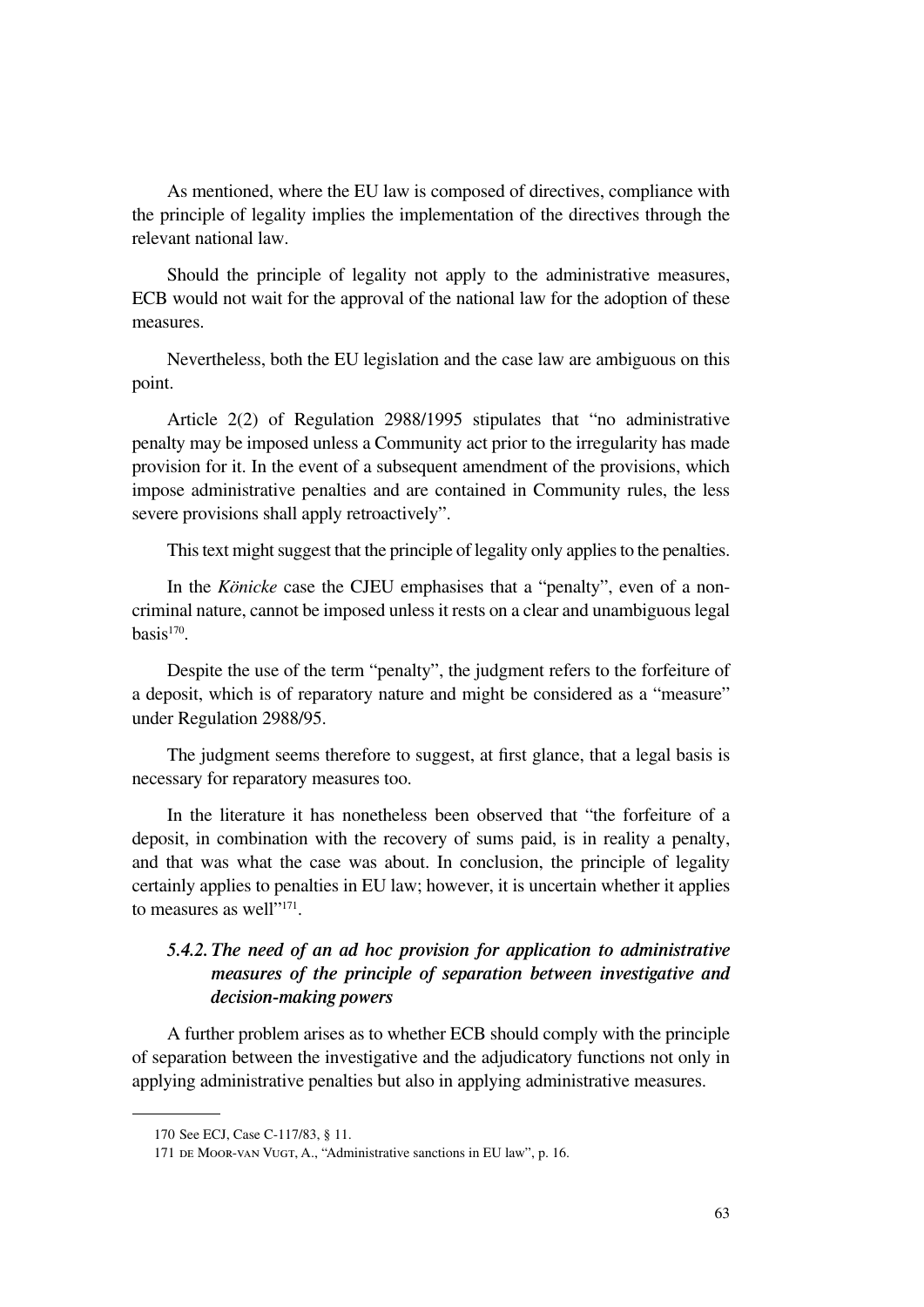Both the Regulation on CRA172 and the Regulation on OTC derivatives, central counterparties and trade repositories<sup>173</sup> apply the principle of separation between investigative and decision-making powers to any response to an unlawful behaviour, irrespective of its qualification as an administrative measure or as an administrative penalty.

A different approach seems to be followed under the case law of the ECtHR.

Under the *Dubus* case<sup>174</sup> the ECtHR refers to the "criminal nature" not only of any severe pecuniary penalty but also to deletion from the list of authorised firms<sup>175</sup>.

This latter was nonetheless considered under the relevant national law as a (non-pecuniary) penalty and not as an administrative measure.

In the absence of a specific rule requiring the application of the principle of separation for the administrative measures, the ECB is not obliged to follow the principle of separation for the adoption of the cease-and-desist order and the suspension of voting rights.

#### **5.5. The rules applicable to all administrative penalties**

#### *5.5.1. Publication of administrative penalties*

Under Article 18(6) of the SSM Regulation "the ECB shall publish any penalty referred to in paragraph 1, whether it has been appealed or not, in the cases and in accordance with the conditions set out in relevant Union law".

The provision is, of course, confined to the pecuniary administrative penalties, since these are the only penalties that ECB may apply under the SSM Regulation.

Whilst under Article 68 of the CR Directive Member States may or may not permit the publication of penalties against which an appeal has been lodged, Article 18(6) of the SSM Regulation provides for publication irrespective of a pending appeal.

For all other aspects the conditions for the publication of penalties are those contained in Article 68 of the CR Directive.

<sup>172</sup> See Article 23e.

<sup>173</sup> See Article 64.

<sup>174</sup> ECtHR, 11 June 2009, *Dubus v. France*, (App. 5242/04).

<sup>175</sup> See § 37: "La Cour observe que la requérante s'est vue infliger un blâme, sanction de nature administrative en droit interne. Toutefois, la lecture de l'article L. 613-21 du CMF (paragraphe 24 cidessus) démontre que la société requérante pouvait encourir une radiation et/ou une sanction pécuniaire «au plus égale au capital minimum auquel est astreinte la personne morale sanctionnée». De telles sanctions entraînent des conséquences financières importantes, et partant, peuvent être qualifiées de sanctions pénales (*mutatis mutandis*, *Guisset c. France*, 33933/96, § 59, CEDH 2000-IX). En effet, la Cour rappelle que la coloration pénale d'une instance est subordonnée au degré de gravité de la sanction dont est a priori passible la personne concernée (Engel et autres précité, § 82) et non à la gravité de la sanction finalement infligée. Elle constate également, à l'instar de la requérante, que le blâme qui a été prononcé était de nature à porter atteinte au crédit de la société sanctionnée entrainant pour elle des conséquences patrimoniales incontestables".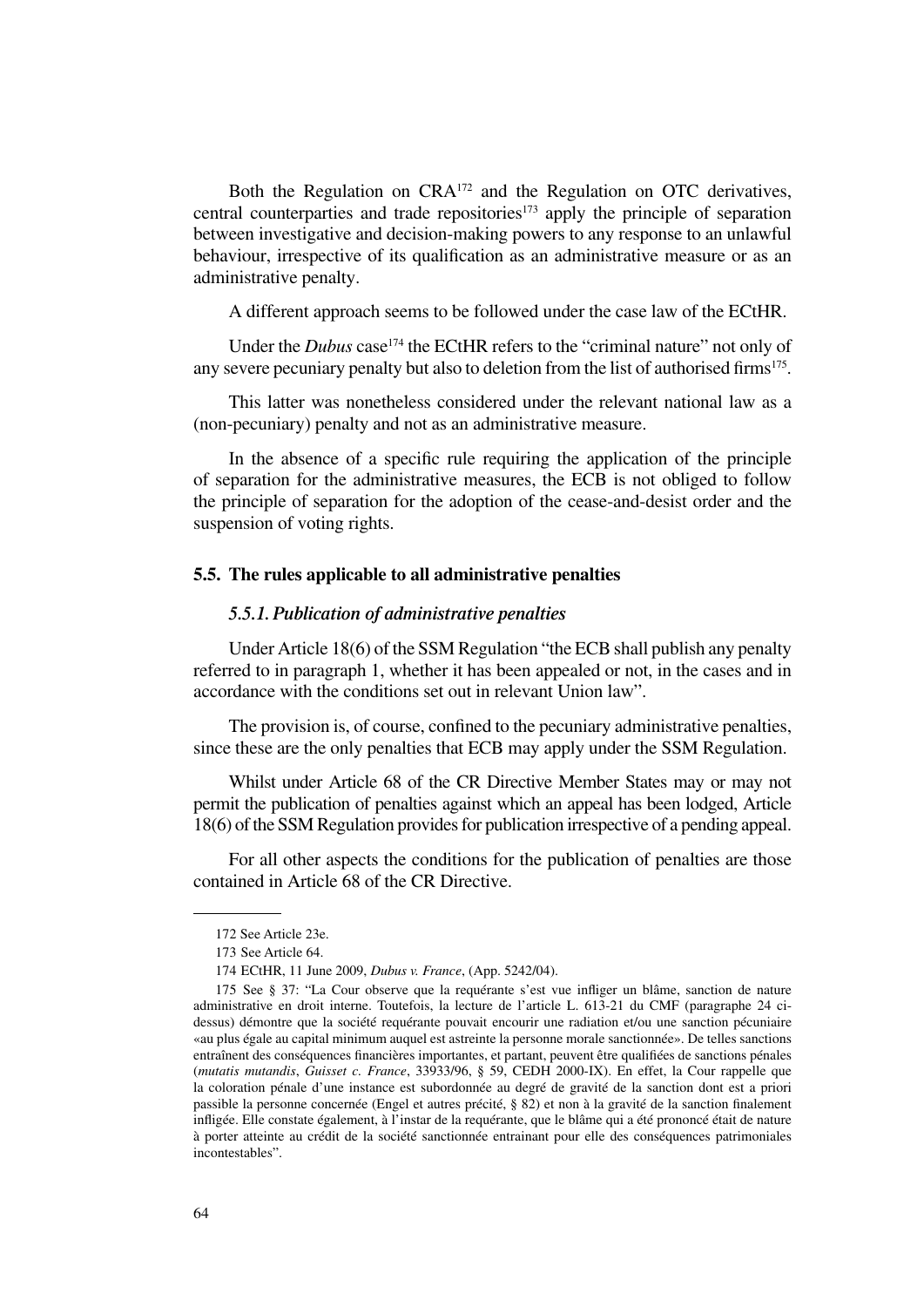Thus, where an appeal to the CJEU in respect of an ECB decision to impose a penalty is pending, the ECB shall, without undue delay, also publish on its official website information on the status of such appeal and the outcome thereof $176$ .

The publication shall contain any information on the type and nature of the breach and the identity of the supervised entity concerned<sup>177</sup>.

In accordance with Article 68(2) of the CR Directive, the ECB must publish the penalties on an anonymous basis where the publication may: (i) jeopardise the stability of the financial markets or an on-going criminal investigation; or (ii) cause, insofar as it can be determined, disproportionate damage to the supervised entity concerned<sup>178</sup>.

Where the circumstances above are likely to cease within a reasonable period of time, the publication may be postponed for such a period.

In the light of Article 68(3) of the CR Directive, the ECB is required to ensure that information published in accordance with the conditions set out under paragraphs 1 and 2 of Article 68 remains on its official website for at least five years.

Personal data shall be kept on the official website of the ECB only for the period necessary in accordance with applicable data protection rules.

In the light of Article 69 of the CR Directive and subject to the professional secrecy requirements referred to in Article 27 of the SSM Regulation, the ECB must inform the European Banking Authority (EBA) of all the administrative pecuniary penalties applied to a supervised entity under Article 18(1) of the SSM Regulation, including any appeal in relation to such penalties and the outcome thereof.

This rule is aimed at creating a central data base by the EBA for the assessment of the good repute of the members of management bodies of credit institutions.

NCAs are obliged to publish all the administrative penalties provided for under the provisions of the CR Directive according to the qualification laid down in the relevant national law and irrespective of their pecuniary nature.

<sup>176</sup> See Article 68(1), second sub-paragraph, of the CR Directive.

<sup>177</sup> See Article 68(1), first sub-paragraph, of the CR Directive.

<sup>178</sup> Article 68(2) of the CR Directive also mentions the case where the penalty is imposed to a natural person and, following an obligatory prior assessment, the publication of personal data is found to be disproportionate. Nevertheless, this case does not apply to the ECB, since ECB penalties are only addressed to legal persons. Similar provisions are contained in Article 36d(1) of Regulation 1060/2009 as amended by Regulation 513/201 on CRA: "ESMA shall disclose to the public every fine and periodic penalty payment that has been imposed pursuant to Articles 36a and 36b, unless such disclosure to the public would seriously jeopardise the financial markets or cause disproportionate damage to the parties involved". See also Article 68(1) of Regulation 648/2012 on OTC derivatives, central counterparties and trade repositories. As correctly noted in the literature, the publication regime applicable to the ECB penalties under Article 18 of the SSM Regulation is "notably different from the regime under the ECB Sanctioning Regulation [Regulation 2532/98], where, once the ECB's sanctioning decision has become final, the Governing Council of the ECB may" – but is not obliged to – "decide to publish the decision or information relating thereto in the Official Journal of the European Union": LOOSVELD, S., "The ECB's Investigatory and Sanctioning Powers under the Future Single Supervisory Mechanism", p. 425.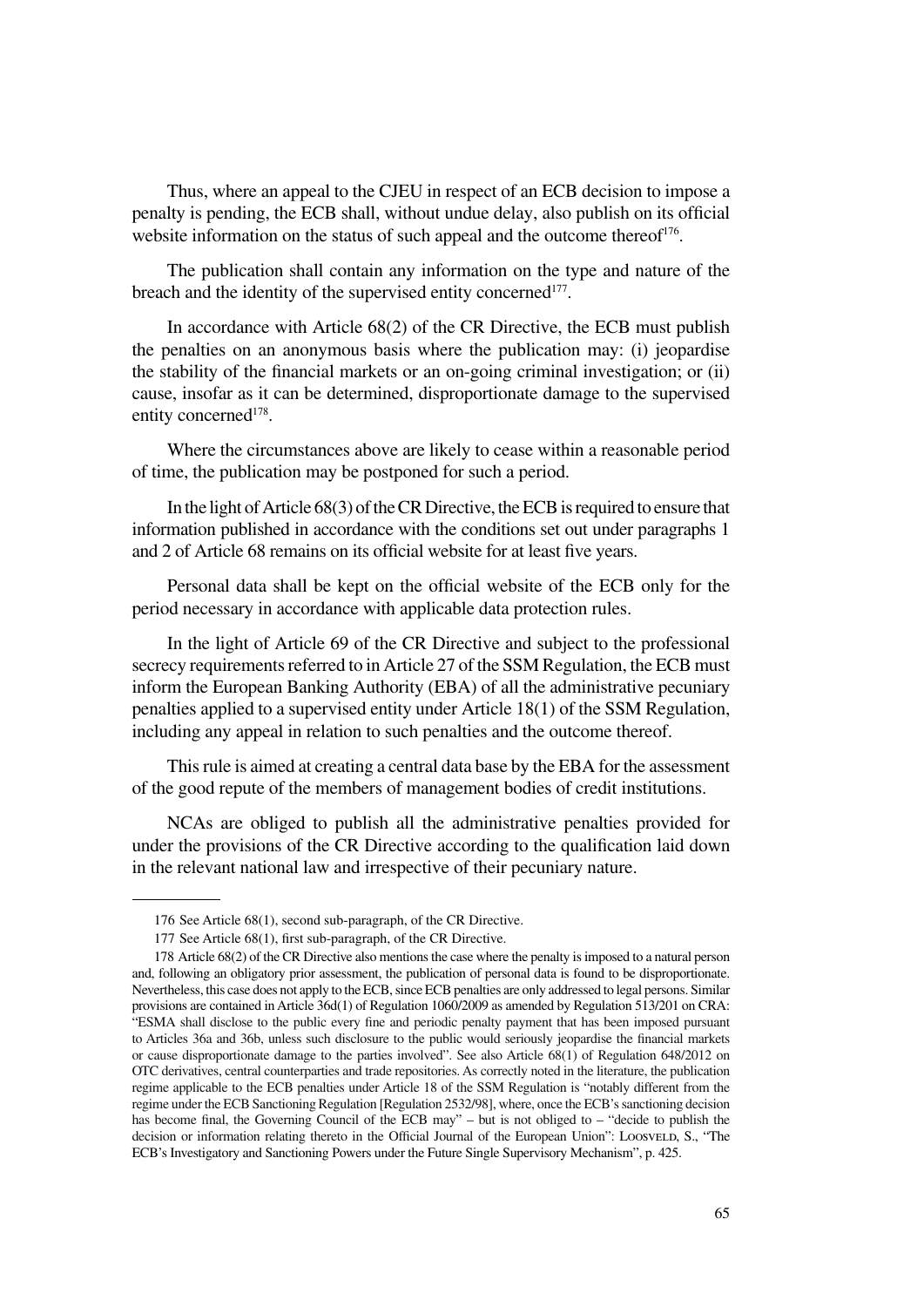The publication of penalties subject to appeal is admitted only where expressly provided for in national law.

In the case of penalties applied by an NCA to natural persons, the publication cannot be an automatic effect of the decision imposing these penalties; otherwise it would be illegal under the rules and the case law on the protection of personal  $data^{179}$ .

This point needs to be further clarified.

The protection of personal data is a fundamental right, closely linked to that of respect for private life180. "Personal data" is "any information relating to an identified or identifiable natural person"<sup>181</sup>.

Any measure or operation of data processing is an interference with the protection of personal data<sup>182</sup>.

"Data processing" includes "any operation or set of operations which is performed upon personal data, whether or not by automatic means, such as collection, recording, organization*,* storage, adaptation or alteration, retrieval, consultation, use, disclosure by transmission, dissemination or otherwise making available, alignment or combination, blocking, erasure or destruction"183.

Since the publication of administrative penalties may be included within the above definition of "data processing", it must, to be lawful, be justified in accordance with the following three criteria:

- (i) the interference must be in accordance with the law<sup>184</sup>, which in turn must be accessible to individuals and foreseeable by them<sup>185</sup>;
- (ii) the interference must pursue a legitimate aim $186$ ; and

184See ECJ, C-465/00 *Österreichischer Rundfunk*, § 76.

<sup>179</sup> To the extent that the safaguards granted to natural persons tend to be applied by the case law of the EU Courts to legal persons too, a problem arises as to whether the publication of penalties by the ECB would be subject to the same limits to which NCAs are subject where publishing the penalties imposed to the natural persons.

<sup>180</sup>See Article 8 ECHR, Article 16 TFEU, and Articles 7 and 8 Charter. See also CJEU, case *Schecke*, of C-92/09, § 47.

<sup>181</sup>Article 2(a) of Directive 95/46/EC.

<sup>182</sup>See ECtHR, *S. and Marper v. the United Kingdom* (applications nos. 30562/04 and 30566/04), § 67, according to which even "the mere storing of data relating to the private life of an individual amounts to an interference within the meaning of Article 8. The subsequent use of the stored information has no bearing on that finding". See also ECJ, C-92/09, *Schecke*, § 49.

<sup>183</sup>Article 2(b) of Directive 95/46/EC.

<sup>185</sup>In accordance with the case law of the European Court of Human Rights. See *Rotaru v. Romania* (28341/95) [2000] ECtHR 191 of 4 May 2000, at § 55: "The Court reiterates its settled case-law, according to which the expression 'in accordance with the law' not only requires that the impugned measure should have some basis in domestic law, but also refers to the quality of the law in question, requiring that it should be accessible to the person concerned and foreseeable as to its effects". See also ECJ, C-465/00 *Österreichischer Rundfunk*, § 77.

<sup>186</sup>See ECJ, C-465/00 *Österreichischer Rundfunk* at § 76 and C-92/09 *Schecke* at § 65.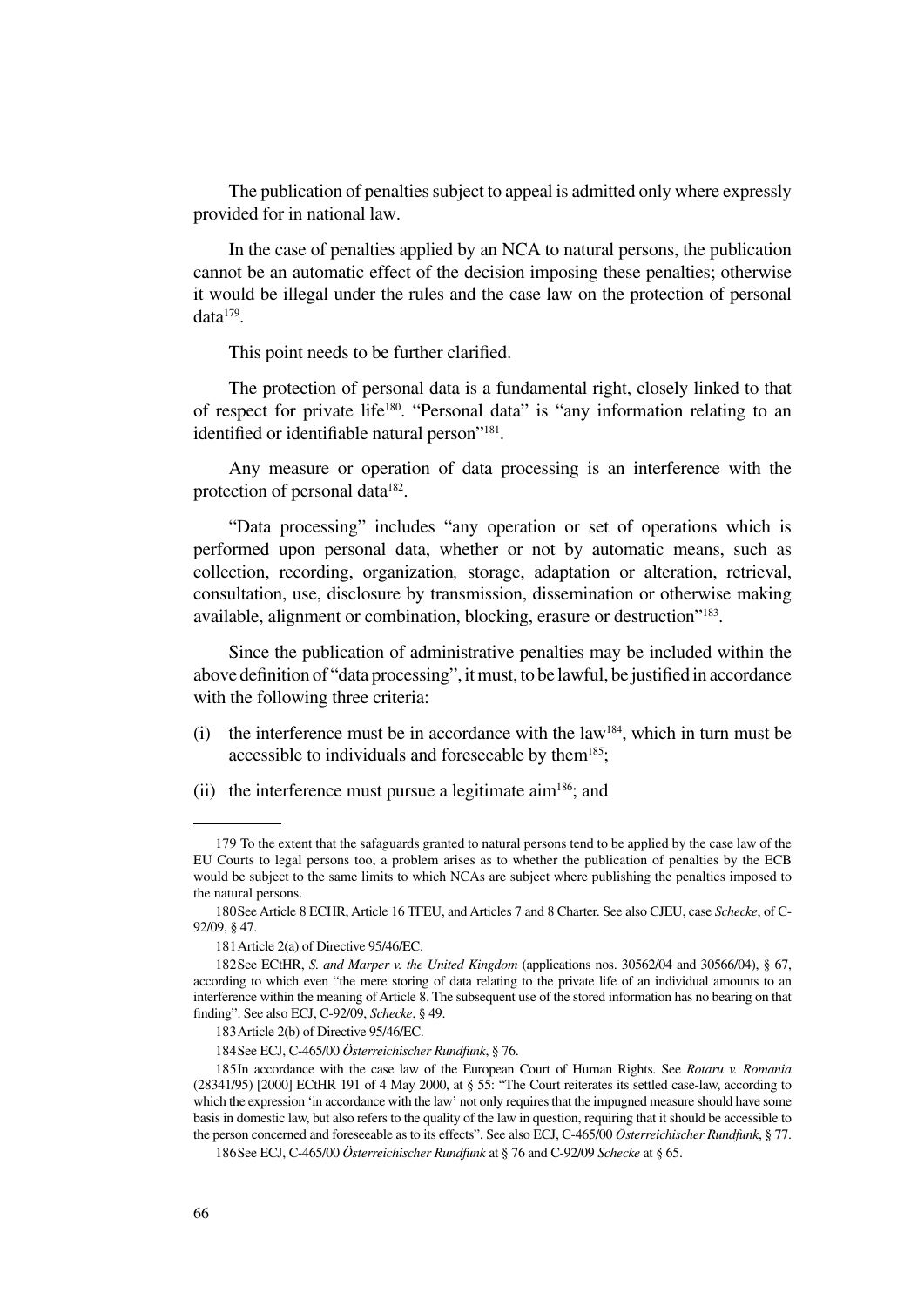(iii) the interference must prove proportionate and therefore be adequate to the aim and necessary to attain it, without going beyond such necessity<sup>187</sup>.

Whilst there is no doubt that the publication of penalties provided for under the CR Directive is in accordance with law<sup>188</sup> and pursues a legitimate aim<sup>189</sup>, at first glance it is not entirely clear whether it is also proportionate.

The respect of the principle of proportionality is ensured by Article  $68(2)(a)$ of the CR Directive.

This obliges NCAs to publish the penalties on an anonymous basis "where the penalty is imposed on a natural person and, following an obligatory prior assessment, publication of personal data is found to be disproportionate".

This provision is grounded in the CJEU jurisprudence as laid down in the *Schecke* case, under which "no automatic priority can be conferred on the objective of transparency over the right to protection of personal data (…), even if important economic interests are at stake"190.

In the light of the above the EU legislator avoided making automatic publication the rule and rather made publication conditional on the outcome of a compulsory case-by-case test of proportionality<sup>191</sup>.

# *5.5.2. The full jurisdiction of the CJEU where provided for by a specific provision contained under the EU Regulations. The absence of any such specific provision from the SSM Regulation*

One feature of the approach to control of legality under the EU Treaties is that the only remedy available to the Court is to quash the decision of an EU institution or body, in whole or in part.

The Court cannot substitute its own decision for that under review, nor can it re-formulate the decision.

Moreover, where the EU institution or body enjoys some margin of discretion the decision can be quashed only where it is manifestly wrong.

<sup>187</sup>See ECJ, C-92/09, *Schecke,* § 74.

<sup>188</sup> The provisions of the CR Directive imposing the publication are drafted in a clear and precise manner and are accessible by virtue of their publication in the *Official Journal*.

<sup>189</sup>The purpose of Article 68 of the CR Directive is to have a general dissuasive effect and as part of the sanctioning regime to which it belongs ultimately contribute to the establishment of the internal market, which is one of the main objectives of the Union. See Recital 38 of the CR Directive, which reads: "In order to ensure that administrative penalties have a dissuasive effect, they should normally be published, except in certain well-defined circumstances".

<sup>190</sup>See ECJ, C-92/09, *Schecke*, § 85.

<sup>191</sup> The problem of avoiding automatic disclosure of personal data may also arise with regard to the public statement provided for under Articles  $66(2)(a)$  and  $67(2)(a)$  of the CR Directive. Nevertheless, the application of the public statement is subject to the previous assessment by the competent authority of the criteria laid down under Article 70 of the CR Directive and is therefore not an automatic consequence of the previous infringement.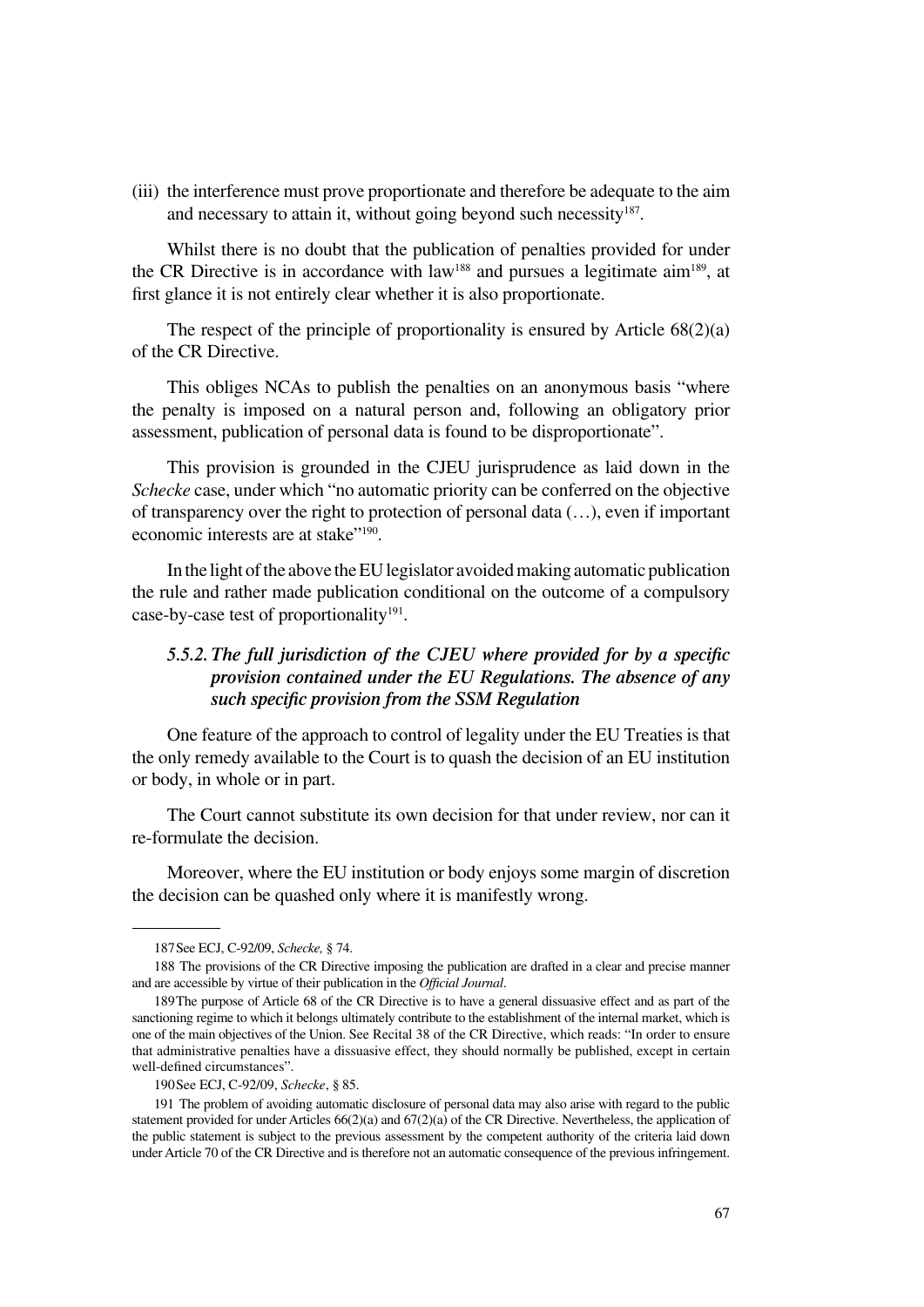An important exception to this principle is Article 261 TFEU, whereby EU regulations may give the CJEU "unlimited jurisdiction with regard to the penalties provided for in such regulations".

Thus, the TFEU contains no general principle imposing unlimited jurisdiction on penalties but leaves it up to secondary legislation to give the Court such jurisdiction.

In the field of EU competition law, Article 31 of Regulation 1/2003 stipulates that "the Court of Justice shall have unlimited jurisdiction within the meaning of [Article 261 TFEU] to review decisions whereby the Commission has fixed a fine or penalty payment; it may cancel, reduce or increase the fine or penalty payment imposed".

Similar rules are also provided for in other EU Regulations with regard to the review of the decisions applying administrative penalties<sup>192</sup>.

The same is true for Council Regulation 2532/98 on the ECB's sanctioning powers; Article 5 stipulates that "the Court of Justice of the European Communities [now Union] shall have unlimited jurisdiction within the meaning of Article 172 of the Treaty [now Article 261 of the Treaty on the Functioning of the European Union] over the review of final decisions whereby a sanction is imposed".

It is not clear whether the ECB penalties and sanctions under Article 18(1) and (7) of the SSM Regulation are subject to Article 5 of Council Regulation 2532/98.

In the absence of a special provision, the rule contained in Article 263 of the TFUE on the review of the mere legality of EU acts should therefore apply.

The unlimited jurisdiction of the Court is nonetheless required by the case law of the ECtHR and of the CJEU as regards penalties having a *coloration pénale*, as an element of the right to an effective judicial remedy.

To the extent that the penalties and the sanctions under Articles 18(1) and 18(7) of the SSM Regulation are to be considered as criminal in nature they should be subject to the unlimited jurisdiction of the CJEU<sup>193</sup>.

## **5.6. The special regime applicable to the imposition of administrative penalties having a** *coloration pénale*

The application of pecuniary administrative penalties having a "*coloration pénale*" will be subject to the more stringent safeguards applicable to the criminal sanctions.

<sup>192</sup> See Article 69 of Council Regulation 648/2012 on trade repositories, Article 36e of Council Regulation 1060/2009, as amended by Council Regulation 513/2011 (CRA), Article 16 of Council Regulation 139/2004 (EC merger regulation), and Article 31 of Council Regulation 1/2003 (implementation of rules on competition).

<sup>193</sup> See § 5.6.3.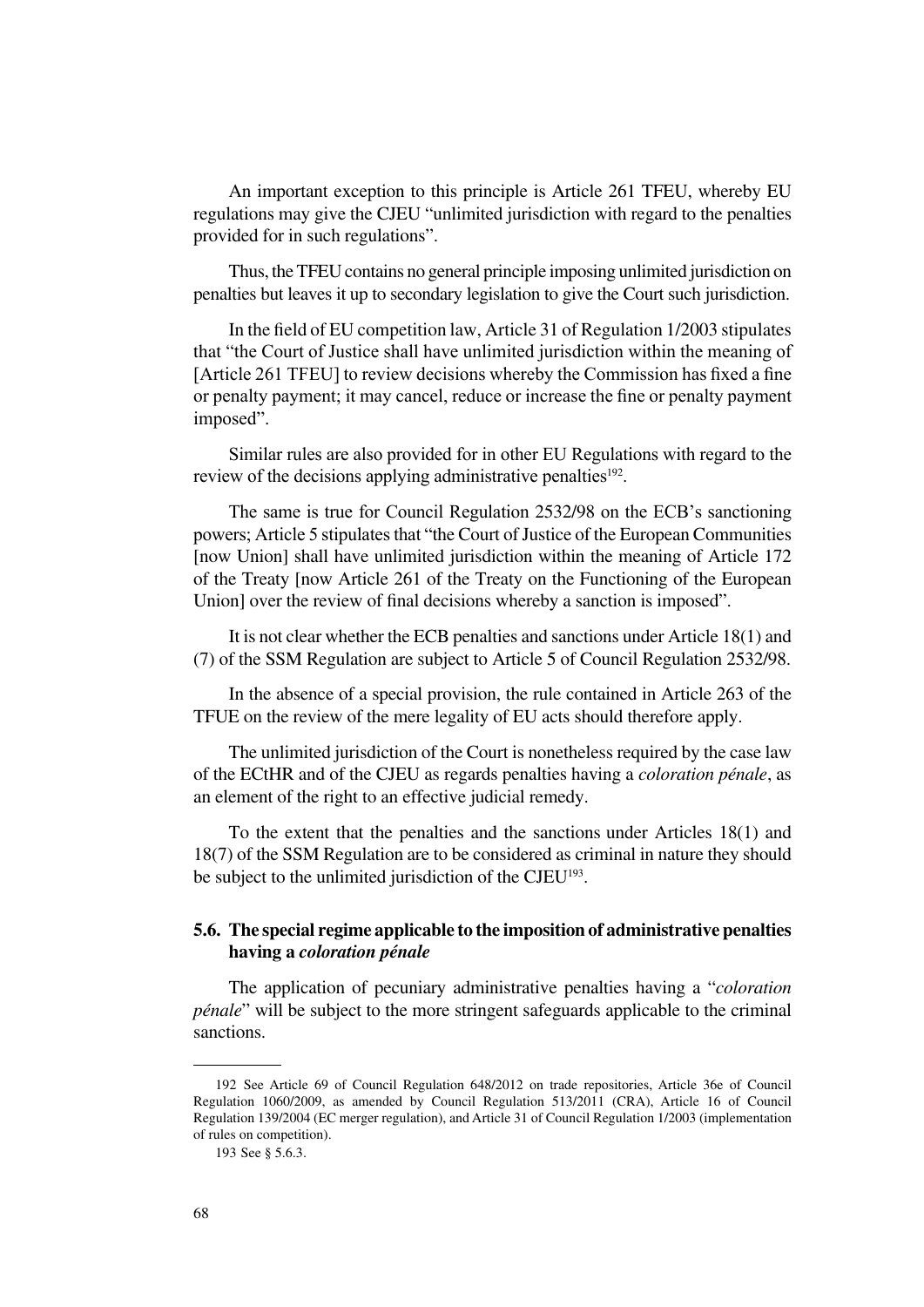Under the case law of the CJEU<sup>194</sup> and the ECtHR<sup>195</sup> and under the sanctioning procedures provided for in the directly applicable Union law196, these safeguards apply not only to natural persons but to legal persons as well $1^{197}$ .

The "*coloration pénale*" of an administrative penalty implies at least the application of the following principles:

(i) the principle of culpability;

(ii) the principle of *ne bis in idem*;

(iii) the right to remain silent<sup>198</sup>;

(iv) the principle of the full jurisdiction of the severity of the sanction;

(v) the principle of the separation between investigative and decision-making functions.

### *5.6.1. The principle of culpability*

In the case *Kaserai Champignon Hofmeister*199, the CJEU excluded the application of the *nulla poena sina culpa* principle since, in the particular

198 ECJ, case *Orkem*, C-374/87 [1989].

<sup>194</sup> See ECJ, Case 85/76, *Hofmann-la Roche*, 1979.

<sup>195</sup> See ECtHR, 11 June 2009, *Dubus v. France*.

<sup>196</sup> See Article 64 of Council Regulation 648/2012 on OTC derivatives, central counterparties and trade repositories, Article 23e of Council Regulation 1060/2009 as amended by Regulation 513/2011 on CRA, and Commission Delegated Regulation 946/2012 on the rules of procedures on ESMA fines on CRA.

<sup>197</sup> See also DE MOOR-VAN VUGT, A., "Administrative sanctions in EU law", p. 18 ff. The author notes that: "The character of EC law as economic law brings about that the protection of the individuals extends to legal persons (companies) as well. This is not self-evident, since the ECHR was originally drafted for natural persons, and the CJ has tried to follow that Convention when developing specific guarantees in EU law. Still, the case law of both the CJ and the ECrtHR has been moving towards the recognition of guarantees for legal persons/companies…".

<sup>199</sup> See ECJ, C-210/00, 11 July 2002, §§ 43-44: "43. Lastly, it should be pointed out that the penalty laid down in point (a) of the first subparagraph of Article 11(1) of Regulation 3665/87 consists of the payment of a penalty, the amount of which is determined on the basis of the amount which would have been unduly received by the trader had an irregularity not been detected by the competent authorities. It is, therefore, an integral part of the export refund scheme in question and is not of a criminal nature. 44. It follows from all of the foregoing considerations that point (a) of the first subparagraph of Article 11(1) of Regulation 3665/87 cannot be said to be of a criminal nature. It follows that the principle 'nulla poena sine culpa' is not applicable to this penalty". In the same case the AG concluded (opinion of the Advocate General Stix-Hackl delivered on 27 November 2001) that the fault principle is not a general principle of Community law when it comes to administrative sanctions: "46. Firstly, a comparison of the legal systems of the Member States, as made by the plaintiff in its written observations, reveals, in particular, that the boundary between criminal and administrative penalties is a fluid one. 47. Thus, in the legal systems of the Member States the principles of criminal law, to which the fault principle undisputedly belongs, are variously applied. The narrower the range of purely administrative penalties – and hence the broader the range of criminal penalties – the clearer the distinction between criminal and administrative sanctions with respect to their legal treatment. 48. The scope of the fault principle also appears to vary. In the case of criminal penalties which give expression to minor social disapproval, the behavioural obligation may be so conceived that individual reprehensibility is induced merely by its not being fulfilled. Moreover, in its written observations the plaintiff itself acknowledges that where a sanction is based on objective criteria the possibilities of exemption could lead to more or less the same results as liability based on fault with reversal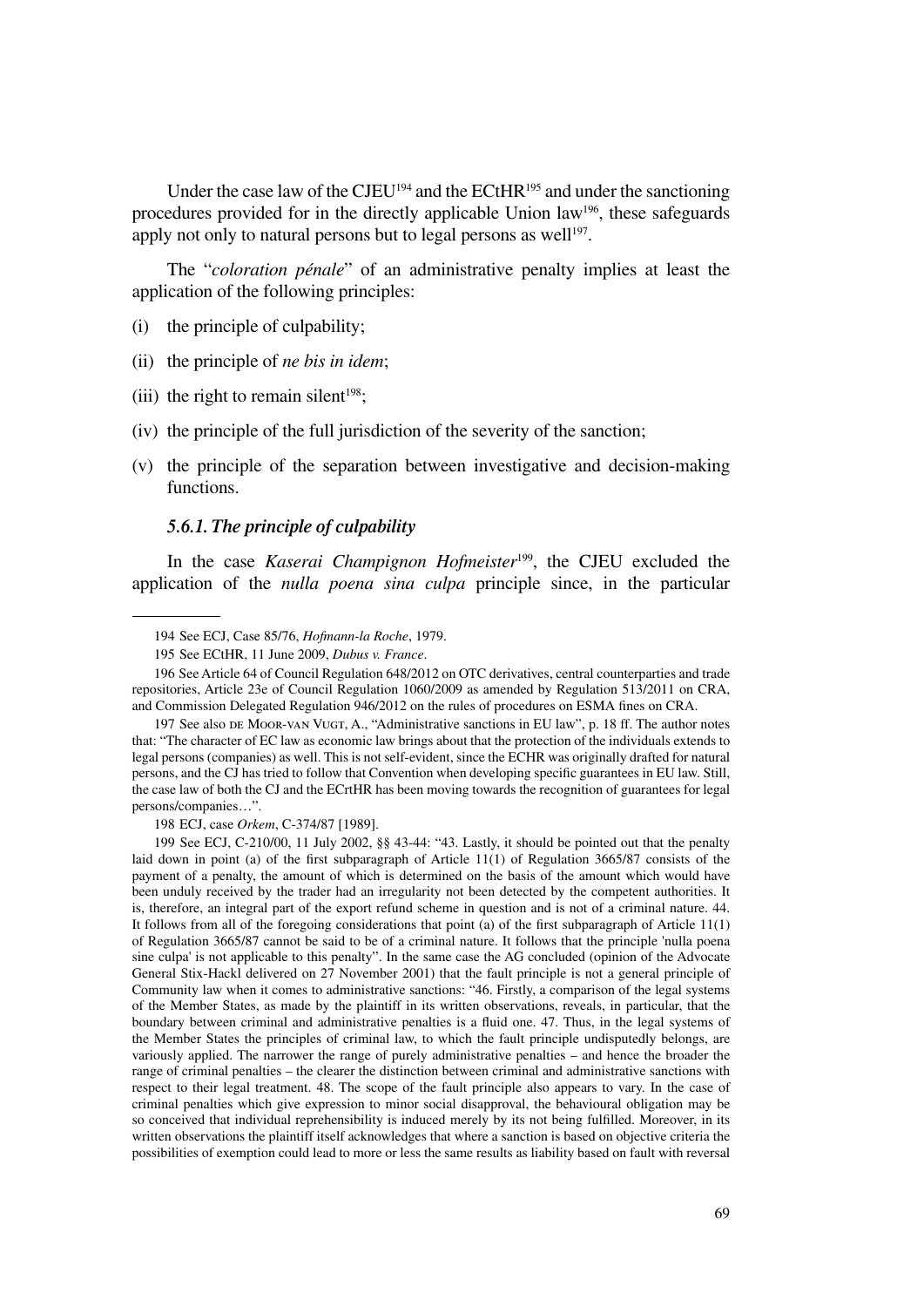circumstances, the sanction was not considered as having a criminal nature. The same view was taken in *Maizena*<sup>200</sup>.

In the light of the above it is clear that under CJEU case law the culpability principle only applies to penalties having a criminal nature.

As regards the penalties under the SSM Regulation, the principle of culpability is provided for by Article 18(1) for penalties imposed by the ECB for violations of directly applicable Union law.

For the sanctions applied for breaches of ECB regulations and decisions, no culpability is expressly required by Article 18(7). Nor is culpability provided for by Council Regulation 2532/98, in accordance with which these sanctions are imposed.

To the extent that the sanctions under the Council Regulation above may be considered as having a "*coloration pénale*", a problem arises as to whether the provisions are compatible with the principle of culpability or not.

Under Article 1, of the Regulation 'infringement' shall mean any failure by an undertaking to fulfil an obligation arising from ECB regulations or decisions".

A question here arises as to whether the culpability requirement can be considered as enshrined, within the definition of infringement, in the assumption that any breach of obligations under the ECB regulations or decisions is tantamount to culpability (*culpa in re ipsa*).

## *5.6.2. The right to remain silent and obstruction of the supervisor's investigative powers: where to strike the balance?*

In both national and EU administrative law it is quite usual for individuals or companies to be required to cooperate with inspections and enquiries, answer questions, produce documents, etc.

The EU legal framework lays down rules on cooperation with inspections and enquiries in many Regulations and Directives<sup>201</sup>.

In particular, under Article 10(1) of the SSM Regulation, the ECB may require the legal and natural persons mentioned therein<sup>202</sup> "to provide all information that is necessary in order to carry out the tasks conferred on it" by the regulation. Paragraph 2 adds that "the persons referred to in paragraph 1 shall supply the information

of the burden of proof. 49. It therefore appears that the general applicability of the fault principle to penalties of an administrative nature cannot be derived from the legal traditions of the Member States".

<sup>200</sup> ECJ, C-137/85, 1987, §§ 12-14. In *Germany v. Commission* (C-240/90, 1992) the Court excluded the application of the principle of culpability since the "fine" was deemed to protect the Common Agricultural Policy (CAP), and not in order to punish the offender.

<sup>201</sup> Examples are Article 5 of Council Regulation 2185/96 as well as Article 3 of Council Regulation 2532/98 on the ECB's sanctioning powers.

<sup>202</sup> These persons are all legal entities subject to the ECB's supervisory powers, natural persons belonging to those entities and third parties to whom the entities have outsourced functions and activities.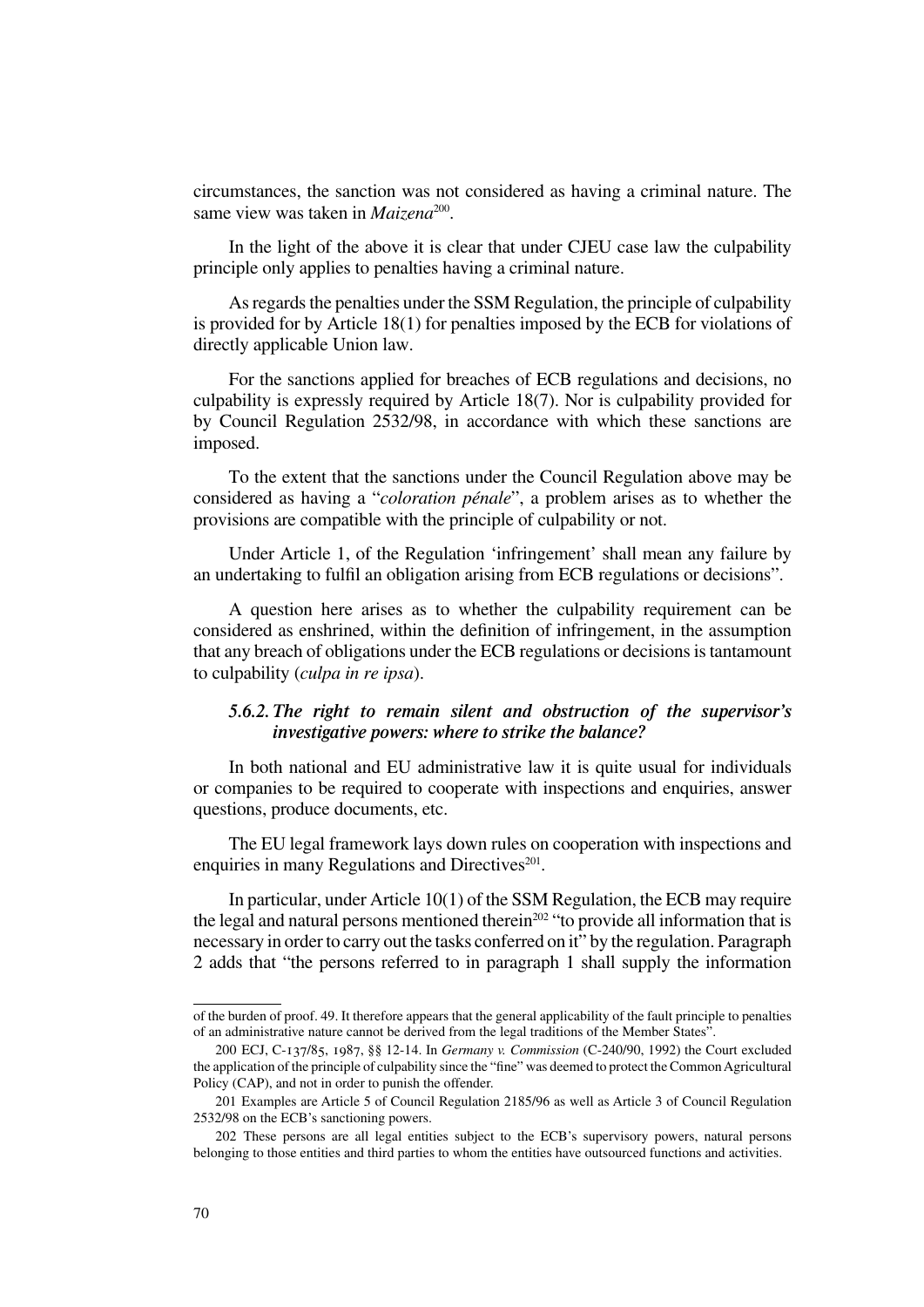requested" and clarifies that even "professional secrecy provisions do not exempt those persons from the duty to supply that information" and that "supplying that information shall not be deemed to be in breach of professional secrecy".

The persons mentioned in Article 10(1) are also subject to ECB investigations and on-site inspections under Articles 11 and 12 of the SSM Regulation. Where these persons obstruct the conduct of an ECB investigation or inspection, NCAs are required to provide the necessary assistance to the ECB officials.

Under some national jurisdictions obstructing the NCA's investigatory powers is tantamount to a criminal or administrative offence.

A problem arises here as to whether the ECB can be considered as a national competent authority for the purposes of national criminal law. Under Article 2638 of the Italian Civil Code, obstructing the supervisory authorities' activity is tantamount to a criminal offence. The provision does not establish which authorities enjoy such legal protection. Since the ECB is vested with supervisory tasks in respect of significant credit institutions, it should be considered as a supervisory authority under Italian law too and thus protected by the provisions of Article  $2638$  above<sup>203</sup>.

This notwithstanding, in view of the EU's commitment to guarantee fundamental rights, enshrined in the Charter and in the ECHR, the EU needs to set certain safeguards to protect the individual from self-incrimination.

The respect of the right to remain silent requires that the authority vested with sanctioning powers be prohibited from compelling an undertaking to provide it with answers, which the authority itself should prove<sup>204</sup>.

<sup>203</sup> Union law may be relevant for national criminal law. See in that sense Pulitanò, D., *Diritto penale*, Turin, 2013, p. 169: "fermi restando i controlimiti derivanti dai principi fondamentali dell'ordinamento costituzionale e dai diritti inviolabili dell'uomo, il diritto europeo è legittimato a produrre effetti sul diritto penale nazionale, allo stesso modo in cui è a ciò legittimato l'insieme dell'ordinmento legale nazionale (per es. in forza di variegate modalità di rinvio da parte della norma penale di diritto interno: elementi normativi giuridici, norme penali in bianco)". For the penal protection of the supervisory authorities under Italian law see Capolino, O. and D'Ambrosio, R., *La tutela penale dell'attività di vigilanza*, *Quaderno di ricerca giuridica della Consulenza Legale*, 67, October 2009, and the case law therein.

<sup>204</sup> In *Orkem* (ECJ, C-374/87) and *Solvay* (ECJ, C-27/88) the ECJ held that the right under Article 6 of the ECHR not to give evidence against oneself applied only to persons charged with an offence in criminal proceedings and that it was not a principle which could be relied on in relation to infringements in the economic sphere, in order to resist a demand for information such as may be made by the Commission to establish a breach of EU competition law. Under paragraphs 29 an 30 of *Orkem*, the ECJ took the view that: "29 In general, the laws of the Member States grant the right not to give evidence against oneself only to a natural person charged with an offence in criminal proceedings. A comparative analysis of national law does not therefore indicate the existence of such a principle, common to the laws of the Member States, which may be relied upon by legal persons in relation to infringements in the economic sphere, in particular infringements of competition law. 30 As far as Article 6 of the European Convention is concerned, although it may be relied upon by an undertaking subject to an investigation relating to competition law, it must be observed that neither the wording of that article nor the decisions of the European Court of Human Rights indicate that it upholds the right not to give evidence against oneself". The right against self-incrimination is therefore recognised by ECJ only to the extent that it is necessary to prevent the rights of defence from being irremediably impaired during preliminary inquiry procedures, as results from §§ 32 to 35 of the *Orkem* case: "32 It is necessary, however, to consider whether certain limitations on the Commission's powers of investigation are implied by the need to safeguard the rights of the defence which the Court has held to be a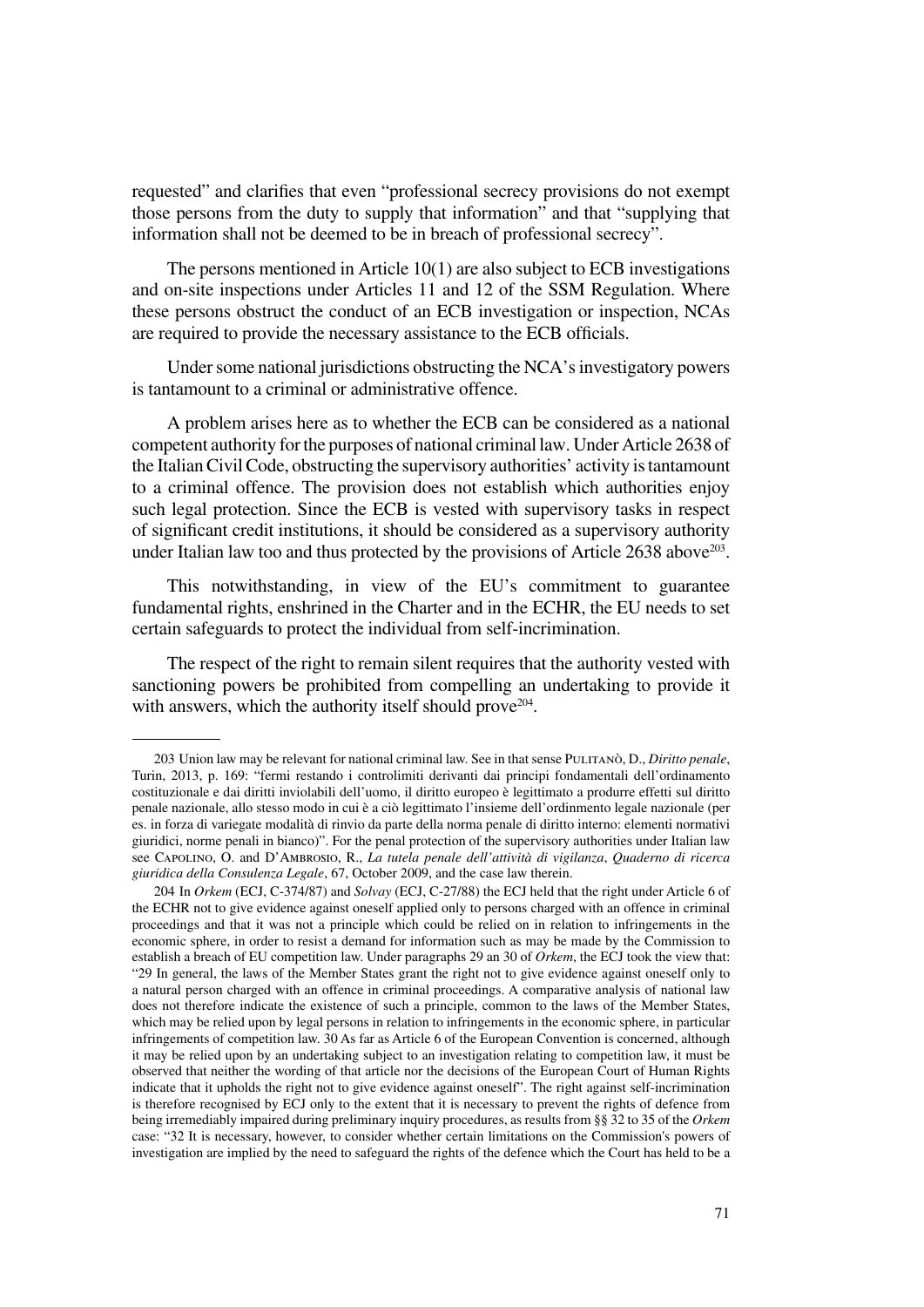To assess where to strike the balance between the need to ensure the effectiveness of supervisory activity and the obligation to guarantee the individuals against self-incrimination the following aspects should be considered.

According to the case law above, the right to remain silent only requires that the persons concerned cannot be forced to admit that they have committed an infringement, but it does not dispense these persons from answering factual questions.

This is clearly shown by the Regulation 1/2003, Recital 23 of which clarifies that "when complying with a decision of the Commission, undertakings cannot be forced to admit that they have committed an infringement, but they are in any event obliged to answer factual questions and to provide documents, even if this information may be used to establish against them or against another undertaking the existence of an infringement". Not surprisingly, Article 20 of the regulation only obliges undertakings to answer questions on facts and to cooperate in the examination of books and other documents.

Against this background, the ECB's power under Article 3 of Regulation 2532/98 to require the undertakings subject to the ECB's sanctioning powers to submit to an infringement procedure under which the ECB itself has the power to obtain the submission of documents as well as written or oral explanations should be interpreted in line with the principles outlined above.

fundamental principle of the Community legal order… 33 In that connection, the Court observed recently… that whilst it is true that the rights of the defence must be observed in administrative procedures which may lead to the imposition of penalties, it is necessary to prevent those rights from being irremediably impaired during preliminary inquiry procedures which may be decisive in providing evidence of the unlawful nature of conduct engaged in by undertakings and for which they may be liable. Consequently, although certain rights of the defence relate only to contentious proceedings which follow the delivery of the statement of objections, other rights must be respected even during the preliminary inquiry. 34 Accordingly, whilst the Commission is entitled, in order to preserve the useful effect of Article 11(2) and (5) of Regulation No 17, to compel an undertaking to provide all necessary information concerning such facts as may be known to it and to disclose to it, if necessary, such documents relating thereto as are in its possession, even if the latter may be used to establish, against it or another undertaking, the existence of anti-competitive conduct, it may not, by means of a decision calling for information, undermine the rights of defence of the undertaking concerned. 35 Thus, the Commission may not compel an undertaking to provide it with answers which might involve an admission on its part of the existence of an infringement which it is incumbent upon the Commission to prove". To sum up, "an undertaking under investigation by the Commission in competition law proceedings is under an obligation to answer questions of purely factual nature and produce pre-existing documents. It is however not obliged to answer questions regarding the purpose and motive of its actions or other questions which might involve the admission of an infringement": see TRIDIMAS, T., *The General Principles of EU Law*, p. 377. The case law of the ECJ was placed in doubt by the ECtHR ruling in the case *Funke v. France* (ECtHR, Appl. 10828/84, 1993). The ECtHR ruled that Article 6 of the ECHR according to its "autonomous meaning" was broad enough to be applied to penalties imposed in the circumstances and that under this provision any person charged with a criminal offence had the right to remain silent and not to contribute towards self-incrimination (*Funke v. France*, § 44). The ECJ case law appears to offer less protection than the ECtHR case law. The reason for this is that the ECJ prioritizes the values involved differently. The ECJ concern "is that a full endorsement of the right against self-incrimination might render the Commission's investigatory powers ineffective": TRIDIMAS, T., 2009, 377.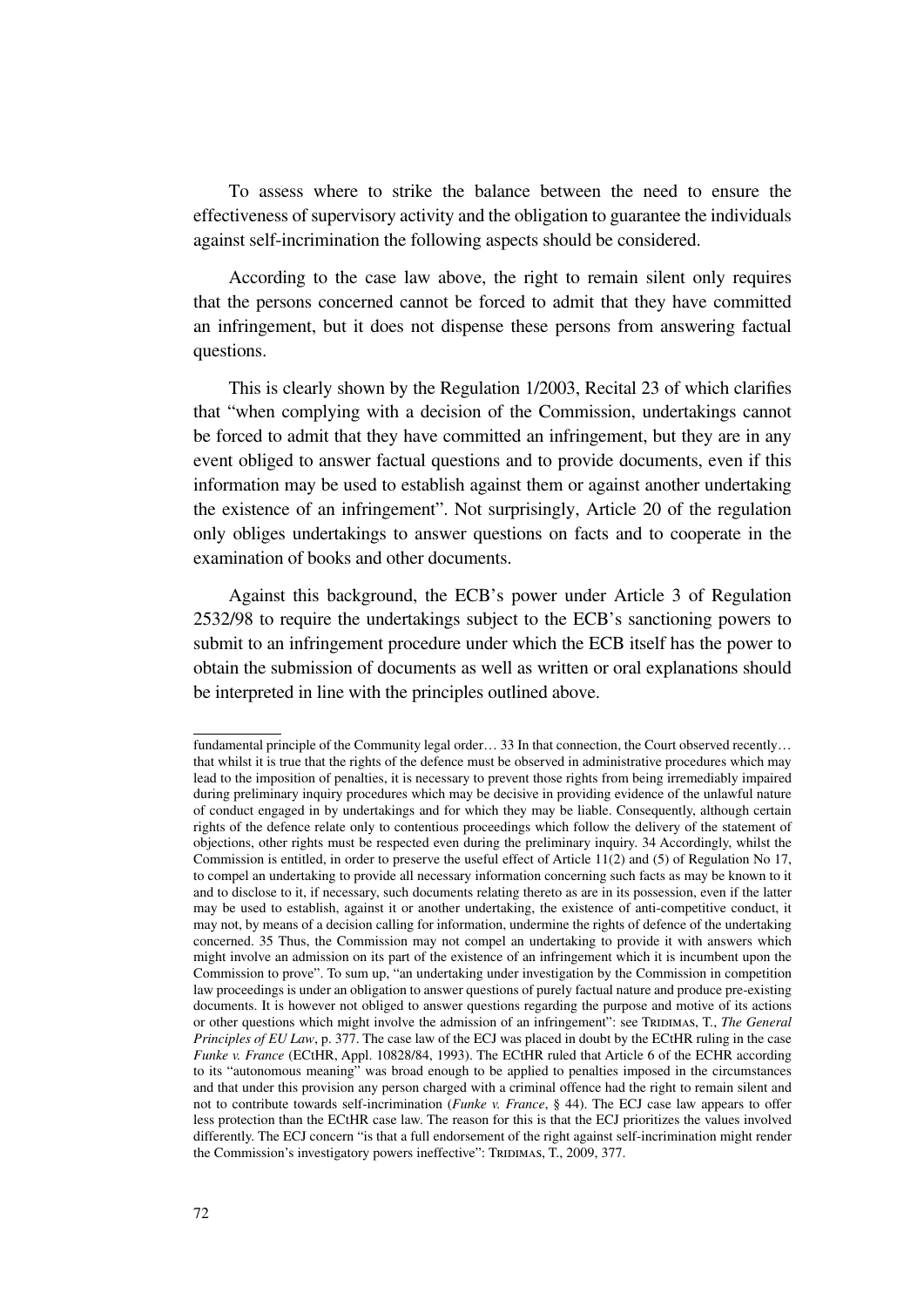To the extent that the sanctions provided for in that Regulation could be considered as having a criminal nature, in order for the right to remain silent to be preserved the undertakings may only be obliged to answer to factual questions.

This solution seems to be a fair compromise between the values involved, since it preserves the effectiveness of the ECB's supervisory powers without prejudice to the core aspects of the protection against self-incrimination.

# *5.6.3. The full jurisdiction of the CJEU as an element of the right to an effective judicial remedy*

As noted, it is up to EU secondary legislation to provide for a full jurisdiction of the CJEU in the field of penalties.

Nevertheless, where penalties have a criminal nature the full jurisdiction of the Court is always required by the case law of the ECtHR.

Article 6(1) of the ECHR provides that "in the determination of his civil rights and obligations or of any criminal charge against him, everyone is entitled to a fair and public hearing within a reasonable time by an independent and impartial tribunal established by law"*.* 

By virtue of Article 47 of the Charter, now formally part of the Treaty on European Union, the guarantees offered by Article 6(1) ECHR are explicitly recognized in EU law.

It is established in case law that decisions of the Commission imposing fines in competition cases involve a criminal charge for the purposes of Article 6(1), not least because the purpose of such fines is to punish and deter.

It is also established that, in order to satisfy Article 6(1) of the ECHR, the tribunal determining the criminal charge must not only be independent and impartial, but must also have full jurisdiction. The same holds with regard to Article 47 of the Charter and the right to the effective judicial remedy therein.

In the light of Recital 86, the SSM Regulation is supposed to respect fundamental rights and to observe the principle of the Charter, thus including "the right to an effective remedy and to a fair trial", and to be implemented "in accordance with those rights and principles".

We have noted that the ECB penalties under Article 18(1) of the SSM Regulation have a criminal nature under the *Engel* criteria.

It is nonetheless unclear whether Article 5 of Council Regulation 2532/98, providing full jurisdiction on ECB sanctions, applies to ECB penalties and sanctions under Article 18, paragraphs (1) and (7) respectively, of the SSM Regulation.

More to point, under Article 18(4) the ECB must apply the whole of Article 18 in accordance with the rules of procedure contained in Council Regulation 2532/98, only as appropriate. Moreover, the rule contained under Article 5 of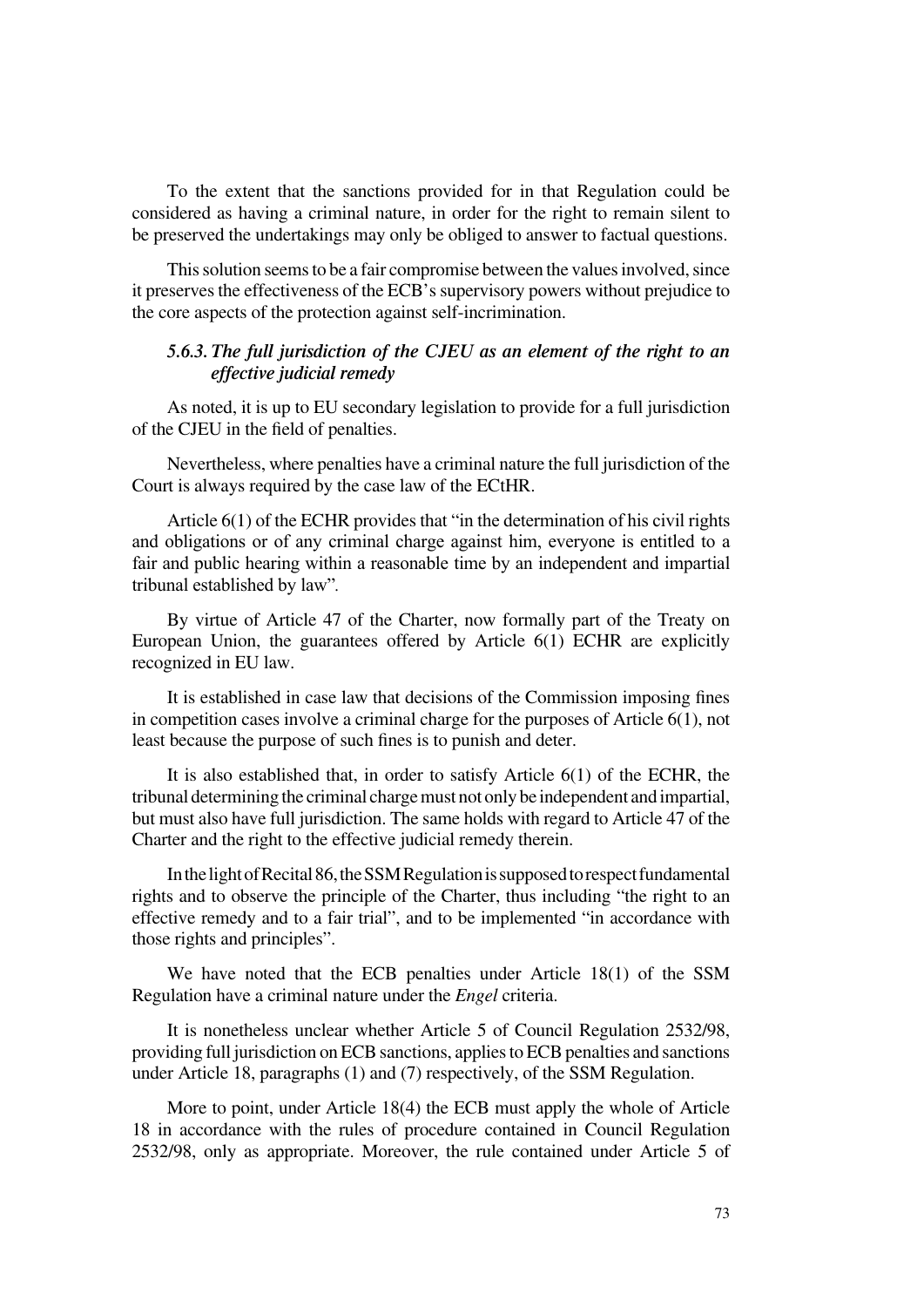Council Regulation 2532/98, concerning the full jurisdiction of the CJEU, is not strictly speaking a rule of procedure that ECB is bound to apply.

Article 18(7) of the SSM Regulation refers to the whole of Council Regulation 2532/98, but only with regard to the ECB's power to impose sanctions. Even in this case there is therefore a doubt as to whether Article 5 of Council Regulation 2532/98, concerning the full jurisdiction of the CJEU, is referred to in Article 18 of the SSM Regulation.

Even though the interpreter is required<sup> $205$ </sup> to make an effort in order to read the SSM provisions in conformity with the principles of the Charter and thus to read Article 18(4) and (7)'s reference to Council Regulation 2532/98 as including the rule on the full jurisdiction of the CJEU, the question remains debatable.

Nor may the ECB rules implementing the SSM Regulation modify the scope of the CJEU jurisdiction, since the mere review of legality prescribed by Article 263 of the TFEU may be derogated only through Regulations adopted jointly by the EU Parliament and the Council or by the Council pursuant of the provision of the Treaties $206$ .

### *5.6.4. The principle of separation as an element of the fair trial under the case law of the ECtHR*

In the judgment *Dubus v.France*<sup>207</sup>, as regards the application of Article 6 of the ECHR, the ECtHR not only took the view that the French *Commission Bancaire*, when it imposed the penalty in that case, was to be considered to be a tribunal for the purposes of Article 6(1) of the ECHR, but also that, in the circumstances of the case, the penalty had a *coloration pénale* and was a criminal charge for the purposes of that Article.

Against this background the application of pecuniary administrative penalties (and non-pecuniary ones) is subject to the safeguards applicable to criminal sanctions, including the principle of separation between the investigative and the decision-making powers.

The aim of the principle is to preserve the impartiality of the body that is vested with power to rule.

The principle of separation is followed in some recent EU regulations and in some Member State laws.

Consistent with this principle, Article 23e(1) of the Regulation on Credit Rating Agencies (as well as Article 64 of Council Regulation 648/2012 on trade repositories) stipulates that where "ESMA finds that there are serious indications of the possible existence of facts liable to constitute one or more of the infringements

<sup>205</sup> See the Recital 86.

<sup>206</sup> See Article 261 of the TFEU.

<sup>207</sup> ECtHR, 11 June 2009, *Dubus v. France*.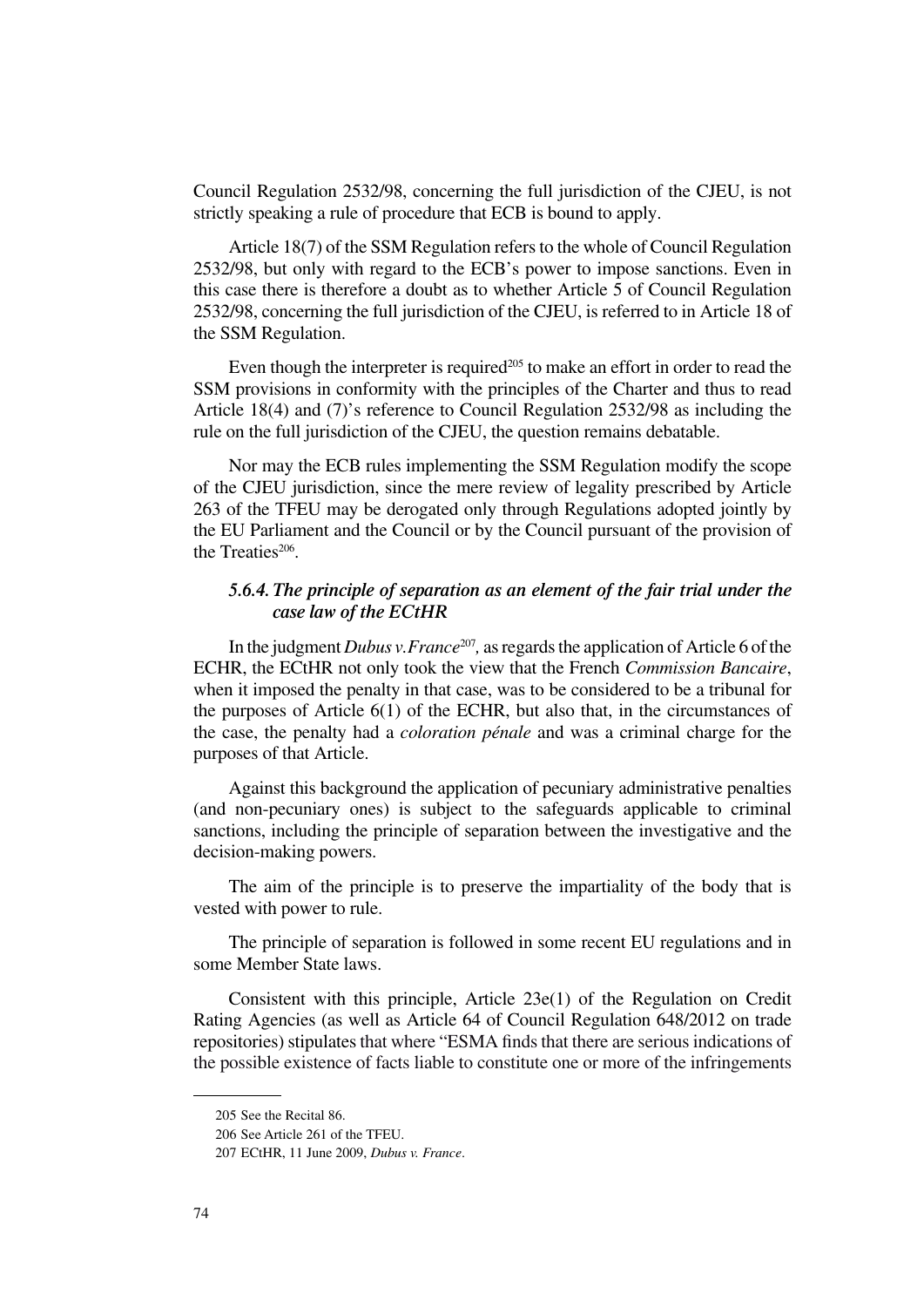listed in Annex III", it shall appoint "an independent investigating officer"; the officer "shall perform his functions independently from ESMA's Board of Supervisors". Moreover, under Article 23e(6) of the CRA Regulation, "the investigating officer shall not participate in the deliberations of ESMA's Board of Supervisors or in any other way intervene in the decision-making process of ESMA's Board of Supervisors".

Compliance with the principle of the separation is ensured, albeit to differing extents, in Italy<sup>208</sup>, France<sup>209</sup> and Belgium<sup>210</sup>.

210 See Section 3 of the *Statute organique de la Banque Nationale de Belgique* (L. 22.2.1998 text in force at 1.12.2012). Art. 36/9. *-* § 1er**.** Lorsque la Banque constate, dans l'exercice de ses missions légales en vertu de l'article 12bis, qu'il existe des indices sérieux de l'existence d'une pratique susceptible de donner lieu à l'imposition d'une amende administrative ou d'une astreinte, ou lorsqu'elle est saisie d'une telle pratique sur plainte, le Comité de direction décide de l'ouverture d'une instruction et en charge l'auditeur. L'auditeur instruit à charge et à décharge (*first sub-paragraph*). L'auditeur est désigné par le Conseil de régence parmi les membres du personnel de la Banque. Il bénéficie d'une totale indépendance dans l'exercice de sa mission d'auditeur (*second sub-paragraph*). Aux fins d'accomplir sa mission, l'auditeur peut exercer tous les pouvoirs d'investigation confiés à la Banque par les dispositions légales et règlementaires régissant la matière concernée. Il est assisté dans la conduite de chaque enquête par un ou plusieurs membres du personnel de la Banque qu'il choisit parmi les membres du personnel désignés à cet effet par le Comité de

<sup>208</sup> See Article 24(1) of Law 262/2005 under which "ai procedimenti della Banca d'Italia, della CONSOB, dell'ISVAP e della COVIP volti all'emanazione di provvedimenti individuali si applicano, in quanto compatibili, i principi sull'individuazione e sulle funzioni del responsabile del procedimento, sulla partecipazione al procedimento e sull'accesso agli atti amministrativi recati dalla legge 7 agosto 1990, n. 241, e successive modificazioni. I procedimenti di controllo a carattere contenzioso e i procedimenti sanzionatori sono inoltre svolti nel rispetto dei principi della facoltà di denunzia di parte, della piena conoscenza degli atti istruttori, del contraddittorio, della verbalizzazione nonché della distinzione tra funzioni istruttorie e funzioni decisorie rispetto all'irrogazione della sanzione. Le Autorità di cui al presente comma disciplinano le modalità organizzative per dare attuazione al principio della distinzione tra funzioni istruttorie e funzioni decisorie rispetto all'irrogazione della sanzione". Under the Bank of Italy provisions of 27 June 2011, the decision on whether or not to initiate an infringement procedure is taken by a dedicated supervisory office which also notifies the charges to the parties involved. The submissions of the latter are evaluated by a panel that formulates a proposal for the application of sanctions to the Governing Board of the Bank. The Governing Board decides whether to apply the sanctions or not.

<sup>209</sup> The power to initiate an infringement procedure is conferred on the Collège of the ACP, whilst the investigatory and the adjudicatory powers are allocated to the Commission des sanctions, an independent body within the ACP. See Art. L. 612-38 of the COMOFI. "L'une des formations du collège examine les conclusions établies, dans le cadre de la mission de contrôle de l'Autorité de contrôle prudentiel, par les services de l'Autorité ou le rapport établi en application de l'article L. 612-27. Si elle décide l'ouverture d'une procédure de sanction, son président notifie les griefs aux personnes concernées. Il transmet la notification des griefs à la commission des sanctions qui désigne un rapporteur parmi ses membres (first paragraph). La commission des sanctions veille au respect du caractère contradictoire de la procédure. Elle procède aux communications et convocations à l'égard de toute personne visée par la notification de griefs. Toute personne convoquée a le droit de se faire assister ou représenter par un conseil de son choix. La commission des sanctions dispose des services de l'Autorité pour la conduite de la procédure (second paragraph). Le membre du collège désigné par la formation qui a décidé de l'ouverture de la procédure de sanction est convoqué à l'audience. Il y assiste sans voix délibérative. Il peut être assisté ou représenté par les services de l'Autorité. Il peut présenter des observations au soutien des griefs notifiés et proposer une sanction (third paragraph). La commission des sanctions peut entendre tout agent des services de l'Autorité (fourth paragraph). La récusation d'un membre de la commission des sanctions est prononcée à la demande d'une personne mise en cause s'il existe une raison sérieuse de mettre en doute l'impartialité de ce membre (fifth paragraph). La commission des sanctions ne peut siéger que si la majorité des membres sont présents. Elle délibère hors la présence des parties, du rapporteur, du directeur général du Trésor ou du directeur de la sécurité sociale ou de leurs représentants, du membre du collège et des services de l'Autorité chargés d'assister ce dernier ou de le représenter. Elle rend une décision motivée (sixth paragraph)…".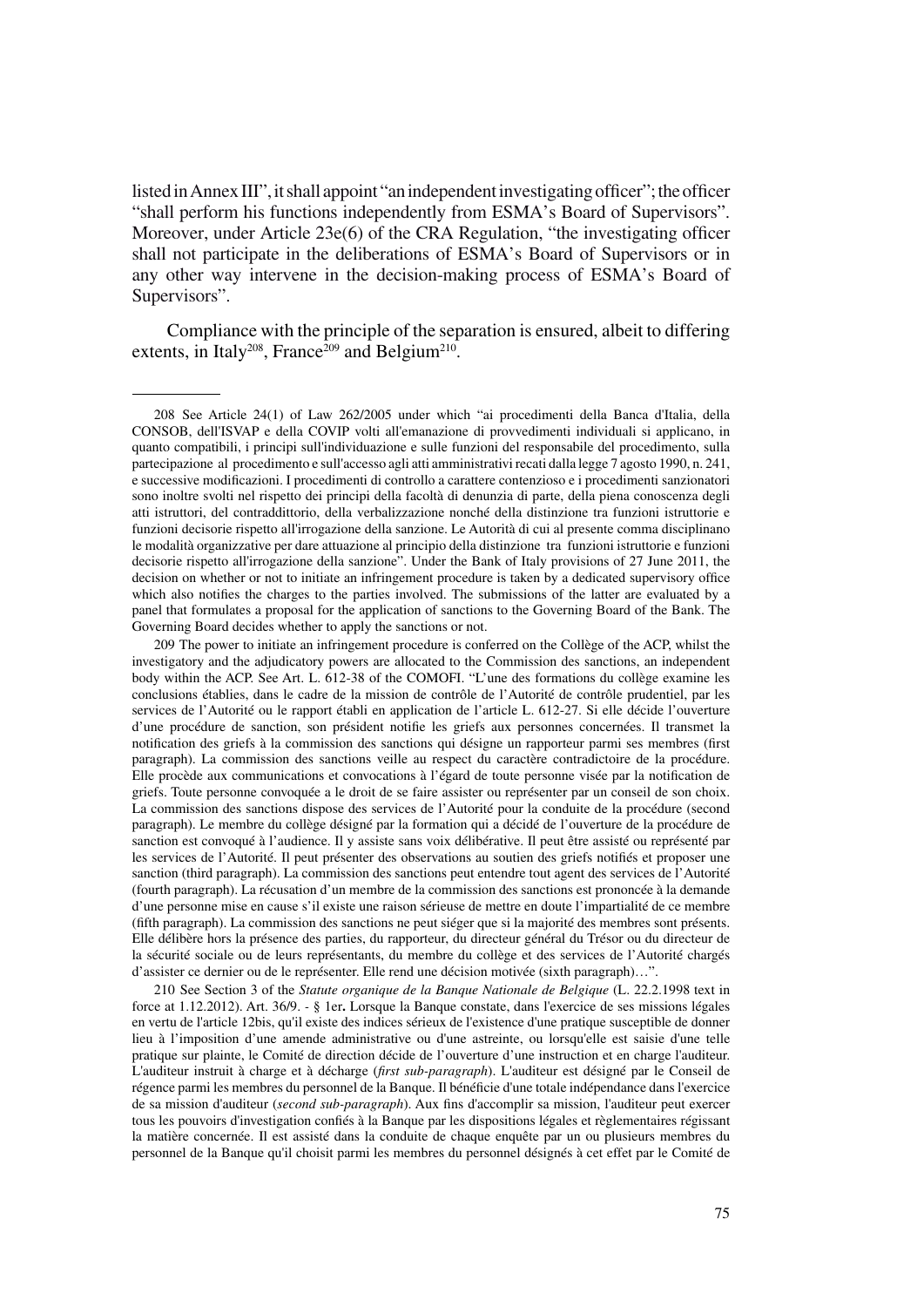Unlike the situation in France<sup>211</sup> and Belgium<sup>212</sup>, In Italy the right to be heard is confined to the investigatory phase only $2^{13}$ .

In some other EU Regulations and Member State laws the principle of separation is not applied.

This is the case of some EU Regulations issued prior to the *Dubus* judgment, such as Council Regulation 2532/98 on the ECB's sanctioning powers, where the decision on whether or not to initiate an infringement procedure is to be taken

212 See Articles 36/9, § 2, and 36/11, § 3.

213 The consolidated case law of both the Italian lower courts and the Court of Cassation ensure the right to be heard by the investigatory body only: see Corte di cassazione, sez. II, 15019/13 of 14.6.2013, § 3.2; Corte di cassazione, SS.UU. civ., 20939/09 of 30.9.2009, § 4.2; Corte di cassazione, SS.UU. civ. No. 20935/09 of 30.9.2009, § 5.2.; *contra* Consiglio di Stato, sez. III, opinion 13.4.1999, No. 485; see in literature Ceci Iapichino, S., "Le sanzioni amministrative", in *Diritto delle banche e degli intermediari finanziari*, edited by Galanti, E., Padova, 2008, p. 1439, Note 27 and the case law therein.

direction (*third sub-paragraph*). § 2. À l'issue de l'instruction, les personnes concernées ayant été entendues ou du moins dûment appelées, l'auditeur établit un rapport et le transmet au Comité de direction". Article 36/10. - § 1er. Sur la base du rapport de l'auditeur, le Comité de direction décide de classer sans suite, de proposer un règlement transactionnel ou de saisir la Commission des sanctions. § 2. Si le Comité de direction décide de classer un dossier sans suite, il notifie cette décision aux personnes concernées. Il peut rendre la décision publique. § 3. Si le Comité de direction fait une proposition de règlement transactionnel, et que sa proposition est acceptée, le règlement transactionnel est publié de manière non-nominative sur le site web de la Banque. Le montant des règlements transactionnels est recouvré au profit du Trésor par l'administration du Cadastre, de l'Enregistrement et des Domaines. § 4. Si le Comité de direction décide de saisir la Commission des sanctions, il adresse une notification des griefs accompagnée du rapport d'instruction aux personnes concernées et au président de la Commission des sanctions. Si le Comité de direction estime que les griefs peuvent donner lieu à l'imposition d'une astreinte, il en fait expressément mention...". Article 36/11. - § 1er. Les personnes auxquelles une notification de griefs a été adressée disposent d'un délai de deux mois pour transmettre au président de la Commission des sanctions leurs observations écrites sur les griefs. Si la notification effectuée par le Comité de direction mentionne que les griefs peuvent donner lieu à l'imposition d'une astreinte, ce délai est réduit à huit jours. Dans des circonstances particulières, le président de la Commission des sanctions peut prolonger ces délais. § 2. Les personnes mises en cause peuvent prendre copie des pièces du dossier auprès de la Commission des sanctions et se faire assister ou représenter par un avocat de leur choix (*first sub-paragraph*). Elles peuvent demander la récusation d'un membre de la Commission des sanctions si elles ont un doute sur l'indépendance ou l'impartialité de celui-ci. La Commission des sanctions statue par décision motivée sur cette demande (*second sub-paragraph*). § 3. La Commission des sanctions peut, après une procédure contradictoire et l'auditeur ayant été entendu, imposer une amende administrative ou des astreintes aux personnes concernées. La Commission des sanctions statue par décision motivée. Aucune sanction ne peut être prononcée sans que la personne ou son représentant ait été entendu ou du moins dûment appelé. Lors de l'audition, le Comité de direction se fait représenter par la personne de son choix et peut faire entendre ses observations…"..

<sup>211</sup> See Articles R. 612-38 and R. 612-38 of the COMOFI. Under R. 612-38, "I. – Le président de la commission des sanctions désigne un rapporteur parmi les membres de la commission… Le président en informe la personne mise en cause et le représentant du collège prévu à l'article L. 612-38 selon les modalités prévues au I de l'article R. 612-9… Selon les modalités prévues au I de l'article R. 612-9, le rapporteur précise à la personne mise en cause le délai dont elle dispose, qui ne peut être inférieur à trente jours francs à compter de la réception de la notification des griefs, pour transmettre au président de la commission des sanctions ses observations écrites sur ces griefs… La personne mise en cause peut être entendue à sa demande par le rapporteur". Under Art. R. 612-48. − I. – Lors de la séance, le rapporteur présente son rapport. Le directeur général du Trésor et, le cas échéant, le directeur de la sécurité sociale ou leurs représentants peuvent présenter des observations. Le représentant du collège ou l'agent des services de l'autorité qui l'assiste ou le représente peut présenter des observations au soutien des griefs notifiés. La personne mise en cause et, le cas échéant, son conseil présente sa défense. Dans tous les cas, la personne mise en cause et, le cas échéant, son conseil doivent pouvoir prendre la parole en dernier".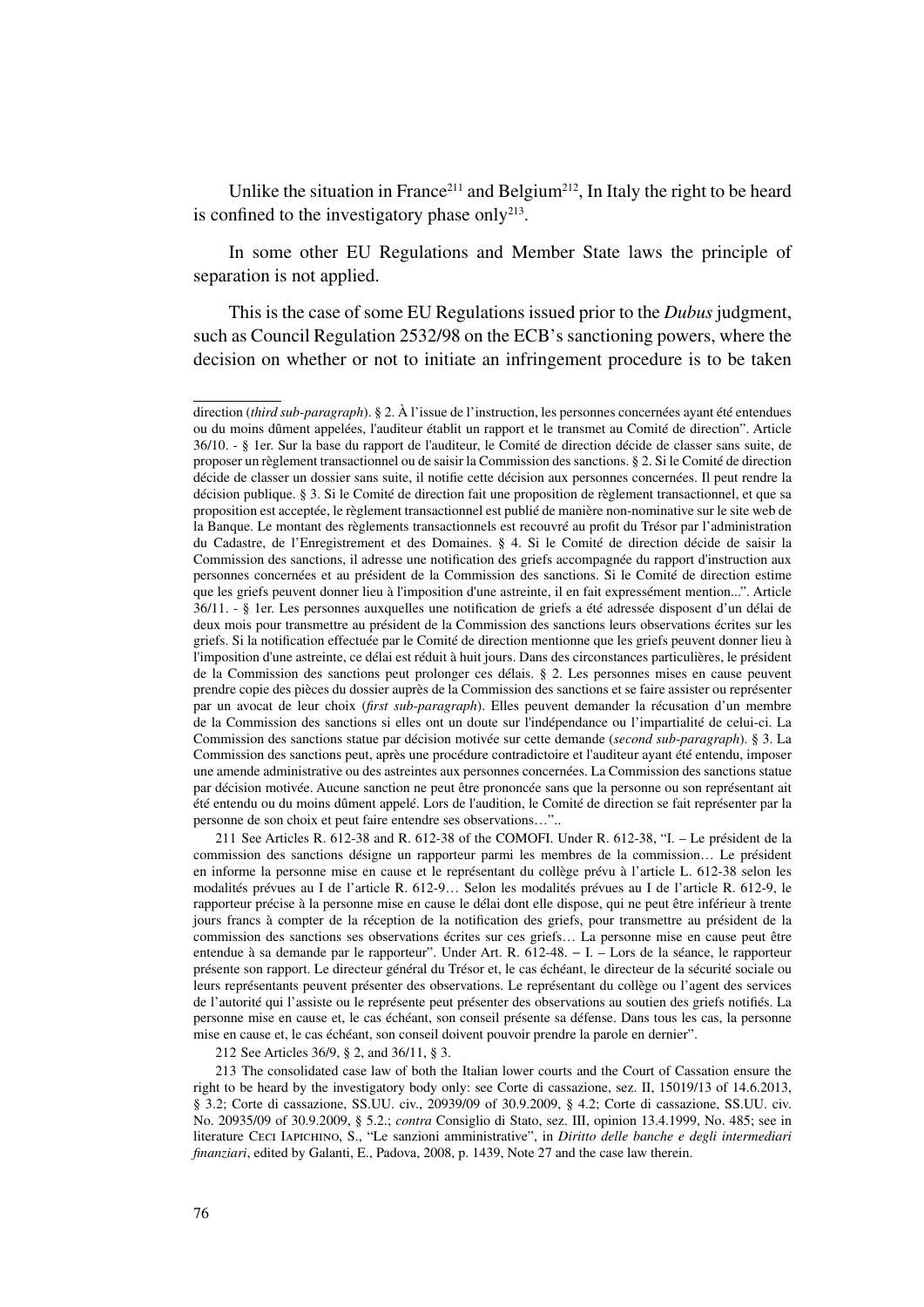by the Executive Board of the ECB, which also decides whether an undertaking has committed an infringement, together with the sanction to be imposed. As a consequence, the Executive Board cumulates the investigative and decisionmaking functions, in contrast with the principle of separation.

Some national laws (in Germany and Austria, for instance) do not apply the principle of separation to every administrative body imposing sanctions where there is a judge with unlimited jurisdiction on the penalty.

This point of view seems to be confirmed by the *Menarini* case<sup>214</sup>. In this judgment, the ECtHR confirmed first that Article 6(1) was applicable in that the sanction was penal and a criminal charge was involved. The Court then held that it was not incompatible with Article 6(1) for the sanction to be imposed by an administrative authority, provided that the decision was subject to control by a court having full jurisdiction. Such a court should have the power to decide on all aspects of law and fact and if necessary reformulate the decision on both facts and law215.

In *KME Germany*, Advocate General Sharpston confirmed that it was sufficient for the purposes of Article 6(1) of the ECHR that the decisions of the Commission be subject to review by a Court having the full jurisdiction required by Article 6(1). The fact that the Commission, rather than the Court, is the initial decision-maker is not necessarily incompatible with Article 6(1), provided that the jurisdiction of the Court complies with Article 6(1).

The essential question is whether *Menarini* definitively lays to rest any suggestion that the EU system of judicial review does not comply with the "full jurisdiction" requirement. According to a traditional view "full jurisdiction" under Article 261 TFEU merely gives the Court the power to adjust the amount of the fine and so does not alter the scope of the "control of legality" review provided for by Article 263 TFEU.

This is also the CJEU's point of view.

The Court says that "the review provided for by the Treaties thus involves review by the Courts of the European Union of both the law and the facts, and means that they have the power to assess the evidence, to annul the contested decision and to alter the amount of a fine. The review of legality provided for

<sup>214</sup> See ECtHR, *Menarini Diagnostic s.r.l. c. Italie (Requête no 43509/08)* of 27.9.2011.

<sup>215</sup> See paragraph 59 of the judgment: "Le respect de l'article 6 de la Convention n'exclut donc pas que dans une procédure de nature administrative, une «peine» soit imposée d'abord par une autorité administrative. Il suppose cependant que la décision d'une autorité administrative ne remplissant pas elle-même les conditions de l'article 6 § 1 subisse le contrôle ultérieur d'un organe judiciaire de pleine juridiction (*Schmautzer, Umlauft, Gradinger, Pramstaller, Palaoro et Pfarrmeier c. Autriche*, arrêts du 23 octobre 1995, série A nos 328 A-C et 329 A-C, respectivement §§ 34, 37, 42 et 39, 41 et 38). Parmi les caractéristiques d'un organe judiciaire de pleine juridiction figure le pouvoir de réformer en tous points, en fait comme en droit, la décision entreprise, rendue par l'organe inférieur. Il doit notamment avoir compétence pour se pencher sur toutes les questions de fait et de droit pertinentes pour le litige dont il se trouve saisi (*Chevrol c. France*, nº 49636/99, § 77, CEDH 2003-III, et *Silvester's Horeca Service c. Belgique*, nº 47650/99, § 27, 4 mars 2004)".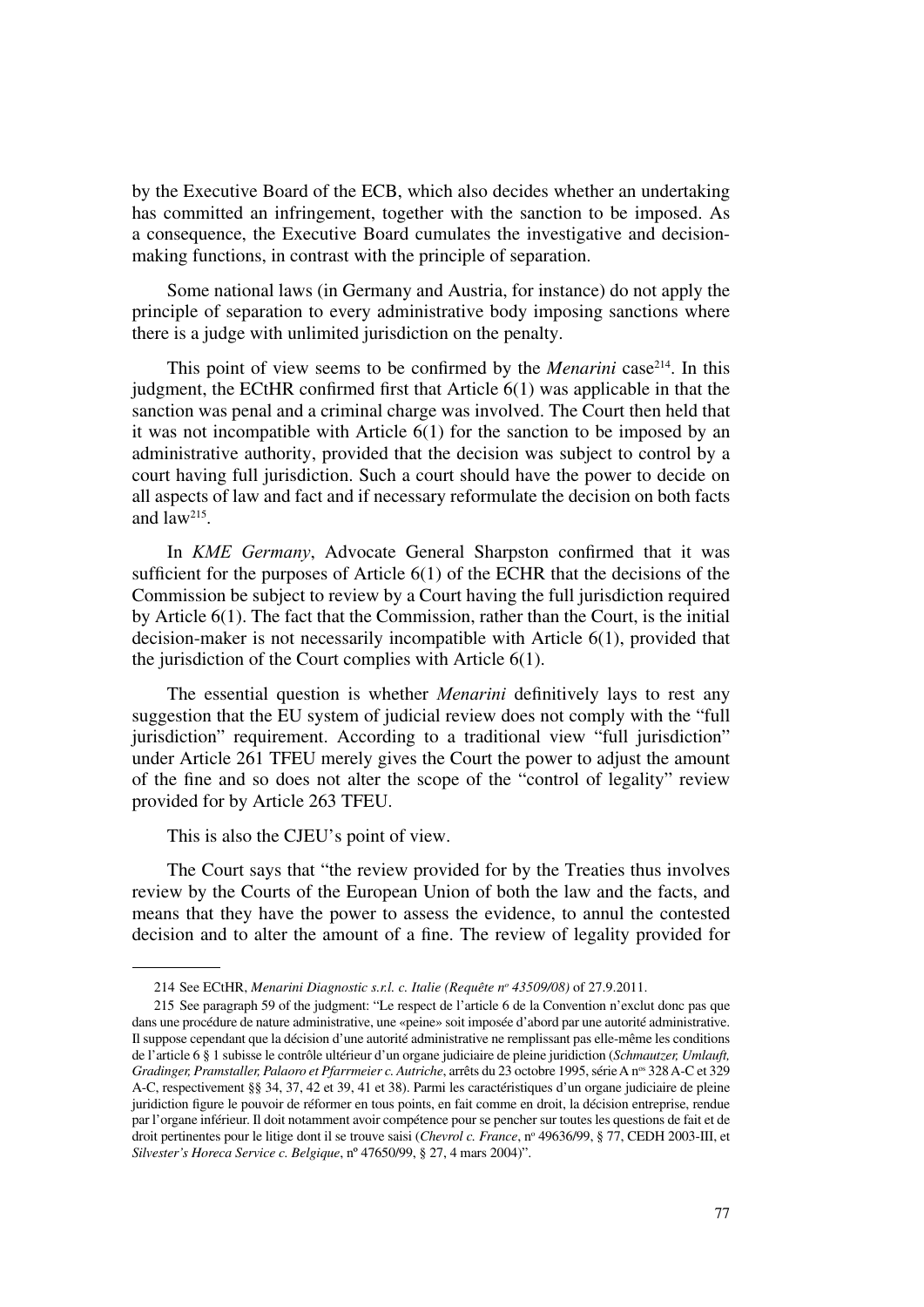under Article 263 TFEU, supplemented by the unlimited jurisdiction in respect of the amount of the fine, provided for under Article 31 of Regulation No 1/2003, is not therefore contrary to the requirements of the principle of effective judicial protection in Article 47 of the Charter" 216.

Another view assumes on the contrary that the concept of "full jurisdiction" for fines implicitly empowers the Court to go into all the aspects of the underlying merits, not merely to exercise limited control of legality on the substance<sup>217</sup>. This second approach seems to be suggested by the assumption that the criminal nature of the severe administrative penalties implies an assessment by the Court on the merits similar to that allowed to the penal judge<sup>218</sup>.

The *Menarini* judgment cannot in any case be overvalued. In fact, it has been ignored by the French *Conseil Constitutionnel* (see decisions 2012-280<sup>219</sup> and 2013-

219 See paragraphs 19 to 21: "19. Considérant qu'au regard de ces garanties légales, dont il appartient à la juridiction compétente de contrôler le respect, le paragraphe II de l'article L. 461-1 et l'article L. 461-3 du code de commerce ne méconnaissent pas les principes d'indépendance et d'impartialité indissociables de l'exercice de pouvoirs de sanction par une autorité administrative indépendante; 20. Considérant, en second lieu, que si les dispositions du paragraphe III de l'article L. 462-5 du code de commerce autorisent l'Autorité de la concurrence à se saisir «d'office» de certaines pratiques ainsi que des manquements aux engagements pris en application des décisions autorisant des opérations de concentration, c'est à la condition que cette saisine ait été proposée par le rapporteur général; que ces dispositions, relatives à l'ouverture de la procédure de vérification de l'exécution des injonctions, prescriptions ou engagements figurant dans une décision autorisant une opération de concentration, ne conduisent pas l'autorité à préjuger la réalité des manquements à examiner; que l'instruction de l'affaire est ensuite assurée par le rapporteur général dans les conditions et selon les garanties prévues par les articles L. 463-1 et L. 463-2 dudit code; que le collège de l'Autorité est, pour sa part, compétent pour se prononcer, selon les modalités prévues par l'article L. 463-7 du même code, sur les griefs notifiés par le rapporteur général et, le cas échéant, infliger des sanctions; que les deux derniers alinéas de cet article disposent que, lors de la séance, le rapporteur général peut présenter des observations, tout en prévoyant que lorsque l'autorité statue sur des pratiques dont elle a été saisie en application de l'article L. 462-5, le rapporteur général et le rapporteur n'assistent pas au délibéré; 21. Considérant qu'au regard de ces garanties légales, dont il appartient à la juridiction compétente de contrôler le respect, la saisine de l'Autorité de la concurrence n'opère pas de confusion entre les fonctions de poursuite et d'instruction et les pouvoirs de sanction; que, dans ces conditions, les dispositions du paragraphe III de l'article L. 462-5 du code de commerce ne portent aucune atteinte aux principes d'indépendance et d'impartialité découlant de l'article 16 de la Déclaration de 1789".

<sup>216</sup> ECJ, Case C-389/10 P, *KME Germany AG*, § 133.

<sup>217</sup> For these aspects see Bellamy, C., "ECHR and competition law post Menarini: an overview of EU and national case law", *e-Competitions*, No. 47946, July 2012.

<sup>218</sup> See on this point *Menarini Diagnostic s.r.l. c. Italie*, dissenting opinion of the Judge Pinto de Albuquerque: "la notion de «pleine juridiction» dans le domaine pénal a une portée élargie et illimitée puisqu'elle inclut non seulement le contrôle du quid des sanctions administratives (est-ce que les sanctions appliquées étaient prévues par la loi?) et du quantum des sanctions administratives (est-ce que les sanctions appliquées étaient proportionnées à la gravité des faits reprochés?), mais aussi de la réalité de l'infraction administrative (est-ce que les personnes ont, par action ou par omission, commis de façon illicite et avec culpabilité une infraction punie par la loi?). La plénitude de juridiction suppose que le juge aille au-delà du simple contrôle des erreurs manifestes (ou «illogiques», «incohérentes», «déraisonnables») d'évaluation et puisse écarter les erreurs d'évaluation qui ne sont pas manifestes (ou «illogiques», «incohérentes», «déraisonnables»). Toute l'opération d'évaluation des preuves, d'établissement et de qualification des faits, d'interprétation de la loi applicable et de modulation des sanctions à la gravité de l'infraction peut être annulée et refaite par le juge, indépendamment de la nature fixe ou variable de la sanction prévue par la loi, le tribunal n'ayant aucun devoir de renvoyer l'affaire aux autorités administratives. En termes classiques, le recours de «pleine juridiction» n'est pas une simple reformatio (réforme) de la décision administrative contestée, il est plutôt un revisio (réexamen) de l'affaire. Autrement dit, l'affaire est dévolue au juge administratif".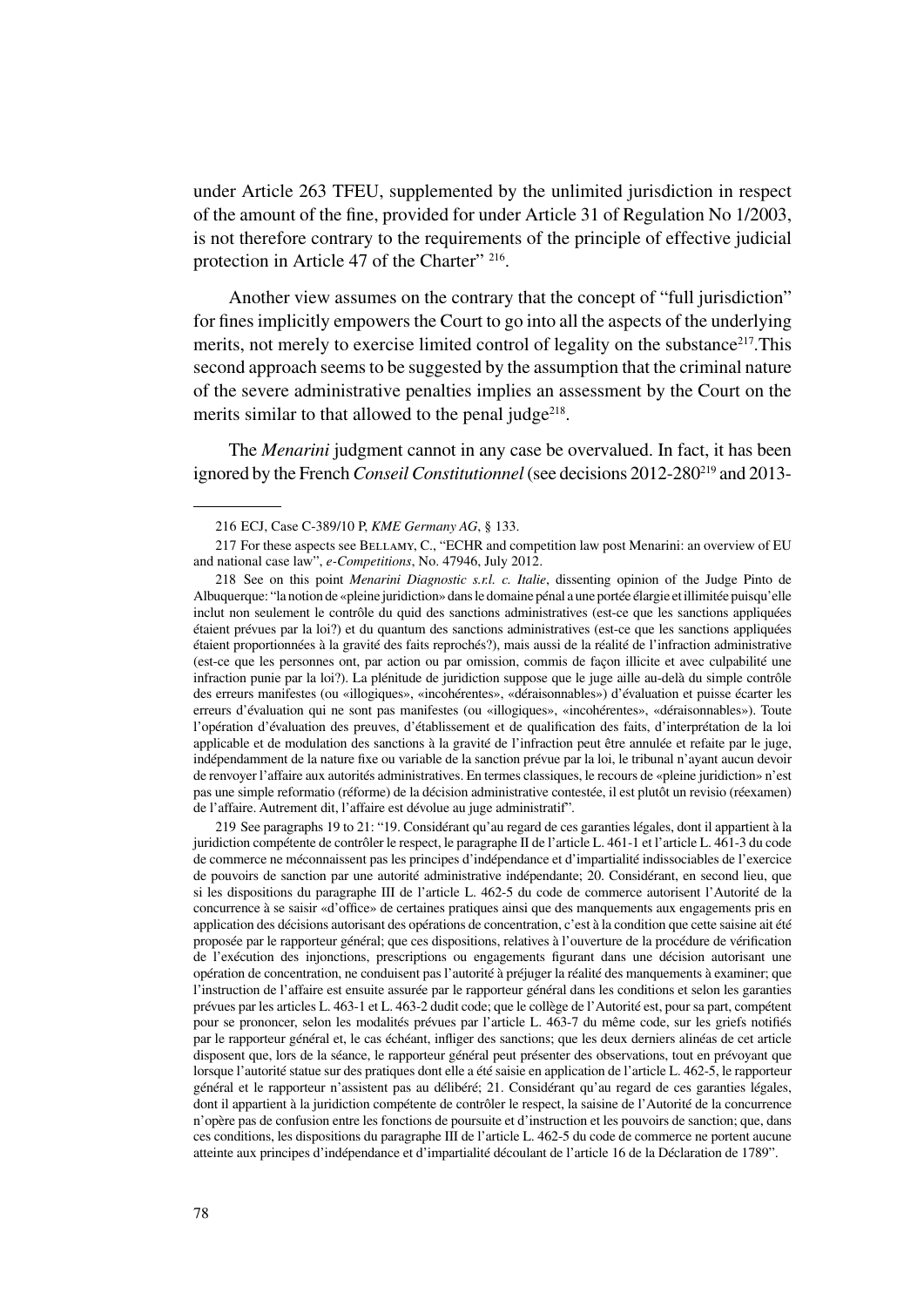331220) and by EU Regulation 648/2012 as well as by national laws and regulations adopted after *Menarini*, which all still apply the principle of separation.

## *5.6.5.Avoiding the accumulation of sanctions: ne bis in idem or proportionality?*

In the light of the *ne bis in idem* principle the accumulation of penalties is generally seen as undesirable. EU law offers various remedies. Under the Charter *ne bis in idem* is restricted to the criminal offences<sup>221</sup>. Nevertheless, according to the case law of the ECtHR, the indications furnished by domestic law as to the criminal nature of the offence have only a relative value, the term "criminal" within the meaning of Article 6 of the ECHR being autonomous<sup>222</sup>.

The criteria for establishing whether a sanction has a criminal nature are laid down in the *Engel* and *Zolothukin* judgments of the ECtHR and in the *Bonda* judgment of the CJEU; they comprise, as noted: (i) the legal classification of the national law; (ii) the nature of the offence; and (iii) the severity of the penalty. To the extent that an administrative pecuniary sanction is considered as having a criminal nature under the CJEU and the ECtHR case law, the *ne bis in idem* principle should therefore apply.

The ECtHR has followed different criteria to identify the "idem": "*idem factum*"<sup>223</sup>, "same offence"<sup>224</sup>, and "same essential elements of the offence<sup>"225</sup>. The latter is the criterion now followed.

<sup>220</sup> See paragraph 12: "considérant que, selon le premier alinéa de l'article L. 132 du code des postes et des communications électroniques, les services de l'Autorité de régulation des communications électroniques et des postes sont placés sous l'autorité du président de l'Autorité; que, selon l'article D. 292 du même code, le directeur général est nommé par le président de l'Autorité, est placé sous son autorité et assiste aux délibérations de l'Autorité; que, par suite et alors même que la décision de mise en demeure relève du directeur général, les dispositions des douze premiers alinéas de l'article L. 36-11 du code des postes et des communications électroniques, qui n'assurent pas la séparation au sein de l'Autorité entre, d'une part, les fonctions de poursuite et d'instruction des éventuels manquements et, d'autre part, les fonctions de jugement des mêmes manquements, méconnaissent le principe d'impartialité; que celles de ces dispositions qui sont de nature législative doivent être déclarées contraires à la Constitution". The decision pertains to a case of unlimited jurisdiction of the courts: see Article 36-11, paragraph 5, of the *Code des postes et des communications électroniques* under which "Les décisions sont motivées, notifiées à l'intéressé et publiées au Journal officiel. Elles peuvent faire l'objet d'un recours de pleine juridiction et d'une demande de suspension présentée conformément à l'article L. 521-1 du code de justice administrative, devant le Conseil d'État".

<sup>221</sup> Article 50 of the Charter: "no one shall be liable to be tried or punished again in criminal proceedings for an offence for which he or she has already been finally acquitted or convicted within the Union in accordance with the law".

<sup>222</sup> See ECtHR, *Ozturk v. Germany*, App. 8544/79, §§ 50 and 52; *Lutz v. Germany*, Appl. 9912/82, § 55; *Bendenoun v. France*, Appl. 11547/86, § 47; *Jussila v. Finland*, App. 73053/01, §§ 29 ff.; see also for an application of these criteria in French law, the judgment of the *Cour de cassation, Chambre commerciale*, 31 March 2004, under which, in the particular circumstances, the COB, when applying pecuniary sanctions, decided "du bien fondé d'accusation en matière pénale au sens des dispositions de l'article 6 de la Convention européenne de sauvegarde des droits de l'homme et des libertés fondamentales"; in the literature see Wils, W.P.J, "The principle of Ne Bis in Idem in EC Antitrust Enforcement: a Legal and Economic Analysis", in *World Competition*, vol. 26, No. 2, 2003, pp. 133 ff..

<sup>223</sup> See ECtHR, *Gradinger v. Austria,* 23 October 1995, Series A No. 328-C, § 55.

<sup>224</sup> See ECtHR, *Oliveira v. Switzerland*, 30 July 1998, A.No. 25711/94, §§ 25-29.

<sup>225</sup> See ECtHR, *Franz Fischer v. Austria*, No. 37950/97, 29 May 2001, § 29.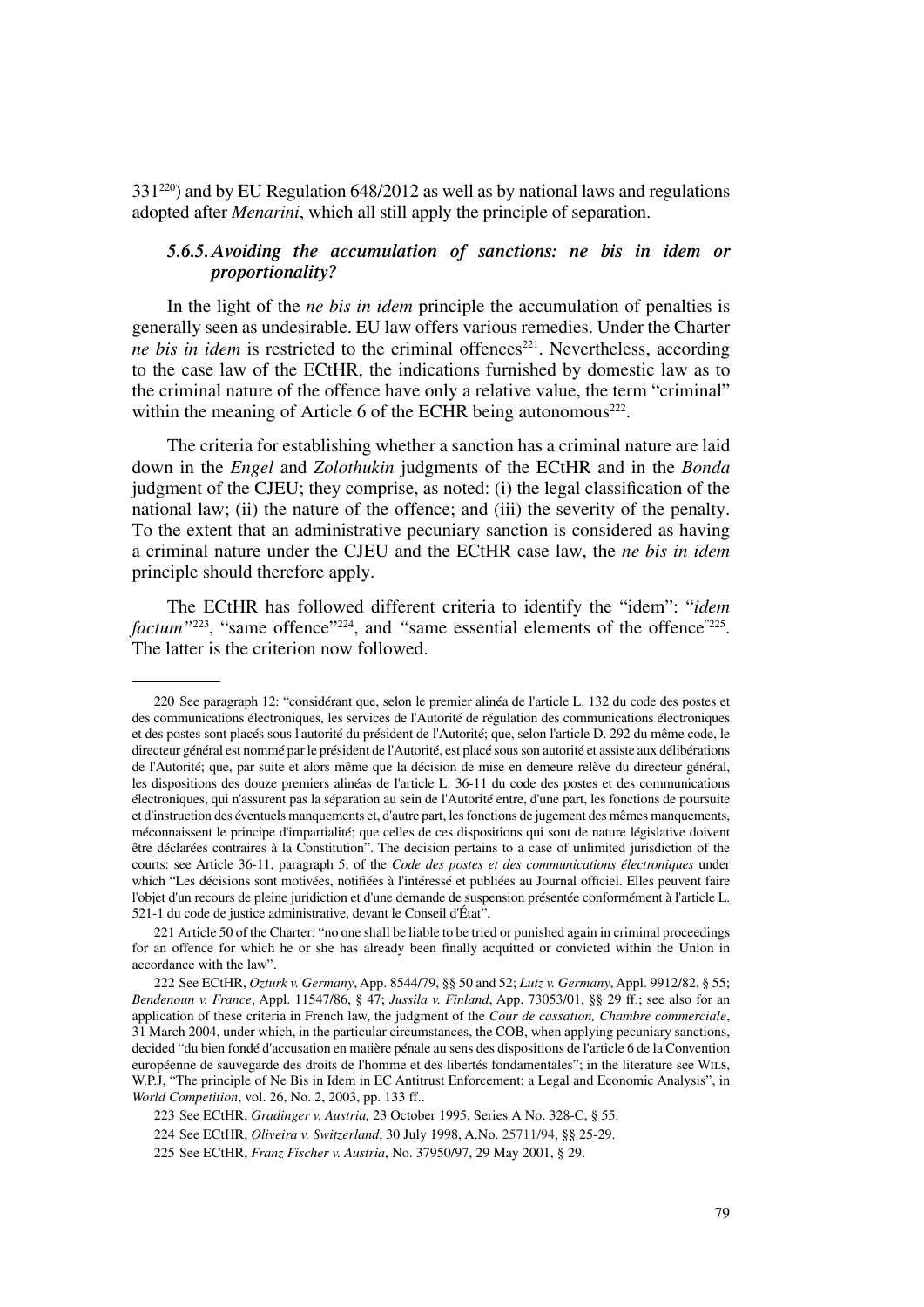In its ruling on the *Akerberg Franssnon* case, the CJEU states that the *ne bis in idem* principle laid down in Article 50 of the Charter does not preclude a Member State from imposing successively, for the same acts of non-compliance with VAT declaration obligations, a tax penalty and a criminal penalty in so far as the former is not criminal in nature, a matter which is for the national court to determine<sup>226</sup>.

Article 23e(8) of Council Regulation 1060/09 as amended by Council Regulation 513/11 on CRA establishes that "ESMA shall refer matters for criminal prosecution to the relevant national authorities where, in carrying out its duties under this Regulation, it finds serious indications of the possible existence of facts liable to constitute penal offences. In addition, ESMA shall refrain from imposing fines or periodic penalty payments where a prior acquittal or conviction arising from identical facts, or for facts which are substantially the same, has acquired the force of *res judicata* as the result of criminal proceeding under national law".

An identical provision is contained in Article 64(8) of Council Regulation 648/12 on OTC derivatives, central counterparties and trade repositories.

Notwithstanding the case law and the provision of the Regulations, the substantial and procedural criteria for the application of administrative and criminal sanctions are not necessarily the same<sup>227</sup>.

The EU law offers other remedies as well - both procedural and in substance - to avoid the accumulation of sanctions. Article 6 of Council Regulation 2988/95 stipulates that the imposition of financial penalties may be suspended if criminal proceedings have been initiated against the person in connection with the same facts. When the criminal proceeding is concluded, the administrative procedure is resumed but the penalty applied may take into account any other penalty already imposed on the person by the judicial authority in respect to the same facts. Similarly, under Article 11(6) of Regulation 1/2003, the authorities of the Member States are automatically relieved of their competences if the Commission initiates its own proceedings. Moreover, under Article 13, if the authorities of two or more Member States have started proceedings, the others should suspend the procedure or reject the complaint in question.

The remedy in substance - the application of the principle of proportionality to the total of the sanctions - is also applied under the case law of the CJEU. In the *Walt Wilhelm* case the Court held that "a general requirement of natural justice… demands that any previous punitive decision must be taken into account in determining any sanction which is to be imposed"<sup>228</sup>.

<sup>226</sup> See ECJ, Case C-617/10.

<sup>227</sup> See the "European Commission's Staff Working Document, Annex to the Green Paper on Conflicts of Jurisdiction and the Principle of *ne bis in idem* in Criminal Proceedings, SEC (2005) 1767, December 23, 2005, pp. 52 ff.

<sup>228</sup> See ECJ, Case 14/68, 13 February 1969, § 11. See also CFI, Case T-149/89, *Sotralenz*, 6 April 1995, § 29, and Case *Konecke*, 117/83, Opinion of the AG, § 4.4.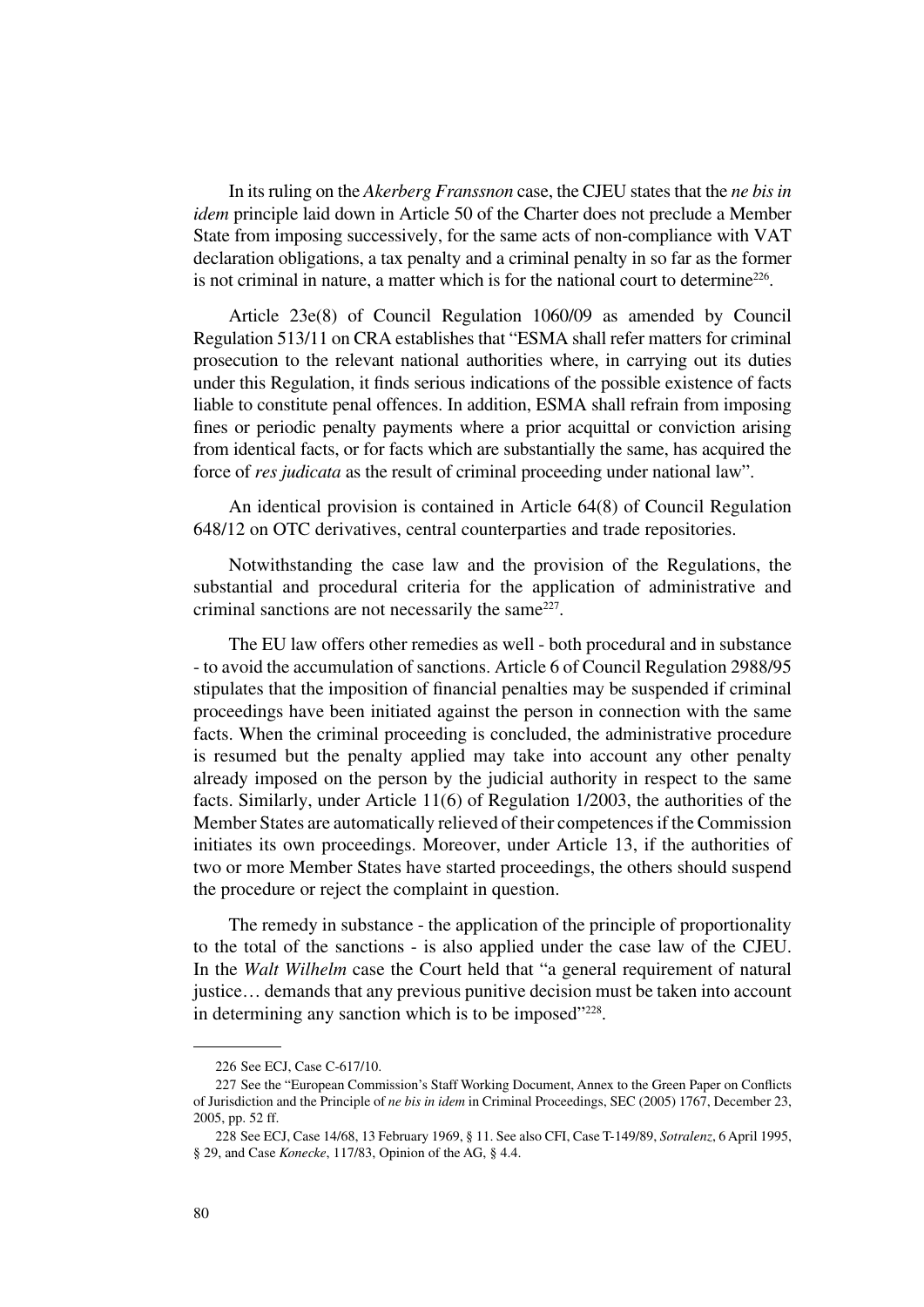The same view is taken by the French *Conseil Constitutionnel* in its decision 1989-260229 and by the EU legislator in Directive 2003/6/EC, which requires Member States to provide for both penal and administrative sanctions as reaction to market abuse conducts. Under Article 187-ter and 187-terdecies of the Italian Consolidated Law on Finance (Legislative Decree 58/1998 as amended) both the penal and the administrative sanctions are applied with the only limit being the proportionality principle<sup>230</sup>.

ECB sanctions are imposed on credit institutions, not natural persons. Thus the need to avoid the accumulation of sanctions under the ECB's sanctioning powers follows from the fact that some Member States admit the criminal liability of the legal persons while others provide for an administrative liability

230 See the Italian *Corte di cassazione*, sez. VI, No. 15199 of 25 of May 2006, in *Foro it*., 2007, II, p. 629, and Trib. Turin, sez. I pen., 21 December 2010 and 18 March 2011, both on http:/pluris-cedam.utetgiuridica.it.

<sup>229</sup> See § 22: "22. Considérant que la possibilité n'en est pas moins reconnue à la Commission des opérations de bourse de prononcer une sanction pécuniaire pouvant aller jusqu'au décuple du montant des profits réalisés par l'auteur de l'infraction et qui est susceptible de se cumuler avec des sanctions pénales prononcées à raison des mêmes faits et pouvant elles-mêmes atteindre un montant identique; que, si l'éventualité d'une double procédure peut ainsi conduire à un cumul de sanctions, le principe de proportionnalité implique, qu'en tout état de cause, le montant global des sanctions éventuellement prononcées ne dépasse pas le montant le plus élevé de l'une des sanctions encourues; qu'il appartiendra donc aux autorités administratives et judiciaires compétentes de veiller au respect de cette exigence dans l'application des dispositions de l'ordonnance du 28 septembre 1967 modifiée». See also ROSENFELD E. and Veil. J., *"*Sanctions administratives, sanctions pénales", *Pouvoirs n°128* - *La pénalisation*, January, 2009, pp. 64-65: "Le Conseil constitutionnel, s'il a considéré que «la séparation des pouvoirs, non plus qu'aucun principe ou règle de valeur constitutionnelle ne fait obstacle à ce qu'une autorité administrative, agissant dans le cadre de prérogatives de puissance publique, puisse exercer un pouvoir de sanction », en a, par la même décision, fixé les limites : «d'une part, la sanction susceptible d'être infligée est exclusive de toute privation de liberté et, d'autre part, l'exercice du pouvoir de sanction est assorti par la loi de mesures destinées à sauvegarder les droits et les libertés constitutionnellement garantis» [Cons. const., nº 89-260 DC, 28 juillet 1989]. S'inspirant de la Cour de justice des communautés européennes (Cjce) [CJCE, 13 février 1969, *Walt Wilhelm*, aff. 14/68; *TPICE*, 6 avril 1995, *Tréfileurope*, aff. T-141 / 89, *Rec*., p. II-791, § 191.], il a de même posé que «si l'éventualité d'une double procédure peut conduire au cumul de sanctions, le principe de proportionnalité implique qu'en tout état de cause le montant global des sanctions éventuellement prononcées ne dépasse pas le montant le plus élevé de l'une des sanctions encourues»[Cons. 22.], solution notablement plus équitable et réaliste que celle de la Cour suprême américaine qui a en définitive choisi de se désintéresser du résultat concret du cumul". Accumulation of sanctions is contested by the Rapport Coulon, *La dépénalisation de la vie des affaires*, Jaunuary 2008, p. 61: "Le cumul des sanctions pénales et administratives, qui existe notamment s'agissant des sanctions prononcées par l'Autorité des marchés financiers (AMF) et le Conseil de la concurrence, fait l'objet de vives critiques, même si cette situation a été juridiquement validée par le Conseil constitutionnel, sous réserve du respect du principe de proportionnalité (sanctions cumulées non supérieures au maximum prévu par l'une ou l'autre des deux législations applicables). La position de la France apparaît également fragile au regard de nos engagements internationaux, notamment de la Convention de sauvegarde des droits de l'homme et des libertés fondamentales, dont le protocole no 7 demande aux États parties de se conformer à l'adage *non bis in idem*. La France a certes émis sur ce point des réserves, mais dont la portée pourrait apparaître limitée au regard de l'évolution de la jurisprudence de la Cour européenne des droits de l'homme, qui estime que «la matière pénale s'entend de toute matière punitive et ayant une certaine gravité» [CEDH, 21 février 1984, *Özturk c/ RFA* ; CEDH, 24 février 1994, Aff. 12547/86, *Bendenoun c/France*; CEDH, 23 septembre 1998, Aff. 27812/95, *Malige c/France]*… Cette situation est peu satisfaisante et entraîne un accroissement des frais engagés par l'État pour réguler ces secteurs. Les autorités administratives indépendantes concernées, et notamment l'AMF, sont accusées d'avoir un rôle quasi-pénal sans disposer des garanties attachées à la procédure pénale, et il est reproché au juge pénal la méconnaissance de ces matières techniques, la faiblesse des sanctions prononcées ainsi que la lenteur de ses procédures".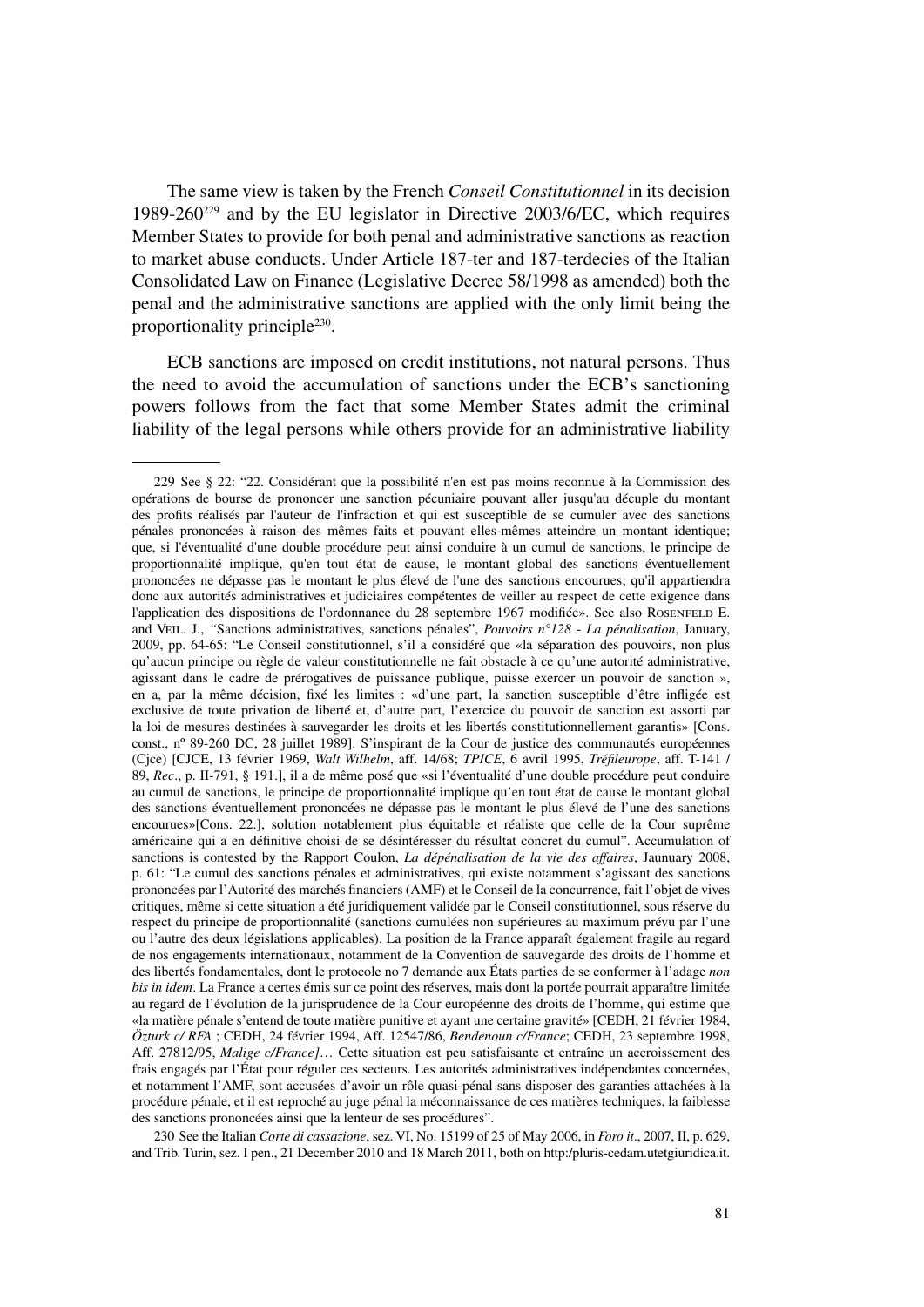of the undertakings based on organisational failures, where criminal offences are committed by the company's officers<sup>231</sup>.

Article 18 of the SSM Regulation provides no remedy to avoid accumulation of sanctions. Article 3(10) of the Regulation 2532/98 stipulates, on the contrary, that "this provision shall be without prejudice to the application of criminal law and to prudential supervisory competencies in participating Member States".

To the extent that ECB penalties and sanctions under Article 18 of the SSM Regulation are not subject to the rules of procedure contained in Regulation 2532/98 the *Walt Wilhelm* rule applies.

#### **5.7. Which rules of procedures for the ECB sanctions under Article 18(1) and (7) of the SSM Regulation?**

Since the administrative pecuniary penalties under Article 18(1) and, to some extent, the administrative sanctions under Article 18(7) of the SSM Regulation may be deemed to have a criminal nature, they are basically subject to the same safeguards as the penal sanctions.This goes not only for the procedural safeguards (rights of defecnce and principle of separation) but also for the substantial ones (culpability, full jurisdiction of the CJEU) and for the *ne bis in idem* principle (which has both a procedural and a substantial nature).

Against this background, the question arises whether the application of Council Regulation 2532/98 to the SSM sanctions under Article 18(1) and (7) grants all the above safeguards to the persons concerned<sup>232</sup>.

As already explained, the Regulation 2532/98 is not in line with most of the procedural and substantial safeguards laid down in the case law of the ECtHR and of the CJEU, with the only exception of the principle of full jurisdiction.

Moreover, the rules of procedure contained in the Council Regulation 2532/98 and the competence of the Executive Board therein seems to be incompatible with Article 25 of the SSM Regulation, on the separation of supervisory functions from

<sup>231</sup> For a survey of corporate criminal liability in Western Europe see: Sun Beale, S. and Safwat, A.G., "What Developments in Western Europe tell us about American Critiques of Corporate Criminal Liability", in *Buffalo Criminal Law Review*, vol. 8, p. 89 ff.

<sup>232</sup> See Loosveld, S., "The ECB's Investigatory and Sanctioning Powers under the Future Single Supervisory Mechanism", p. 423: "The ECB sanctioning Regulation [Regulation 2532/98] was adopted in view of the introduction of the euro on January 1, 1999 and the full transfer of the monetary policy competence in the eurozone member States from the national level (…) to the European level (…). It is important to bear this in mind when legislation that concerns the euro as single currency and the tasks of the ECB in this area, is now envisaged to apply to the new supervisory tasks of the ECB under the SSM. Since 1999 and as long as the Banking Union is not in force, the ECB has, first and foremost, tasks related to monetary policy. A central bank's (…) monetary policy tasks are, in many regards, different from a supervisor's (…) prudential supervision tasks, regardless of historical and geographical examples of central banks that have exercised, or still exercise, both tasks. The above caveat needs to be borne in mind when the ECB Sanctioning Regulation, which was adopted in the context of the ECB's monetary policy tasks will, under the SSM, have to be applied to the ECB's tasks regarding prudential supervision. This application might require a number of modifications to the ECB Sanctioning Regulation to bring it in line with the SSM Regulation".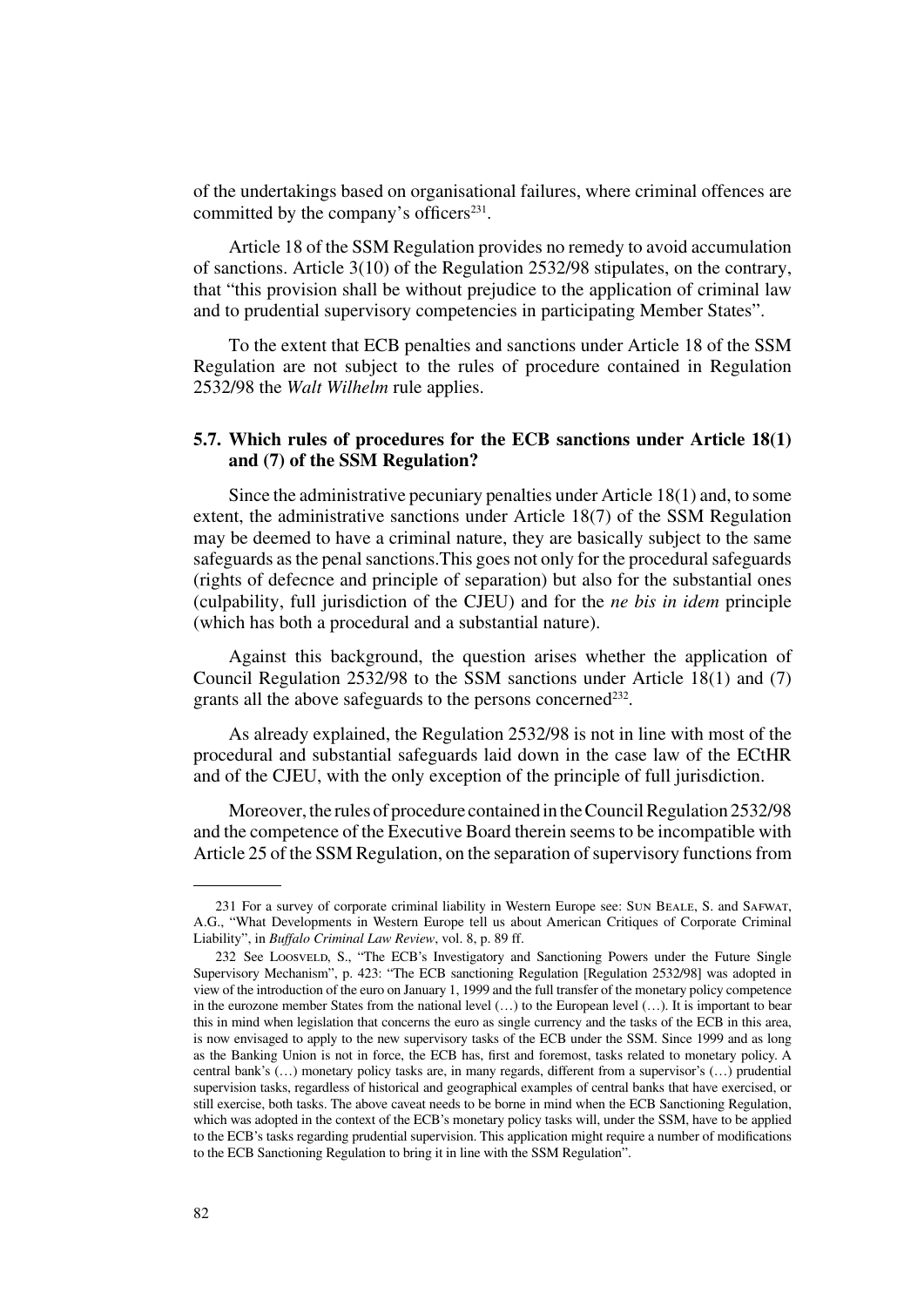the monetary ones, and with Article 26(1), according to which "the execution of the tasks conferred on the ECB [by the SSM Regulation] shall be fully undertaken by..." the Supervisory Board<sup>233</sup>.

A possible solution to these problems could be to disregard Council Regulation 2532/98 on the basis of the following arguments. Article 18(4) of the SSM Regulation provides that the "ECB shall apply this Article in accordance with the acts referred to in the first subparagraph of Article 4(3) of this Regulation, including the procedures contained in Council Regulation (EC) No 2532/98" only "as appropriate". The wording "as appropriate" suggests that ECB may even completely ignore Regulation 2532/98234 and adopt new rules of procedure for the application of administrative penalties and sanctions under Article 18(1) and  $18(7)^{235}$ .

Since Article 18(4) pertains to the application of the whole of Article 18, hence including paragraph 7, one may conclude that the rules of procedure contained in Regulation 2532/98 may be waived not only for the application of penalties under paragraph 1 of Article 18 but also for the application of sanctions under paragraph 7236.

This interpretation is nonetheless not sure, at least for the application of sanctions under paragraph 7 of Article 18. Under Article 18(7) the ECB may impose sanctions for breach of ECB regulations or decisions "in accordance"

235 These rules of procedures may be grounded on Article 6(7) of the SSM regulation under which "the ECB shall, in consultation with national competent authorities of participating Member States, and on the basis of a proposal from the Supervisory Board, adopt and make public a framework to organise the practical modalities of implementation of this Article". Since Article 6 refers to the ECB's tasks and these include ensuring compliance with the prudential rules on credit institutions, the rules on sanctioning procedure could be contained in this framework. Another solution would be to adopt a separate set of rules under Article 4(3), second sub-paragraph, of the SSM Regulation. Under the provision above the ECB "may also adopt regulations only to the extent necessary to organise or specify the modalities for the carrying out" the tasks conferred upon it by the SSM regulation, including again ensuring compliance with the prudential rules.

236 Article 18(7) stipulates that ECB may impose sanctions in the case of breach of ECB regulations or decisions in accordance with Council Regulation 2532/98, "without prejudice to paragraphs 1 to 6" of the same Article and hence without prejudice of paragraph 4. Moreover, the imposition of sanctions "in accordance with the regulation…" under Article 18 (7) of the SSM Regulation may be interpreted as referring to the kind and the level of sanctions to be applied (Articles 1 and 2 of Regulation 2532/98) or simply to the grounds of the relevant ECB power (see the wording of Recital 36 of the SSM Regulation: "in accordance with Article 132(3) TFUE and the Council Regulation (EC) No 2532/98... the ECB is entitled...") rather than to the procedure for their application.

<sup>233</sup> See also Recital 65 under wich the exercise of supervisory and monetary tasks should be carried out "*in full separation*".

<sup>234</sup> The French and Italian versions of Article 18(4) are even clearer. According to the French translation, "la BCE applique le présent article conformément aux actes visés à l'article 4, paragraphe 3, premier alinéa, du présent règlement, y compris, *le cas échéant*, les procédures prévues dans le règlement (CE) nº 2532/98 du Conseil". In the Italian version: "la BCE applica il presente articolo in combinato disposto con gli atti di cui all'articolo 4, paragrafo 3, primo comma, del presente regolamento comprese le procedure previste nel regolamento (CE) n. 2532/98 del Consiglio, *se del caso*". Regulations and other documents of general application must be drafted in all the official languages (Article 4 of Regulation 1). As a result of the need for uniform interpretation of Union law, texts are considered in isolation, but in case of doubt are interpreted and applied in the light of the other authentic language versions: ECJ, Case 19/67, *Bestuur van de Sociale Verzekeringsbank*.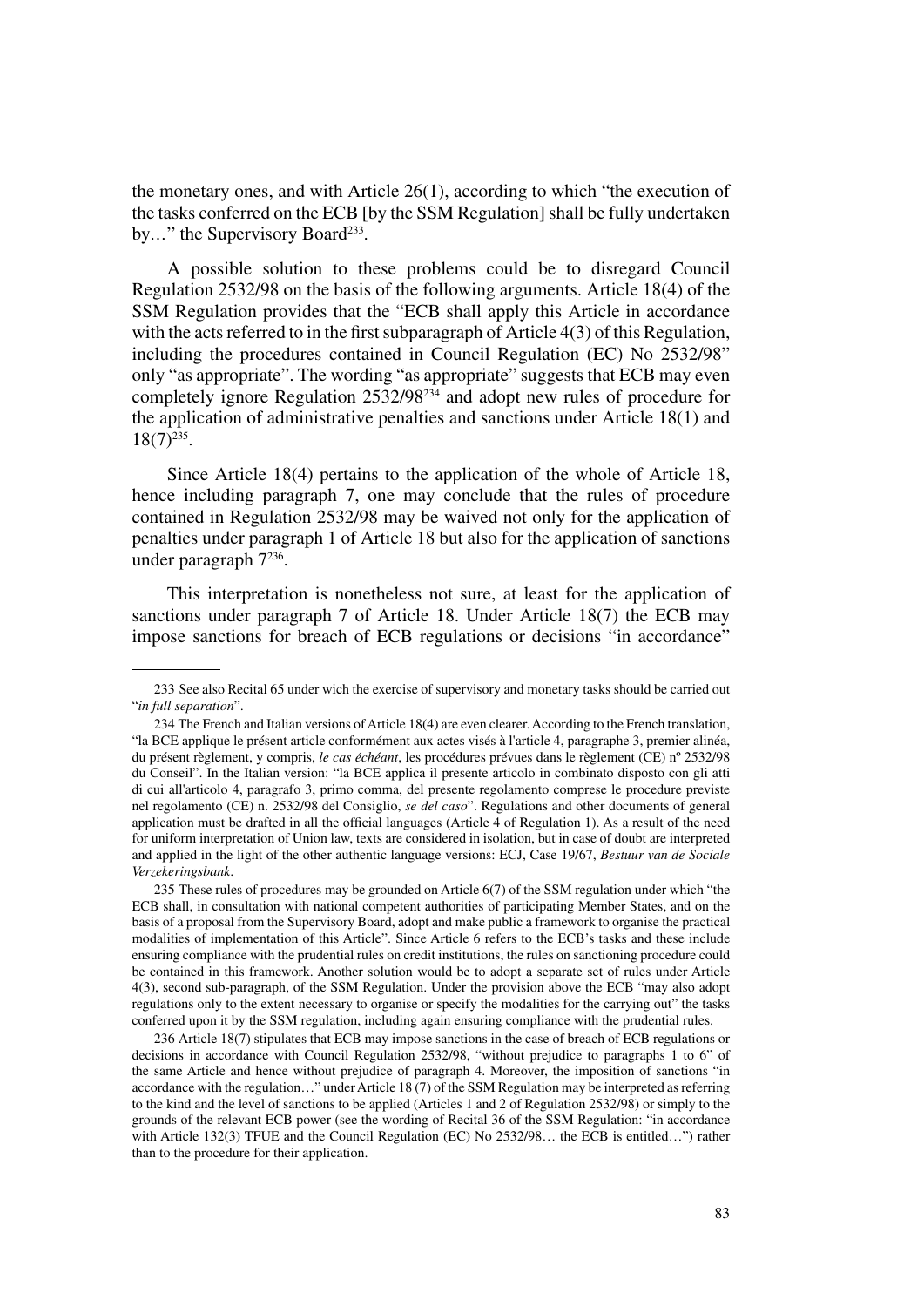with Council Regulation 2532/98 and therefore, one can infer, following the rules contained in the Regulation<sup>237</sup>.

### **5.8. Administrative internal review under Article 24 of the SSM Regulation and its relationship with the judicial review of the CJEU**

Article 24 of the SSM Regulation provides for an internal review of all the ECB decisions under the Regulation itself by an *ad hoc* body: the Administrative Board of Review.

The scope of this review *"*shall pertain to the procedural and substantive conformity" with the SSM Regulation<sup>238</sup>, "while respecting the margin of discretion left to the ECB to decide on the opportunity to take those decisions"<sup>239</sup>.

The review therefore should not extend to the merit of the assessment<sup>240</sup>, in conformity with the EBA Regulation<sup>241</sup>. The Board of Appeal against the decisions of the European Supervisory Authorities (ESAs) can only "confirm the decision taken by the competent body of the Authority, or remit the case to the competent body of the Authority"242; it cannot assess the merits of the case.

An unlimited review of the decisions of the ESAs is in any case not necessary, since they cannot enjoy any discretionary power, in accordance with the Meroni doctrine. A different solution would have been worked out under the SSM Regulation considering the margin of discretion given the ECB in the adoption of the supervisory decisions.

Article 24 of the SSM Regulation is without prejudice to the right to bring proceedings before the CJEU in accordance with the Treaties<sup>243</sup>. Nevertheless, the Court's review of the ECB decisions under the SSM Regulation, as is confirmed by Recital 60244, is confined to their legality according to the general principle on the judicial control laid down under Article 263 of the TFEU.

<sup>237</sup> Similarly, the wording "without prejudice to paragraphs 1 to 6" in paragraph 7 of Article 18 can be read in the sense that the ECB not only may apply the penalties provided for in paragraphs 1 and 2, according to the rules laid down in paragraphs 3, 4 and 6, and asking NCAs to apply penalties under paragraph 5, but may also impose the sanctions provided for in Regulation 2532/98 according to the rules of procedure therein. The groundwork of the SSM regulation too may support this different reading and the aim of the EU legislator to apply different regimes to the penalties under Article 18(1) and 18(7). Whilst paragraph 15(4), now Article 18(4), has been amended, Article 15(7), now Article 18(7), remained unchanged. This confirms the initial purpose of the EU legislator to reserve to sanctions for violations of the ECB's regulations or decisions the special regime provided for under Regulation 2532/1998.

<sup>238</sup> See Article 24(1) of the SSM Regulation.

<sup>239</sup> See Recital 64 of the SSM Regulation.

<sup>240</sup> See in literature Lackhoff K., "How will the Single Supervisory Mechanism (SSM) Function? A Brief Overview", 27.

<sup>241</sup> Regulation 1093/2010.

<sup>242</sup> See for example Article 60(5) of Regulation 1093/2010.

<sup>243</sup> See Article 24(11) of the SSM Regulation.

<sup>244</sup> Recital 60 of the SSM Regulation stipulates that "pursuant to Article 263 TFEU, the CJEU is to review the legality of acts of, inter alia, the ECB, other than recommendations and opinions, intended to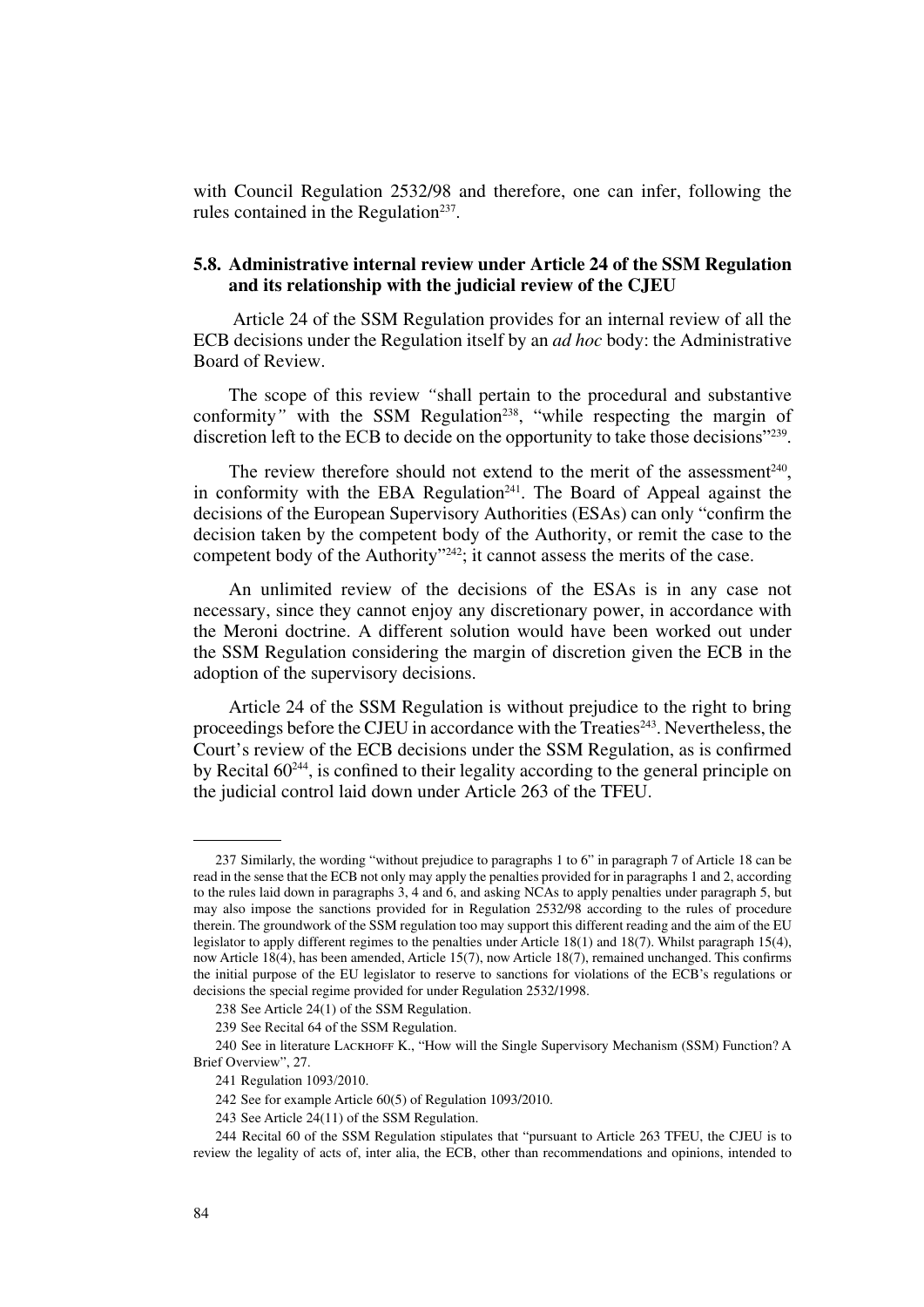Moreover, the decisions of the Administrative Board of Appeal are not compulsory for the Governing Council. Under Article 60(5) of the EBA Regulation the competent body of the Authority "shall be bound by the decision of the Board of Appeal", whilst under Article 24(7) of the SSM Regulation the Governing Council is not bound by the decision of the Administrative Board of Review<sup>245</sup>.

Under Article 24(7) of the SSM Regulation, the Administrative Board of Review only expresses its opinion. Even though the Supervisory Board must take this opinion into account and promptly submit a new draft decision to the Governing Council, the latter maintains the final power to decide differently from the Supervisory Board draft $246$ .

### **6. Compliance with the rules on due process and the role of the ECB within the SSM supervisory procedures**

As noted, compliance with the fundamental rights and general principles of EU law is obligatory not only for the ECB but also for the NCAs when assisting the ECB in the preparation of its final decisions. In these cases the ECB avails itself of the operational activity of the NCAs, which must follow the instructions given by the ECB, as clearly provided for under Article 6(3) of the SSM Regulation.

A different case is that of the administrative mixed procedures under Articles 14 and 15 of the SSM Regulation. Here the Regulation itself clearly assigns the competences for the final decision and for the preparatory acts to the ECB and to the NCAs, respectively. No provision is in place giving the ECB the power to instruct the NCAs. The latter must follow their own national law.

Since the previous assessment of the interests at stake is carried out by the NCAs, the safeguards of the defence must be granted to the addressees as from the national phase of the procedure.

produce legal effects vis-à-vis third parties".

<sup>245</sup> See LOOSVELD, S., "The ECB's Investigatory and Sanctioning Powers under the Future Single Supervisory Mechanism", p. 425: " [The Administrative Board of Review] is similar to, but not assimilated with, the powers of the so-called 'Board of Appeal'. This is a joint body of ESMA, the European Banking Authority (EBA) and the European Insurance and Occupational Pensions Authority (EIOPA), which hears appeals by persons who are affected by decsions made by one of these authorities. One notable difference is that the ECB's Board of Review will have no decision-making power. It will only rule on the admissibility of the review, examine the case and remit this for preparation of a new draft decision that will need to be adopted by the Governing Council of the ECB". See also in this context LOOSVELD, S., "Appeals Against Decisions of the European Supervisory Authorities", in *Journal of International Banking Law and Regulation*, 2013, pp. 9-13.

<sup>246</sup> Article 24(7) stipulates that: "After ruling upon the admissibility of the review, the Administrative Board of Review shall express an opinion within a period appropriate to the urgency of the matter and no later than two months from the receipt of the request and remit the case for preparation of a new draft decision to the Supervisory Board. The Supervisory Board shall take into account the opinion of the Administrative Board of Review and shall promptly submit a new draft decision to the Governing Council. The new draft decision shall abrogate the initial decision, replace it with a decision of identical content, or replace it with an amended decision. The new draft decision shall be deemed adopted unless the Governing Council objects within a maximum period of ten working days".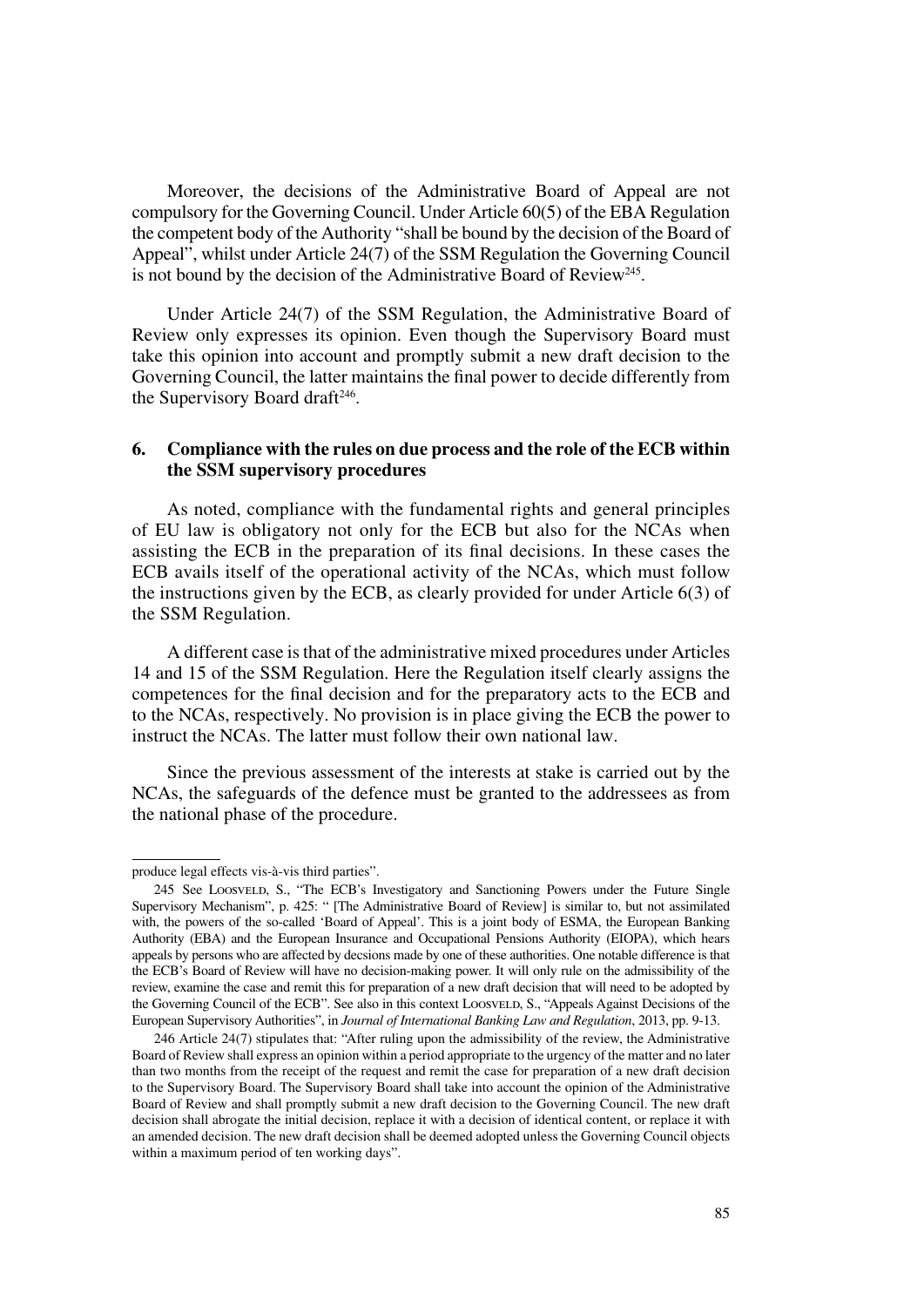Increasingly, EU case law regards composite administrative procedures as unitary procedures and assesses the acts of which these procedures are composed under the common standards of legality laid down in Community law, including that for the rights of the defence.

In the *Borelli* case<sup>247</sup> the CJEU only extended the safeguards provided for in Community law to the national stage<sup>248</sup>, stopping short of extending its jurisdiction over the latter. The national and community levels were considered as distinct, and flaws at the national stage were considered as not affecting the final decision adopted at Community stage $249$ .

Subsequently, a different case law trend emerged. The Court of First Instance started to extend its jurisdiction over the national stage of a composite procedure and to admit that flaws in national acts may also affect the validity of the final decision at Community (now Union) level<sup>250</sup>. If this were so, it would be debatable whether the Union authority competent for the final decision (the ECB) had the duty to monitor the conduct of the national authorities (the NCAs).This conclusion would be the logical consequence of the vertical dimension of the procedural protection of the rights of defence as well as of the imputation of the defects of the acts of the entire procedure to the final decision.

However, there is no clear support for this opinion in the case law.

Aside from the above cases, as regards the decisions adopted by the NCAs under their exclusive competence (those addressed to the less significant credit

249 See §§ 9-12: "9. It should be pointed out that in an action brought under Article 173 of the Treaty the Court has no jurisdiction to rule on the lawfulness of a measure adopted by a national authority. 10. That position cannot be altered by the fact that the measure in question forms part of a Community decision-making procedure, since it clearly follows from the division of powers in the field in question between the national authorities and the Community institutions that the measure adopted by the national authority is binding on the Community decision-taking authority and therefore determines the terms of the Community decision to be adopted. 11. That is so where the competent national authority issues an unfavourable opinion on an application for aid from the Fund. It follows from Article 13(3) of Regulation No 355/77 that a project may receive aid from the Fund only if it is approved by the Member State on whose territory it is to be carried out and that, consequently, where the opinion is unfavourable the Commission can neither follow the procedure for the examination of the project in accordance with the rules laid down in that regulation nor *a fortiori* review the lawfulness of the opinion thus issued. 12. In those circumstances, any irregularity that might affect the opinion cannot affect the validity of the decision by which the Commission refused the aid applied for".

250 See CFI, Case T-450/93, *Lisrestal*, § 2, and Case T-346/94, *France-aviation v. Commission.*

<sup>247</sup> ECJ, Case C-97/91.

<sup>248</sup> See §§ 13-14: "13. Accordingly, it is for the national courts, where appropriate after obtaining a preliminary ruling from the Court, to rule on the lawfulness of the national measure at issue on the same terms on which they review any definitive measure adopted by the same national authority which is capable of adversely affecting third parties and, consequently, to regard an action brought for that purpose as admissible even if the domestic rules of procedure do not provide for this in such a case. 14. As the Court observed in particular in Case 222/84 *Johnston v Chief Constable of the Royal Ulster Constabulary* [1986] ECR 1651, paragraph 18, and in Case 222/86 *UNECTEF v Heylens* [1987] ECR 4097, paragraph 14, the requirement of judicial control of any decision of a national authority reflects a general principle of Community law stemming from the constitutional traditions common to the Member States and has been enshrined in Articles 6 and 13 of the European Convention for the Protection of Human Rights and Fundamental Freedoms".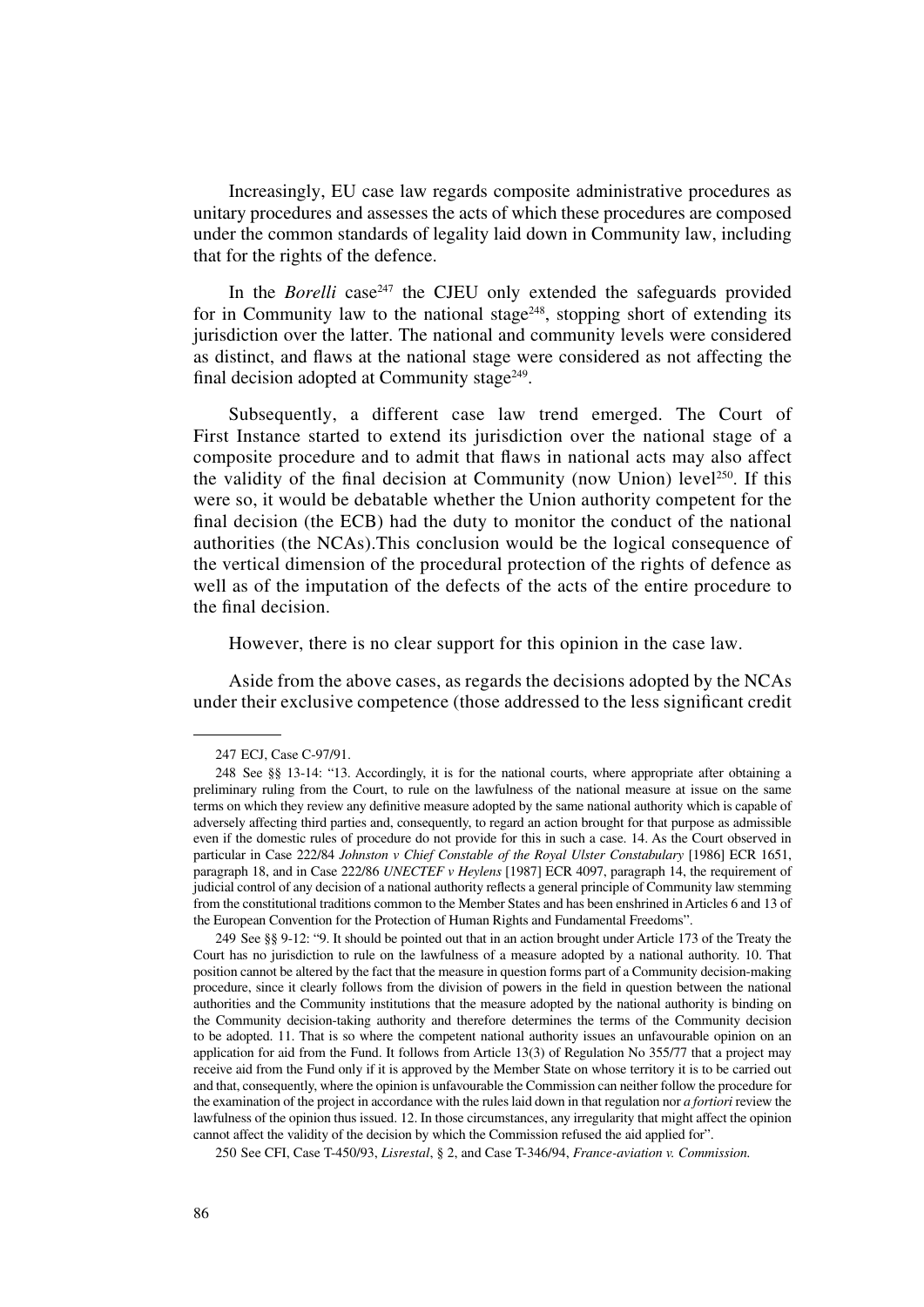institutions), the ECB retains only its powers as the authority responsible for the effective and consistent functioning of the SSM.

The ECB is not hierarchically superior to the NCAs, nor do the latter act in a system of decentralised authorities. This is the model of Council Regulation  $2532/98$  governing the ECB's monetary policy sanctioning powers<sup>251</sup>, but it cannot be applied in the field of banking supervision.

The supervisory tasks conferred on the ECB under Article 127(6) of the TFEU are not included within the tasks of the ESCB<sup>252</sup>, so they cannot be considered as exclusive Eurosystem responsibilities, pertaining as such to the area of the monetary pillar. They should therefore not be subject to decentralisation under Article 12(1), third sub-paragraph of the ESCB Statute.

Even though any action taken by the NCAs within the scope of Union law has to comply with the Union's safeguards for fundamental rights<sup> $253$ </sup>, the role of the ECB as responsible for the effective and consistent functioning of the SSM does

<sup>251</sup> See Texieira, P.G., and Martin, J.M.F., "The imposition of regulatory sanctions by the European Central Bank", pp. 400-401: "First of all, irrespective of the level involved, the Bank sanction procedure is established in all its details from beginning to end by two Community acts, a Council Regulation, supplemented by an ECB Regulation, both of them directly applicable in the national legal orders. Unlike the cases on composite procedures discussed by the Court of First Instance, the space left for the operation of national procedures is practically non-existent. Secondly, the intervention by NCBs relates to the establishment of the factual circumstances and their initial qualification, acts which will circumscribe the final decision by the Bank. NCB acts are therefore indissolubly linked to and determine the decision to be adopted at the Community level. Thus, whether the rights of defence of the undertaking concerned have been respected throughout the inquiry phase becomes crucial to assess the validity of the final decision by the Bank. It follows that the control of the acts carried out during the whole sanctions procedure must be subject to a uniform standard of legality and to uniform judicial treatment. It is difficult to accept that two different patterns of legality and judicial procedures may apply depending on who initiates and carries out the inquiry phase and under which national jurisdiction this is done. This position would constitute acceptance for the first time of the existence of national organs acting as administrative units of Community bodies, whose acts would be assimilated for the purposes of judicial review to Community acts. Even though this 'imputability' approach may not be easily applicable to all areas of ESCB activities, in particular areas regulated by ECB guidelines, it appears appropriate in the context of the Bank procedure for the imposition of sanctions, and possibly in other areas regulated to the same degree of detail. In brief, the infringement procedure of the System for the imposition of sanctions on legal persons as developed by the Council and ECB Regulations must be regarded as a unitary administrative system, centralised as to the final decision, but 'deconcentrated' as to the preliminary inquiry phases. The Bank, as the Community's central bank and decision making power, should be held ultimately responsible for both the proper conduct of the inquiry phase and for the final decision on whether to impose sanctions".

<sup>252</sup> See Articles 3 and 25, paragraph 2, of the ESCB Statute.

<sup>253</sup> See Article 51 (1) of the Charter; ECJ, Case 222/84, *Johnston*, § 18; ECJ, Case 5/88, *Wachauf*, § 19. In the literature see LENAERTS, K. and VAN NUFFEL, P., *European Union Law*, p. 834; see also TRIDIMAS, T., *The General Principles of EU Law*, 415-416: "It should be accepted that a person may invoke the rights of defence not only against the Community institutions but also against national authorities where they act within the scope of Community law even in the absence of specific provisions to that effect. This view derives from the general pronouncement of the Court that fundamental rights bind the national authorities where they act within the scope of Community law... In principle, the rights of the individual should not differ depending on whether he or she is dealing with the Community or national authorities. Thus the general approach must be that the principles applicable to the Community administration must apply mutatis mutandis to the national administration unless there is a reason which justifies the application of different standards".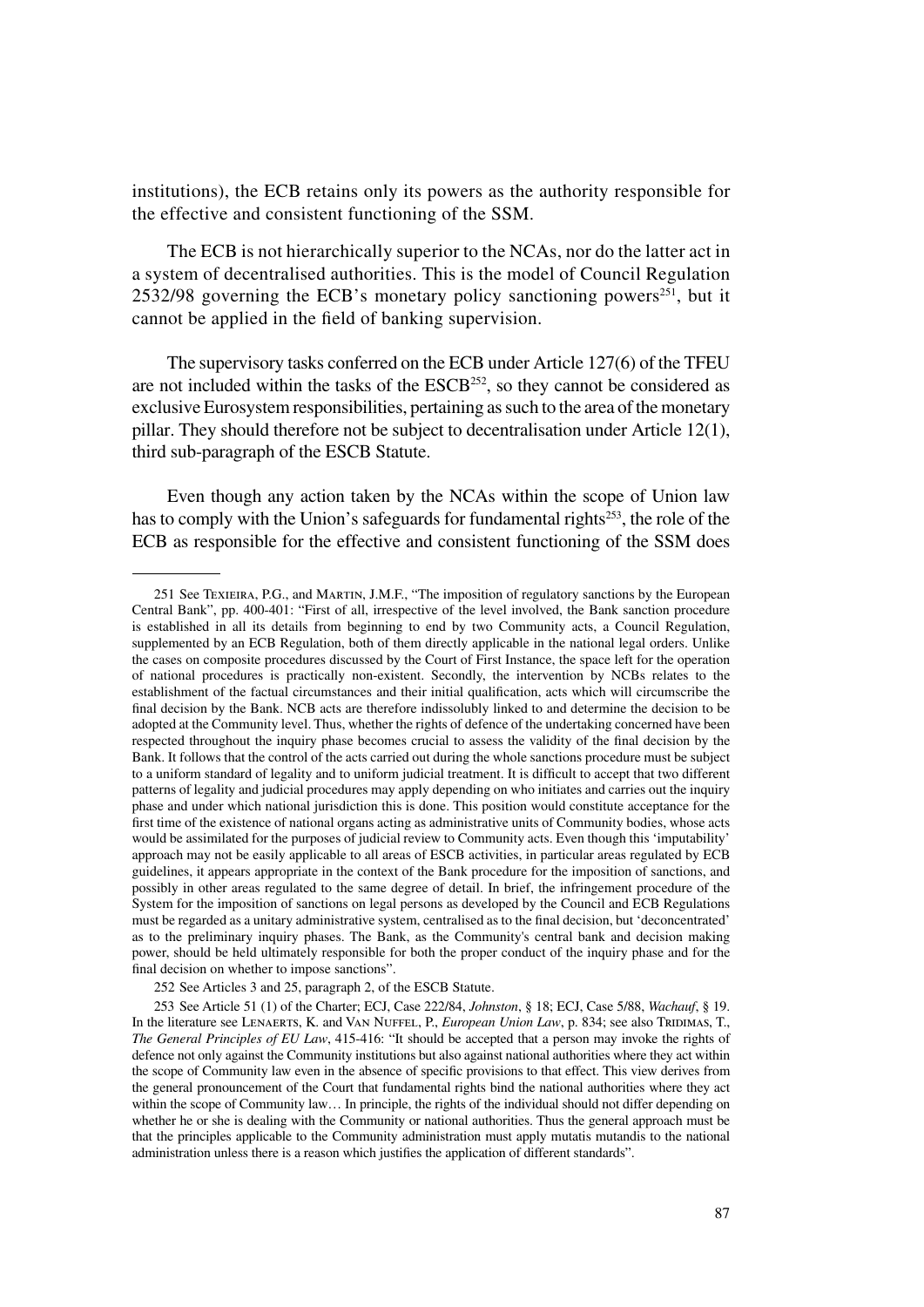not extend to obliging the NCAs to apply the same safeguards to all the sanction proceedings within the SSM itself.

The ECB has the power, under Article  $6(5)(a)$ , to issue regulations, guidelines and general instructions to NCAs; by this Article, tasks under Article 4 "are performed and supervisory decisions are adopted by national competent authorities".

Nevertheless, these powers are confined to the substantial criteria according to which the tasks are performed and the decisions are taken by the NCAs, the purpose being merely to ensure the consistency of the supervisory outcomes within the SSM.

The procedural rules that apply to NCAs in taking supervisory decisions within their exclusive competence on the less significant credit institutions are mentioned in Article 6(7)(c) of the SSM Regulation, but they would appear to be confined to the "relation between the ECB and the national competent authorities".

When organising the arrangements for performing its own tasks under Article 4(3), second sub-paragraph, the ECB may issue provisions to guarantee the fundamental rights and principles recognised in the Charter of Fundamental Rights of the European Union<sup>254</sup>.

These provisions will serve as "benchmark" for the national frameworks as well.

An important role will be also played by the national Courts, as has been clearly shown by the case law of the French *Conseil Constitutionel* on the application of the principle of separation, within the sanction proceedings, of investigative from decision-making powers.

<sup>254</sup> See Recital 87 of the SSM Regulation.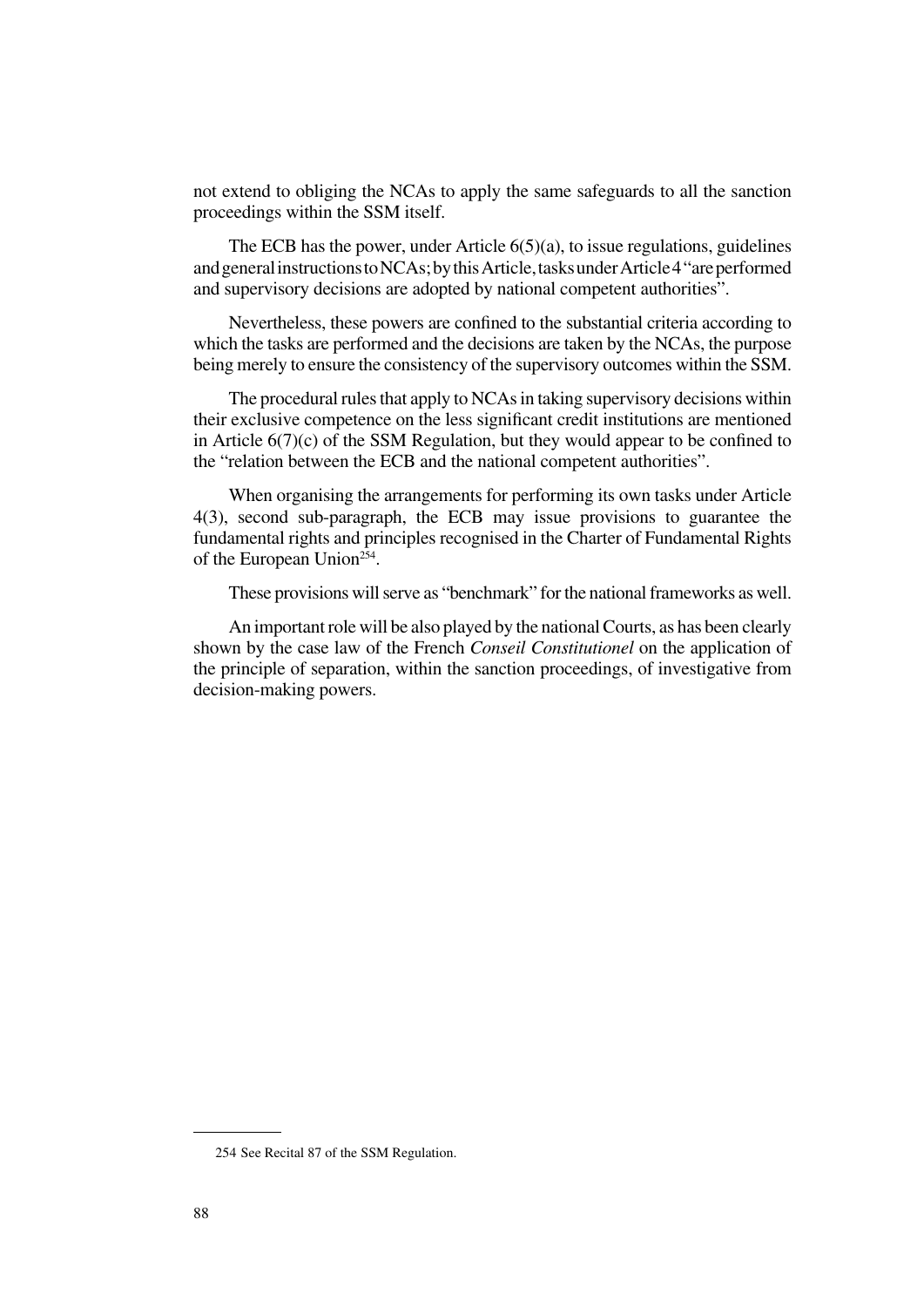#### QUADERNI PUBBLICATI

- n. 1 Francesco Capriglione, *Evoluzione tecnica e disciplina giuridica dell'intermediazione finanziaria,* ottobre 1985 (esaurito).
- n. 2 Francesco Carbonetti, *Moneta,* dicembre 1985.
- n. 3 Pietro De Vecchis, *L'istituto di emissione,* febbraio 1986 (esaurito).
- n. 4 Giuseppe Carriero, *Governo del credito e Regioni a statuto speciale: il quadro istituzionale,* aprile 1986.
- n. 5 Giorgio Oppo, *Una svolta dei titoli di massa (il progetto Monte Titoli),* aprile 1986.
- n. 6 Luigi Desiperio, *Le norme di recepimento della Direttiva comunitaria n. 780/77 in materia creditizia,* maggio 1986 (esaurito).
- n. 7 Giorgio Sangiorgio Francesco Capriglione, *La legge bancaria: evoluzione normativa e orientamenti esegetici,* giugno 1986.
- n. 8 Vincenzo Mezzacapo, *L'attività bancaria nell'ambito dei movimenti di capitali nella CEE,* giugno 1986 (esaurito).
- n. 9 Francesco Capriglione, *Le gestioni bancarie di patrimoni mobiliari,* luglio 1986.
- n. 10 FRANCESCO CARBONETTI, *I cinquant'anni della legge bancaria*, settembre 1986.
- n. 11 *La legge bancaria,* ottobre 1986.
- n. 12 Carmine Lamanda, *L'evoluzione della disciplina del controllo sul sistema creditizio dalla legge bancaria ad oggi,* dicembre 1986 (esaurito).
- n. 13 Giovanni Imperatrice*, L'accertamento dell'illecito amministrativo nel diritto valutario e nel diritto tributario,* marzo 1987.
- n. 14 Giorgio Sangiorgio, *Profilo istituzionale della disciplina pubblicistica del credito,*  maggio 1987.
- n. 15 Francesco Capriglione, (a cura di) *La disciplina comunitaria del credito al consumo,*  luglio 1987.
- n. 16 Carlo Taglienti, *Il credito documentario: nozione, fondamento, problematica,* settembre 1987.
- n. 17 Pietro De Vecchis, *Aspetti legali delle crisi bancarie in Italia,* gennaio 1988.
- n. 18 Vincenzo Mezzacapo, *Il mercato secondario organizzato dei titoli emessi o garantiti dallo Stato,* agosto 1988.
- n. 19 FRANCESCO CARBONETTI, *Il controllo della Banca d'Italia sulle emissioni di titoli atipici,* ottobre 1988.
- n. 20 Francesco Capriglione, *Le polizze di credito commerciale,* dicembre 1988.
- n. 21 Francesco Capriglione, *La responsabilità penale del banchiere: evoluzione giurisprudenziale e prospettive di riforma,* dicembre 1989 (esaurito).
- n. 22 MARCELLO CONDEMI, *Le sanzioni amministrative bancarie e la giurisprudenza della Corte d'Appello di Roma,* aprile 1991.
- n. 23 Marco Mancini Marino Perassi, *I trasferimenti elettronici di fondi,* maggio 1991.
- n. 24 Enrico Galanti, *La crisi degli enti creditizi nella giurisprudenza: la liquidazione coatta amministrativa*, giugno 1991.
- n. 25 Francesco Capriglione, *Note introduttive alla disciplina delle s.i.m. e dell'organizzazione dei mercati finanziari,* giugno 1991.
- n. 26 AA.VV., *La ristrutturazione della banca pubblica e la disciplina del gruppo creditizio,*  gennaio 1992*.*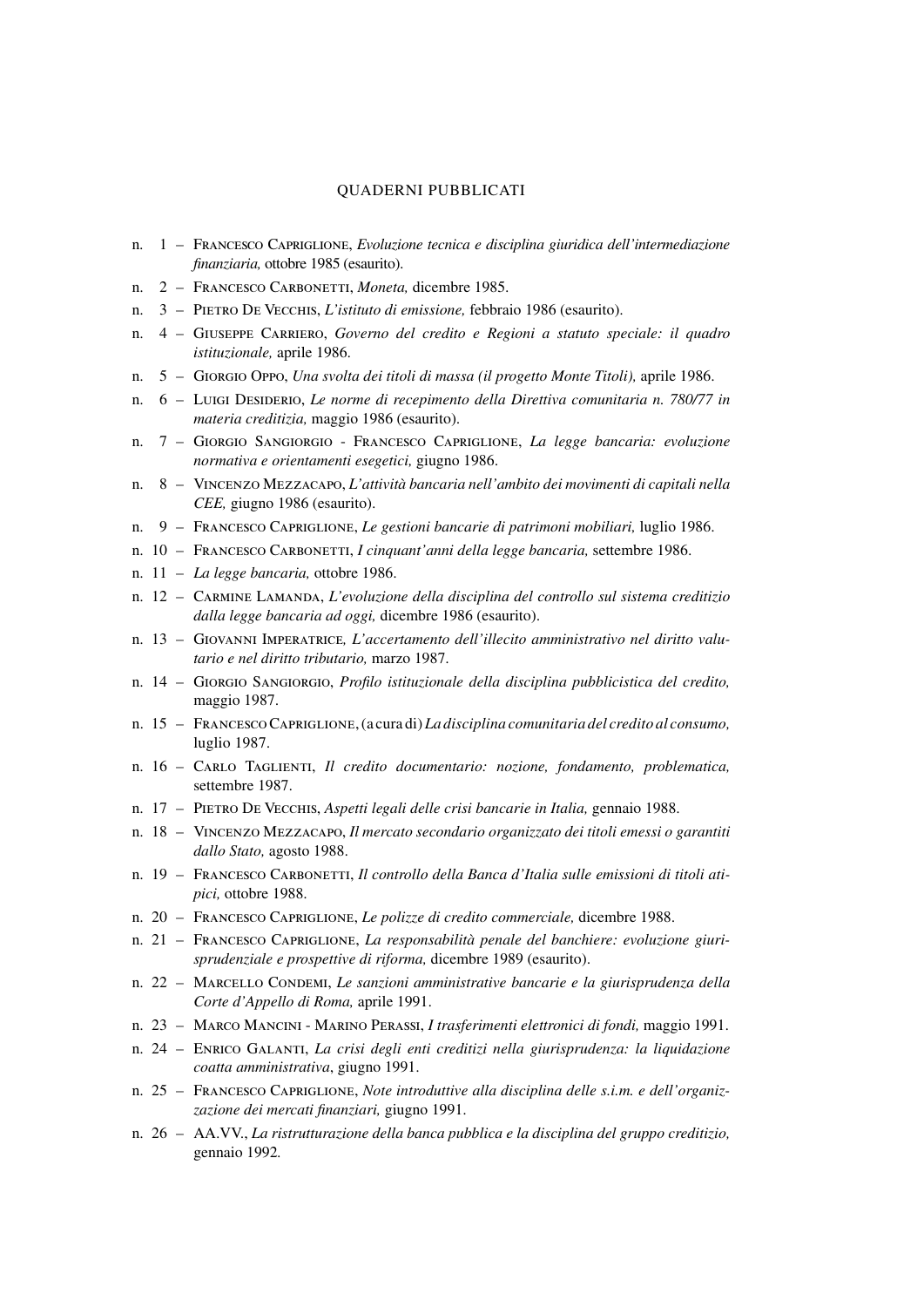- n. 27 *–* Giorgio Sangiorgio, *Le Autorità creditizie e i loro poteri,* marzo 1992.
- n. 28 Francesco Capriglione, *Il recepimento della seconda direttiva Cee in materia bancaria. Prime riflessioni,* febbraio 1993.
- n. 29 *Il Sistema dei pagamenti. Atti del Convegno giuridico* (Perugia S.A.Di.Ba., 23-24 ottobre 1992), settembre 1993.
- n. 30 Olina Capolino, *L'amministrazione straordinaria delle banche nella giurisprudenza,*  ottobre 1993.
- n. 31 P. Ferro-Luzzi P. G. Marchetti, *Riflessioni sul gruppo creditizio,* dicembre 1993 (esaurito).
- n. 32 *Testo Unico delle leggi in materia bancaria e creditizia,* marzo 1994.
- n. 33 *Testo Unico delle leggi in materia bancaria e creditizia. The 1993 Banking Law,* marzo 1994.
- n. 34 Giuseppe Carriero, *Struttura ed obiettivi della legge sui fondi immobiliari chiusi,*  novembre 1994.
- n. 35 Lucio Cerenza, *Profilo giuridico del sistema dei pagamenti in Italia,* febbraio 1995.
- n. 36 Giovanni Castaldi, *Il riassetto della disciplina bancaria: principali aspetti innovativi,*  marzo 1995.
- n. 37 Vincenzo Pontolillo, *L'evoluzione della disciplina dell'attività di emissione di valori mobiliari,* giugno 1995.
- n. 38 O. Capolino G. Carriero P. De Vecchis M. Perassi, *Contributi allo studio del Testo Unico delle leggi in materia bancaria e creditizia,* dicembre 1995.
- n. 39 Francesco Capriglione, *Cooperazione di credito e Testo Unico bancario,* dicembre 1995 (esaurito).
- n. 40 Marino Perassi, *L'attività delle banche in "securities" e la disciplina dei contrattiderivati in Giappone,* aprile 1996.
- n. 41 Enrico Galanti, *Norme delle autorità indipendenti e regolamento del mercato: alcune riflessioni,* novembre 1996.
- n. 42 M. Perassi R. D'Ambrosio G. Carriero O. Capolino M. Condemi, *Studi in materia bancaria e finanziaria,* novembre 1996.
- n. 43 Convegno *Per un diritto della concorrenza* (Perugia, giugno 1996)*,* dicembre 1996.
- n. 44 *Crisi d'impresa, procedure concorsuali e ruolo delle banche,* marzo 1997.
- n. 45 Donatella La Licata, *La cessione di rapporti giuridici "individuabili in blocco" nell'art. 58 del T.U. bancario,* aprile 1997.
- n. 46 Paolo Ciocca Antonella Magliocco Matilde Carla Panzeri, *Il trattamento fiscale dei rischi sui crediti,* aprile 1997.
- n. 47 P. De Vecchis G.L. Carriero O. Capolino, M. Mancini, R. D'Ambrosio, *Studi in materia bancaria e finanziaria 1996,* settembre 1997.
- n. 48 Giuseppe Carriero, *Il credito al consumo,* ottobre 1998 (esaurito).
- n. 49 *Fondamento, implicazioni e limiti dell'intervento regolamentare nei rapporti tra intermediari finanziari e clientela***,** marzo 1999.
- n. 50 A. Magliocco D. Pitaro G. Ricotti A. Sanelli, *Tassazione del risparmio gestito e integrazione finanziaria europea***,** settembre 1999.
- n. 51 Enrico Galanti, *Garanzia non possessoria e controllo della crisi di impresa: la* floating charge *e l'*administrative receivership*,* gennaio 2000.
- n. 52 *Bankruptcy Legislation in Belgium, Italy and the Netherlands*, (Brussels, 7 July 2000), giugno 2001.